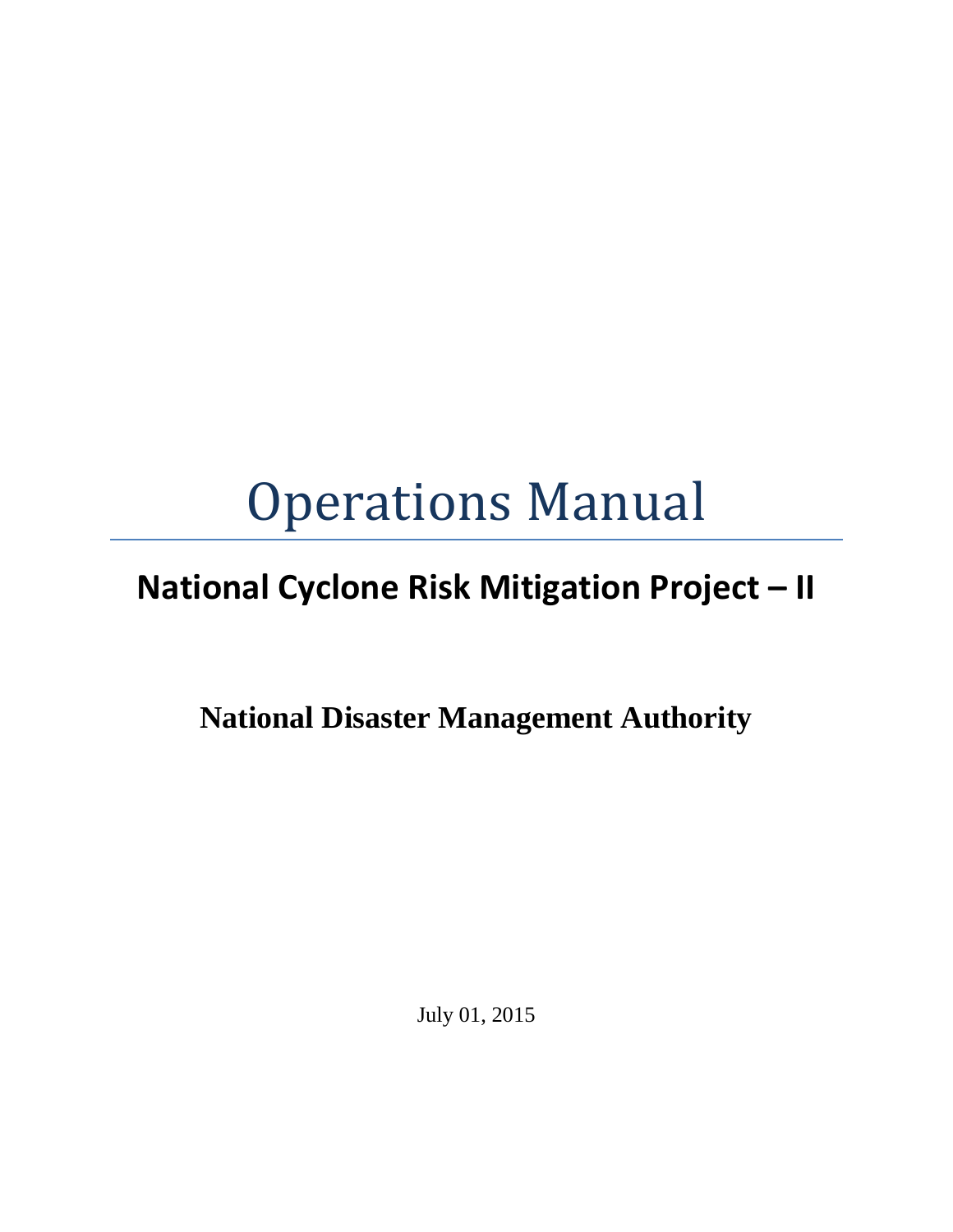# **Table of Contents**

| 1.1  |                                                                      |  |
|------|----------------------------------------------------------------------|--|
| 1.2  |                                                                      |  |
| 1.3  |                                                                      |  |
|      |                                                                      |  |
| 2.1  |                                                                      |  |
| 2.2  |                                                                      |  |
| 2.3  |                                                                      |  |
| 2.4  |                                                                      |  |
| 2.5  |                                                                      |  |
| 2.6  |                                                                      |  |
| 2.7  |                                                                      |  |
|      |                                                                      |  |
| 3.1  |                                                                      |  |
| 3.2  |                                                                      |  |
| 3.3  |                                                                      |  |
| 3.4  |                                                                      |  |
| 3.5  |                                                                      |  |
| 3.5  |                                                                      |  |
| 3.6  |                                                                      |  |
| 3.7  |                                                                      |  |
| 3.8  |                                                                      |  |
| 3.9  |                                                                      |  |
| 3.10 |                                                                      |  |
|      |                                                                      |  |
| 4.1  |                                                                      |  |
| 4.2  |                                                                      |  |
| 4.3  | Component C: Technical Assistance for Multi-Hazard Risk Management37 |  |
| 4.4  |                                                                      |  |
|      |                                                                      |  |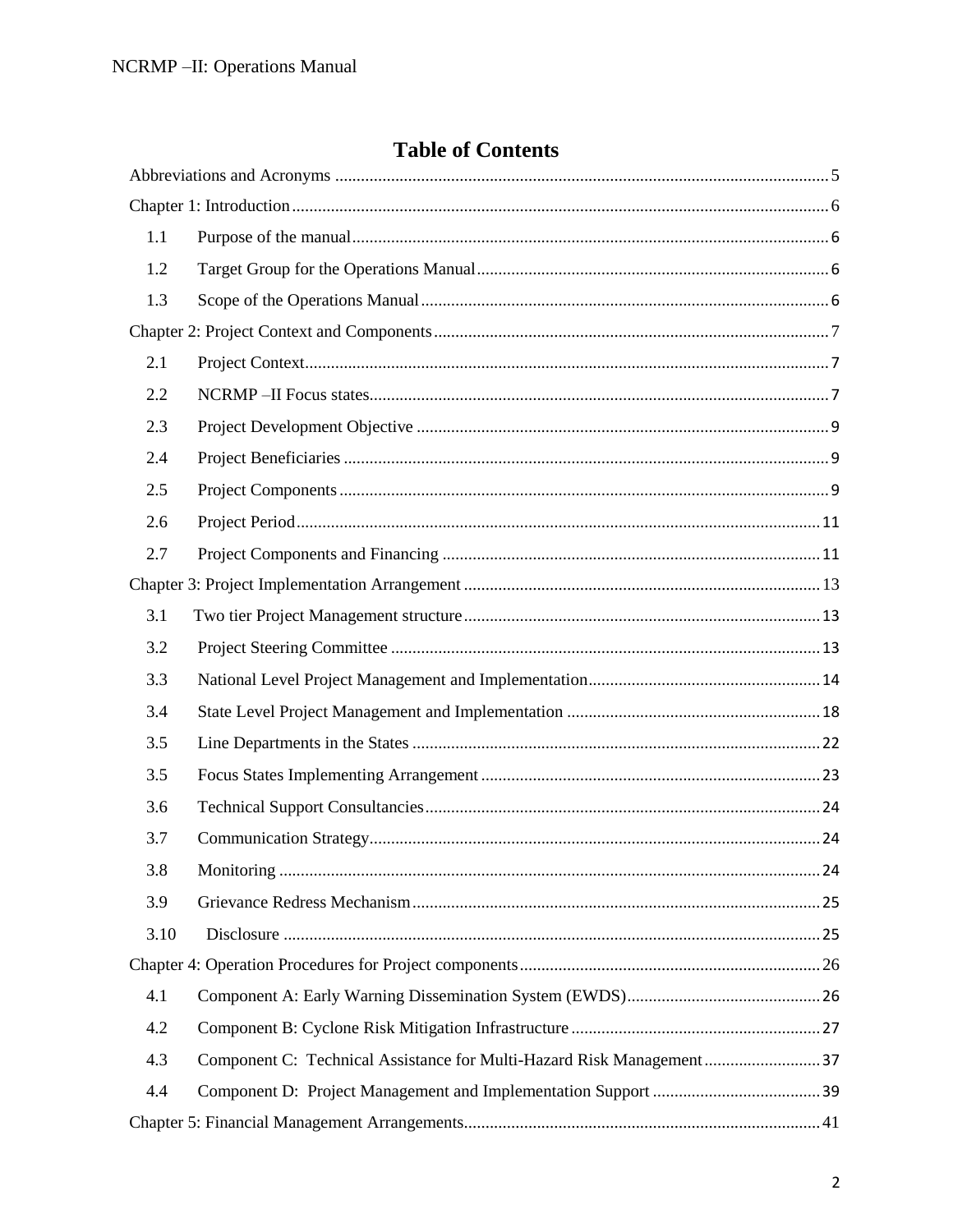# NCRMP-II: Operations Manual

| 5.1  |                                                                           |  |
|------|---------------------------------------------------------------------------|--|
| 5.2  |                                                                           |  |
| 5.3  |                                                                           |  |
| 5.4  |                                                                           |  |
| 5.5  |                                                                           |  |
| 5.6  |                                                                           |  |
| 5.7  |                                                                           |  |
| 5.8  |                                                                           |  |
| 5.9  |                                                                           |  |
| 5.10 |                                                                           |  |
| 5.11 |                                                                           |  |
| 5.12 |                                                                           |  |
|      |                                                                           |  |
| 6.1  |                                                                           |  |
| 6.2  |                                                                           |  |
| 6.3  |                                                                           |  |
| 6.4  |                                                                           |  |
| 6.5  |                                                                           |  |
| 6.6  |                                                                           |  |
| 6.7  |                                                                           |  |
| 6.8  |                                                                           |  |
| 6.9  |                                                                           |  |
| 6.10 |                                                                           |  |
| 6.11 |                                                                           |  |
| 6.12 |                                                                           |  |
|      |                                                                           |  |
| 7.1  |                                                                           |  |
| 7.2  |                                                                           |  |
| 7.3  |                                                                           |  |
|      |                                                                           |  |
| 8.1  | Overall Project Supervision, Reporting and Monitoring (SRM) Framework  65 |  |
| 8.2  |                                                                           |  |
|      |                                                                           |  |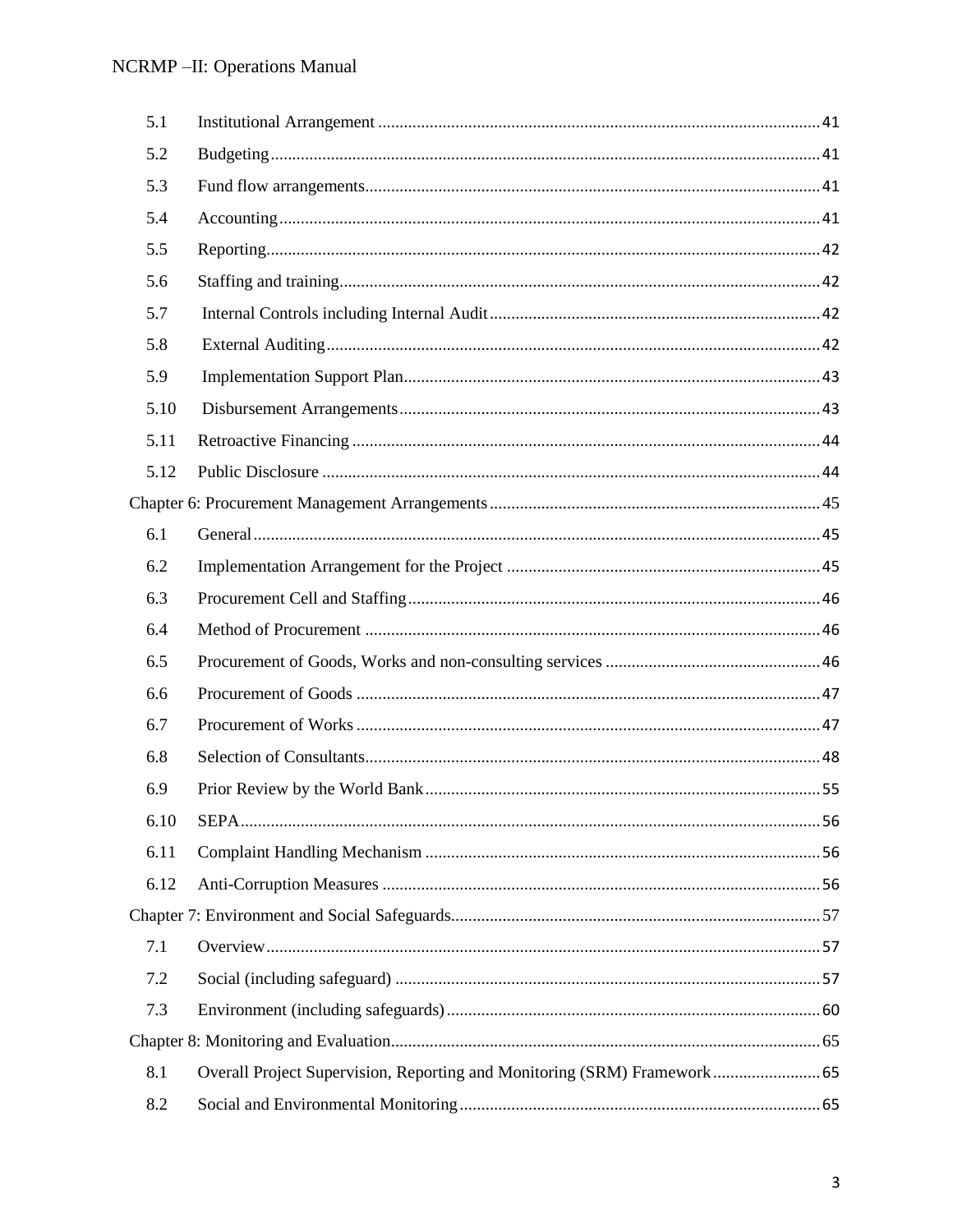# NCRMP-II: Operations Manual

| 8.3       |  |
|-----------|--|
| 8.4       |  |
| 8.5       |  |
| 8.6       |  |
| 8.7       |  |
|           |  |
|           |  |
|           |  |
|           |  |
|           |  |
|           |  |
|           |  |
|           |  |
| A.        |  |
| <b>B.</b> |  |
| $C$ .     |  |
| D.        |  |
| Ε.        |  |
| F.        |  |
| G.        |  |
|           |  |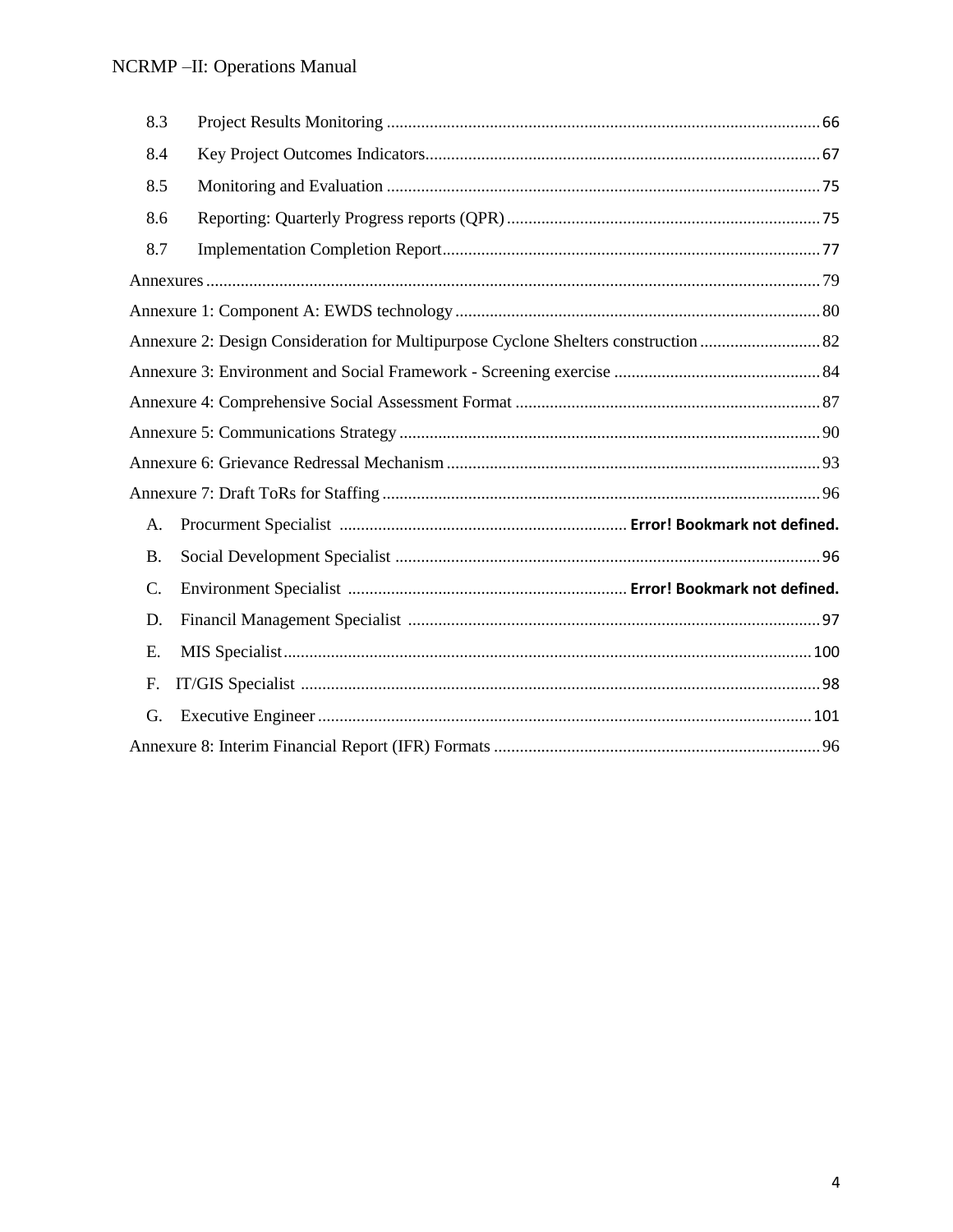# **Abbreviations and Acronyms**

<span id="page-4-0"></span>

| AP           | Andhra Pradesh                             | <b>INCOIS</b>  | <b>Indian National Centre for Ocean</b>      |
|--------------|--------------------------------------------|----------------|----------------------------------------------|
|              |                                            |                | <b>Information Services</b>                  |
| <b>APL</b>   | Adaptable Program Loan                     | <b>IPCC</b>    | Intergovernmental Panel on Climate<br>Change |
| B/C          | <b>Benefit Cost</b>                        | <b>IRC</b>     | <b>Indian Road Congress</b>                  |
| <b>BME</b>   | Benefit Monitoring and Evaluation          | <b>IST</b>     | <b>Implementation Support Team</b>           |
| <b>CBO</b>   | <b>Community Based Organization</b>        | LD             | Line Departments                             |
| <b>CDMA</b>  | <b>Code Division Multiple Access</b>       | <b>MHA</b>     | Ministry of Home Affairs                     |
|              |                                            | <b>MPCS</b>    | Multi-Purpose Cyclone Shelter                |
| <b>CRS</b>   | <b>Central Receiving Station</b>           | <b>NCB</b>     | National Competitive Bidding                 |
| <b>DCO</b>   | District Collector's Office                | <b>NDMA</b>    | National Disaster Management Authority       |
| <b>DMA</b>   | <b>Disaster Management Authority</b>       | <b>NIDM</b>    | National Institute of Disaster Management    |
| <b>DPR</b>   | <b>Detailed Project Report</b>             | <b>NGO</b>     | Non-Government Organization                  |
| <b>DRM</b>   | Disaster Risk Management                   | <b>NPSC</b>    | National Project Steering Committee          |
| <b>DGVCL</b> | Dakshin (South) Gujarat Vij                | O&M            | <b>Operation and Management</b>              |
|              | Company Ltd.                               | <b>PFS</b>     | <b>Project Financial Statements</b>          |
| EOC          | <b>Emergency Operating Centre</b>          | <b>PGVCL</b>   | Paschim (West) Gujarat Vij Company Ltd       |
| <b>ESMF</b>  | <b>Environment</b> and Social              | PIU            | Project Implementation Unit                  |
|              | <b>Management Framework</b>                |                |                                              |
| <b>EWDS</b>  | Early Warning Dissemination                | <b>PMC</b>     | <b>Project Management Consultants</b>        |
|              | System                                     |                |                                              |
| <b>FM</b>    | <b>Financial Management</b>                | <b>PMU</b>     | Project Management Unit                      |
| <b>FMM</b>   | <b>Financial Management Manual</b>         | <b>PWD</b>     | <b>Public Works Department</b>               |
| <b>FY</b>    | <b>Financial Year</b>                      | <b>RAP</b>     | <b>Resettlement Action Plan</b>              |
| <b>GFDRR</b> | Global Facility for Disaster               | R&DMD          | Department of Revenue and Disaster           |
|              | <b>Reduction and Recovery</b>              |                | Management                                   |
| <b>GDP</b>   | <b>Gross Domestic Product</b>              | <b>SBD</b>     | <b>Standard Bidding Document</b>             |
| GOI          | Government of India                        | SDMA           | <b>State Disaster Management Authority</b>   |
| GoO          | Government of Odisha                       | <b>SPIU</b>    | <b>State Project Implementation Unit</b>     |
| GoGo         | Government of Goa                          | <b>SPMU</b>    | State Project Management Unit                |
| GoGu         | Government of Gujarat                      | <b>SPSC</b>    | <b>State Project Steering Committee</b>      |
| GoKa         | Government of Karnataka                    | <b>SRRD</b>    | <b>State Relief and Rehabilitation</b>       |
| GoKe         | Government of Kerala                       |                | Department                                   |
| GoM          | Government of Maharashtra                  | <b>ST TPQA</b> | <b>Scheduled Tribe</b>                       |
| GoWB         | Government of West Bengal                  |                | Third Party Quality Auditor                  |
| IA           | <b>Implementing Agency</b>                 | <b>UNDP</b>    | <b>United Nations Development Program</b>    |
| <b>IBRD</b>  | <b>International Bank for</b>              | UT             | <b>Union Territory</b>                       |
|              | <b>Reconstruction and Development</b>      |                |                                              |
| <b>IDA</b>   | <b>International Development</b>           | <b>VHF</b>     |                                              |
|              | Association                                |                | Very High Frequency                          |
| <b>IUFR</b>  | <b>Interim Unaudited Financial Reports</b> | <b>WBDDM</b>   | West Bengal Department of Disaster           |
|              |                                            |                | Management                                   |
| <b>IMD</b>   | India Meteorological Department            | <b>WRD</b>     | Water Resource Department                    |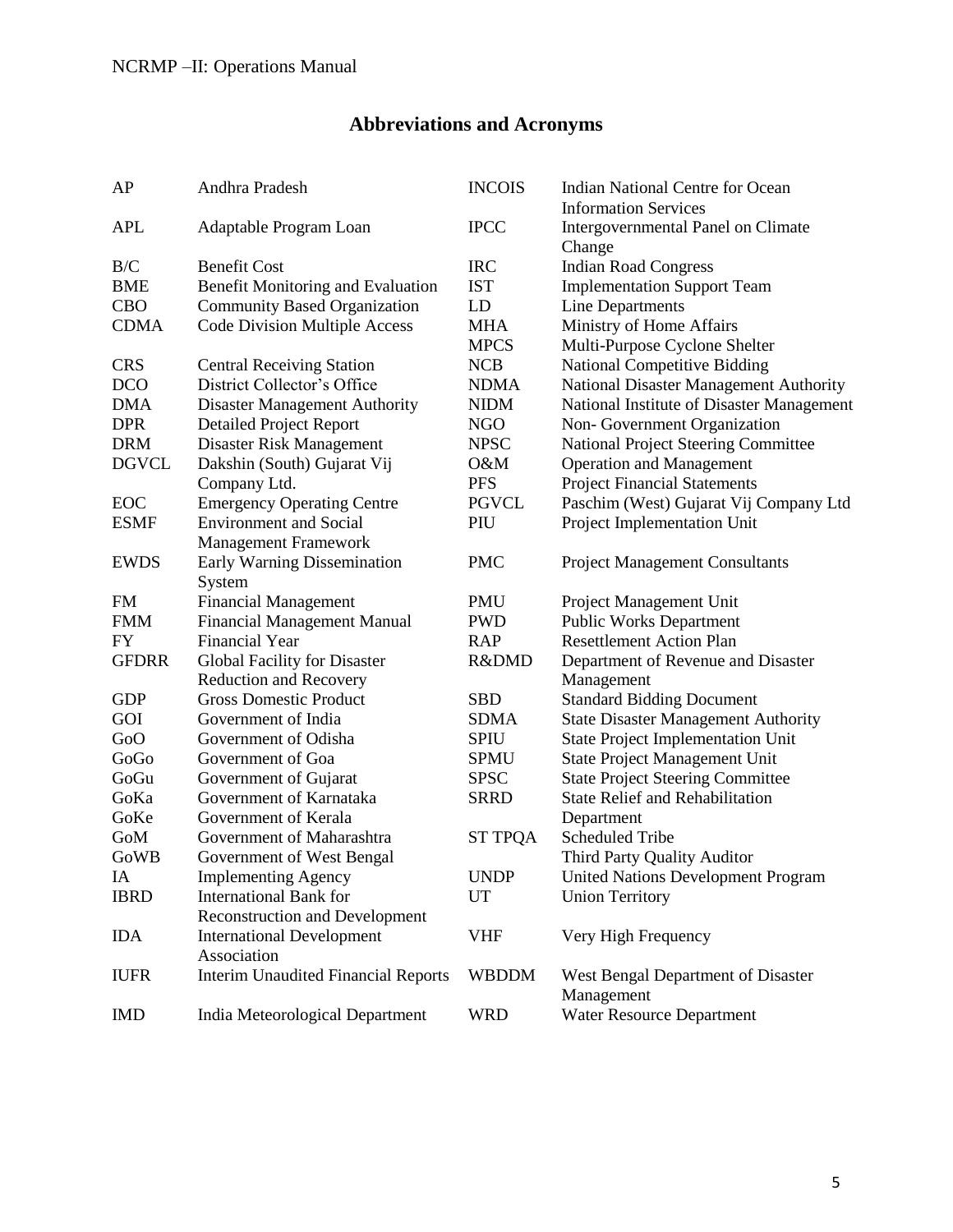# **Chapter 1: Introduction**

#### <span id="page-5-1"></span><span id="page-5-0"></span>**1.1 Purpose of the manual**

1. The Primary purpose of this manual is to define guidelines, policies and procedures for effectively implementing the World Bank funded National Cyclone Risk Mitigation Project (NCRMP) Phase-II. These procedures make due reference to the World Bank guidelines as applicable to the Project. The manual will serve as a ready reference to implement any task identified for investment under NCRMP, at the national as well as at the state level.

#### <span id="page-5-2"></span>**1.2 Target Group for the Operations Manual**

2. The manual is intended to be used by the participating States/ Agencies involved in decision making and implementation of one or more of the project components of NCRMP Phase-II (see Section 2.1). These will include:

- Project Management Unit (PMU) At the national level at NDMA to overseeing the implementation of the project.
- Project implementation Units (PIU) Implementation units constituted at the State level.
- Participating Line departments Departments as identified by the PIU for implementation of various components/Sub –components of the project.
- Implementation Support Consultants as identified by PMU, PIU and Line Departments for desired support.

#### <span id="page-5-3"></span>**1.3 Scope of the Operations Manual**

3. This OM is consistent with, and has to be read and applied in conjunction with the agreed with the following documents:

- Project Appraisal Document (PAD) for NCRMP,
- Legal Agreements between the Government and the Bank,
- International Development Association (IDA) Financial Agreement,
- Environmental and Social Management Framework (ESMF),
- Relevant decisions of the Government and the Project Steering Committee (National and State Level), and
- Other relevant Government Orders (GOs) and Bank.

4. It shall be considered a 'living document' with room for later revisions, improvements and additions, with the mutual consent of the Government and the Bank. All such revisions shall be notified in writing to all concerned stakeholders within a period of 15 days of the respective revisions.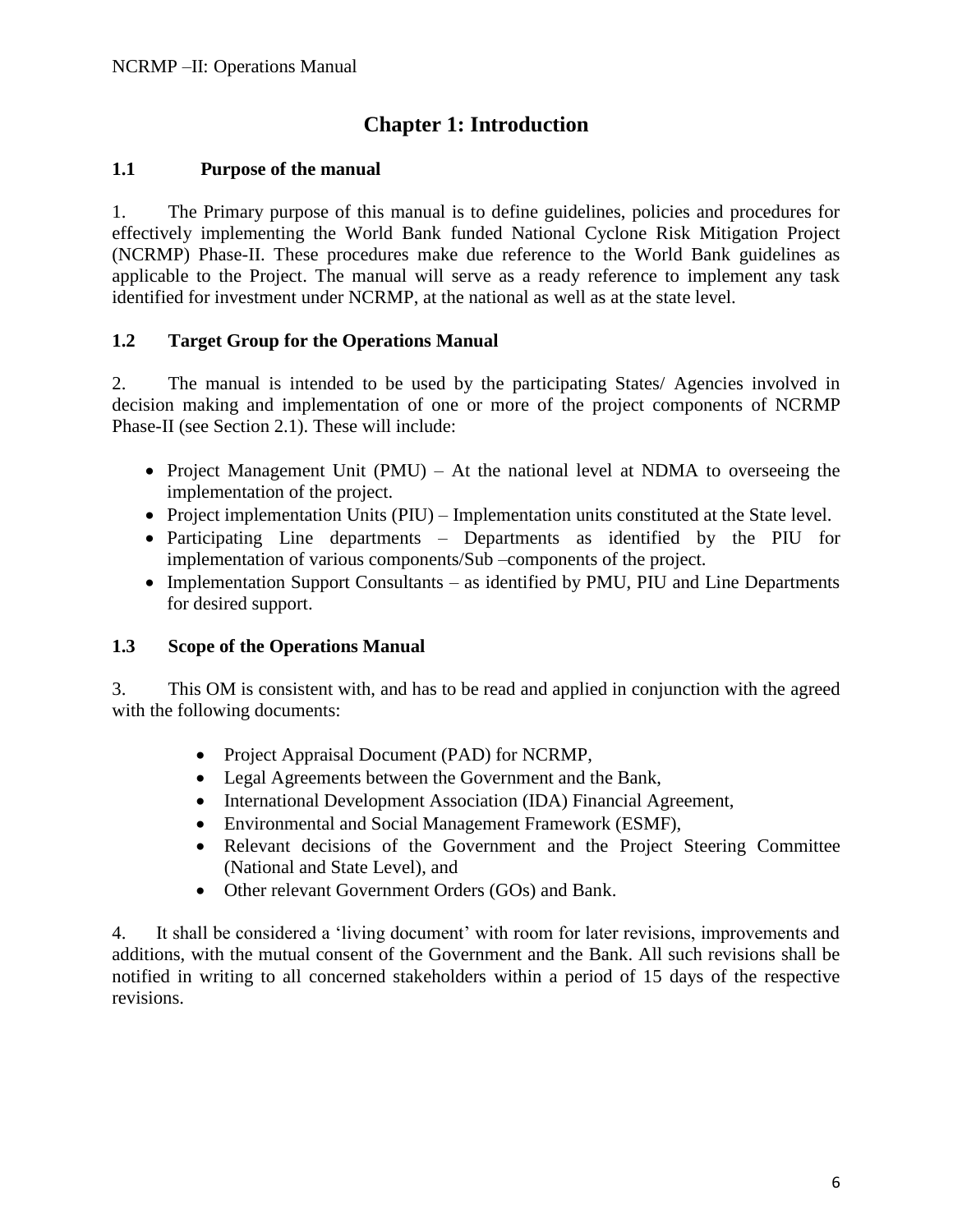# **Chapter 2: Project Context and Components**

#### <span id="page-6-1"></span><span id="page-6-0"></span>**2.1 Project Context**

1. India is one of the most populated countries in the world with over one billion people and is vulnerable to a wide range of natural hazards particularly cyclones, floods, earthquakes, drought and landslides. The Global Climate Change and Vulnerability Index 2011, ranked India second in 'extreme risk' countries in the world<sup>1</sup> vulnerable to natural and climate change hazards. It has a coastline of 7,516 km, of which approximately 5,700 km is exposed to cyclones of various degrees of intensity, and an estimated 40% of its total population living within 100 km of the coastline that can be potentially affected. As storm surges and climate change induced sea level rise become more pronounced, hazard events are set to grow in frequency and intensity.

2. The Government of India has initiated the National Cyclone Risk Mitigation Project (NCRMP) with a view to address cyclone risks in the country. The overall objective of the Project is to undertake suitable structural and non structural measures to mitigate the effects of cyclones and other hydro meteorological hazards in the coastal States/UTs of India.

3. The Project has identified 13 cyclone prone States and Union Territories (UTs) with varying levels of vulnerability. These States/UTs have further been classified into two categories, based on the frequency of occurrence of cyclones, size of population and the existing institutional mechanism for disaster management. These categories are:

*Category I***: Higher vulnerability States** i.e. Andhra Pradesh, Gujarat, Orissa, Tamil Nadu and West Bengal.

*Category II***: Lower vulnerability states** i.e. Maharashtra, Goa, Karnataka, Kerala, Daman & Diu, Puducherry, Lakshadweep and Andaman & Nicobar Islands.

4. The NCRMP is structured in phases, based on the risk levels of the states and their implementation readiness. Phase I, under implementation since 2010, includes the states of Odisha and Andhra Pradesh, and in Phase II the states of Goa, Gujarat, Karnataka, Kerala, Maharashtra, and West Bengal are being included. Following is a short vulnerability profile description of the states:

#### <span id="page-6-2"></span>**2.2 NCRMP –II Focus states**

5. In NCRMP Phase II the states of Goa, Gujarat, Karnataka, Kerala, Maharashtra and West Bengal are being included. Following is a short vulnerability profile description of the states:

6. **Goa**. The state has a total area of  $3,702 \text{ km}^2$ , divided in two administrative districts, and a total population of 1,457,000 as per 2011 census. Goa has a coastline of 105km with seven of its twelve *talukas* having a proximity to the sea. Goa has also a floating population of about 1,500,000 as the state is a popular international tourist destination. Though Goa has experienced only two cyclones in the last 75 years, its risk level is driven by high levels of exposure with concentration of population (around 60%) and assets (particularly tourism infrastructure) along

 $\overline{\phantom{a}}$ <sup>1</sup> Maplecroft's Climate Change Risk Atlas, 2011. Available at [http://maplecroft.com/about/news/ccvi.html.](http://maplecroft.com/about/news/ccvi.html)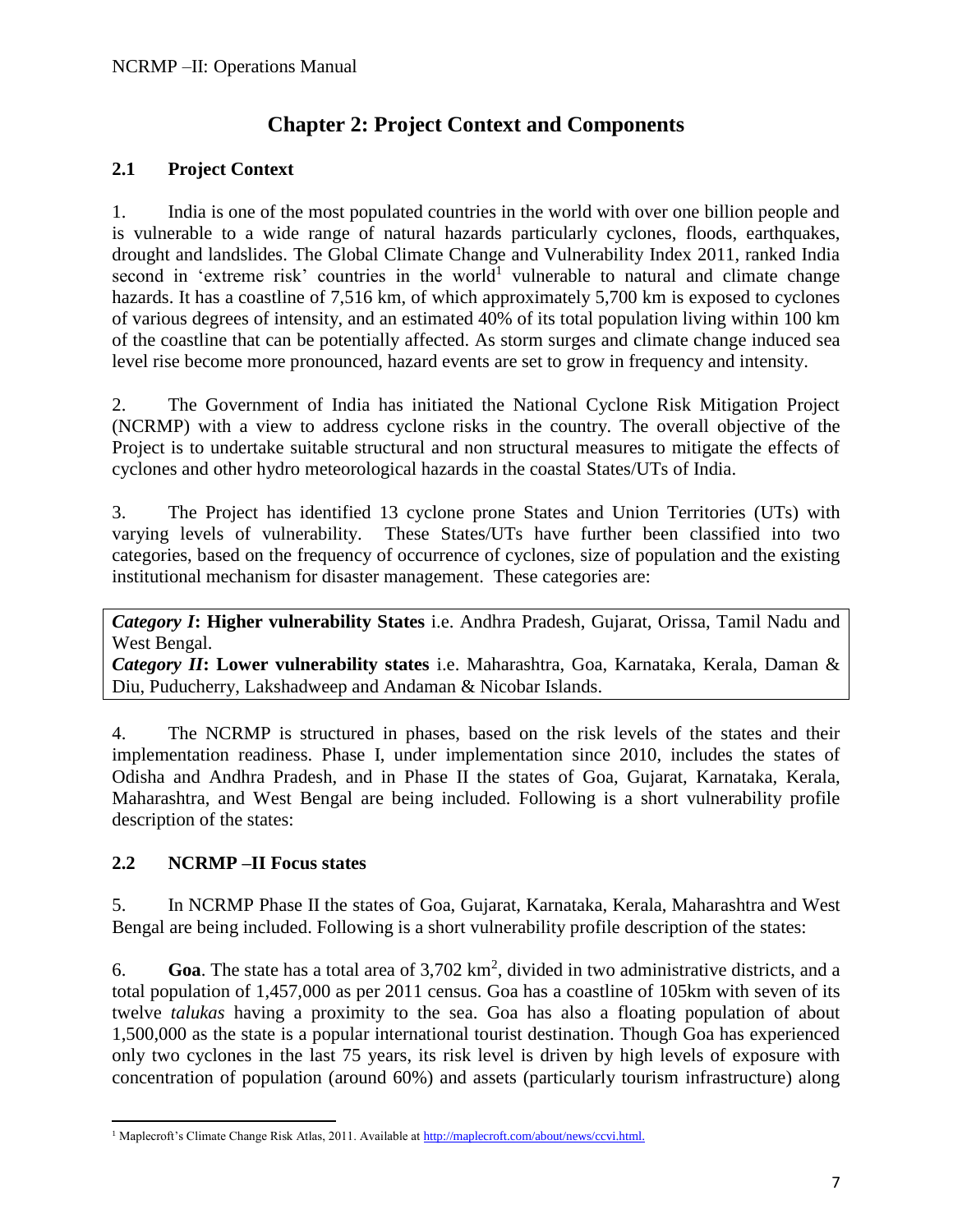#### NCRMP –II: Operations Manual

the coastline. Out of the geographical area about 40% is susceptible to winds and cyclones, falling under moderate or low risk zone. Goa also has about 18,000 ha of Khazan lands, which are below the mean sea level, and are protected by 420 km of bunds.

7. **Gujarat.** The State has the largest share (1,600 km, 23%) of the total Indian coastline. Two cyclone seasons are experienced in Gujarat: May to June (advancing southwestern monsoon) and September to November (retreating monsoon). The state has a large number of key ports and coastal settlements, and it serves as gateway for importing petroleum, gas and other bulk goods to North India. About 90,000 houses, spread over 1,300 settlements, are vulnerable to severe damages.

8. **Karnataka.** The state has a total area of  $191,791 \text{ km}^2$ , and it's the 7th largest state in India by area, and positioned 8th by population. The total coast length is 320km, along which there is one major port, the New Mangalore Port Trust, and more than 10 medium and small ones. The three coastal districts (Uttar Kannada, Udupi, and Dakshina Kannada) have a total population of about 5 million of which about 2.8 million (40 % live below poverty line) people are highly vulnerable as they live 5km from the coastline. The state falls under moderate and low risk zones for cyclones, however it has experienced floods related to low pressure systems and cyclonic circulation over the Bay of Bengal and Arabian Sea. The last major hydrometeorological event, in 2009, affected more than 4,000 houses causing major damage.

9. **Kerala.** The state has a geographical area of 38,863 km<sup>2</sup>. It lies between the Arabian Sea on the west and the Western Ghats on the east. Kerala's coast runs 580km in length, while the state itself varies between 35km –120km in width. Kerala receives an average annual rainfall of 3,100mm mostly through seasonal monsoons and averages 120–140 rainy days per year. The excessive rainfall that the state receives every season, including from tropical cyclones, makes it prone to severe landslides, flooding and coastal erosion. The density of coastal urban population is  $4,228$  persons per  $km^2$ , nearly twice the average urban density in the state. Continuous occurrence of high intensity rainfall for a few days is the primary factor contributing to extreme floods in the State. Between the year 1891 to 2007, 31 Cyclonic Storms/Severe Cyclonic Storms have affected the Kerala coast. Cyclones are usually accompanied by tidal waves which, on occasion, enter land up to a distance of 10 km, along with heavy rains and winds with speeds exceeding 50 km/h.

10. **Maharashtra.** Located in the north of India along the west coast, the state's coastline is 720 kms in length along the Arabian sea. It is the second largest in terms of population (114.2 million). The state is prone to a host of hazards, being at moderate risk to Cyclones and storms. During the period from 1890 to 1995, 210 cyclonic depressions were recorded in the Arabian Sea. Out of these, 19 (including 6 major ones) affected the Maharashtra-Goa coast. The Konkan region lies in the cyclone moderate to low damage risk zone with wind speeds rarely exceed 155km/h. Heavy urbanization has also increased vulnerability to hazards, in particular urban flooding.

11. **West Bengal (WB).** The coastal stretch of WB (350 km coastline) is highly vulnerable to cyclones and the frequency of storms crossing this belt is high. The most destructive element associated with an intense cyclone is storm surge which leads to inundations and coastline washout/erosion. High storm surge in coastal WB is due to its peculiar bathymetry and the nature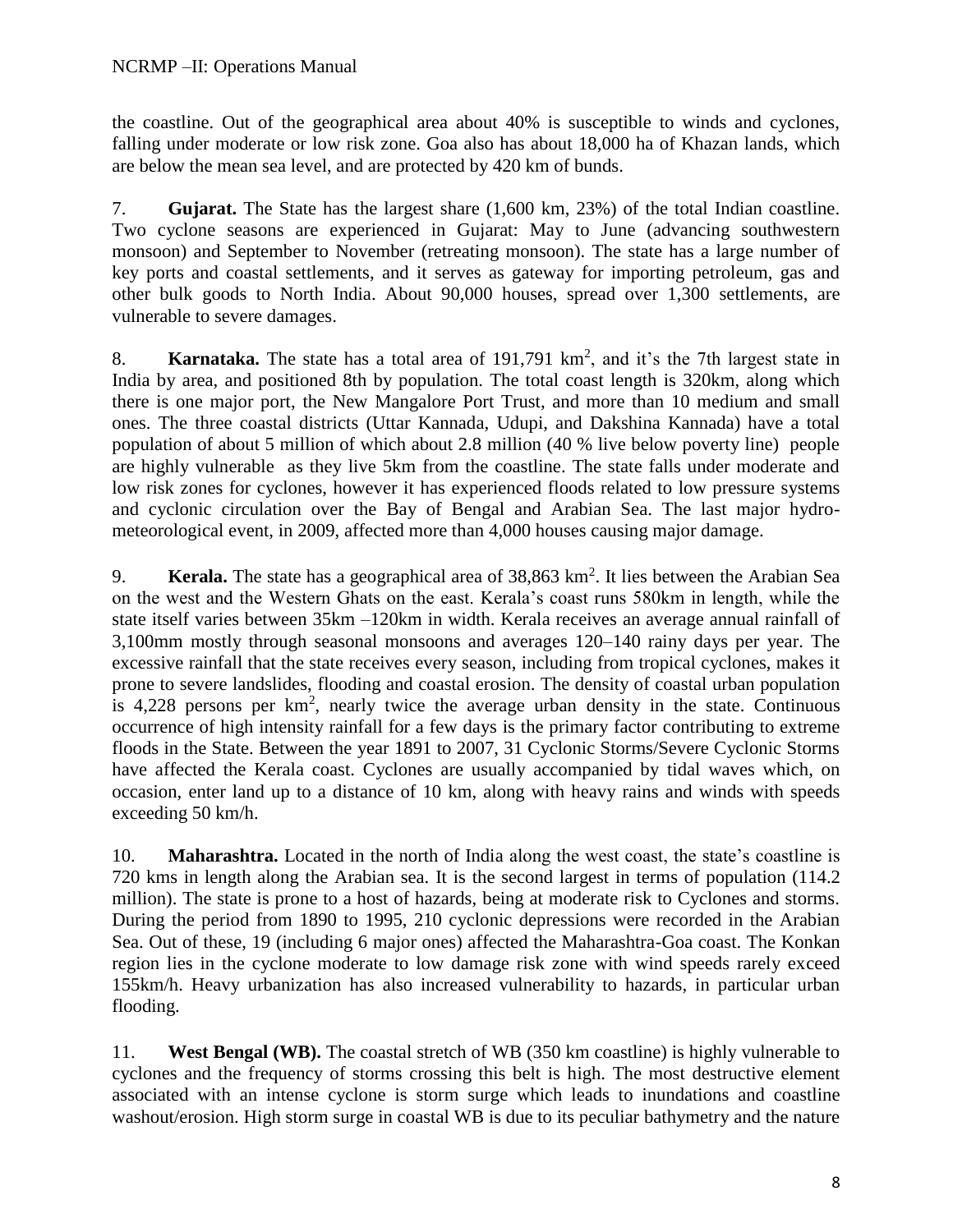of the coastal belt. The northern part of the Bay of Bengal is very shallow. The coast is also landlocked on three sides. As a result, when a very severe cyclonic storm or cyclone approaches the coast, the storm surge generated by the wind pressure submerges the coastal belt. Another peculiar characteristic of this coast are the high number of rivers and rivulets crisscrossing islands that have elevations of 4 to 5m above sea level. This makes these islands and the populations inhabiting them highly vulnerable. The state has a population of more than 90 million and it is amongst the highest density states in the country. WB has suffered from cyclones, floods, droughts and earthquakes. On May 25th 2009, a severe cyclone, "AILA" lashed the WB coast causing destruction not only in the coastal blocks but also far inland.

#### <span id="page-8-0"></span>**2.3 Project Development Objective**

12. The Project Development Objective (PDO) is to reduce vulnerability to cyclone and other hydro-meteorological hazards of coastal communities in project States, and increase the capacity of the State entities to effectively plan for and respond to disasters.

#### <span id="page-8-1"></span>**2.4 Project Beneficiaries**

13. The primary beneficiaries will be coastal communities, including the aged, differently – abled, women and children, in the target states benefitting from cyclone risk mitigation infrastructure and early warning systems. Site selection for investments is based on population density and availability of alternatives for evacuation and shelter, thus benefitting poorer communities with higher stocks of *kutcha*<sup>2</sup> housing.

#### <span id="page-8-2"></span>**2.5 Project Components**

 $\overline{a}$ 

- 14. The project has the following four components:
	- A. **Early Warning Dissemination Systems (EWDS)** The objective of this component is to reduce the vulnerability of coastal communities by addressing the existing gap in dissemination of warning to the communities. Currently States of Andhra Pradesh and Odisha with technical assistance/support of M/s TCIL are implementing EWDS as part of NCRMP-I, which includes the necessary equipment and training. This component will support the expansion of EWDS to Goa, Gujarat, Karnataka, Kerala, Maharashtra and West Bengal. It will assist in the installation and operating EWDS allowing the state and/or district/sub district level control center to send communications directly to the villages using Global System for Mobile Communications (GSM) based technology including strengthening emergency operation centers to channel the warning through different communication channels. The component also includes providing satellite phones/alternative technology to key officials to fail proof the EWDS and also expand a new radio based wireless communication technology in coastal areas in each state; and strengthening the capacity of officials and village representative in operating, maintaining and using these EWDS equipment in disaster preparedness and response by preparing disaster management plans and organizing mock drills and similar exercises.

<sup>2</sup> Semi-permanent houses of wattle and daub construction with thatched roofs or asbestos sheets.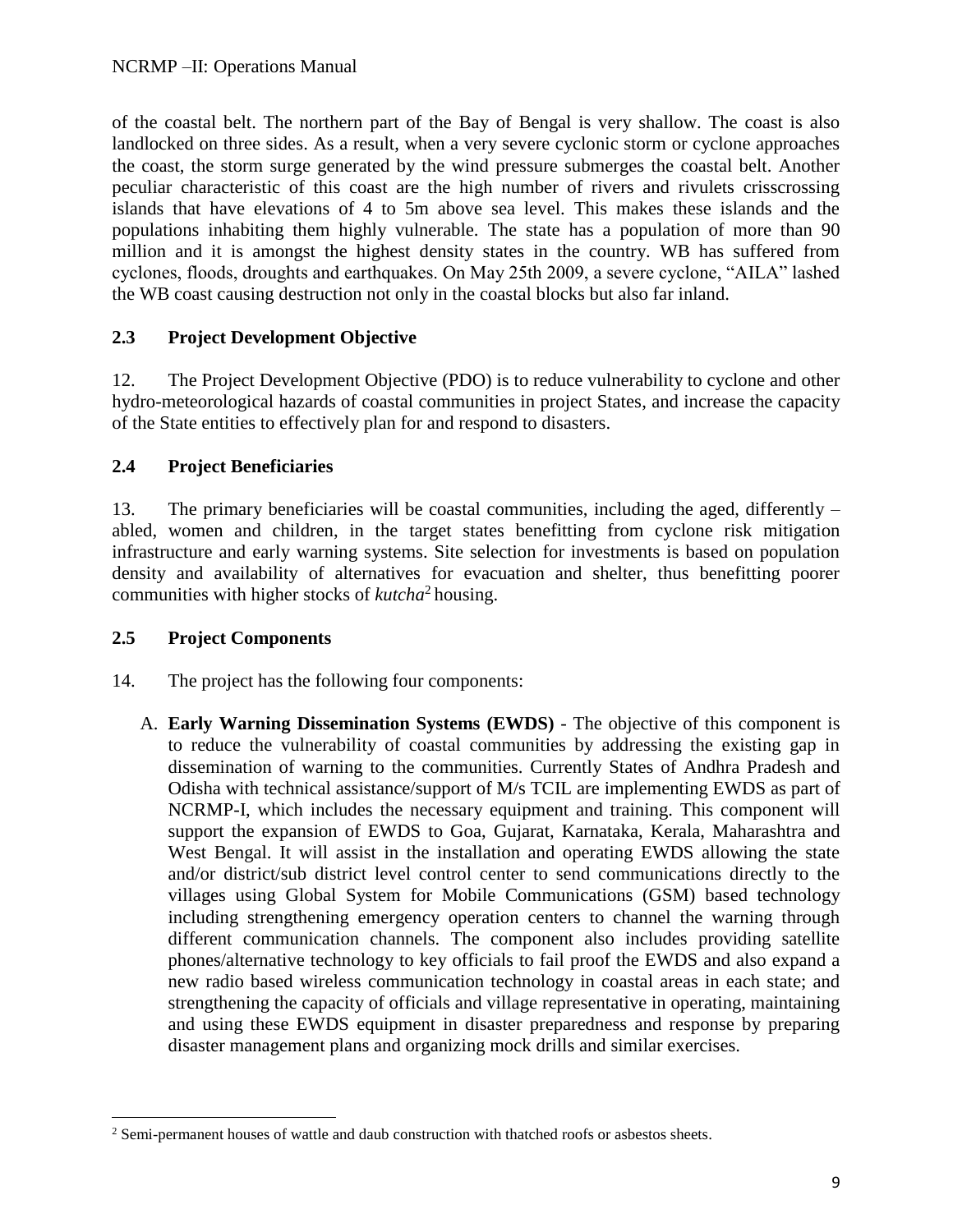- B. **Cyclone Risk Mitigation Infrastructure** This component is to increase the preparedness and reduce the vulnerability of coastal communities through strategic infrastructure investments, i.e., improving their capacity/access to emergency shelter, evacuation routes and protecting critical infrastructure against cyclones and hydro meteorological hazards to reduce potential damages and ensure continuation of services. The portfolio of risk mitigation infrastructure under this component includes a broad range of investment such as multipurpose emergency shelters, up-grading roads, underground electric cabling, bridges, up-grading saline embankments and bunds in the six focus states - Goa, Gujarat, Karnataka, Kerala, Maharashtra and West Bengal.
- C. **Technical Assistance for Multi-Hazard Risk Management** This component will improve the quality of available information on multi-hazard risks for decision making, and strengthen multi-hazard risk management at a national level. This component will have the following subcomponents:
	- *C.1:Multi-hazard risk modeling and assessment* This subcomponent will help understand risk and vulnerabilities better, and prepare the key institutions for addressing them effectively across all coastal states and UTs. The understanding of risk and vulnerabilities from NCRMP I will be carried forward in NCRMP II through improved probabilistic risk modeling allowing for modeling of multihazard and cascading impacts of disasters along coastal India.
	- *C.2: Strengthening Emergency Recovery Capacity* This subcomponent will support the implementation of the key findings from the Capacity Building study (at national, state and local level) undertaken by NIDM in NCRMP I focused on risk and damage assessment. The findings will feed into developing training modules that will focus on strengthening capacity of the State's disaster responders.
	- *C.3: Enhancing the Capacity for Disaster Risk Management and response in noncoastal states* – This subcomponent will entail the following:

a) Multi-hazard risk assessment– This will support a systematic assessment of the current and future disasters and climate risks, focusing on urban areas in noncoastal states. A web-based GIS platform will be established to store and manage the data gathered. Modeling will also be undertaken on a pilot basis for high risk flood areas and potentially landslide risk areas to factor in cascading multi-hazard disaster impacts;

b) Pilot physical structural assessment– entailing a pilot initiative to train engineers on the assessment of the physical vulnerability of identified public buildings and critical infrastructure to seismic and other hazardous events. This will entail the development of identifying vulnerable critical infrastructure, a comprehensive multi-hazard check-list and accepted assessment guidelines; and

c) Strengthening capacity for disaster response – This will support strengthening the capacity of emergency responders (local governments, first responders and other agencies involved in disaster response) in selected urban areas that are considered highly vulnerable to the impacts of earthquakes or landslides. It will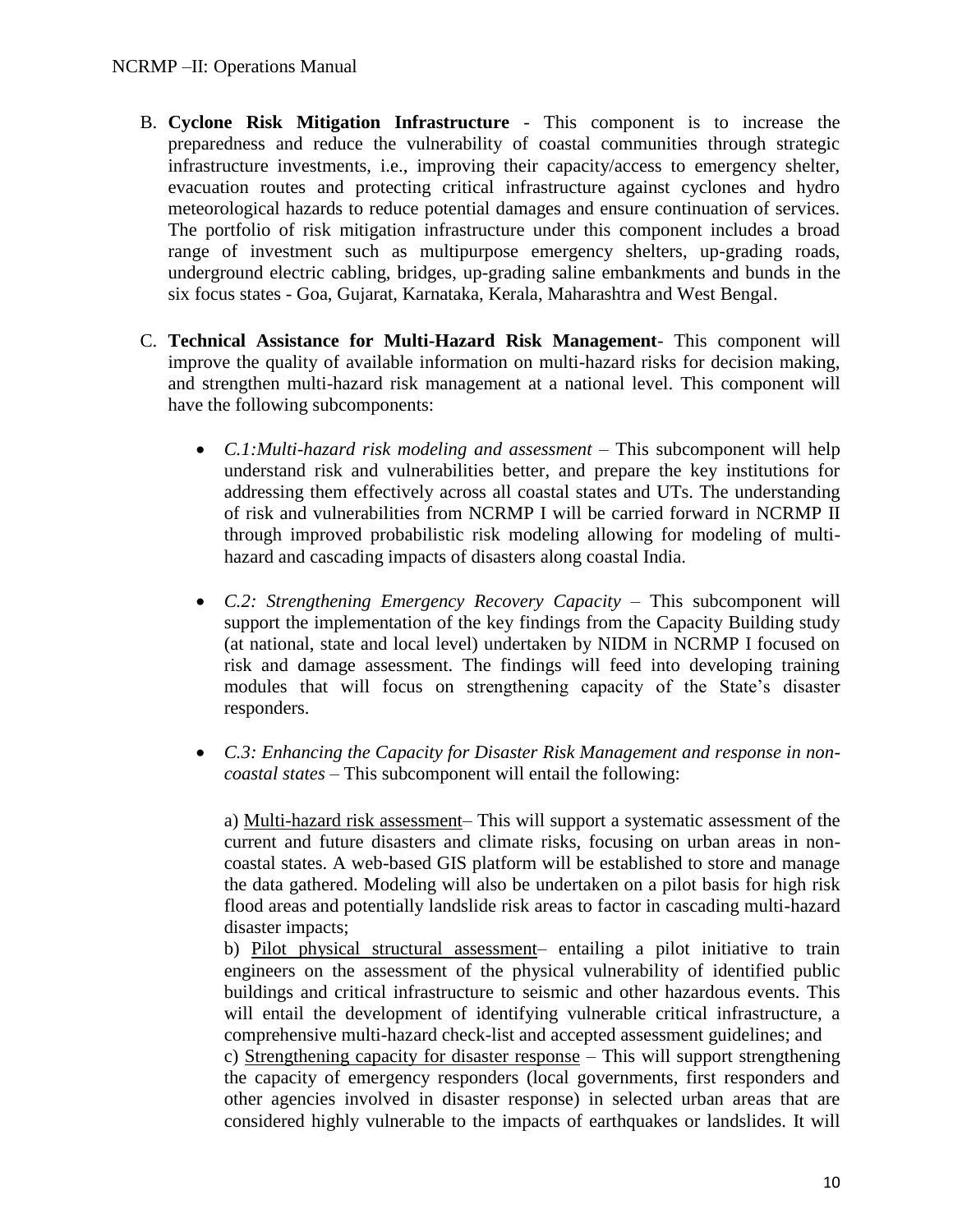include: (i) operating, maintaining and regular use of the EWDS equipment by officials and village representatives, including equally qualified women and men from socially marginalized groups; and (ii) of communities, represented by women and men from all social groups in disaster preparedness and response through disaster management plans, arranging mock drills etc. It will also facilitate upgrading search and rescue equipment's coupled with proper training in the use and deployment of these tools.

- *C.4: Hydro-meteorological Resilience Action plans* This subcomponent will support states in preparing resilience action plans that will focus on extreme weather events; develop resilience solutions/recommendations for sectors impacted by disasters such as agriculture, livelihoods, energy, infrastructure etc.; and focus on urban hot-spot areas in helping develop urban resilience plans; and feasibility studies that would review options to improve the management and financial protection against multi-hazards. It will assist in estimating annual expected losses caused by adverse natural events, and the probable maximum loss which will enable the development of comprehensive Multi-Hazard Risk Financing strategies.
- *C.5: Design of a National Seismic Risk Mitigation Program* This subcomponent would assist the MHA and the NDMA in the design of a comprehensive National Seismic Risk Mitigation Program. This will encompass activities that will strengthen risk assessment capabilities, raising public awareness, strengthening of building codes and land-use regulations, piloting retrofitting of critical infrastructure, and developing risk financing framework.
- D. **Project Management and Implementation Support** This component will support the incremental operating costs of the Project Management Unit (PMU) and the State PIUs. In addition, the component will include consultancies required for the preparation and supervision of specific activities, trainings, exposure visits and knowledge exchange programs.

#### <span id="page-10-0"></span>**2.6 Project Period**

15. The Project is the second in a series of Projects, which started with an ongoing Adaptable Program Loan. The implementation period is five years.

#### <span id="page-10-1"></span>**2.7 Project Components and Financing**

16. The Project is proposed as a Centrally Sponsored Scheme (CSS) with 75% contribution (for Component B of the Project) by the Central Government, as grant-in-aid and a matching 25% contribution by the State Governments. Other components will be funded 100% by the Ministry of Home Affairs, Government of India, as grant-in-aid.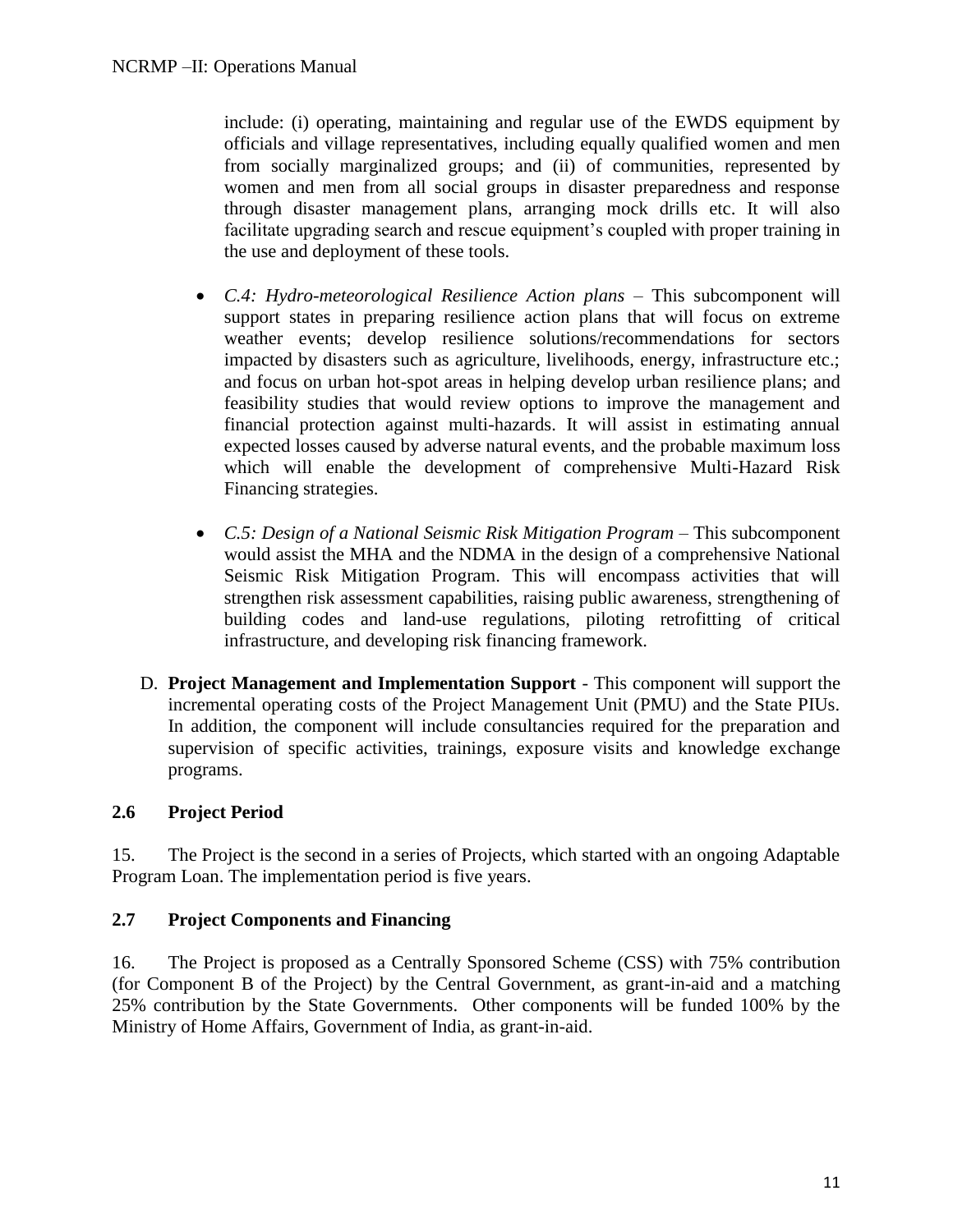| <b>Project Components</b>                    | <b>Total Cost</b><br>(US\$ M) | <b>IDA</b> financing<br>(US\$M) | <b>Financing</b> |
|----------------------------------------------|-------------------------------|---------------------------------|------------------|
| Component A: Early Warning Dissemination     | 18.1                          | 18.1                            |                  |
| Systems                                      |                               |                                 |                  |
| Goa                                          | 3.1                           | 3.1                             |                  |
| Gujarat                                      | 3.3                           | 3.3                             |                  |
| Karnataka                                    | 1.5                           | 1.5                             | 100%             |
| Kerala                                       | 2.5                           | 2.5                             |                  |
| Maharashtra                                  | 4.4                           | 4.4                             |                  |
| West Bengal                                  | 3.3                           | 3.3                             |                  |
| Component B: Cyclone Risk Mitigation         |                               |                                 |                  |
| Infrastructure                               | 314.8                         | 236.2                           |                  |
| Subcomponent B.1: Goa                        | 18.2                          | 13.7                            |                  |
| Subcomponent B.2: Gujarat                    | 93.4                          | 70.0                            |                  |
| Subcomponent B.3: Karnataka                  | 18.6                          | 14.0                            | 75%              |
| Subcomponent B.4: Kerala                     | 22.3                          | 16.7                            |                  |
| Subcomponent B.5: Maharashtra                | 55.6                          | 41.8                            |                  |
| Subcomponent B.6: West Bengal                | 106.7                         | 80.0                            |                  |
| Component C: Technical Assistance for Multi- |                               |                                 |                  |
| Hazard Risk Management                       | 29.5                          | 29.5                            |                  |
| Subcomponent C.1: Multi-hazard risk          |                               |                                 |                  |
| modeling and assessment                      | 8.0                           | 8.0                             |                  |
| Subcomponent C.2: Strengthening Emergency    |                               |                                 |                  |
| Recovery Capacity                            | 2.0                           | 2.0                             |                  |
| Subcomponent C.3: Enhancing the Capacity of  |                               |                                 |                  |
| Disaster Risk Management and Response in     |                               |                                 |                  |
| Non-Coastal States                           | 14.5                          | 14.5                            |                  |
| Subcomponent C.4: Hydro-meteorological       |                               |                                 |                  |
| <b>Resilience Action Plans</b>               | 3.0                           | 3.0                             | 100%             |
| Subcomponent C.5: Design of a National       |                               |                                 |                  |
| Seismic Risk Mitigation Program              | 2.0                           | 2.0                             |                  |
| Component D: Project Management and          |                               |                                 |                  |
| <b>Implementation Support</b>                | 24.6                          | 24.6                            |                  |
| <b>NDMA</b>                                  | 5.4                           | 5.4                             |                  |
| Goa                                          | 1.6                           | 1.6                             |                  |
| Gujarat                                      | 4.6                           | 4.6                             |                  |
| Karnataka                                    | 1.0                           | 1.0                             |                  |
| Kerala                                       | 1.3                           | 1.3                             |                  |
| Maharashtra                                  | 5.3                           | 5.3                             |                  |
| West Bengal                                  | 5.4                           | 5.4                             |                  |
| <b>Total</b>                                 | 387.0                         | 308.4                           |                  |

|  | <b>Table 1: Finances per Project Component</b> |
|--|------------------------------------------------|
|--|------------------------------------------------|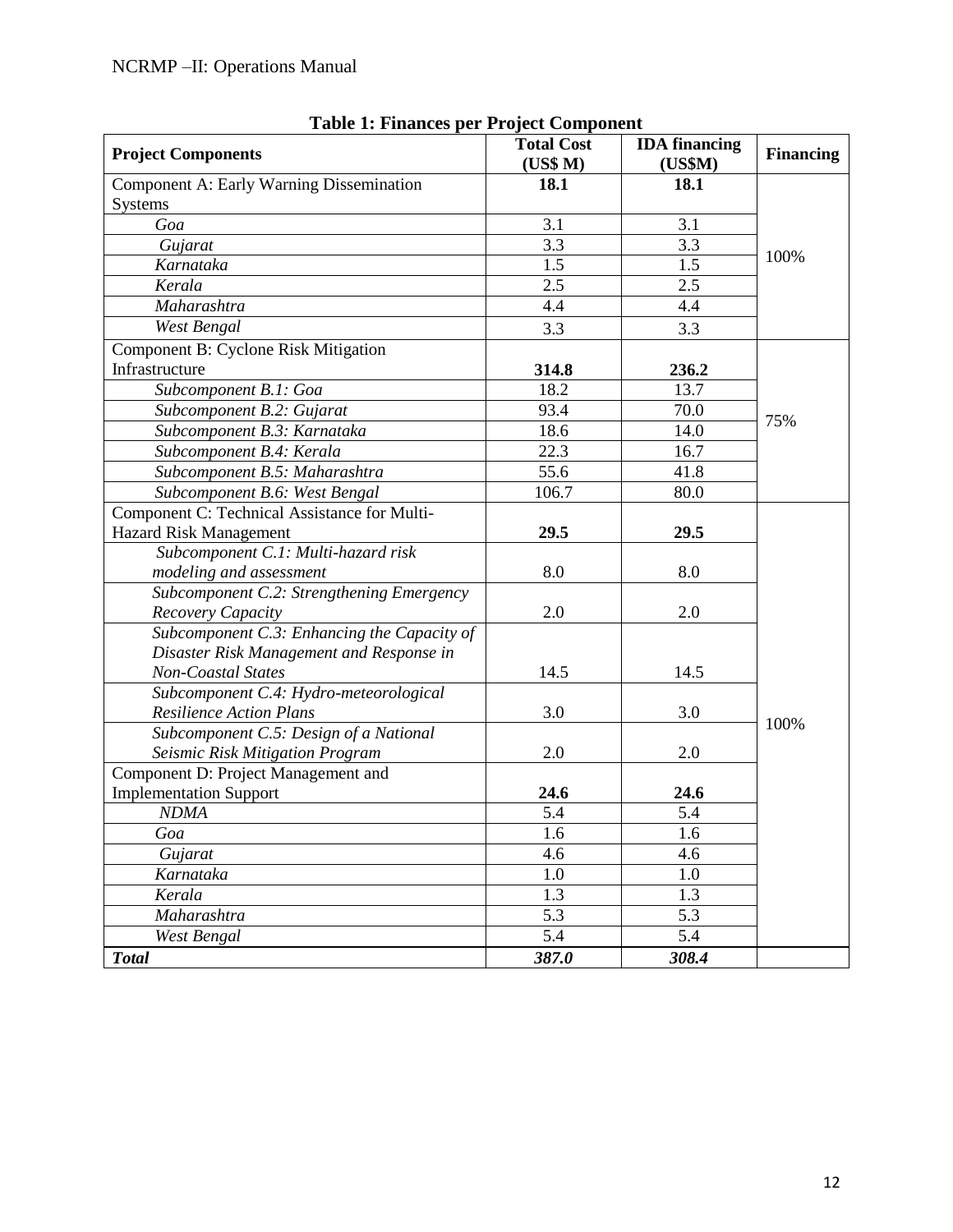#### **Chapter 3: Project Implementation Arrangement**

<span id="page-12-0"></span>1. The project proposes to replicate the existing institutional arrangements under NCRMP I both at the central and state levels. The NDMA<sup>3</sup>, on behalf of MHA<sup>4</sup>, will manage the project and will have overall responsibility for implementation. A Project Management Unit (PMU) headed by Project Director has been established at NDMA. It will act as nodal authority for overseeing implementation, monitoring and evaluation of Project.

#### <span id="page-12-1"></span>**3.1 Two tier Project Management structure**

2. Since the project will be implemented in multiple states, national level and state level coordination, monitoring and supervision assume significance. Therefore, at the central level, this role will be played by NDMA, based at New Delhi and by the nodal agencies in the respective states viz. : Gujarat State Disaster Management Authority (GSDMA) in Gujarat, Maharashtra Department of Relief and Rehabilitation (MDRR) in Maharashtra, Department of Revenue and Disaster Management (R&DMD) in Kerala, West Bengal Department of Disaster Management (WBDDM) in West Bengal, Karnataka Department of Revenue and Disaster Management in Karnataka, and Water Resources Department in Goa. The key implementing and monitoring agencies are therefore represented by the PMU at central level and SPIUs at the state level.

#### <span id="page-12-2"></span>**3.2 Project Steering Committee**

 $\overline{\phantom{a}}$ 

3. Both PMU and SPIUs will have a Project Steering Committee (PSC) for the overall guidance and monitoring of the project. They will be headed by the Secretary of NDMA at the National Level and the respective Chief Secretaries at the State level. The State Project steering Committees (SPSCs) formally approve the project investments and take an active role in speeding up the implementation arrangements. At the implementation stage, the National Project Steering Committee (NPSC), formed for NCRMP I, will provide strategic oversight over the operations of NCRMP II. This shall be done through annual/semi-annual review meetings, where the NSC shall:

- Review and approve the annual/revised budgets
- Review progress against the defined milestones
- Review critical findings of the audit and evaluation reports
- **Provide such guidance, as it may deem necessary for the Project**

4. Similarly, at the state level, the SPSC will give strategic oversight to the project during the implementation stage. The key functions will include the following:

- **Prepare and submit annual work plans, procurement plans and financial disbursement** projections;
- Overall project management and supervision of implementation;

<sup>&</sup>lt;sup>3</sup> The National Disaster Management Authority (NDMA) is the apex body at National level with a mandate to lay down the policies, plans and guidelines for disaster management to ensure timely and effective response to disasters.

<sup>&</sup>lt;sup>4</sup> the Ministry of Home Affairs (MHA), at the national level, is the nodal ministry where all the disaster management activities are anchored.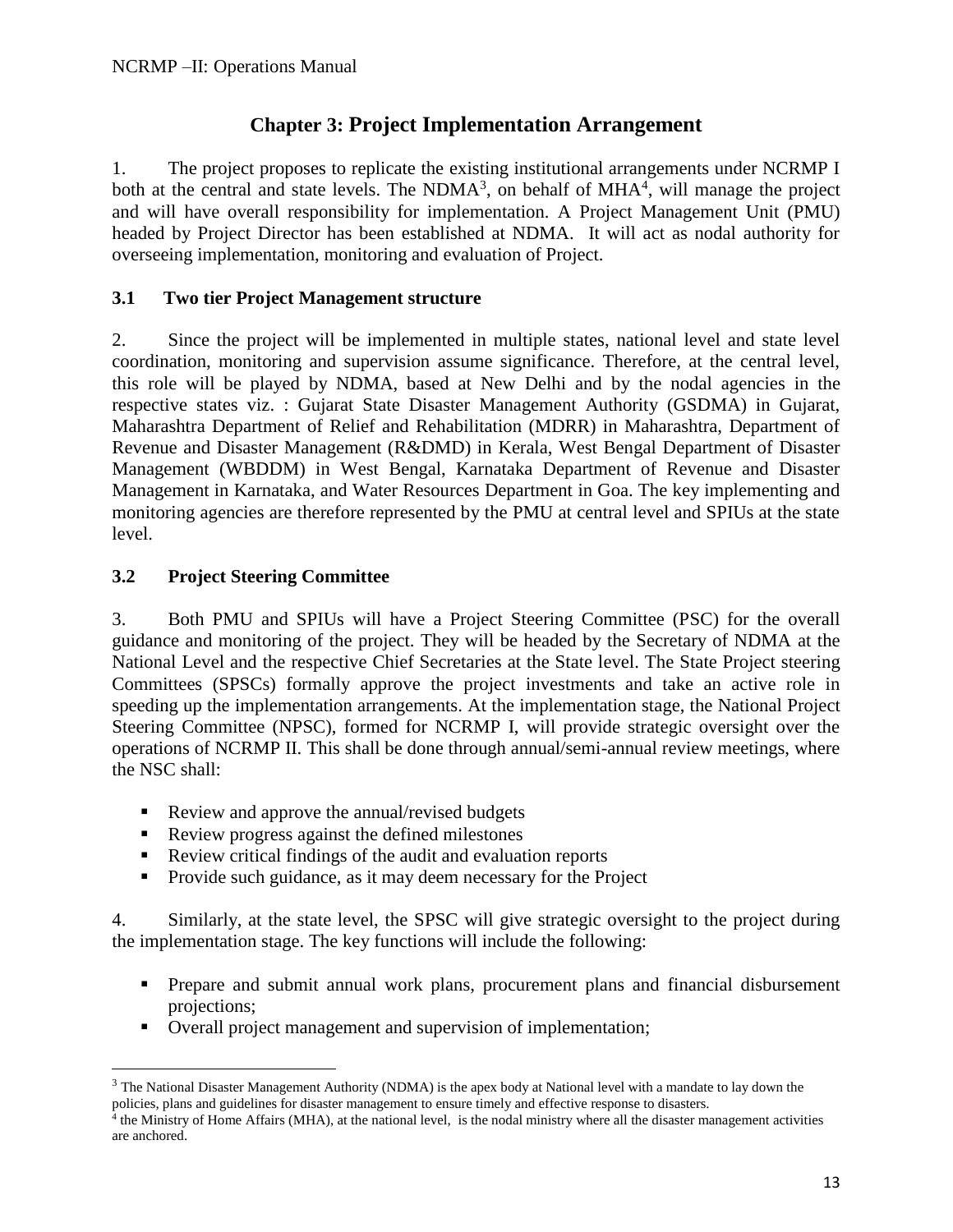- Review critical findings reported in the semi-annual and annual project progress reports, audit and evaluation reports
- Supervise, guide and approve proposals of various Line Departments;
- Reviewing project implementation progress and giving guidance for achieving project goals and targets

5. In order to use the special skills required for implementation of component C with regards to training, NIDM will support as an Implementing Agency for Subcomponent C.2., building on the ongoing DRM capacity building role on the NCRMP I.

#### 6. An overall project management structure is given in the following Figure 1.



**Figure 1: NCRMP –II Management Structure**

#### <span id="page-13-0"></span>**3.3 National Level Project Management and Implementation**

7. At national level a PMU has been in operation within NDMA since 2010 for the NCRMP I, and the same will expand its functions for NCRMP II. The PMU is responsible for overall coordination, monitoring and reporting and is headed by a Project Director, supported by specialists. The principal tasks defined for PMU include:

#### *Planning:*

- Overseeing and monitoring the preparation of the planning documents for the NCRMP, controlling their quality and ensuring their justification. These include investment proposals, DPRs, implementation plans, etc.
- Preparing the framework for project implementation including documentation requirements, operationalizing the same and training the stakeholders.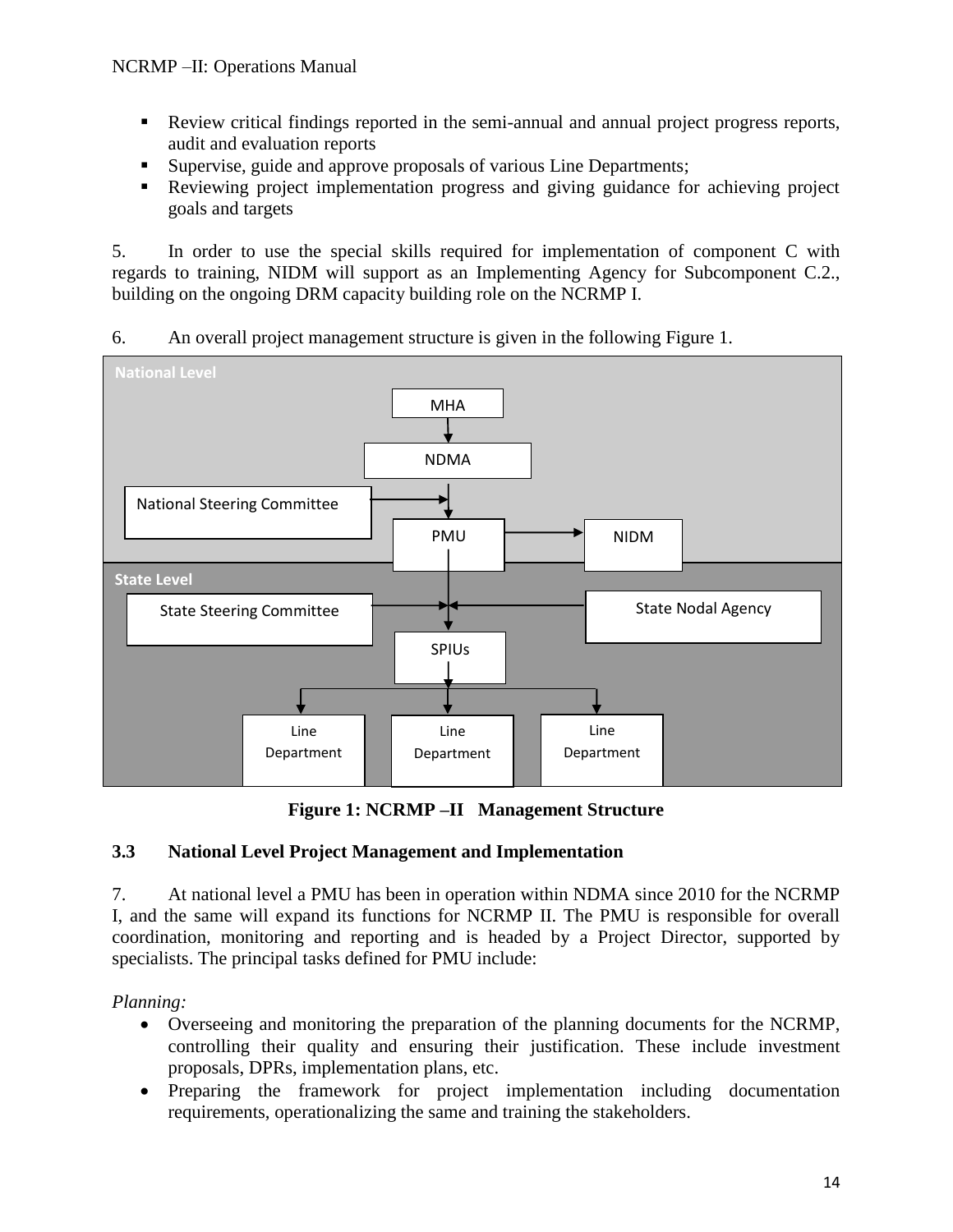#### *Project implementation:*

- For Components C define requirements, derive specifications for equipment, prepare guidelines for operation and maintenance and required protocols, interact with state nodal agencies, partner agencies and carry out centralized procurement. Also implement, with support from NIDM, part of component C by instituting the studies and coordination with state agencies and departments.
- Coordination with various other implementation units.
- Monitoring the physical and financial progress of the project including reporting.
- Provide periodic, collated project progress reports to the Bank.
- Ensuring that mechanisms exist to provide assurance on operations in line with the requirements set forth in the various manuals (ESMF, procurement and Operations Manual).
- Facilitate communication and knowledge exchange between SPIUs.

#### *Financial management:*

- Preparation of the consolidated NCRMP budget and revisions thereof.
- Manage the overall fund flow, coordinate the sanction of funds to the states and partner agencies.
- Manage audits, disclosure of Annual Financial Statements

#### *Procurement management*

- Prepare procurement plan and ensure timely execution of all works.
- For some activities under components C, the PMU will
	- o Define packages and prepare bid documents were applicable, procurement plans and Notice Inviting Tender (NIT).
	- o Invite tenders, undertake technical evaluations and select consultants.
- Provide guidance to State and PIUs on procurement matters
- Approve Procurement plans of the states;
- Consolidate and submit annual procurement plans for each year and revision if any thereof , to the Bank for concurrence.

#### *Environment and Social Management*:

 Ensure that the provisions of the ESMF are complied with in project preparation and implementation through reviews, supervision, monitoring, reporting and training support.

#### *Overall monitoring and reporting:*

- Have oversight on project progress, monitor overall progress and outcomes.
- Establish and operationalize the web based MIS and ensure the same is regularly updated by SPIUs and implementing agencies and data relating project physical and financial progress is transmitted to PMU through this system.
- Train user staff to manage the public viewing portal.
- Proactively review and address problem areas,
- Prepare consolidated reports and update NPSC/NDMA/GoI and the Bank.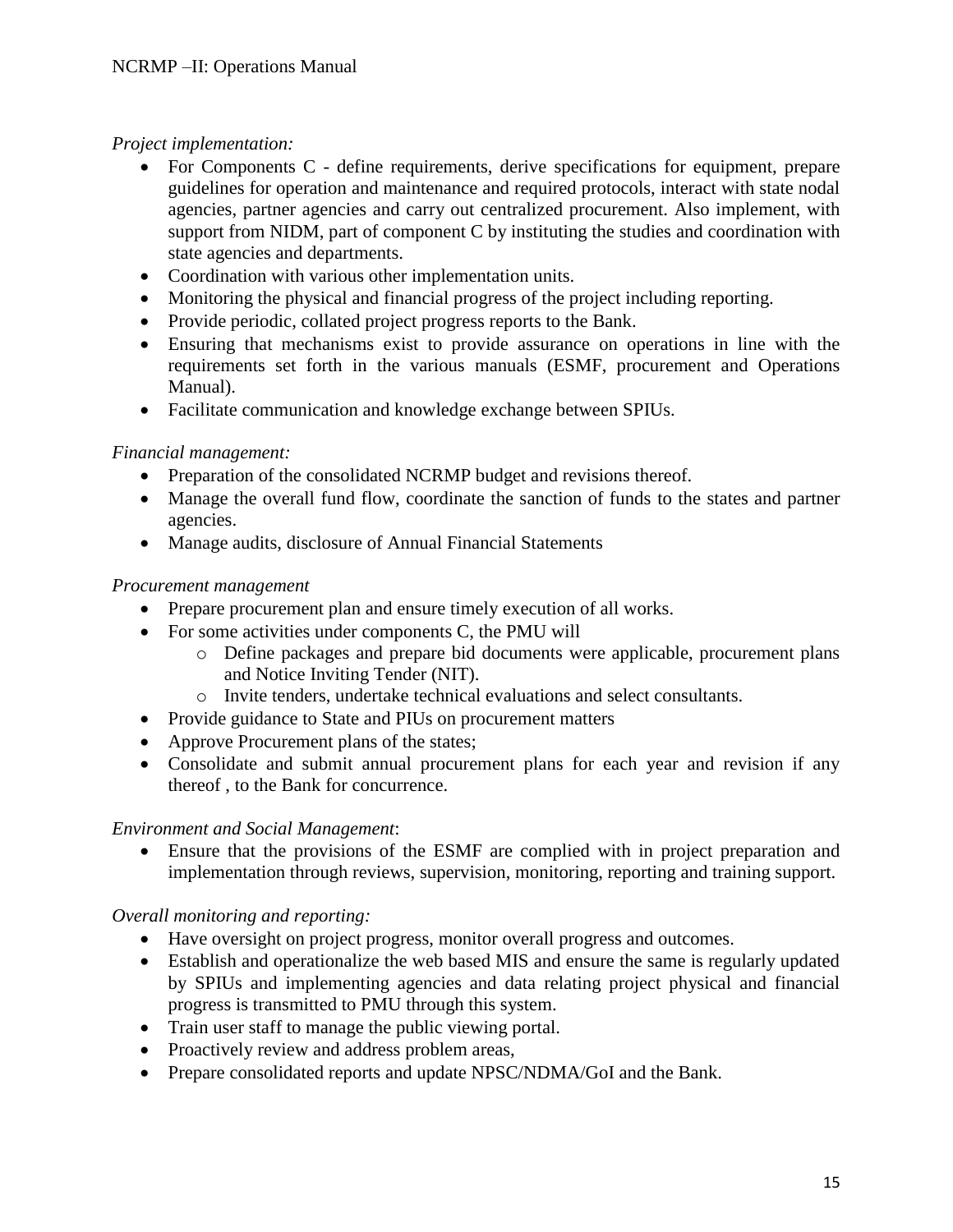$\overline{\phantom{a}}$ 

*Coordination, communication and interacting* with other associated agencies/organizations such as CAAA, DEA, MHA etc.





**Figure 2 – Structure of PMU and NDMA**

9. **Staffing and responsibilities for the PMU are:** The PMU comprises two separate groups – a core team and a support team consisting of sector and functional specialists. The composition and roles of these teams are as follows:

| S. No | <b>Position</b>       |                                                                                                                               |
|-------|-----------------------|-------------------------------------------------------------------------------------------------------------------------------|
|       |                       | <b>Responsibility</b>                                                                                                         |
| 1.    | Project Director (PD) | overall responsibility for effective implementation of the project<br>with adequate and appropriate oversight                 |
|       |                       | providing formal feedback and liaising with the NPSC, World<br>Bank, NDMA, MHA, DEA, the States and other stakeholders etc.   |
|       |                       | in relation to the Project;                                                                                                   |
|       |                       | reviewing the overall physical and financial progress of the project;                                                         |
|       |                       | requesting for sanction of funds to the States and implementing<br>agencies;                                                  |
|       |                       | ensuring overall compliance of the project implementation with the<br>agreed project objectives;                              |
|       |                       | ensuring that all implementing agencies including PMU are<br>adequately and rightly staffed and strengthened to deliver their |
|       |                       | roles:                                                                                                                        |
|       |                       | ensuring that PMU or its representatives will undertake field visits                                                          |
|       |                       | as required and provide necessary guidance and support to the                                                                 |

**Table 2: PMU proposed staff and responsibilities**

<sup>5</sup> The Sector Specialists can be full-time staff, deputed, short-time consultants, or part of a specialized firm contracted with this purpose, depending on the need and project cycle, in agreement with the Bank.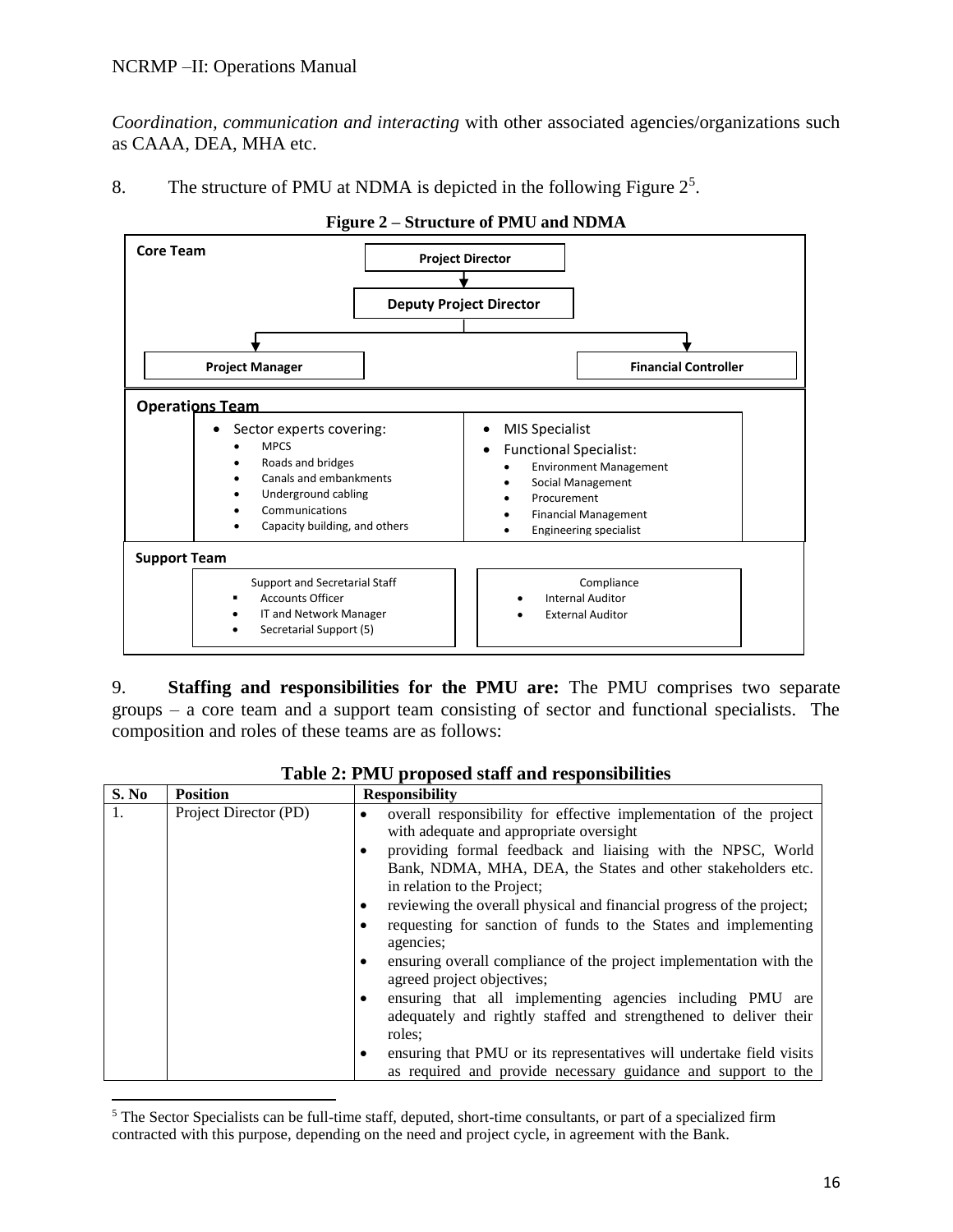|                  |                                                     | states/NIDM in a timely and effective manner;                                                                                                                                                                                                                                                                                                                                                                                                                                                                                                                                                                                                                                        |
|------------------|-----------------------------------------------------|--------------------------------------------------------------------------------------------------------------------------------------------------------------------------------------------------------------------------------------------------------------------------------------------------------------------------------------------------------------------------------------------------------------------------------------------------------------------------------------------------------------------------------------------------------------------------------------------------------------------------------------------------------------------------------------|
|                  |                                                     | assessing the risks/factors affecting implementation and proposing<br>mitigation actions and ensuring their timely implementation;<br>The Project Director reports to Project Steering Committee/Secretary,                                                                                                                                                                                                                                                                                                                                                                                                                                                                          |
|                  |                                                     | <b>NDMA</b>                                                                                                                                                                                                                                                                                                                                                                                                                                                                                                                                                                                                                                                                          |
| 2.               | Deputy Project Director                             | reviewing documentation prior to submission to the Project for<br>٠<br>approval;<br>reviewing the project progress, coordinating with the States and<br>٠<br>other agencies and taking corrective action;<br>interacting and guiding the core team and support teams of PMU;<br>timely selection and appointment of consultants and contractors at<br>٠<br>the national level and ensuring quality and timely outputs from<br>these agencies;<br>appointment of the internal auditors for audit at the national level,<br>$\bullet$<br>preparation of the annual Internal Audit plan, coordination of the<br>internal audit efforts and review of the results of the internal audit; |
|                  |                                                     | and overseeing that such internal audits also happen and outputs are<br>delivered in time at the state levels;<br>ensuring that appropriate mechanisms have been established and<br>٠<br>followed for compliance with the operating rules and procedures for<br>the NCRMP;<br>ensure that the project's disclosure requirements and Governance<br>٠<br>and Accountability Action Plan are complied with by the PMU.                                                                                                                                                                                                                                                                  |
| 3.               | Project Accountant<br>and<br>Administrative Officer | overseeing the preparation of the consolidated NCRMP budget and<br>any revisions thereto;<br>selection and appointment of the external auditor (for the PMU)<br>overseeing the External audits happen at the states in a timely<br>manner; and overseeing the timely submission of external audit<br>reports for the NCRMP;<br>Handling and resolving project audit issues.<br>Any other financial management related matter<br>Reviewing the progress and results of internal and external audit                                                                                                                                                                                    |
| $\overline{4}$ . | Project Manager                                     | providing functional<br>support for the project<br>especially<br>in<br>implementation of Components A, B and C.                                                                                                                                                                                                                                                                                                                                                                                                                                                                                                                                                                      |
| 5.               | Officer<br>Section<br>and<br>Assistant              | to assist the Project Accountant and Administrative Officer in their day<br>to day functions.                                                                                                                                                                                                                                                                                                                                                                                                                                                                                                                                                                                        |
| 6.               | Finance Specialist                                  | responsible for financial management and reporting for the<br>$\bullet$<br>NCRMP. His role involves:<br>reviewing and approving the financial progress reports;<br>preparing sanction orders for release of funds for approval by the<br><b>PD</b><br>Preparation consolidation and scrutiny of the IFR's,<br>Compilation and preparation of Utilization Certificates, etc;<br>٠                                                                                                                                                                                                                                                                                                     |
| 7                | <b>Environment Specialist</b>                       | Assist PMU on all matters related to environment management in<br>$\bullet$<br>the project<br>Review of ESMF compliance and other related reports submitted by<br>٠<br>the PIUs and or consultants.<br>Review and provide oversight on the implementation of sub project<br>specific environment management plans (EMPs) prepared for the<br>sub-projects<br>Regularly monitor and liaise with the PIUs and other implementing<br>agencies and provide the necessary advice on environmental<br>matters.                                                                                                                                                                             |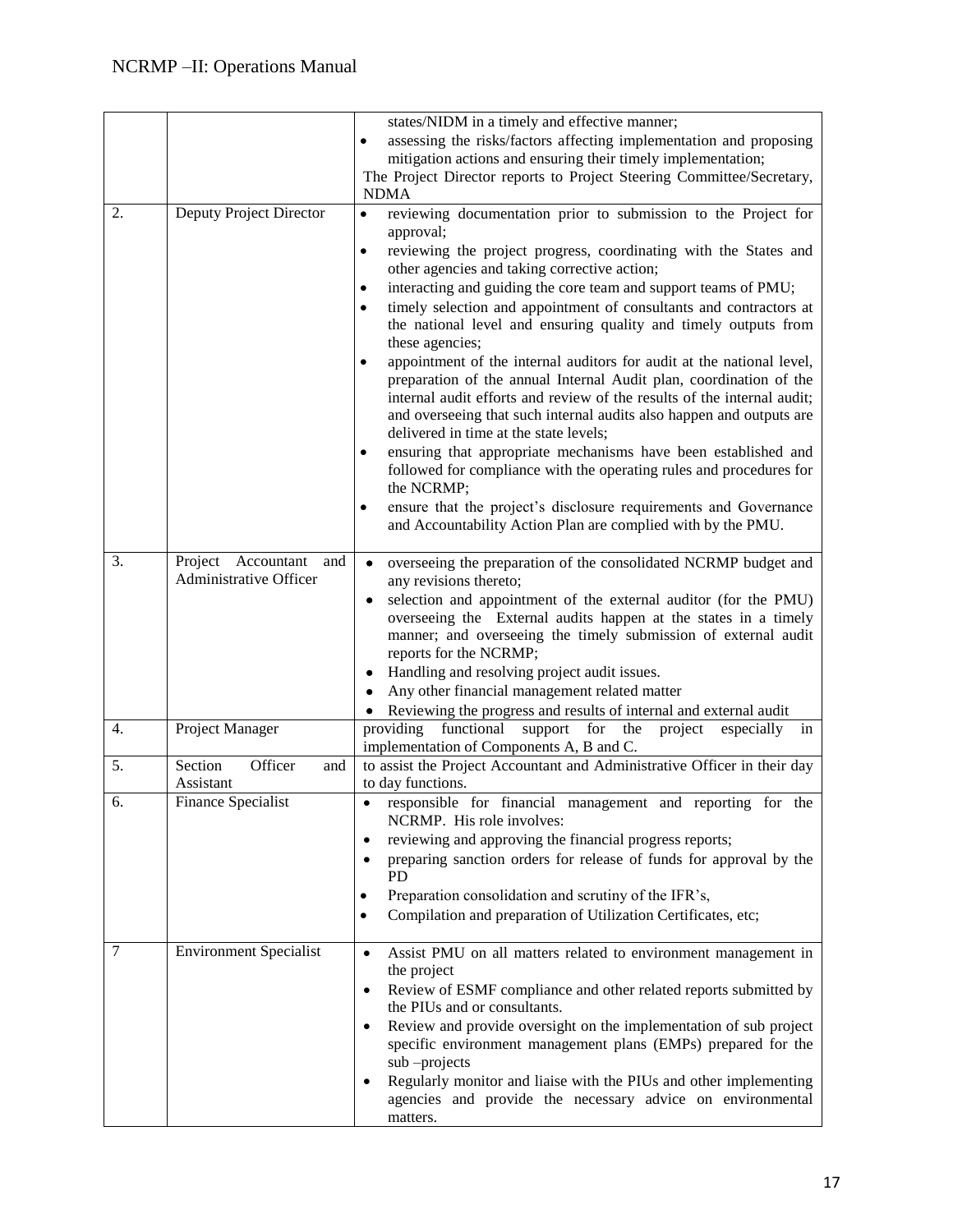| 8  | Social<br>Management<br>Specialist | Responsible for overseeing and coordinating the implementation of<br>$\bullet$<br>social development activities such as land acquisition, resettlement,<br>NGO coordination and other relevant activities.<br>Responsible for ensuring compliance with ESMF with respect to<br>$\bullet$<br>preparation and implementation of plan related to social impacts<br>Manage the Social Assessment studies including the benefit<br>$\bullet$<br>monitoring and evaluation and coordinate preparation of relevant<br>action plans<br>Coordinate with PIU's of states for overseeing the implementation<br>$\bullet$<br>and monitoring of land acquisition and involuntary resettlement<br>mitigation actions and other social development activities<br>Provide advice on project design and institutional aspects for the<br>project implementing states |
|----|------------------------------------|-----------------------------------------------------------------------------------------------------------------------------------------------------------------------------------------------------------------------------------------------------------------------------------------------------------------------------------------------------------------------------------------------------------------------------------------------------------------------------------------------------------------------------------------------------------------------------------------------------------------------------------------------------------------------------------------------------------------------------------------------------------------------------------------------------------------------------------------------------|
| 9  | Procurement specialist             | Responsible for ensuring that all the procurements done under the<br>project are as per the procedures of the World Bank and that adequate<br>systems have been established at the PMU and the PIU.                                                                                                                                                                                                                                                                                                                                                                                                                                                                                                                                                                                                                                                 |
| 10 | <b>Communications Expert</b>       | In addition to the above, coordinate with various stakeholder<br>agencies as per the design of Component A to ensure that respective<br>inputs are delivered in a timely manner.<br>Oversee integration of Component A activities with regular State<br>$\bullet$<br>Disaster Management systems and other state agencies (e.g. police)<br>and NDMA's National Disaster Management Communication<br>Network and other initiatives.                                                                                                                                                                                                                                                                                                                                                                                                                  |
| 11 | <b>Engineering Specialist</b>      | Oversee the overall design, preparation and implementation and<br>$\bullet$<br>outcomes of various activities contribute to cyclone risk mitigation;<br>Monitor quality of preparation of ToRs for Component B activities,<br>$\bullet$<br>and any further follow-up activities that may arise; Procurement of<br>consultants of right skills; Quality of work of consultants; Quality<br>of training and orientation of community on disaster management<br>aspects in general.                                                                                                                                                                                                                                                                                                                                                                    |
| 12 | MIS specialist                     | Oversee delivery of responsibilities of IT Specialists for effective<br>$\bullet$<br>deployment and functioning of the MIS.<br>Coordinate with all the agencies for timely input of data into the<br>$\bullet$<br>MIS, generating the necessary progress and information tracking<br>reports, as may be required<br>Synthesize the information and derive trends/critical areas of<br>$\bullet$<br>concern and highlight to the Management.<br>Based on experiences of using the MIS, suggest strategies for<br>improving the system as approved by the PMU.                                                                                                                                                                                                                                                                                        |
| 12 | IT and network manager             | Responsible for maintenance and upkeep of IT and communications<br>infrastructure at the PMU.                                                                                                                                                                                                                                                                                                                                                                                                                                                                                                                                                                                                                                                                                                                                                       |

#### <span id="page-17-0"></span>**3.4 State Level Project Management and Implementation**

 $\overline{\phantom{a}}$ 

10. Focus states will set up an SPIU. SPIUs<sup> $6$ </sup> will be vested in disaster management agencies in states where these have been setup and in other nodal departments in other states. PIUs will have reporting responsibility to the head of the nodal department and would be responsible for overall project management and implementation within the state. Each PIU will be headed by a Project Director and supported by sector experts drawn from each of the line departments

<sup>&</sup>lt;sup>6</sup> Gujarat State Disaster Management Authority (GSDMA) in Gujarat, Maharashtra Department of Relief and Rehabilitation (MDRR) in Maharashtra, Kerala Department of Revenue and Disaster Management (KDR&DM) in Kerala, West Bengal Department of Disaster Management (WBDDM) in West Bengal, Karnataka Department of Revenue and Disaster Management in Karnataka, and Water Resources Department in Goa.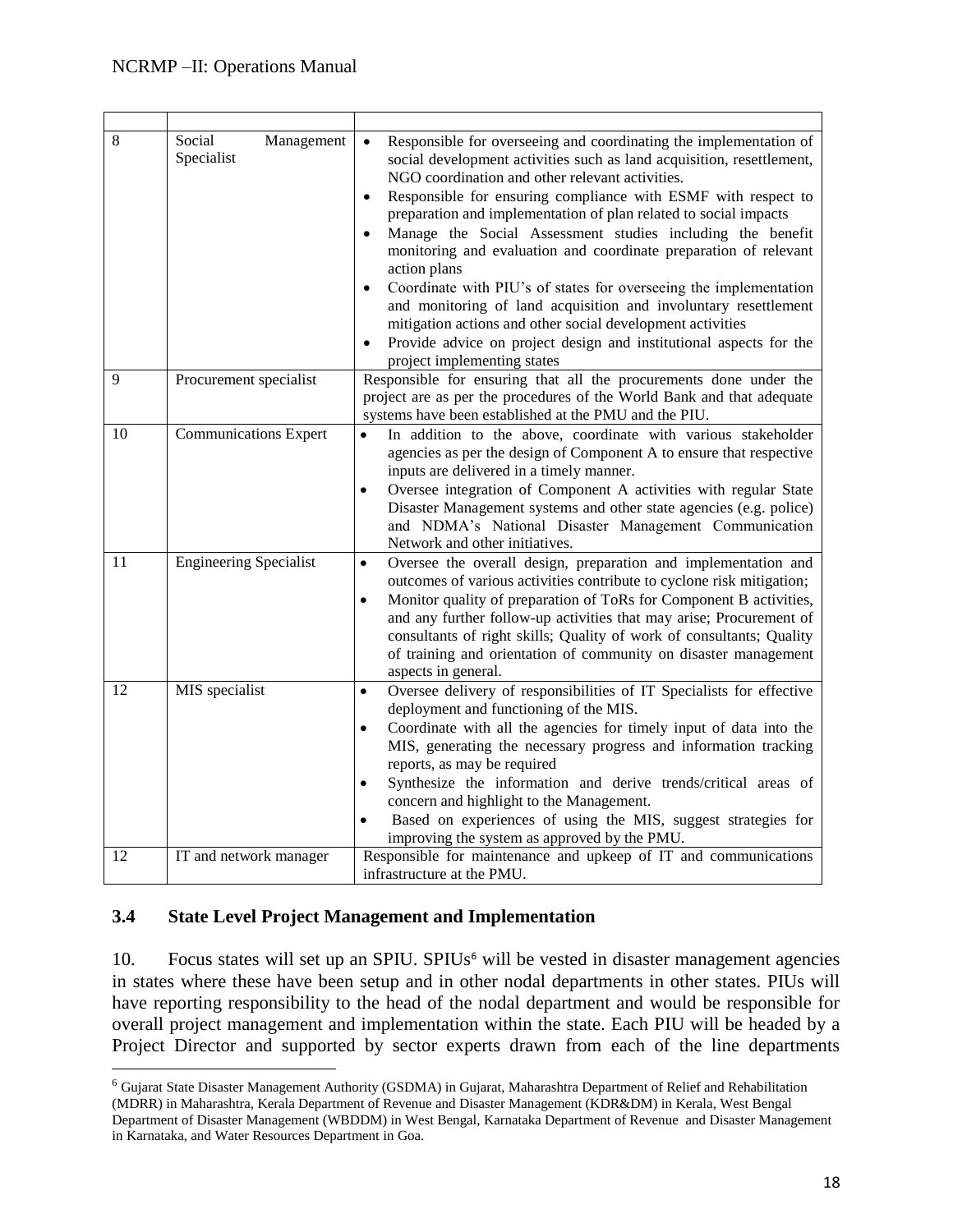implementing the project investments, functional specialists to coordinate fiduciary and safeguard issues and other support staff.

#### 11. **Principal tasks defined for PIU include**:

*Planning:*

 Preparation of the investment proposals, DPRs, bidding documents and implementation plans etc.

#### *Project implementation:*

- Coordinate with the line departments for implementation of Components A and B
- Coordination and reporting to the PMU on progress of project implementation;
- Construction monitoring and supervision through regular site visits;
- Ensure application of Environment and Social Safeguards as detailed in the ESMF;
- Monitoring the physical and financial progress on the project and seeking corrective action, where applicable;
- Establish grievance redressal system for the project and disseminate the grievance redressal processes widely to allow communication of grievances;
- Implement directions given the State level Steering Committee for the Project, from time to time;
- Coordination and collaboration with other departments/ administrative machinery to ensure timely implementation of the project activities;
- Monitoring Procurement and award of packages and purchase orders for the State where applicable.

#### *Financial management:*

- Preparation of the NCRMP budget and revisions thereto
- Coordinating the sanction of funds to the implementing agencies
- Maintenance of books of accounts and records for the project
- Preparation of financial disclosures for submission to the PMU
- Conduct of the internal audits and manage external audits

#### *Procurement management:*

- Procurement and award of contract packages for procurement of goods, works and consulting services approved for implementation of activities under Component A and B by the respective state;
- Prepare annual procurement plans and revisions if any thereof  $-$  to NDMA
- Approve procurements made by respective line departments and or its division units as approved by the State Level Steering Committee, ad or NDMA;
- Ensure compliance with Project procurement guidelines by the line departments/agencies;
- Procure consultants/PMC services at the State level

*Environment and Social Management* – ensure that the requirements set forth in the ESMF are complied with during project preparation and implementation. The SPIU shall also prepare and Environment and Social Safeguard compliance report, incorporate the same in the semi-annual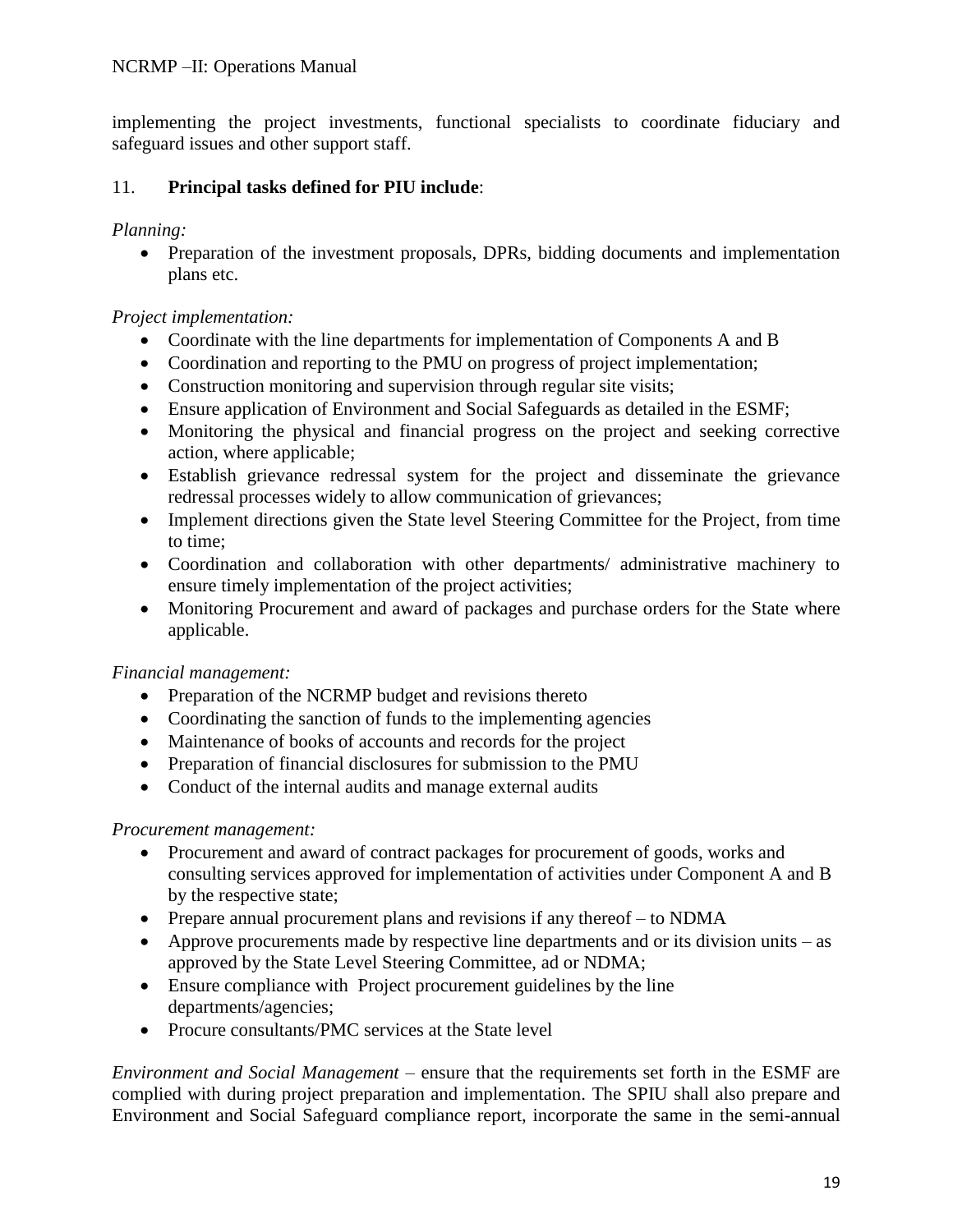#### NCRMP –II: Operations Manual

and Annual progress report submitted to NDMA.

#### *Overall monitoring and reporting*

- Monitor overall project progress and outcomes.
- Establish and operationalize the web based MIS and ensure regular updation and transmission of physical and financial progress data to PMU through the MIS.
- Prepare consolidated reports and update PMU/respective state governments and the Bank.
- Provide necessary support to visiting missions from central agencies/the Bank
- *Coordination and liaison* with the SSC and other Government departments.
- 12. Structure of the PIU is given in following Figure 3.



<sup>7</sup> The figure presents the sample of core staff, which will then be adapted by each SPIU in line with their respective subcomponent, and reflected in the Operations Manual.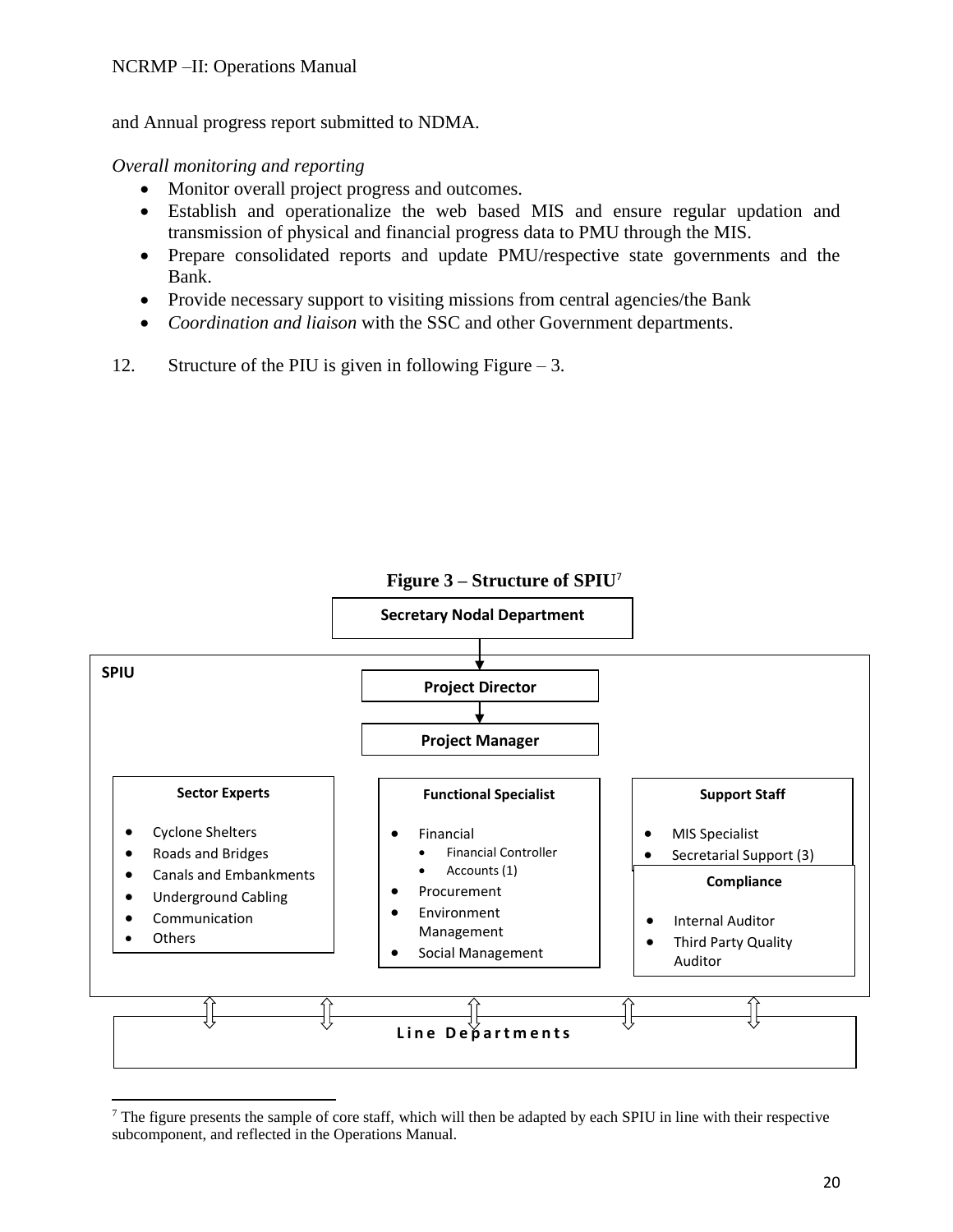$\overline{a}$ 

13. **Staffing roles and Responsibilities for SPIU staff**: The composition and roles of these teams are as follows (Please see Annexure 7 for ToRs):

| S.No | <b>Positions</b>                                                                                                                                                        | <b>Responsibilities</b>                                                                                                                                                                                                                                                                                                                                                                                                                                                                                                                                                                                                                                                                                                                                                                                                                                                                                                         |
|------|-------------------------------------------------------------------------------------------------------------------------------------------------------------------------|---------------------------------------------------------------------------------------------------------------------------------------------------------------------------------------------------------------------------------------------------------------------------------------------------------------------------------------------------------------------------------------------------------------------------------------------------------------------------------------------------------------------------------------------------------------------------------------------------------------------------------------------------------------------------------------------------------------------------------------------------------------------------------------------------------------------------------------------------------------------------------------------------------------------------------|
|      | Project Director and<br>Project Manager                                                                                                                                 | • Providing formal feedback and liaison with the SPSC, World Bank,<br>NDMA and other stakeholders etc. in relation to the Project.<br>Approve annual budgets for NCRMP budget and revisions thereof;<br>Review and monitor overall physical and financial progress of the<br>project and take necessary corrective action, as required from time<br>to time;<br>Ensure timely reporting to relevant authorities $-$ as required;<br>Requesting for sanction of funds to the State and implementing<br>agencies.                                                                                                                                                                                                                                                                                                                                                                                                                 |
|      | The Finance Controller                                                                                                                                                  | Responsible for financial management, oversight and reporting for the<br>NCRMP, oversight and reporting for the NCRMP.<br>Compliance with finance management procedures of the NCRMP.<br>Overseeing the preparation of the NCRMP budget and any revisions<br>thereto<br>Reviewing and approving the financial progress report.<br>Preparing sanction orders requesting for release of funds along with<br>the required supports<br>Authorizing the processing of invoices for 3 <sup>rd</sup> parties.<br>Maintenance of the books of accounts.<br>Appointment of internal auditor for NCRMP.<br>$\bullet$<br>Ensure submission of external audit reports for the NCRMP.<br>$\bullet$<br>Submission of Utilization certificates and expenditure statements to<br>NDMA and to Project Director at agreed intervals;<br>Ensure intern audit for the project accounts ae carried out in time<br>and the same is submitted to NDMA. |
|      | Environment and<br>Social management<br>experts                                                                                                                         | Responsible for ensuring that mechanisms for compliance with the<br>ESMF guidelines have been established and followed at the PIU and<br>Line departments. Their roles and responsibilities are described in<br>details in Section 7.3                                                                                                                                                                                                                                                                                                                                                                                                                                                                                                                                                                                                                                                                                          |
|      | Procurement specialist<br>(and his team <sup>8</sup> )                                                                                                                  | Responsible for complying with procurement procedures set forth for<br>procurement by the PMU (for details refer Chapter 6) and book on<br>World Bank procurement procedure.                                                                                                                                                                                                                                                                                                                                                                                                                                                                                                                                                                                                                                                                                                                                                    |
|      | One Sector specialist for<br>each applicable sector<br>(cyclone shelters,<br>embankments, roads,<br>underground electric<br>cabling and forestry and<br>other sectors). | Acting as the single point of contact with the respective Line<br>$\bullet$<br>Departments.<br>Providing technical guidance and coordination to the Line<br>Departments in the preparation of the DPRs.<br>Monitor efficient procurement and implementation planning by the<br>nodal departments for respective sectors.<br>Performing a review of the technical documents submitted by the<br>Line Department and ensuring their quality for technical accuracy<br>and compliance with the DPR and bid formats.<br>Review progress of procurement for respective department, analyze<br>the sector issues that may be contributing delays, identify and guide<br>the line departments on appropriate remedial measures.<br>Ensure that line departments comply with recommendations                                                                                                                                            |

**Table 3: SPIU proposed staff and responsibilities**

<sup>8</sup> **Note**: All procurement related procedures shall be initiated and completed by the Line departments. The Procurement Specialist shall review every bid document and contract before it is finalized to ensure that all procurement guidelines have been adhered to. The details of the role and responsibilities of the procurement specialist are given in Section 5.2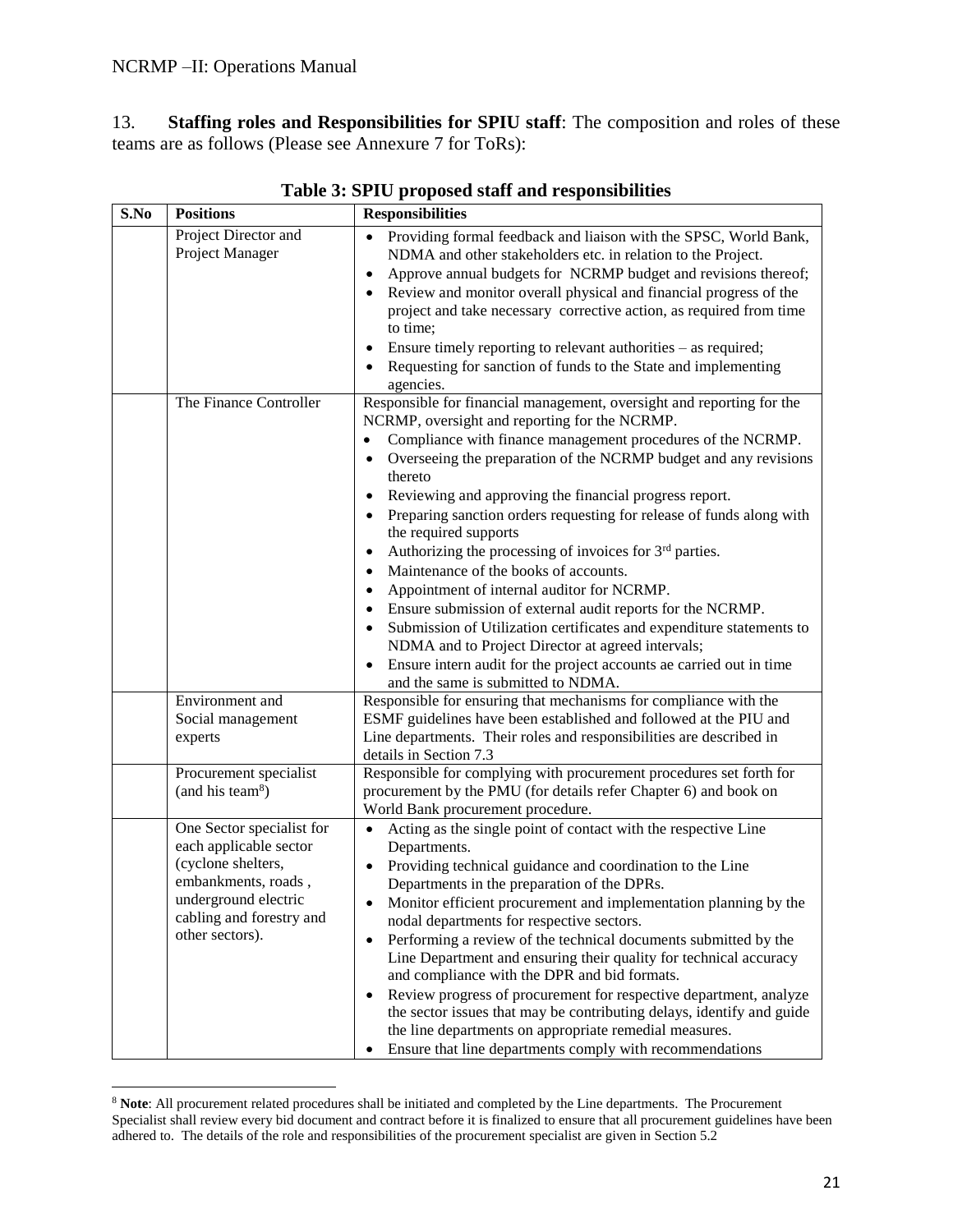|                              | emerging out of third party quality audits relating to their sector.<br>During implementation, oversee contractors; performance, assess<br>quality control by the line departments, provide technical guidance. |
|------------------------------|-----------------------------------------------------------------------------------------------------------------------------------------------------------------------------------------------------------------|
|                              | Monitor for appropriate community intermediation/involvement by                                                                                                                                                 |
|                              | the line departments as required, particularly to make them                                                                                                                                                     |
|                              | understand sustainable operation of assets and usage and                                                                                                                                                        |
|                              | functionality during disaster times.                                                                                                                                                                            |
|                              |                                                                                                                                                                                                                 |
|                              | Obtain monthly progress reporting from the Line Department,<br>check for its accuracy and assess the critical issues for follow-up.                                                                             |
|                              |                                                                                                                                                                                                                 |
|                              | Reviewing physical progress of work for their respective areas and                                                                                                                                              |
|                              | provide necessary feedback for corrective action.                                                                                                                                                               |
|                              | Undertake periodic site visits to review the progress of work. The                                                                                                                                              |
|                              | time and frequency of visits will be decided in discussions with the                                                                                                                                            |
|                              | <b>Deputy Project Director.</b>                                                                                                                                                                                 |
|                              | Once the works are completed, oversee smooth transition to                                                                                                                                                      |
|                              | integrate with the line departments regular O&M and upkeep;                                                                                                                                                     |
| Communications<br>Specialist | Coordination of implementation of Component A and B activities<br>$\bullet$<br>in respective states.                                                                                                            |
|                              | Ensuring that NGO/resource personnel are hired and oriented                                                                                                                                                     |
|                              | timely for promoting community awareness and involvement to                                                                                                                                                     |
|                              | adopt operate and maintain the equipment provided under                                                                                                                                                         |
|                              | Component A, and respond to the warning messages on the Last<br>Mile.                                                                                                                                           |
|                              | Monitor integration of Component A with respective disaster                                                                                                                                                     |
|                              | warning systems existing in the State.                                                                                                                                                                          |
|                              | Monitor deployment of Project Command and Control unit at the<br>State's Nodal Unit and selected district level units.                                                                                          |
|                              | Ensure orientation and training of all the agencies involved in                                                                                                                                                 |
|                              | Component A for effective utilization of the interventions.                                                                                                                                                     |
| MIS Specialist               | Responsible for generating the necessary progress and information                                                                                                                                               |
|                              | tracking reports, as may be required. He/She will also coordinate with                                                                                                                                          |
|                              | the line departments for timely input of data into the MIS system.                                                                                                                                              |
| IT administrator             | Maintenance and upkeep of IT and communications infrastructure at the                                                                                                                                           |
|                              | PIU                                                                                                                                                                                                             |
| Support and office           | Assist the project team in filing, paperwork and ensuring smooth                                                                                                                                                |
| assistance                   | execution of the project.                                                                                                                                                                                       |

#### <span id="page-21-0"></span>**3.5 Line Departments in the States**

14. The line departments in the states shall be responsible for the execution of works and further maintenance of the infrastructure created. Line departments will appoint nodal officers and will execute the project through the respective field office. Line departments are responsible for:

- Undertaking necessary assessments and preparation of project documents i.e. Investment Proposals, Sector Summaries, DPRs,
- Updating the environment and social screening criteria (as directed by the SPIU);
- Ensure compliance of safeguards as applicable during implementation of project activities;
- Providing technical updates on the DPRs and bid documents to the SPIU. Carrying out bid evaluation and signing the contracts with contractors/suppliers, as applicable;
- Implementation and monitoring, including contract management and recommending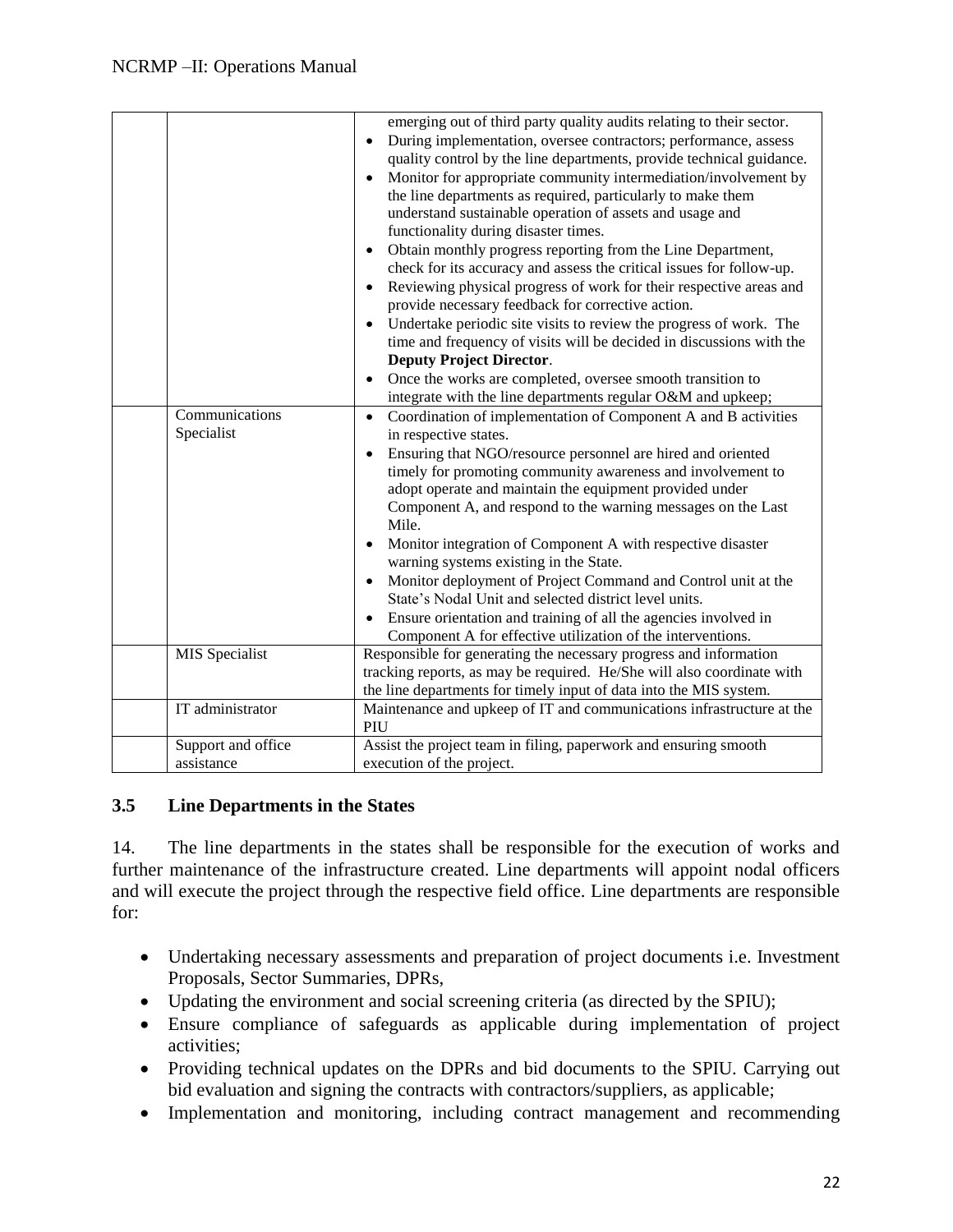payments to the contracting agencies;

- Providing regular project progress updates to the SPIU through the nodal person,
- Ensuring regular updating of the web based MIS.
- Ensuring compliance with environmental and social requirements set out in the ESMF in the construction phase, and
- Ensuring quality of the outputs and their timely implementation.

#### <span id="page-22-0"></span>**3.5 Focus States Implementing Arrangement**

|               | тале т. этак инрепентанон деспекз |                                |                                   |  |  |
|---------------|-----------------------------------|--------------------------------|-----------------------------------|--|--|
| No.           | <b>States/Nodal Agency</b>        | <b>Proposed Activities</b>     | <b>Implementing Agency</b>        |  |  |
|               | Gujarat                           |                                |                                   |  |  |
| 1.            | Gujarat<br>Disaster<br>State      | Multi-purpose cyclone shelters | Roads & Building Department       |  |  |
|               | Management<br>Authority           | Access roads and bridges       |                                   |  |  |
|               | (GSDMA)                           | <b>Underground Cabling</b>     | Dakshin (South) Gujarat Vij       |  |  |
|               |                                   |                                | Company Ltd. and Paschin (West)   |  |  |
|               |                                   |                                | Gujarat Vij Company Ltd.          |  |  |
|               | Maharashtra                       |                                |                                   |  |  |
| 2.            | Relief<br>&<br><b>State</b>       | Multi-purpose cyclone shelters | <b>Public Works Department</b>    |  |  |
|               | <b>Rehabilitation Department</b>  | <b>Underground Cabling</b>     | Maharashtra State Electrical      |  |  |
|               |                                   |                                | Distribution Ltd.                 |  |  |
|               |                                   | Saline<br>Embankments<br>and   | <b>State's Water Resources</b>    |  |  |
|               |                                   | <b>Rehabilitation of Bunds</b> | Department                        |  |  |
| <b>Kerala</b> |                                   |                                |                                   |  |  |
| 3.            | of<br>Kerala<br>Department        | Multi-purpose cyclone shelters |                                   |  |  |
|               | and<br><b>Disaster</b><br>Revenue | Access roads and bridges       | District Nirmiti Kendras          |  |  |
|               | <b>Management Department</b>      |                                |                                   |  |  |
|               | <b>West Bengal</b>                |                                |                                   |  |  |
| 4.            | West Bengal Department of         | Multi-purpose cyclone shelters | <b>Public Works Department</b>    |  |  |
|               | Disaster Management               | <b>Underground Cabling</b>     | West Bengal Electric Distribution |  |  |
|               |                                   |                                | Company                           |  |  |
|               | <b>Karnataka</b>                  |                                |                                   |  |  |
| 5.            | Revenue Department (RD)           | Multi-purpose cyclone shelters | <b>Public Works Department</b>    |  |  |
|               |                                   | Roads and bridges              |                                   |  |  |
|               |                                   | Saline Embankments and Canals  | Minor Irrigation Department       |  |  |
| Goa           |                                   |                                |                                   |  |  |
| 6.            | Water Resource Department         | Multi-purpose cyclone shelters | Water Resource Department         |  |  |
|               |                                   | <b>Bunds</b>                   |                                   |  |  |
|               |                                   | Roads and bridges              | <b>Public Works Department</b>    |  |  |
|               |                                   | Underground cabling            |                                   |  |  |
|               |                                   |                                |                                   |  |  |

|  | <b>Table 4: State Implementation Agencies</b> |  |
|--|-----------------------------------------------|--|
|  |                                               |  |

15. *Goa*. The State PIU will be housed within the Water Resource Department (WRD) of Goa and will be the nodal agency in-charge of implementation in Goa. The construction works of MPCS and Bunds will be executed by WRD, Underground Cabling by Electricity Department of Goa, and Roads and Bridges by Public Works Department (PWD).

16. *Gujarat.* The State PIU will be housed within the Gujarat State Disaster Management Authority and will be the nodal agency in charge of implementation. The MPCS and access roads subcomponents will be implemented by the Roads & Building Department under the overall guidance of GSDMA. Underground cabling will be implemented by DGVCL and PGVCL.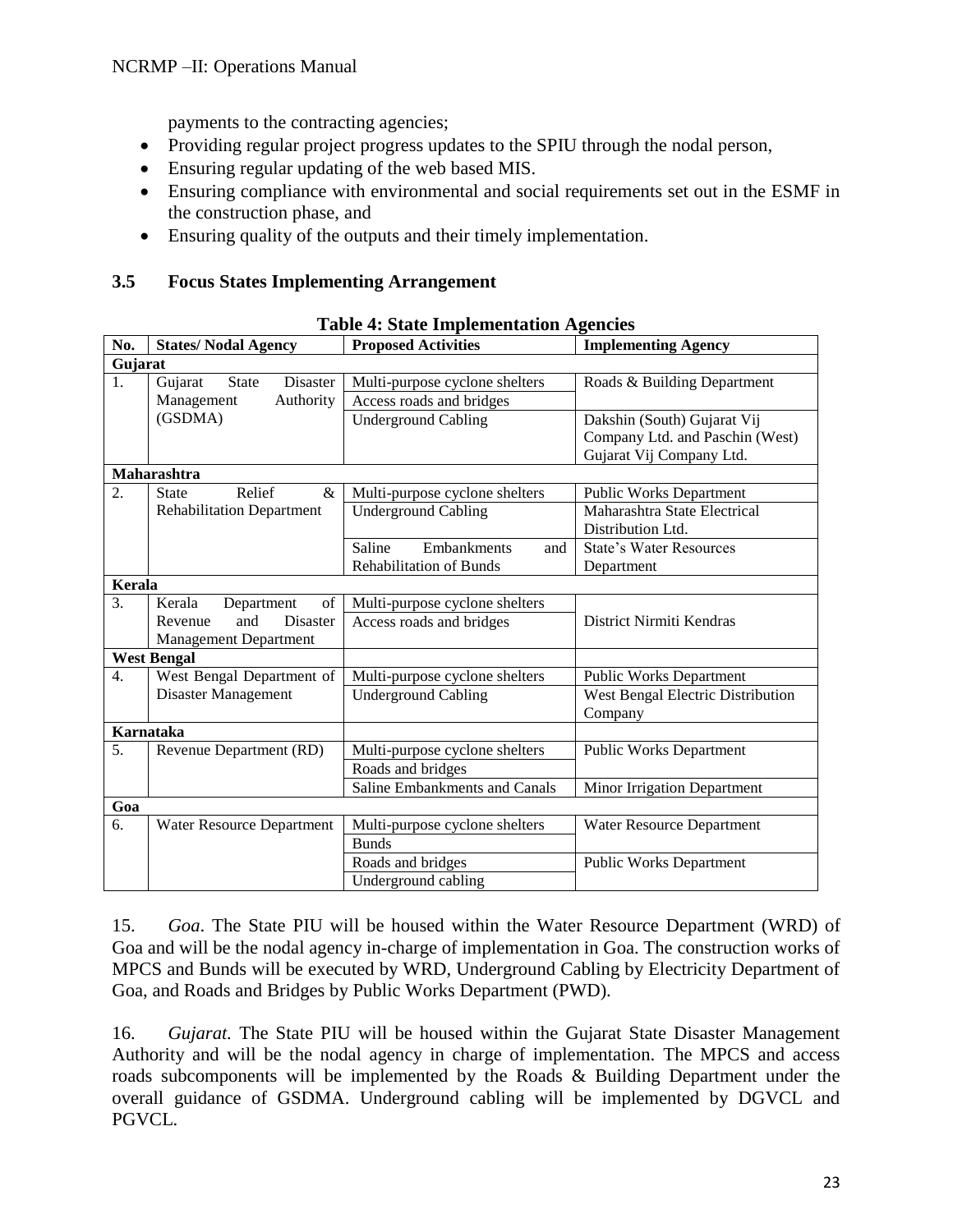#### NCRMP –II: Operations Manual

17. *Karnataka*. The State PIU will be housed within the Department of Revenue (Disaster Management) in Karnataka and will be the nodal agency in charge of implementation in the state. The construction of MPCS and roads and Bridges will be executed by PWD through their line agencies while embankments will be executed by Minor Irrigation (MI) Department.

18. *Kerala*. The State PIU will be housed within the Department of Revenue and Disaster Management (R&DMD) and will be the nodal agency in charge of implementation in Kerala. The MPCS, including access roads, and footbridges subcomponents will be implemented by District Nirmiti Kendras.

19. *Maharashtra.* The State PIU will be housed within the State Relief & Rehabilitation Department and will be the nodal agency in charge of implementation in Maharashtra. The Underground Cabling subcomponent will be implemented by Maharashtra State Electricity Distribution Company Ltd, the Multi-purpose Cyclone Shelter (MPCS) subcomponent will be implemented by the Public Works Department, and the Saline Embankments subcomponent by the State's Water Resources Department.

20. *West Bengal*. The State PIU will be housed within the West Bengal Department of Disaster Management and will be the nodal agency in charge of implementation in West Bengal. The shelters subcomponent will be implemented by the Public Works Department, which is headed by the same government official. Underground Cabling subcomponent will be implemented by West Bengal State Electricity Distribution Company Ltd.

#### <span id="page-23-0"></span>**3.6 Technical Support Consultancies**

21. Additional *Technical Support consultants (TSC)* can be contracted to provide support to the PIUs and the PMU, for carrying out surveys, assessments, Third Party Quality monitoring and risk and vulnerability studies, legal support and finance, as necessary.

#### <span id="page-23-1"></span>**3.7 Communication Strategy**

22. A communication action plan shall be developed by the PIU in coordination with PMU for this purpose and implemented to support outreach and achievement of PDOs. The Communication Specialist in the PIU and PMU, shall monitor, measure and record the activities implemented in the project area, periodically present the outcome to the PMU/PIU for the evaluation of the impact of the project and make necessary alterations as per the suggestions made by various stakeholders. The Communication Specialist in the PMU will lead Project communication.

#### <span id="page-23-2"></span>**3.8 Monitoring**

23. The PMU will put in place a monitoring mechanism that includes a geo-referenced tracking system for works on a MIS. The PIUs will be responsible for feeding the required information into the system.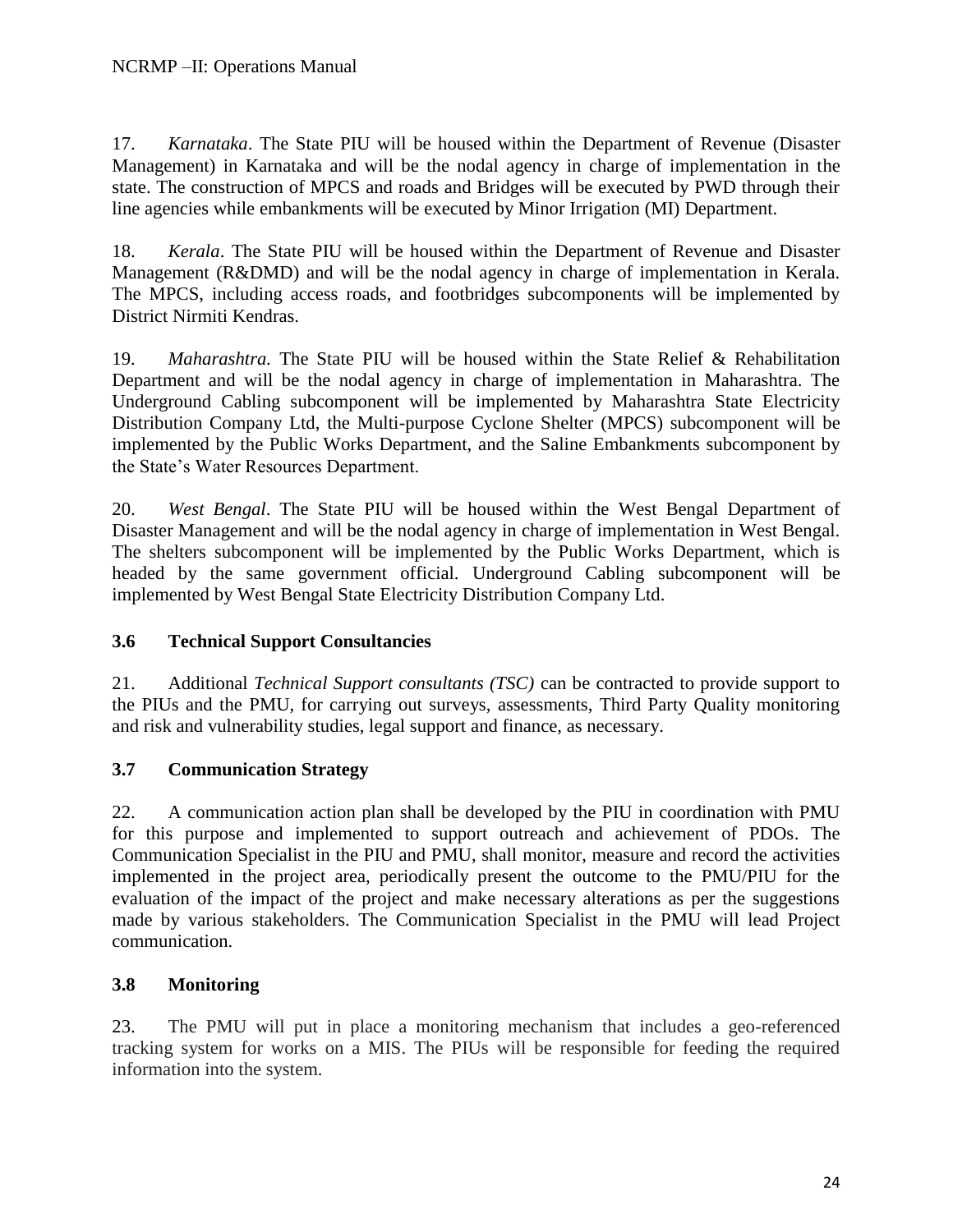#### <span id="page-24-0"></span>**3.9 Grievance Redress Mechanism**

24. The PMU and the State PIU will be responsible for addressing the complaints received on the NCRMP. The project monitoring and tracking tool will have provision to track the complaints, escalate to the respective authorities and also track redressal status. A monthly MIS will be generated which sums up the status of all complaints for the past month.

25. In case the system is not in place, records of these complaints will maintained manually and a reference number and acknowledgement will be provided to every complainant. The complaints will be marked to the concerned officials and follow-up will be undertaken to track response status. A complaint not closed within a specified time will be reflected against the name of concerned official in the monthly report. Under the NCRMP, the grievance redress mechanism is defined at two levels; detail are provided in Annexure 5.

#### <span id="page-24-1"></span>**3.10 Disclosure**

26. The disclosure guidelines to be followed for the project are summarized in the table that follows:

| <b>Levels</b>          | <b>Disclosure requirements</b>                                                             |  |  |  |
|------------------------|--------------------------------------------------------------------------------------------|--|--|--|
| <b>Overall Project</b> | Overall information about the Project<br>$\bullet$                                         |  |  |  |
|                        | Grievance redressal mechanism                                                              |  |  |  |
|                        | Information under Right to Information (RTI) Act                                           |  |  |  |
|                        | Monthly returns under the RTI<br>$\circ$                                                   |  |  |  |
|                        | Particulars of organization functions<br>$\circ$                                           |  |  |  |
|                        | o Powers and duties of officers and employees                                              |  |  |  |
|                        | Procedure followed in decision making<br>$\circ$                                           |  |  |  |
|                        | Documents held by public authority<br>$\circ$                                              |  |  |  |
|                        | A statement of organization structure<br>$\circ$                                           |  |  |  |
|                        | <b>Statement of Accounts</b><br>$\circ$                                                    |  |  |  |
|                        | Director of officers and employees<br>$\circ$                                              |  |  |  |
|                        | Officers designated under RTI.<br>$\circ$                                                  |  |  |  |
|                        | The link on officers designated under RTI provides the list of information                 |  |  |  |
|                        | officers, assistant information officers and appellate authority to whom the               |  |  |  |
|                        | complainant can appropriately address the complaints.                                      |  |  |  |
|                        | Third party audit reports and compliances.                                                 |  |  |  |
|                        | Quarterly progress reports.                                                                |  |  |  |
| <b>Environment</b>     | On PIU website                                                                             |  |  |  |
| and<br>Social,         | EOIs of consultants and invitation for bids. (will also be made available                  |  |  |  |
| <b>Procurement</b>     | through World Bank website (UNDB/DG market) as required)                                   |  |  |  |
|                        | All bid documents. RFPs in read only formats – in tenders section.                         |  |  |  |
|                        | Queries put by bidders and any replies – also to be made available to all bidders          |  |  |  |
|                        | The publication of award of contract would be done as per the format provided<br>$\bullet$ |  |  |  |
|                        | in section - 2.6 of Bank guidelines for procurement under IBRD loans and IDA               |  |  |  |
|                        | credits.                                                                                   |  |  |  |
| <b>Financial</b>       | Annual Financial Progress report                                                           |  |  |  |
|                        | Audit reports                                                                              |  |  |  |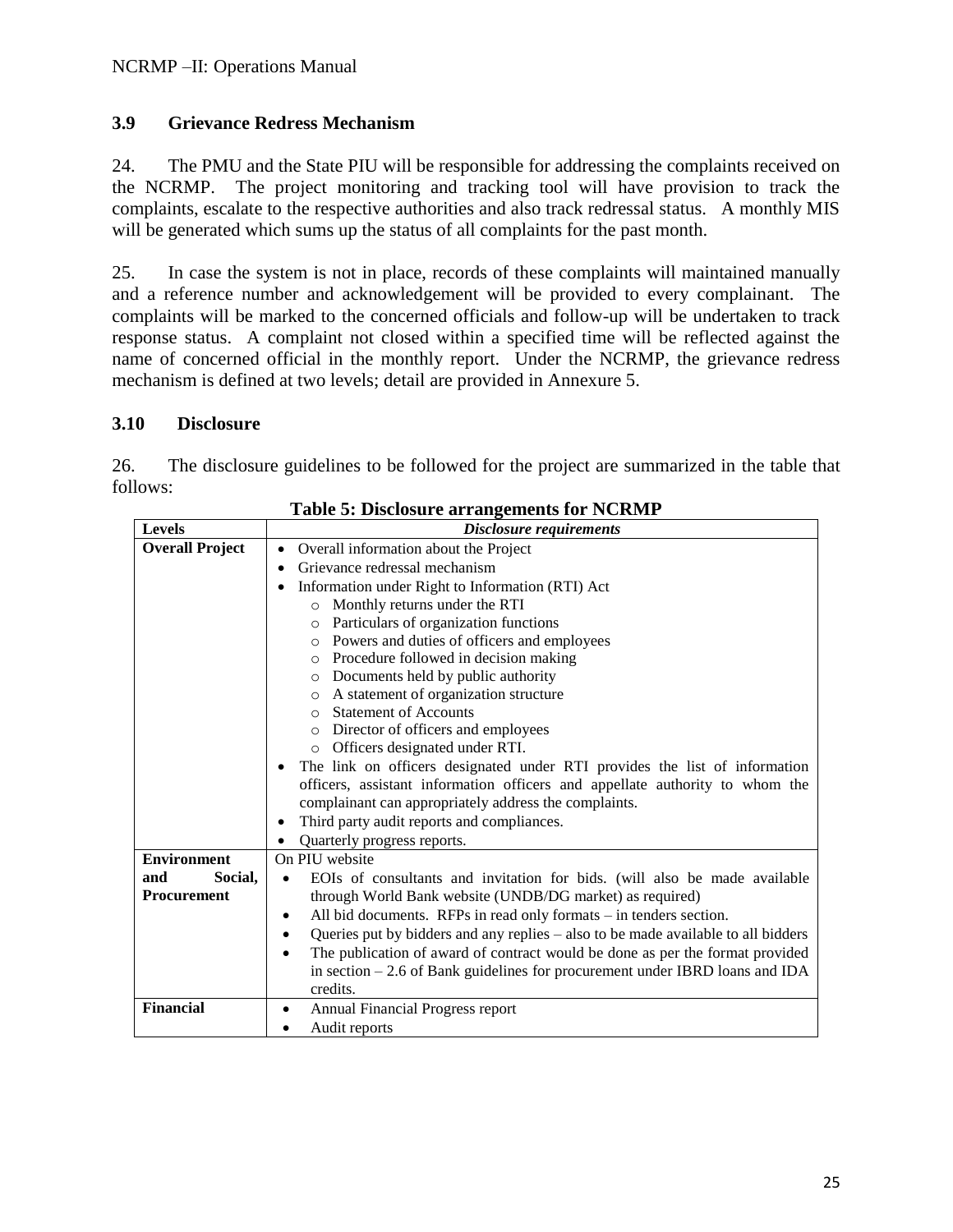#### **Chapter 4: Operation Procedures for Project components**

<span id="page-25-0"></span>1. The overall objective of the Project is to undertake suitable structural and non-structural measures to mitigate the effects of cyclones and other hydro meteorological hazards in the coastal States/UTs of India.

2. The Project has the following four components, namely:

#### <span id="page-25-1"></span>**4.1 Component A: Early Warning Dissemination System (EWDS)**

3. The overall objective of the component is to reduce the vulnerability of coastal communities including the aged, differently – abled, children, widows and female headed households by addressing the existing gaps of early warning dissemination to the last mile in a timely, reliable and efficient manner.

4. Currently States of Andhra Pradesh and Odisha with technical assistance/support of M/s TCIL are implementing EWDS, as part of NCRMP I, which includes the necessary equipment and training. This component will support the expansion of EWDS to the states of Goa, Gujarat, Karnataka, Kerela, Maharashtra, and West Bengal. The component will support the following:

- a) **The installation of an EWDS** based on Satellite, Radio, Internet and Global System for Mobile Communication (GSMC) based technologies, including strengthening State Emergency Operation Centers (SEOCs) to send the warning through different communication channels directly to the village level. The following activities will be followed under this subcomponent:
	- i) Under this, technology will be procured by the Focus States/SPIUs directly with technology option support provided by NDMA.
	- ii) The SPIUs have to make an assessment, identify locations and draw up a model DPR to the effect. The various technology components and their associated services (including maintenance) proposed to be implemented have been listed in Annexure 1 with a brief summary.
		- Design and Planning Preparation of DPRs, Cost estimation and preparation of bidding documents including social and environmental screening, preparation of EMP, RAP etc. as necessary.
		- Receipt of Tenders, Opening and preparation of bid evaluation reports, review and check by nodal officers and forwarding to PMU for final decision. (Procurement specialist within the PIU will be responsible)
		- Award of contract for the procurement of works and goods.
		- Implementation of works and Contract Management (acting as Engineer under the contract).
		- Supervision of works, quality assurance and ensuring compliance with agreed social and environmental procedures and framework.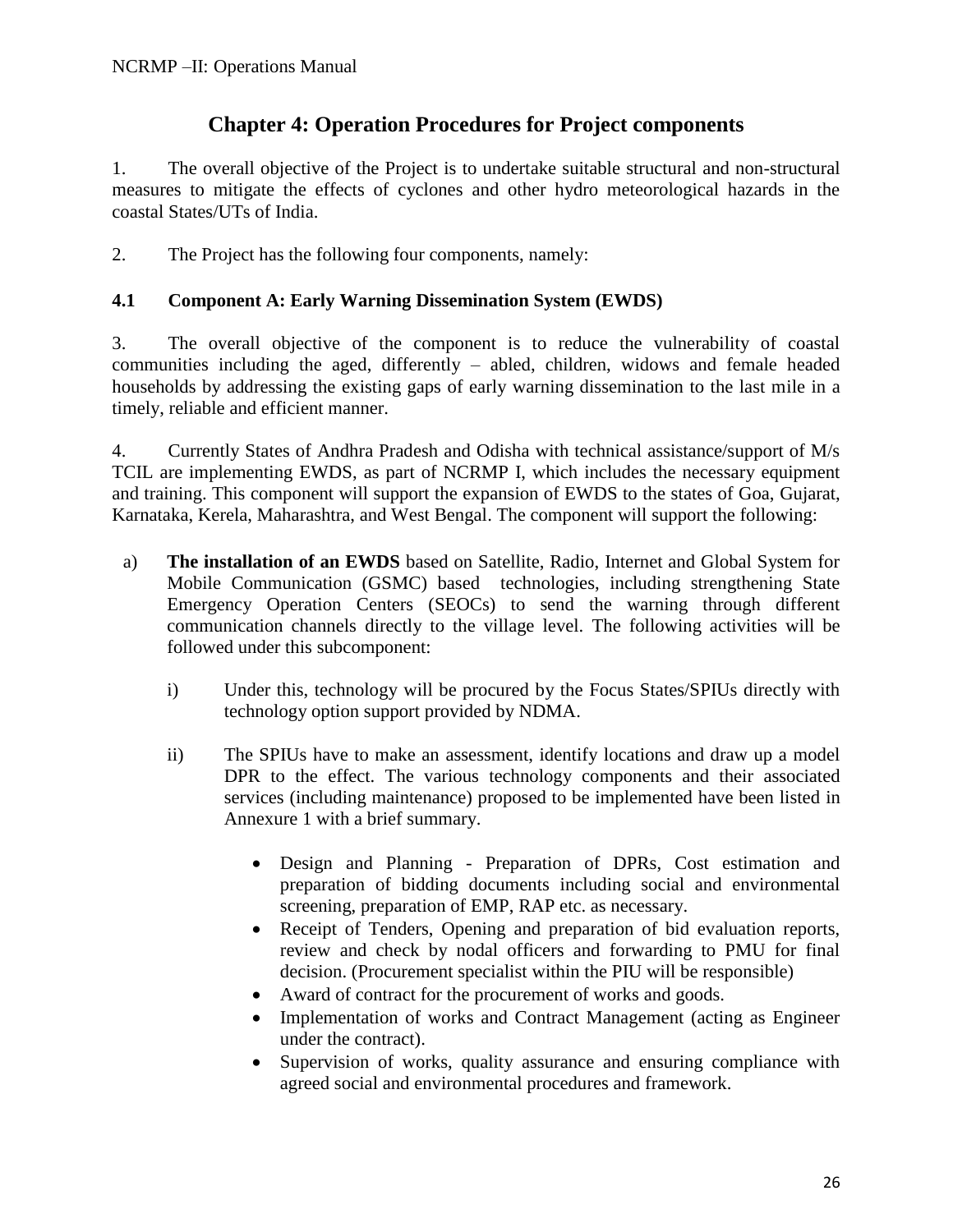- b) **Providing satellite phones/alternative technology** to key officials to fail proof the EWDS and also expand a new radio based wireless communication technology in selected blocks in each state; and strengthening the capacity of officials and village representative, including equally competent men, women, youth from socially marginalized groups, in operating, maintaining and using these EWDS equipment in disaster preparedness and response by preparing disaster management plans and organizing mock drills and similar exercises.
- c) **Strengthening of community capacity** in maintaining and operating the EWDS as well as community mobilization during an emergency. Two types of training will be imparted at the village level:
	- i) *Technology Trainings*: The technology training will be undertaken for the PCCU Applications, GSM mobile phone features/Toolkit Applications and Alert Siren/loudspeaker systems. The vendor should impart end user training to users on solutions at the PCCU which will be used to allow end users to effectively and efficiently use the system to support the cyclone situations. The vendor will also ensure that all the staff are trained on the usage of relevant ICT that can be used for each function. Additionally, the GSM mobile phones, Alert Siren system, Satellite phones and Alert Siren/loudspeaker systems usage trainings will be based on "train the trainer model". In this case the PCCU staff will be trained to use and maintain the technology equipment, so that they can further go and train the authorities in the States. (Please see Annexure 1 on EWDS technology)
	- ii) *Community Trainings:* Component A also intends to support the State's/SPIUs efforts in disaster management by strengthening the capacities of coastal communities to deal with future disasters. Cyclone risk mitigation information and cyclone warnings will be communicated to the coastal villages through the proposed technology components. Along with training on the technology components outlined above, this sub-component will also improve community capacities to respond to a disaster. Community trainings will be undertaken in all identified coastal villages where component A is being implemented. Training will be organised for the villagers and district authorities. The training will equip the community and district authorities to organise the community, develop response plans, and appropriately interpret and respond to warnings.

#### <span id="page-26-0"></span>**4.2 Component B: Cyclone Risk Mitigation Infrastructure**

5. This component will support preparedness and reduce the vulnerability of coastal communities through strategic infrastructure investment – that is improving access to emergency shelters, evacuation and protecting critical infrastructure against cyclones and other hydro meteorological hazards in high risk coastal areas of Goa, Gujarat, Karnataka, Kerala, Maharashtra and West Bengal. The SPIUs will implement this component. This will be done through the following investment: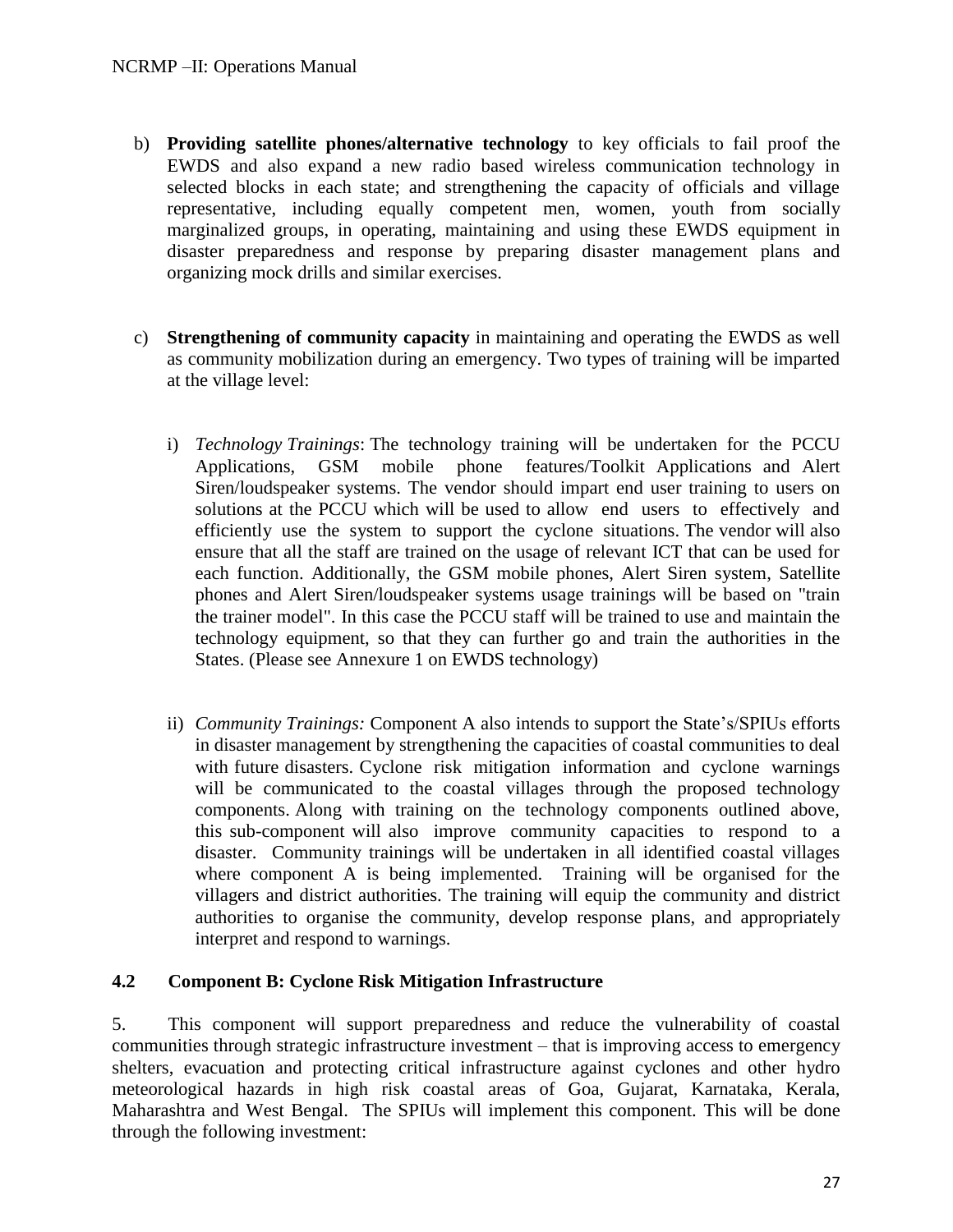#### *i) Construction of Multi-purpose Cyclone Shelters*

6. The highly vulnerable rural coastal areas of the country are affected by the limited availability of disaster proof critical buildings. There is a great need for safe structures like Cyclone Shelters (CS) which can help protect human lives as well as livestock during the 'Zero' hour of calamities. The following steps need to be followed for this sub-component:

- a) *Assessment of Needs:* An assessment of the total requirement of cyclone shelters will be made by the focus states/ SPIUs. The factors that need to be considered are:
- Vulnerability of the area, need and requirement and of the number of Cyclone shelters;
- Present status of cyclone shelters in the State (if any);
- Percentage of the total number of people in a habitation/village that would have to be evacuated;
- Available of other building like schools, community halls and others which can be used as cyclone shelters;
- Community requirements, (number of shelters to be built)
- Identification of land site, design criteria, multiplicity of usage and arrangement for maintenance.



Figure 4 : Operational Procedure for construction of Multi-purpose cyclone shelters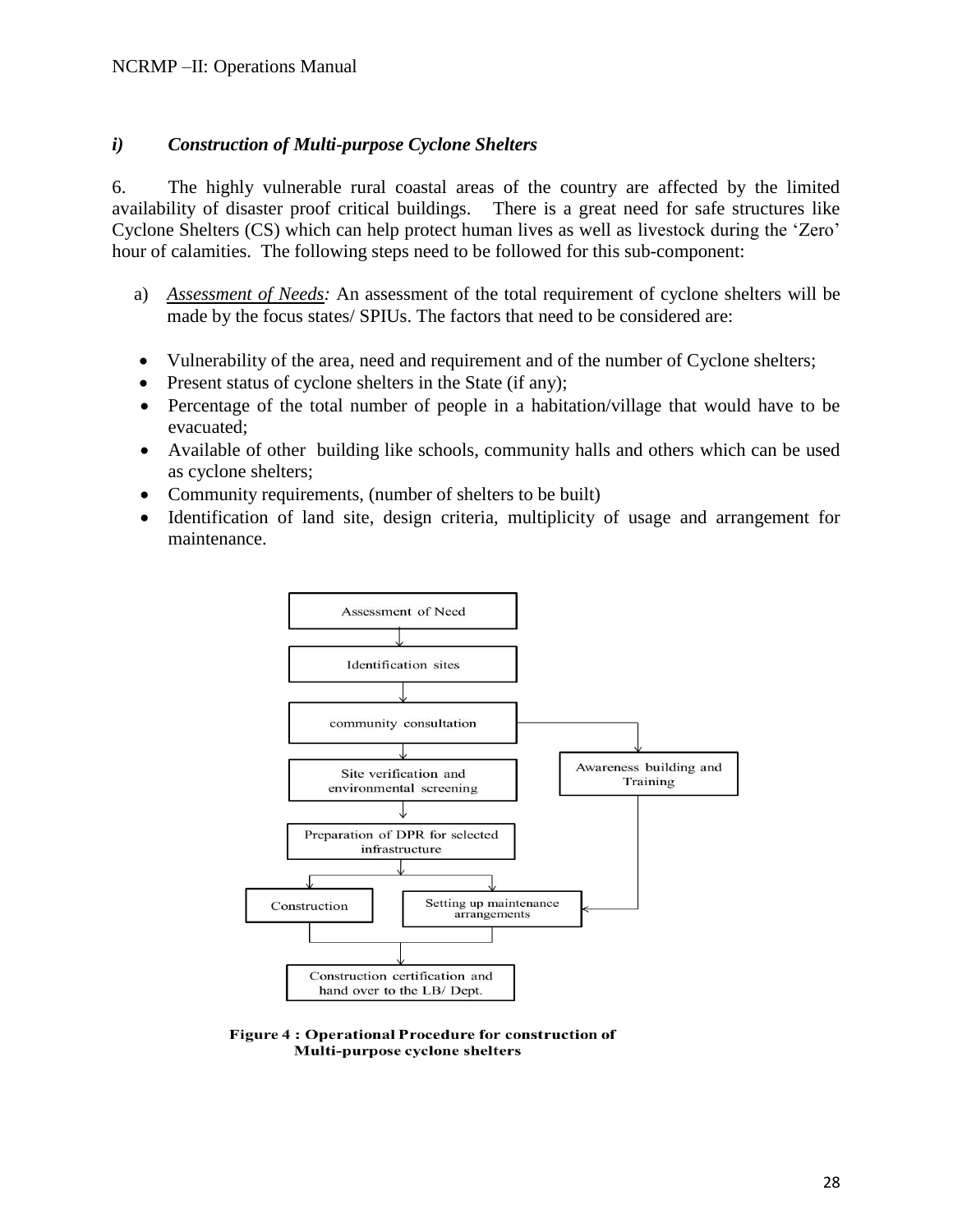- b) *Identification of sites/location:* The land sites/ locations identification will take into account the vulnerability assessment of the coastal area. All the multipurpose cyclone shelters planned must be either in the existing school premises or on government identified lands.
- c) *Community consultations:* All efforts will be made to involve the coastal community of the targeted states as a whole (men, women, youth, differently abled and elderly). Community involvement is ensured from the beginning and consultations will be carried from the preparation stage, especially in designing and locating the risk mitigation infrastructure. Further, the component B will also build community participation in comanagement. Extensive Information, Education, and Communication (IEC) activities during project implementation will be undertaken to enhance community participation by the SPIUs/NGO for all the components. Participation of women and *Panchayat* members in this stage should be considered on priority. The public consultation will be designed in a way that:
	- Affected/ vulnerable people are included in the decision making process;
	- public awareness and information sharing on project alternatives and benefits are promoted; and
	- Inputs/views on designs and solutions from the communities are solicited.
	- Discussion on alternative/multi-purpose use of shelter is identified (school, community hall, training, others)
	- Discussion on the management and maintenance of the cyclone

The Social Management Specialist from the SPIU will be responsible for maintaining a record of the proceedings and the final decisions.

- d) *Social and Environment Screening:* Once the potential sites are identified/short-listed, an environment and social screening exercise will be carried out using the template provided in the ESMF (Annexure 3 and 4). This exercise will help in identification of environmentally sensitive areas such as presence of National Parks/Sanctuaries, Wildlife Corridors, Reserved/Protected forests, Cultural Properties etc. As well as social issues pertaining to ownership and current use of land. The results from this exercise will help in:
	- i) finalizing the sites for Cyclone Shelter construction;
	- ii) identification of the need to obtain any regulatory clearances (such as Forestry and CRZ clearances) for specific site/s (specifically where relocation is involved) and;
	- iii) establishing the need to carry out any further investigation/ assessment. Based on this, prioritization and phasing of the civil work program for construction would be worked out.
	- iv) ensuring community participation in the reconstruction process;
	- v) addressing differential impacts of the affected vulnerable/ marginalized families and groups, specifically socially excluded families living in isolated habitations, women headed households, and differently abled persons.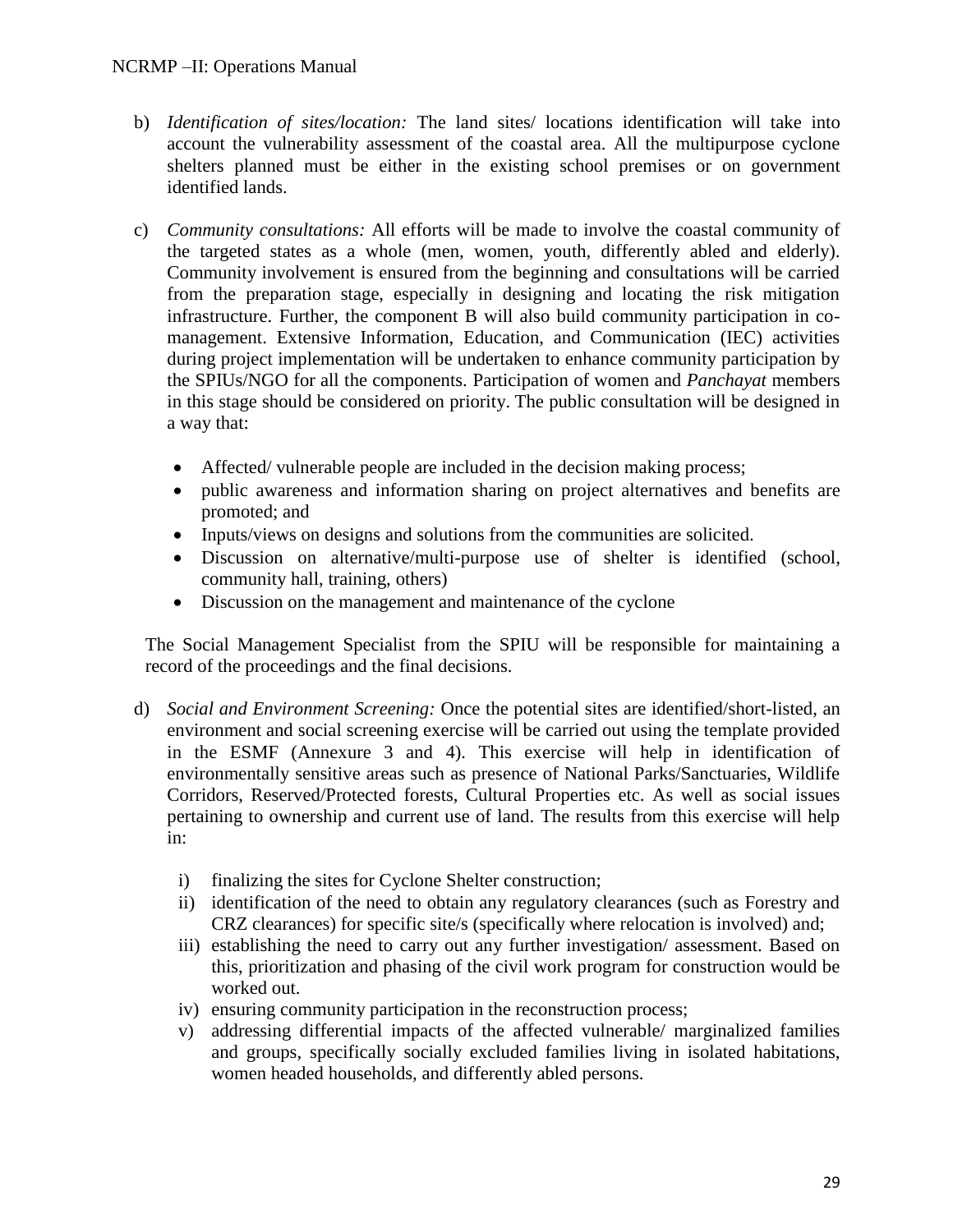The process and documentation structure for social and environment screening exercise was developed under NCRMP I (currently under implementation in Odisha and Andhra Pradesh) and was found to be quite effective. The Environment Specialist and Social Development Specialist will be responsible for implementing this stage.

e) *Preparation of DPR:* Detail Project Reports (DPRs) will be prepared with technical design and construction drawings, soil investigation of site identified, estimated costs for each package and lots within, for works under each of the aforesaid subcomponent. Prior approval of the PMU and the Bank will be obtained before the works are tendered for contracting.

The PIUs entrusted with this component will be responsible for overall implementation of the component. Their function including:

- i) Identification of site/location for MPCS constructed under the Project. (executive engineer will be responsible)
- ii) Design and Planning Preparation of DPRs, Cost estimation and preparation of bidding documents including social and environmental screening, preparation of EMP, RAP etc. as necessary.
- iii) Receipt of Tenders, Opening and preparation of bid evaluation reports, review and check by nodal officers and forwarding to PMU for final decision. (Procurement specialist within the PIU will be responsible)
- iv) Award of contract for the procurement of works and goods.
- v) Implementation of works and Contract Management (acting as Engineer under the contract).
- vi) Supervision of works, quality assurance and ensuring compliance with agreed social and environmental procedures and framework.
- vii)Recommendation and payments.
- f) *Construction and Design Consideration of structures*: Buildings, shelters and lifeline structures will be designed on the basis of existing Indian building codes and standards with multi-hazard features. The design must keep the identified area's population, depth of inundation and whether catering to cyclone or flood hazards. The cyclone shelters<sup>9</sup> are to be designed on the following premises:
	- *i.* To serve the population in a radius of 1.5 km from their location.
	- *ii.* Shelters are to be designed keeping in mind the expected storm surge height and wind speed at the place where it is to be located.
	- *iii.* The shelter should withstand storm surge and wind speed of the locality, adherence to existing codes regarding dead and live loads, soil bearing capacity, space, shape, disable friendliness etc.
	- *iv.* The shelter should have all weathered access roads, emergency water supply, power and communication equipment. Certain general design considerations need to be kept in mind which is in Annexure 2.

 $\overline{a}$ <sup>9</sup> GoI, 2005, 'Guidelines for Preparing Cyclone Risk Mitigation investments in States/UTs', prepared for NCRMP World Bank assisted project.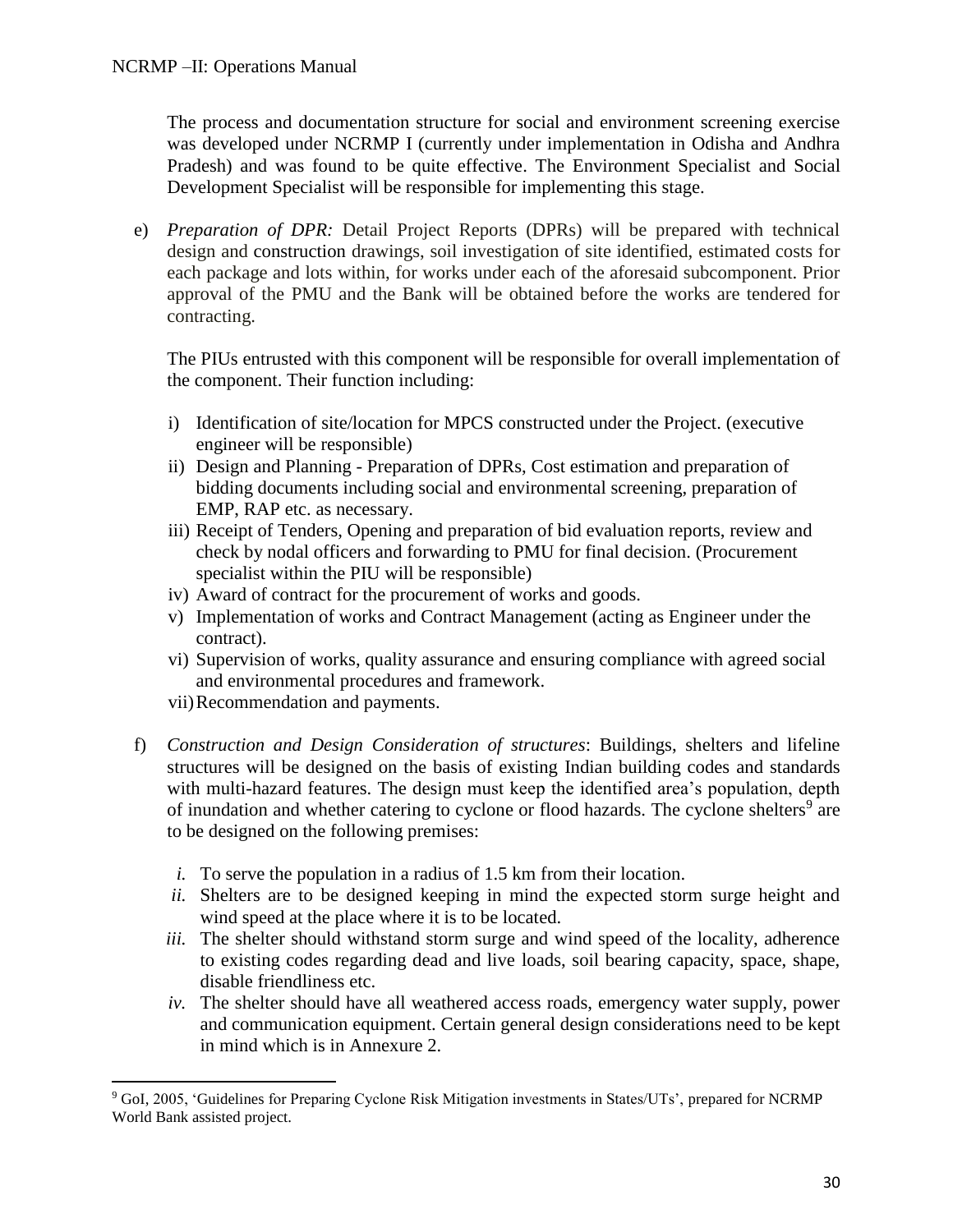*v.* In addition, the Cyclone/flood Shelters are proposed to be multi-purpose buildings, integrated with day-to-day uses like schools, godowns, health centres, training centre, marriage halls etc. so as to ensure regular use and maintenance.

The contractor carries out the physical works. The PIU will sets up the necessary construction supervision arrangements.

- g) *Operation & Maintenance (O&M)*: The O&M of cyclone shelters is proposed to be taken up by Cyclone Shelter Management and Maintenance Committees. The case of Odisha has demonstrated an effective model of community partnership and ownership of Shelters through the **Cyclone Shelter Management & Maintenance Committee** (CSM&MC), which have 50% women participation, established around each cyclone shelter that is also responsible for search and rescue, as well as first aid. Similar model will be facilitated in the targeted states under NCRMP –II. **A corpus fund** would be created by the states that would be used for the operation and maintenance of the cyclone shelters.
- h) *Multi-purpose usage:* The shelters during normal period can be put to use as schools, community centers, social gathering centers by collecting suitable user fee and these funds can be used for maintaining these shelters.
- i) *Handing Over* The local body will be handed over the multi-purpose cyclone shelter in partnership with the established cyclone shelter Management and Maintenance committee.
- j) *Third Party Technical Monitoring and Auditing:* To ensure technical quality of the multipurpose shelter reconstruction, the project will appoint third party technical consultants to monitor and audit the reconstruction works supported by the program on a concurrent basis. The main objective of the technical audit is to provide quality control advises to the project management team along with technical suggestions to mitigate operational and construction quality issues as observed in the field.

#### *ii) Construction of missing road links, bridges and culverts*

7. There is a need for development of a reliable road network so as to ensure speedy evacuation of people to safer places during an impending disaster threat and also to ensure measures for relief in the event of a cyclonic storm surge attack. The component therefore aims to create road links to the following:

- Public cyclone shelters and/or to the existing private storm/storm surge resistant buildings.
- National/State highways from where the people can have access to safer localities.

8. **Roads and Bridge constructions/restorations** would also involve construction/restoration of en-route culverts and bridges. The objective of the construction of roads, culverts and bridges will be to provide all weather access to the villages and the cyclone shelters. Normally flexible pavements would be provided unless desired by considerations of rainfall and presence of unsuitable soil condition which would require use of rigid pavements.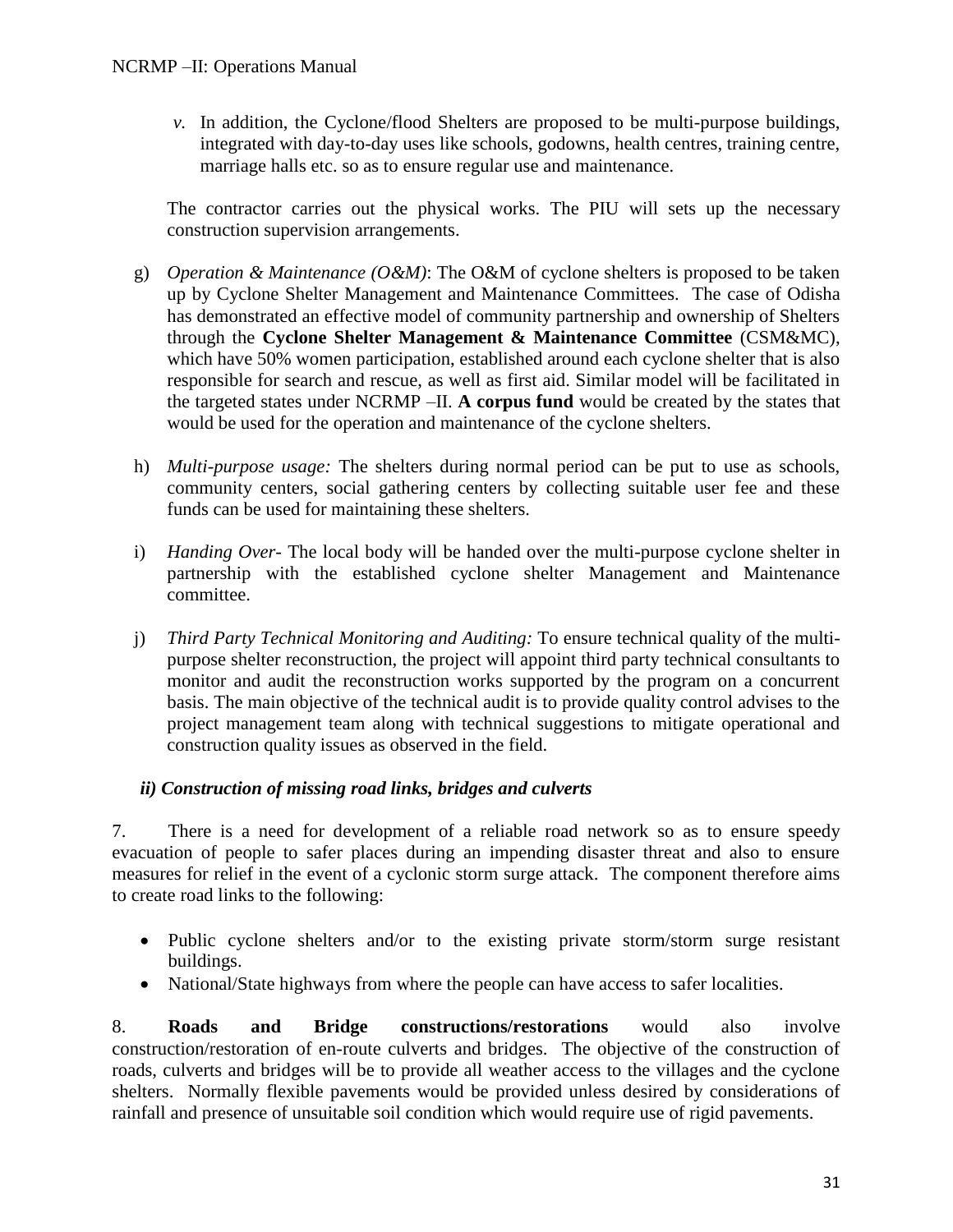9. This component will be implemented by the states that will establish a separate Project Implementation Unit (SPIU) (please see chapter 3 for implementation arrangement) under a Chief Engineer, and will ensure deployment of adequate staff for the entire duration of the project, either drawn from the department and or from open market on contract. The engineering staff from the designated department divisions in the field will supervise the implementation of subprojects approved under this component. Additional support to the SPIU will be provided through the engagement of consultants in identification, design, procurement, construction, supervision, monitoring, evaluation, financial management and reporting, to ensure quality and support to the engineers in the field for timely implementation of the contract packages approved for execution.

10. *Social and Environment Screening:* Once the potential sites are identified/short-listed, an environment and social screening exercise will be carried out using the template provided in the ESMF (Annexure 3 and 4). This exercise will help in identification of environmentally sensitive areas such as presence of National Parks/Sanctuaries, Wildlife Corridors, Reserved/Protected forests, Cultural Properties etc., if any; as well as social issues pertaining to resettlement of habitation, if any. The results from this exercise will help in:

- i) finalizing the sites for missing road links/bridges/culverts construction;
- ii) identification of the need to obtain any regulatory clearances (such as Forestry and CRZ clearances) for specific site/s (specifically where relocation is involved) and;
- iii) establishing the need to carry out any further investigation/ assessment. Based on this, prioritization and phasing of the civil work program for construction would be worked out.
- iv) ensuring community participation in the reconstruction process;
- v) addressing differential impacts of the affected vulnerable/ marginalized families and groups, specifically socially excluded families living in isolated habitations, women headed households, and differently abled persons.

11. The process and documentation structure for social and environment screening exercise was developed under NCRMP I (currently under implementation in Odisha and Andhra Pradesh) and was found to be quite effective. The Environment Specialist and Social Development Specialist will be responsible for implementing this stage.

12. *Detail Project Reports (DPRs*) will be prepared with technical design and construction drawings, estimated costs for each package and lots within, for works under each of the aforesaid subcomponent. Prior approval of the PMU and the Bank will be obtained before the works are tendered for contracting. Extensive consultations will be held with the communities for design of bridle pathways and bridle bridges to ensure the alignments are conducive and acceptable to the user community. Wherever possible the community will be encouraged and trained on maintenance of these infrastructures.

13. *Design criteria*: Bridges and culverts are being designed for appropriate class of loading in accordance with the provisions of Indian Roads Congress (IRC) and height is based on navigational requirements. Prior soil investigations are carried out to design the suitable foundations for roads, bridges and culverts. These structures would be maintained by the concerned government agencies through their normal budgetary support.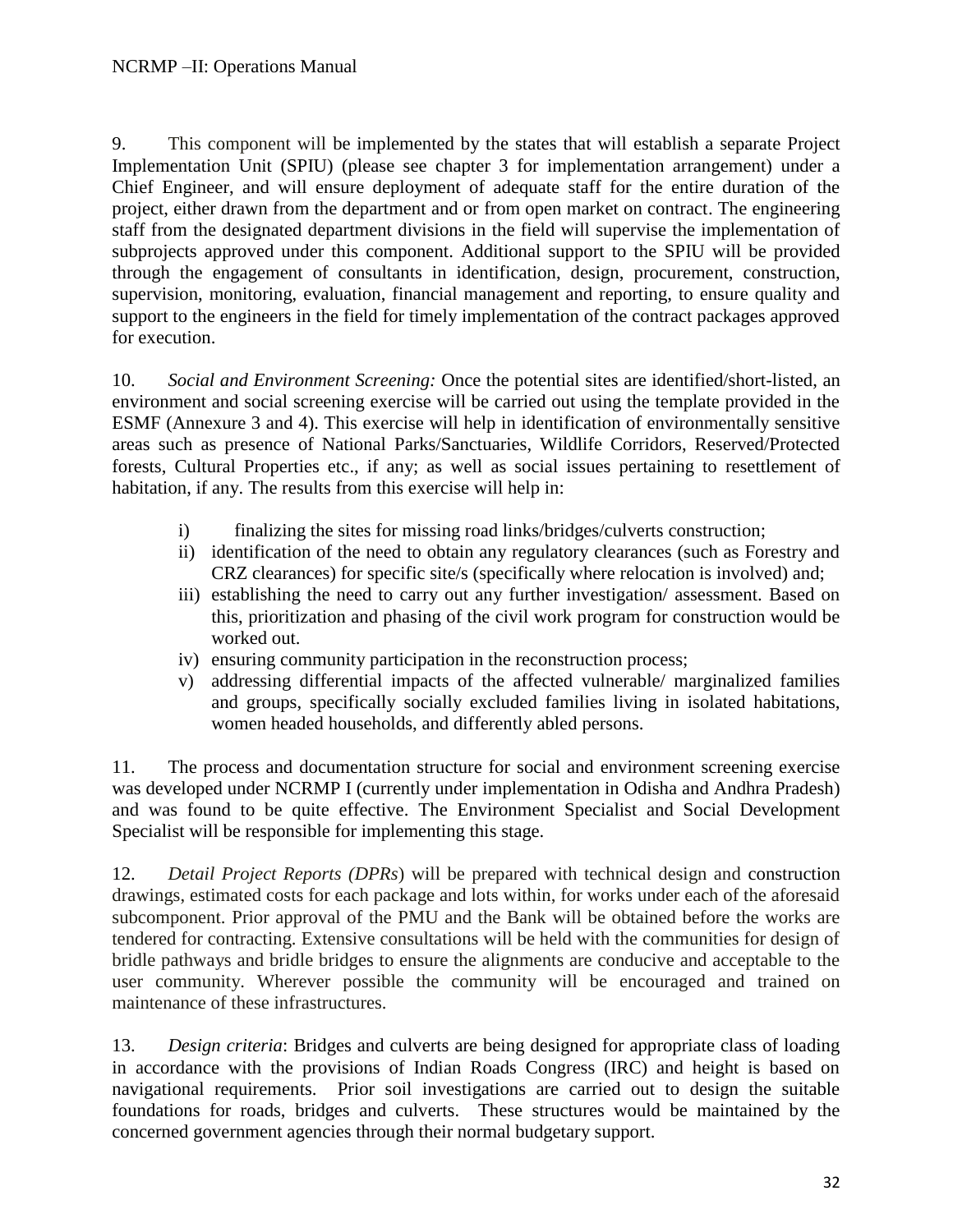14. The PIUs entrusted with this component will be responsible for overall implementation of the component. Their function including:

- i. Identification of the bridges/ link roads to be constructed/reconstructed under the Project. (acting as Engineer under the contract).
- ii. Design and Planning Preparation of DPRs, Cost estimation and preparation of bidding documents including social and environmental screening, preparation of EMP, RAP etc. as necessary.
- iii. Process technical and financial approval of the design and cost estimates respectively;
- iv. Receipt of Tenders, Opening and preparation of bid evaluation reports, review and check by nodal officers and forwarding to PMU for final decision.
- v. Award of contract for the procurement of works and goods.
- vi. Implementation of works and Contract Management (acting as Engineer under the contract).
- vii. Supervision of works, quality assurance and ensuring compliance with agreed social and environmental procedures and framework.
- viii. Payment to contractors.

15. If roads originally constructed under the PMGSY are taken up for restoration under the project they will also be subject to supervision by the National/State Rural Road Development Agency.

- 16. *Management and Maintenance*
	- *(i) Management:* The responsible line Depts. may be made responsible day-to-day management regarding all the actual work of repair and retrofitting may be entrusted to the District Public Works Department /Roads and Building Department/ Panchayat Raj Engineering Department which-ever deals with roads/culverts/bridges in the concerned State/ UTs.
	- (ii) *Maintenance*
		- (a) The State/ UTs have to make a separate provision for carrying out the maintenance work of Road/Culverts/Bridges of cyclone prone areas in their annual budget.
		- (b) The District Public Works Department /Roads and Buildings Departments/Panchayat Raj Engineering Department whichever deals with roads/culverts/bridges in the concerned States/UTs is to be entrusted with the maintenance work.

17. *Grievances related to Procurement and other issues:* All procurement under the rural road connectivity component will follow the World Bank Guidelines for procurement of goods and services, and care will be undertaken so as to avoid discrepancies. In case of a complaint being made, it will be brought to the notice of the Chief Engineer or respective PIU. The person in-charge will take all possible measured to resolve the issue, and appropriately respond to the query. In cases where matter cannot be resolved at the level of PIU, it will be escalated to the PMU.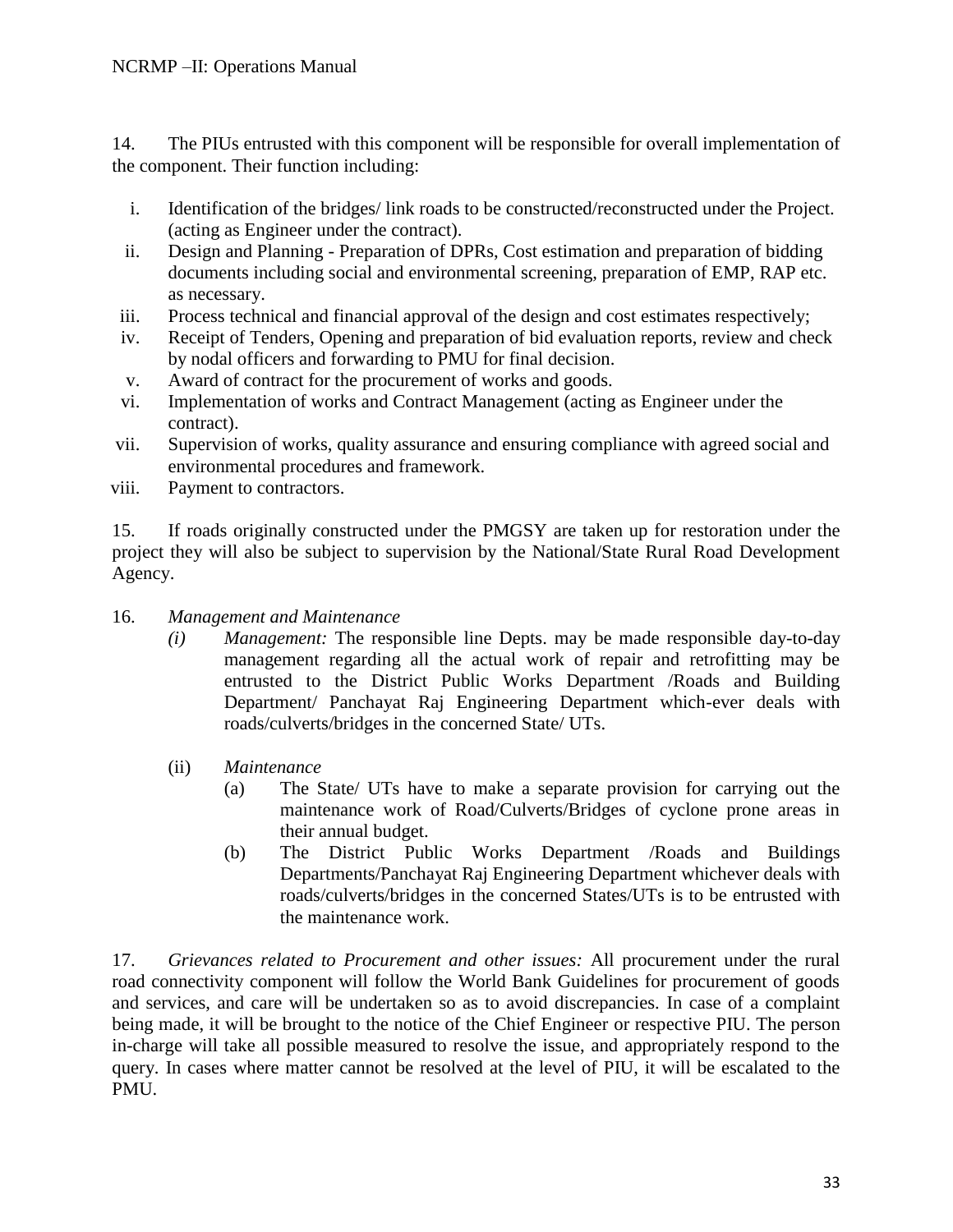#### NCRMP –II: Operations Manual

18. *Technical Supervision and Quality Assurances:* The project subcomponent would follow the technical guidelines recommended by the PMU. The state PIUs would ensure adherence to technical guidelines and quality parameters defined in the roads and bridges reconstruction documents. Third party quality auditors of PMU/PIU would audit the quality of works and PIU would ensure that corrective actions are taken to comply with the audit remarks. PMU would periodically review the compliance level by the PIU and issue necessary guidelines.

19. *Third Party Technical Monitoring and Auditing:* To ensure technical quality of the roads and bridges reconstruction, the project will appoint third party technical consultants to monitor and audit the reconstruction works supported by the program on a concurrent basis. The main objective of the technical audit is to provide quality control advises to the project management team along with technical suggestions to mitigate operational and construction quality issues as observed in the field.

#### *iii) Construction/renovation of embankments*

20. During cyclones, the saline water from the sea inundates villages and agricultural fields. The most vulnerable reaches along the coastline are to be identified and these areas (people, livestock and agricultural fields) are to be protected against the vagaries of the cyclonic action. Saline embankments are one such mitigation measure to protect people, livestock and agricultural fields from saline water inundation/storm surge. The NCRMP II includes the renovation of existing damaged embankments as well as construction of new embankments in vulnerable coastal areas. The following steps will be followed under this subcomponent:

- a) *Identification of embankments*: Detailed assessment by the appointed executive engineer will be under taken to identify the damaged embankments as well as construction of new embankments in the vulnerable coastal areas. Based on the assessment the proposed interventions or remedial/improvement measures will be drawn up.
- b) *Social and Environment Screening*: The screening exercise helps in early identification of key environmental issues at the sub-project level. The screening process forms the first step in the environment management process for the project and has been/is being carried out in parallel with the project identification/engineering feasibility studies for the sub-projects under consideration for inclusion in NCRMP.
- c) *Stakeholder/ Community consultations:* Stakeholder involvement mechanisms are/will be central to the design and implementation of the project and provide opportunities for information sharing, consultation and collaboration measures. Guidance for this purpose has been laid out in the Environment and Social Management Framework to ensure proper consultation and involvement of key stakeholders during key stages of sub-project preparation and implementation. The Social Management Specialist from the SPIU will be responsible for maintaining a record of the proceedings and the final decisions.
- d) *Preparation of DPR*: Detailed project report (PMU for final decision DPR) will be prepared with technical inputs and implementation layouts/ drawings, estimated costs for each package and lots within, this subcomponent. Prior approval of the PMU and the Bank will be obtained before the works are tendered for contracting. The PIUs entrusted with this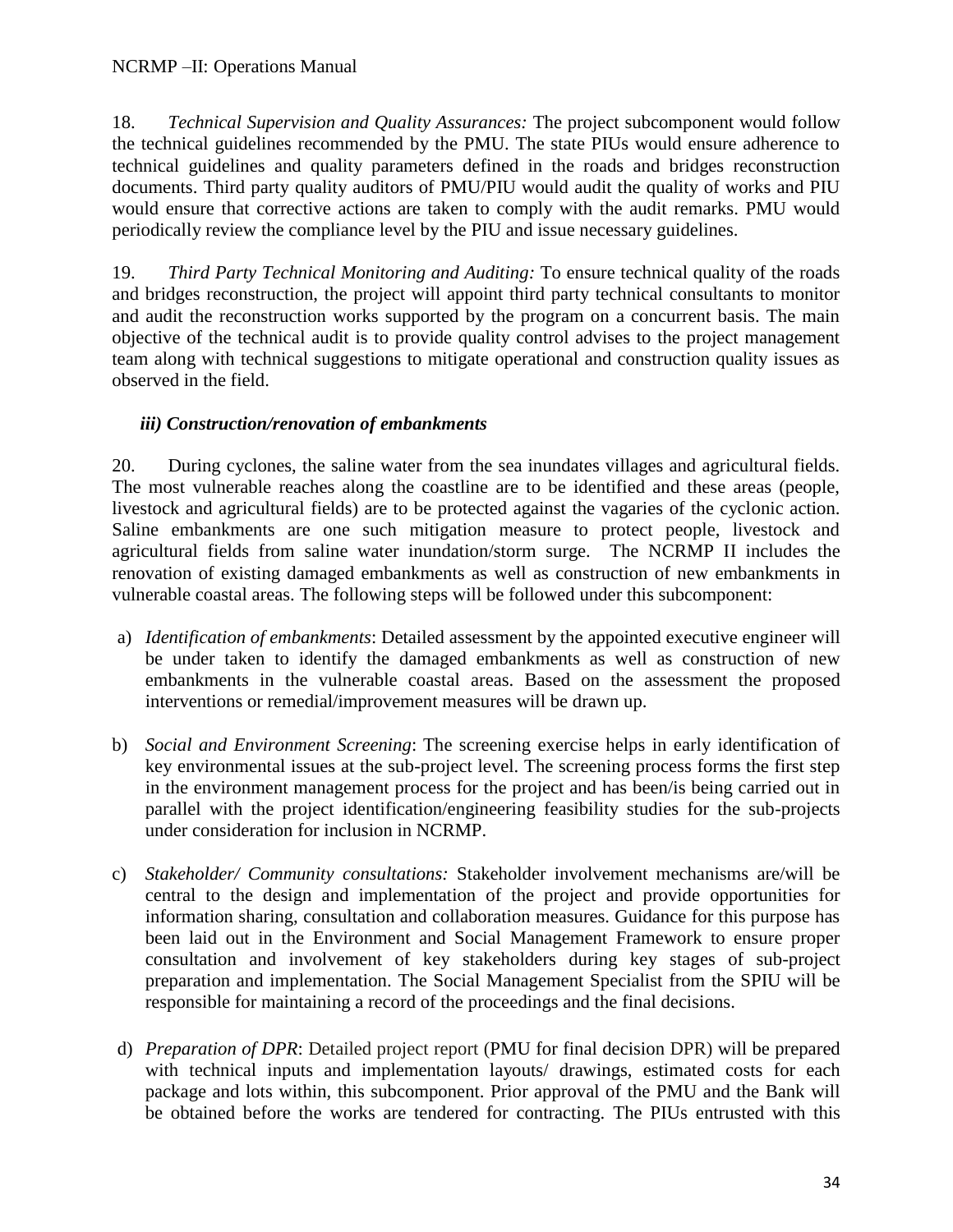component will be responsible for overall implementation of the component. Their function including:

- i. Identification of the embankment to be constructed/reconstructed under the Project. (acting as Engineer under the contract).
- ii. Design and Planning Preparation of DPRs, Cost estimation and preparation of bidding documents including social and environmental screening, preparation of EMP, RAP etc. as necessary.
- iii. Adhere to disclosure norms as detailed in the ESMF for the project;
- iv. Obtain necessary statutory clearances as required/applicable from the relevant authorities before tendering of works;
- v. Process necessary technical and financial approvals for design and cost estimates;
- vi. Receipt of Tenders, Opening and preparation of bid evaluation reports, review and check by nodal officers and forwarding to PIU for final decision.
- vii. Award of contract for the procurement of works and goods.
- viii. Implementation of works and Contract Management (acting as Engineer under the contract).
- ix. Supervision of works, quality assurance and ensuring compliance with agreed social and environmental procedures and framework.
- x. Payment to contractors.

21. *Technical Supervision and Quality Assurances:* The project subcomponent would follow the technical guidelines recommended by the PMU. The state PIUs would ensure adherence to technical guidelines and quality parameters defined in the roads and bridges reconstruction documents. Third party quality auditors of PMU/PIU would audit the quality of works and PIU would ensure that corrective actions are taken to comply with the audit remarks. PMU would periodically review the compliance level by the PIU and issue necessary guidelines.

22. *Third Party Technical Monitoring and Auditing:* To ensure technical quality of the embankment construction, the project will appoint third party technical consultants to monitor and audit the reconstruction works supported by the program on a concurrent basis. The main objective of the technical audit is to provide quality control advises to the project management team along with technical suggestions to mitigate operational and construction quality issues as observed in the field.

#### *iv) Underground Electrical Cabling*

23. During cyclones and heavy rains, some of the urban coastal communities suffer from constant power failure due to uprooting of power-lines and lamp posts. Hence the subcomponent of Underground Cabling has been added in Phase-II for some of the States. It is proposed to convert HT& LT overhead lines into HT&LT cables for easy restoration of supply in a phased manner, in cyclone prone coastal areas. The following steps will be followed for the implementation of this sub-component.

*a) Assessment Study*: Detailed assessment will be carried out to identify the sites for underground cabling in the vulnerable coastal areas. A mitigation plans will be prepared, finalized and implemented based on the findings of the assessment study which will be cleared by the Bank.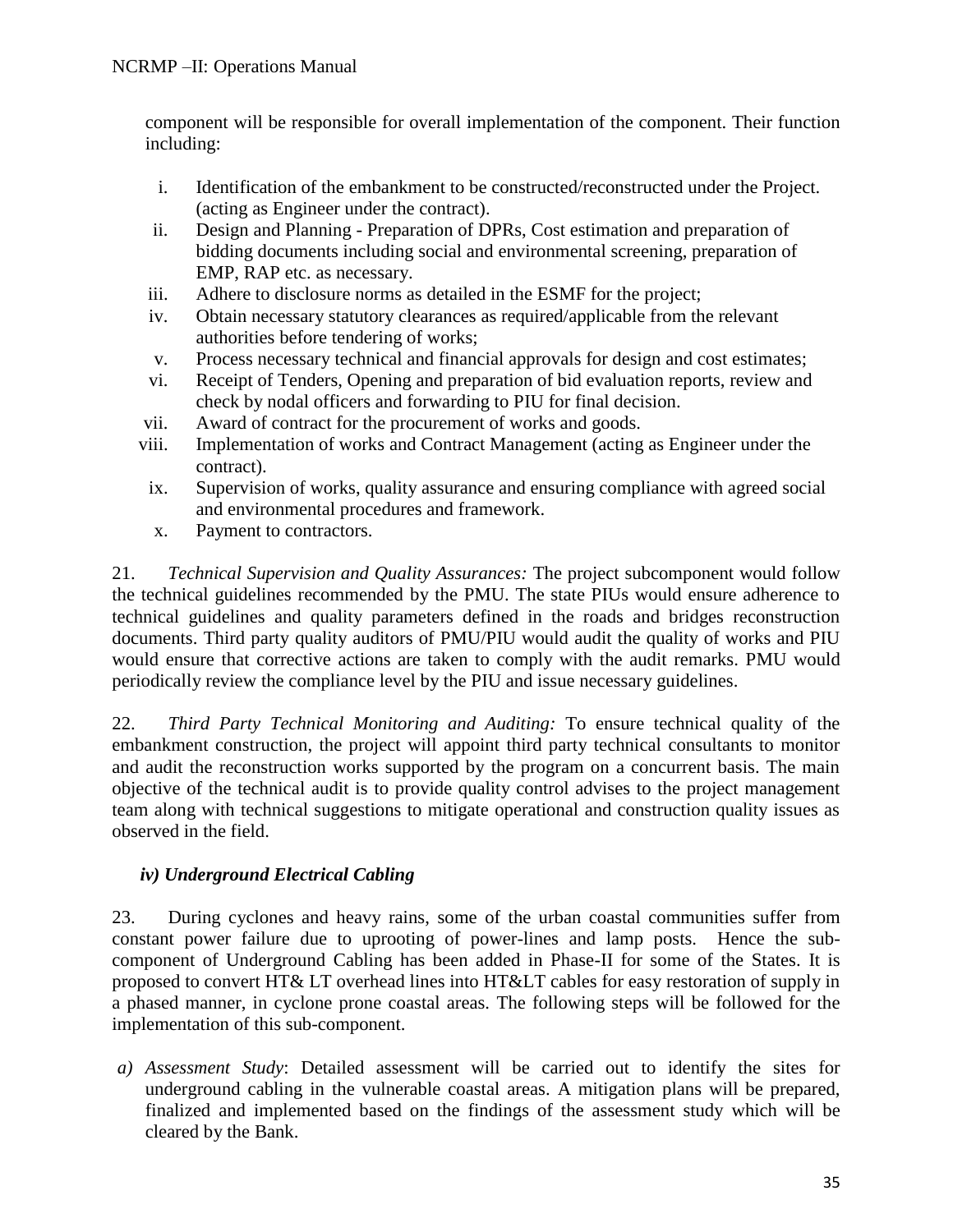- *b) Social and Environment Screening*: This screening exercise helps in early identification of key environmental issues at the sub-project level. The screening process forms the first step in the environment management process for the project and has been/is being carried out in parallel with the project identification/engineering feasibility studies for the sub-projects under consideration for inclusion in NCRMP. Guidance for this purpose has been laid out in the Environment and Social Management Framework. The process and documentation structure for environment screening exercise was developed under NCRMP I (currently under implementation in Odisha and Andhra Pradesh) and was found to be quite effective. The Environment Specialist and Social Development Specialist will be responsible for implementing this stage.
- *c) Stakeholder/ Community consultations*: Stakeholder involvement mechanisms are/will be central to the design and implementation of the project and provide opportunities for information sharing, consultation and collaboration measures. Guidance for this purpose has been laid out in the Environment and Social Management Framework to ensure proper consultation and involvement of key stakeholders during key stages of sub-project preparation and implementation



Figure 5: Operational Procedure for Underground Cabling

e) *Preparation of DPR*: The state electricity departments shall with assistance of state PIUs engage a consulting firm to prepare DPRs and submit the lines identified for conversion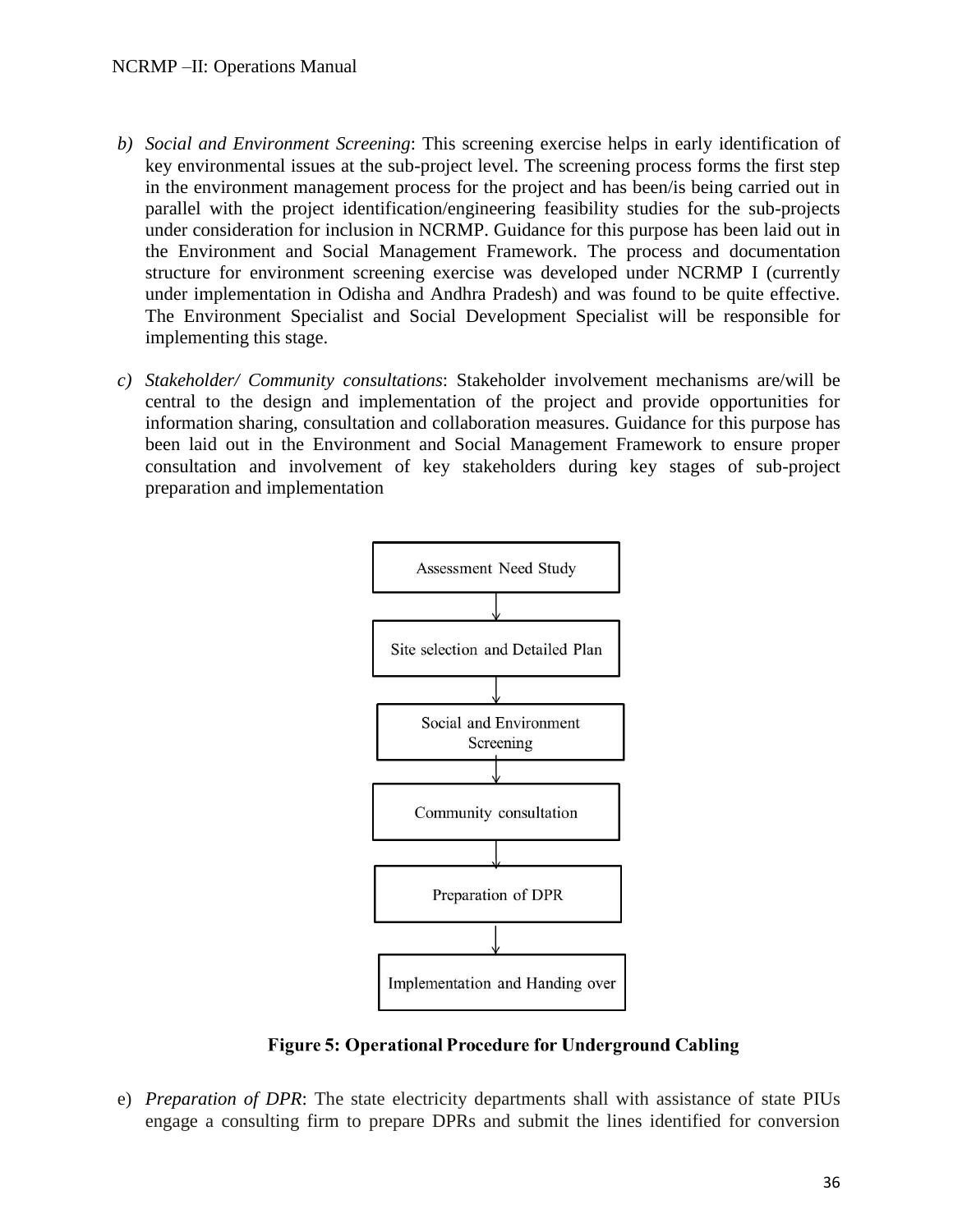from High Tension (HT) and Low Tension (LT) overhead lines to HT & LT underground cables, for appraisal before commencement of bidding and contract award for supply and installation. The DPR shall also include section wise details of the safeguards compliance with the approved ESMF for the project and also provide the cost of EMP and other compensations applicable for the affected people/land title owners, and or any other statutory fees required to be met for implementing this subcomponent. The costs of the consultancy will be paid by SPIU from the Incremental and Operating costs under Component D. The PIUs entrusted with this component will be responsible for overall implementation and monitoring of the component. Their function including:

- i. Identification of the site for underground cabling under the Project. (acting as Executive Engineer under the contract).
- ii. Design and Planning Preparation of DPRs, Cost estimation and preparation of bidding documents including social and environmental screening, preparation of EMP, RAP etc. as necessary.
- iii. Receipt of Tenders, Opening and preparation of bid evaluation reports, review and check by nodal officers and forwarding to PIU for final decision.
- iv. Award of contract for the procurement of works and goods.
- v. Implementation of works and Contract Management (acting as Engineer under the contract).
- vi. Supervision of works, quality assurance and ensuring compliance with agreed social and environmental procedures and framework.
- vii. Payment to contractors
- f) *Implementation and management*: The Infrastructure would be maintained by the concerned government agencies through their normal maintenance budgets.

24. *Technical Supervision and Quality Assurances:* The project subcomponent would follow the technical guidelines recommended by the PMU. The state PIUs would ensure adherence to technical guidelines and quality parameters defined in the roads and bridges reconstruction documents. Third party quality auditors of PMU/PIU would audit the quality of works and PIU would ensure that corrective actions are taken to comply with the audit remarks. PMU would periodically review the compliance level by the PIU and issue necessary guidelines.

25. *Third Party Technical Monitoring and Auditing:* To ensure technical quality of the underground electric cabling, the project will appoint third party technical consultants to monitor and audit the reconstruction works supported by the program on a concurrent basis. The main objective of the technical audit is to provide quality control advises to the project management team along with technical suggestions to mitigate operational and construction quality issues as observed in the field.

# **4.3 Component C: Technical Assistance for Multi-Hazard Risk Management**

26. The objective of this component is to improve the quality of available information on Multi-Hazard Risks for decision making and strengthening multi-hazard risk management at the National Level.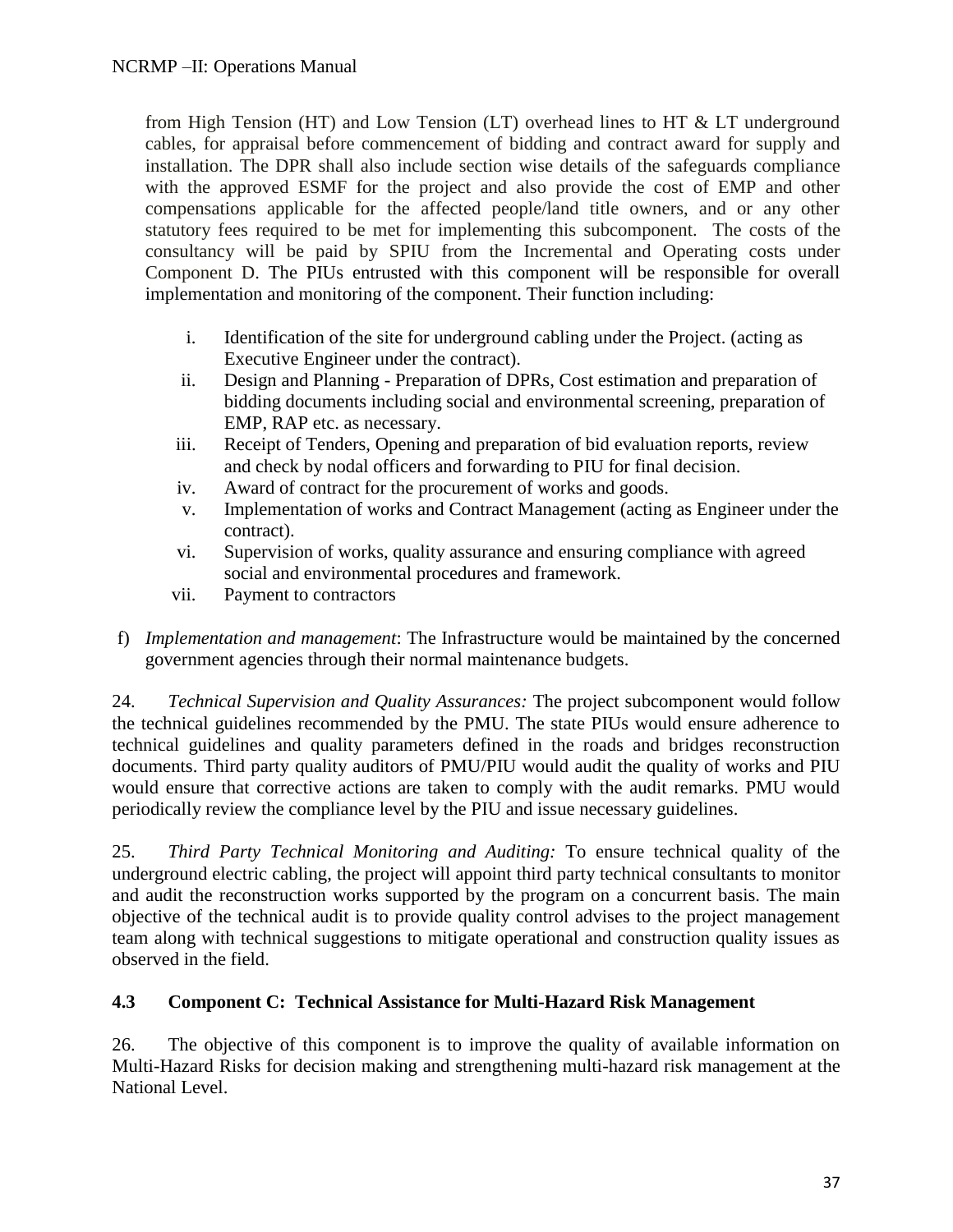#### NCRMP –II: Operations Manual

27. The PMU-NDMA will be the nodal agency for this component. The NDMA will draw up TORs for hiring consulting agency to conduct risk and vulnerability assessment, conduct informal consultancy, develop documents/manuals, share with the concern coastal states, etc.

28. The components will be included the following subcomponent.

# *i) Coastal Multi-hazard Risk Modeling and Assessment*

- *Assessment*: In NCRMP I, NDMA undertook a hazard and risk assessment of coastal India. The understanding of risk and vulnerabilities from NCRMP I will be carried forward through improved probabilistic risk modeling allowing for modeling of multihazard and cascading impacts of disasters along coastal India.
- *Developing a Manual*: On the basis of the assessment a manual will be developed by NDMA on building classification and undertake micro-level assessments of highly exposed areas, including residential assets, public buildings, and critical infrastructure. Open source platforms for probabilistic risk analysis, which are modular and extensible such as the Comprehensive Approach to Probabilistic Risk Assessment (CAPRA), will be used. This methodology will help the targeted state, district, and local self-governance institutions in improving the design and implementation of development programs in the long run and improve their sustainability. This will also assist National and state agencies to make informed decisions in urban planning and service delivery, approvals for new buildings and infrastructure, building codes and zoning and environment planning.

#### *ii) Strengthening Emergency Recovery Capacity*

29. This subcomponent will support the implementation of the key findings from the Capacity Building study (at national, state and local level) undertaken by NIDM in NCRMP I focused on risk and damage assessment. The findings will feed into developing training modules that will focus on strengthening capacity of the Focus State's disaster responders.

#### *iii) Enhancing the Capacity for Disaster Risk Management and response in non-coastal states*

This subcomponent will entail the following:

- The Multi-hazard risk assessment will support a systematic assessment of the current and future disasters and climate risks, focusing on urban areas in non-coastal states. A web-based GIS platform will be established to store and manage the data gathered. Modeling will also be undertaken on a pilot basis for high risk flood areas and potentially landslide risk areas to factor in cascading multi-hazard disaster impacts
- The Pilot physical structural assessment for non-coastal states would assist in a pilot initiative to train engineers on the assessment of the physical vulnerability of public buildings and critical infrastructure to seismic and other hazardous events. This detailed assessment will be carried out following the development of a methodology for identification of critical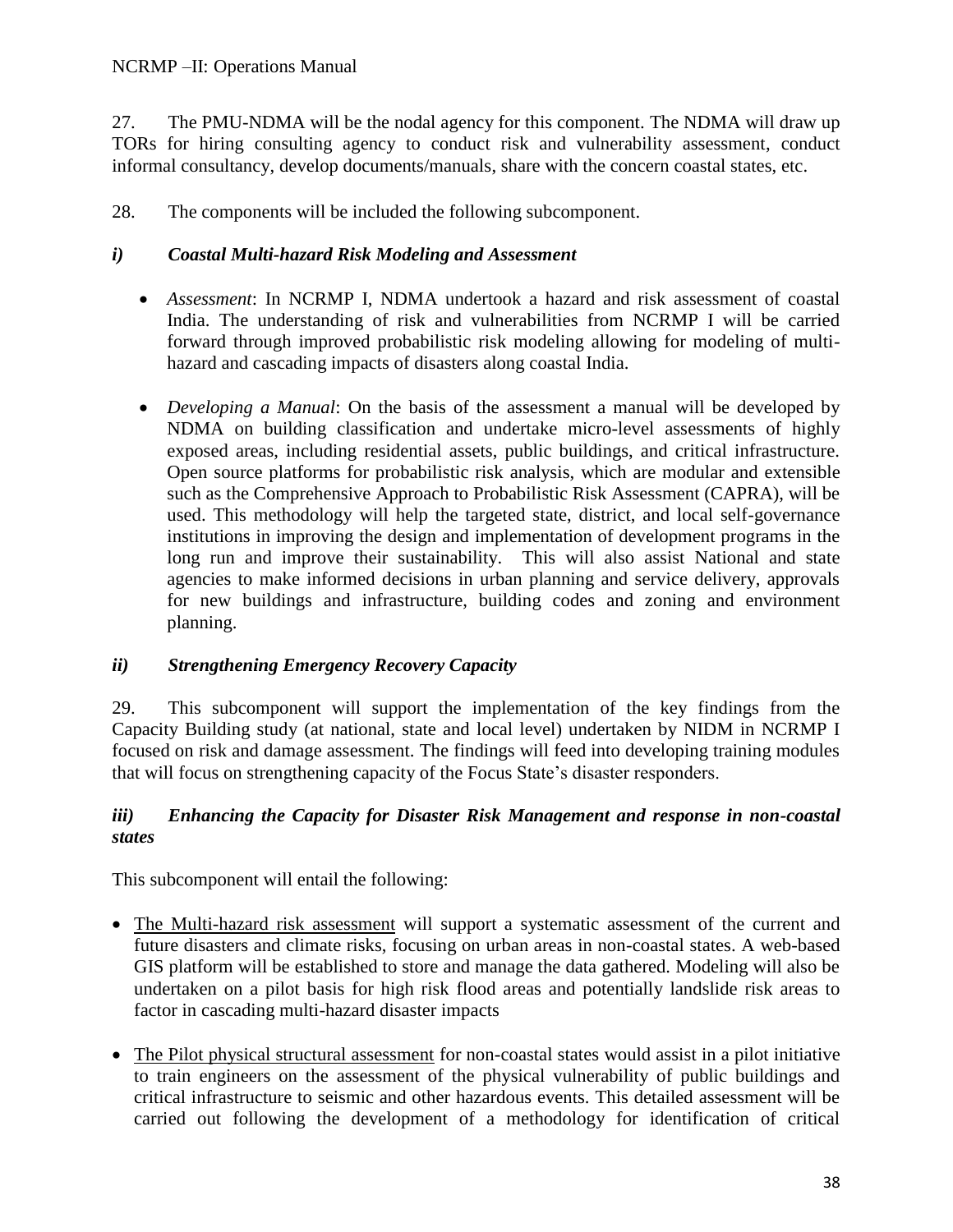infrastructure, a comprehensive multi-hazard check-list and accepted assessment guidelines. A pilot initiative would also train engineers on the assessment of vulnerability of communities to landslide events. The purpose of the assessment will be to identify areas that are prone to land slip, based on the steepness of slopes, soil dynamics and propensity for exposure to high rainfall events. This subcomponent would be implemented by initiating small projects and training state-level department engineers in selected districts. To benefit the wider national population of engineers, the subcomponent will also include an easy-to-understand technical document, known as a 'Practice Guidelines' report.

• Strengthening capacity for disaster response will support strengthening the capacity of emergency responders (local governments, first responders and other agencies involved in disaster response) in selected urban areas that are considered highly vulnerable to the impacts of earthquakes or landslides. The capacity gaps that are highlighted during the institutional analysis would be addressed under this subcomponent. This subcomponent will also facilitate upgrading search and rescue equipment's for fire-fighters, police, the National Disaster Response Force, and other first responders. Equipment upgrades will also be coupled with proper training in the use and deployment of these tools in pilot selected cities.

# *iv) Hydro-meteorological Resilience Action Plans*

30. This subcomponent would support the focus states in preparing resilience action plans that will focus on extreme weather events; develop resilience solutions/recommendations for sectors impacted by disasters such as agriculture, livelihoods, energy, infrastructure etc.; and focus on urban hot-spot areas in helping develop urban resilience plans.

# *v) Design of a National Seismic Risk Mitigation Program*

31. This subcomponent will assist the MHA and the NDMA in the design of a comprehensive National Seismic Risk Mitigation Program. This will encompass activities that will strengthen risk assessment capabilities, raising public awareness, strengthening of building codes and land-use regulations, piloting retrofitting of critical infrastructure, and developing risk financing framework.

# **4.4 Component D: Project Management and Implementation Support**

32. This component will provide support for project management by financing incremental operating costs for Project Management Unit (PMU) and the Project Implementation Units (PIUs) in the participating States.

33. In addition, the component will include consultancies required for the preparation and supervision of specific activities, trainings, exposure visits and knowledge exchange programs.

34. The State Project Implementation Units (SPIUs) are responsible for preparing a list of all necessary staff (including TORs) to carry out components B that is included in the Operations Manual, and in the project's procurement plan. A yearly work plan should also include the estimated budget for implementation support, which can be revised from time to time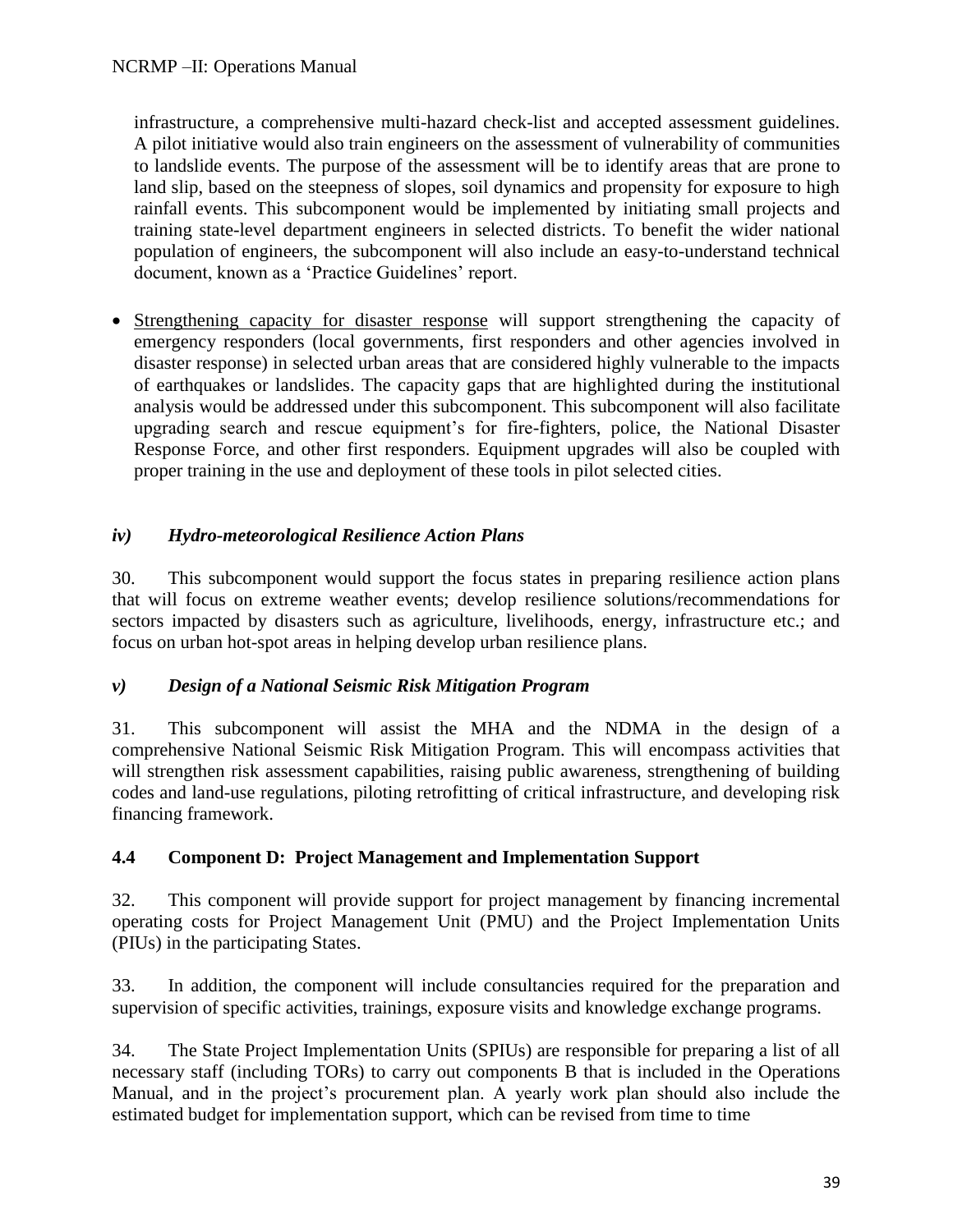NCRMP –II: Operations Manual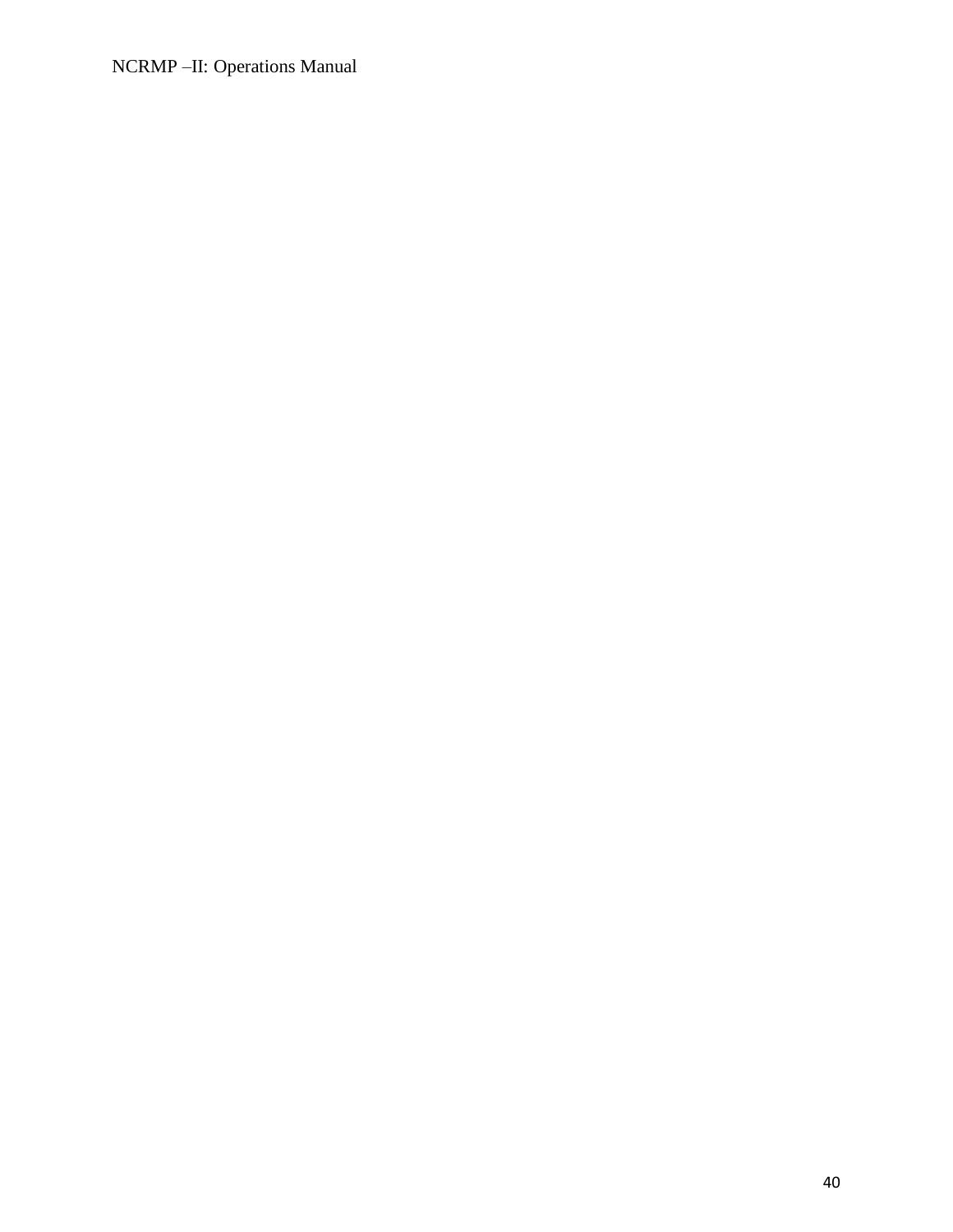# **Chapter 5: Financial Management Arrangements**

# **5.1 Institutional Arrangement**

1. The guiding principles for the design of the financial management arrangements for this project are twofold:

- i) build upon the successful implementation of the NCRMP I project with the same implementing agency at the center (NDMA) and
- ii) use the country fiduciary systems, to the extent feasible and considered satisfactory for meeting the essential fiduciary requirements. NDMA (at the center) will have the overall financial management responsibility for the project.

2. At the state Gujarat State Disaster Management Authority (GSDMA) in Gujarat, Maharashtra Department of Relief and Rehabilitation (MDRR) in Maharashtra, Revenue and Disaster Management Department (R&DMD) in Kerala, West Bengal Department of Disaster Management (WBDDM) in West Bengal, and Karnataka Revenue Department in Karnataka and Goa Water Resources Department under the oversight of Revenue Department in Goa will have the respective states financial management responsibility. These agencies along with strengthening measures proposed are assessed to have adequate financial management system for reporting project funds and expenditure and providing fiduciary assurance over the use of project funds.

3. The parameters of the financial management arrangements are as described below.

# **5.2 Budgeting**

4. At the central level, Ministry of Home Affairs (MHA) shall make an annual allocation for the project in its budget under a separate Revenue Expenditure head. Similarly, states will make a provision for the central as well state share of the program in their own budgets under the capital expenditure head. Wherever the state is operating through the mainstream accounting and payment system, budget codes have to be opened to record component wise transactions. In case they operate through single budget line then they will have to maintain memorandum registers to track project expenditures by component/activity wise to facilitate reporting and monitoring.

# **5.3 Fund flow arrangements**

5. The approved budget based on NDMA proposal will be released by MHA to states. State treasury will further release the budget to the nodal agency or directly to the line departments (based on nodal agency proposal). The funds transfer will follow specific pre-determined criteria as defined in the Financial Management Manual (FMM).

# **5.4 Accounting**

6. Accounting for project expenditures will be maintained on cash basis of accounting and separate books of accounts/ ledgers will be maintained for the project. To ensure consistency in the financial management function across the project implementing entities, NDMA has prepared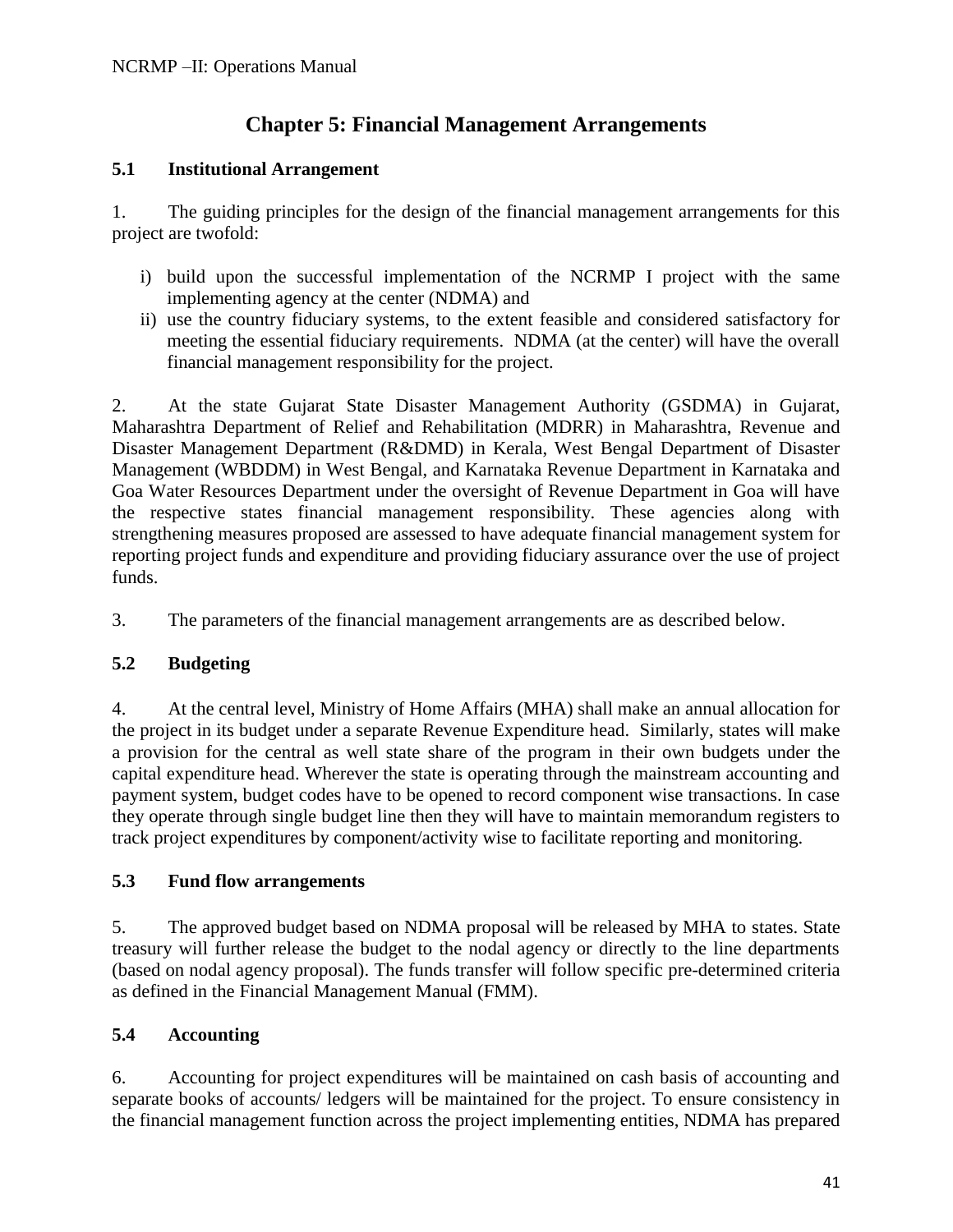a Financial Management Manual (FMM) which compiles Project accounting policies/ procedures, funds flow arrangements, chart of accounts and formats for books of account/ reporting. Any advances paid will be classified as advances and will be charged to expenditure only upon receipt of actual expenditure detail. However, mobilization advance given as per contract terms and generally paid against bank guarantee are taken to expenditure at the time of payment. Subsequently, deductions are made from the running bills of the contractor and net amount is then booked to expenditure. The actual expenditure will be reported in quarterly IUFR (Please see Annexure 8) and will be subject to audit certification at the end of the year. Standard Books of Account/ Records will be maintained at NDMA as well as the Project Implementing offices. A register of fixed assets, indicating assets created/ acquired through the project will also be maintained. Particular attention will be given to maintenance of works and contractor's registers.

# **5.5 Reporting**

27. Each state will prepare quarterly Interim Unaudited Financial Reports (IUFR) on the basis of actual expenditure information received from the line departments and actual expenditure incurred at the SPIU and reconciled with the State Accountant General and will send the same to NDMA. NDMA will send consolidated IUFR to the Bank, within 45 days from the end of each calendar quarter. The templates of the IUFRs are in Annexure 8.

## **5.6 Staffing and training**

28. Considering that there are six additional states under this project, the existing finance staff strength at NDMA, which consists only of a Financial Controller, needs to be augmented. Finance manager either from the center finance services or a qualified Chartered Accountant with at least 8 years of post-qualification experience needs to be appointed. Similarly, each state finance function will be headed by a finance controller and supported by an accountant. These staff needs to be on board 3 months of project effectiveness.

#### **5.7 Internal Controls including Internal Audit**

29. Reconciliation of expenditure with the AG is concurrent and would be an essential control mechanism in the Project and would be regularly followed up with the implementing department. The SPIU would maintain a contract register centrally, tracking all contracts and mobilization advances paid, settled and outstanding against these contracts together with the ageing of advances. This will provide the project with information required on pending payments and help track project progress. The Bank project will be audited six monthly by a firm of Chartered Accountant agreed with the Bank. The auditors will be responsible for completing the audit at the SPIU and at the line departments divisions under TOR agreed with the Bank, and review and comment on the adherence to the rules and procedures of the state and the effectiveness of internal controls.

#### **5.8 External Auditing**

30. The annual external audit of the Project Financial Statements (PFS) of GSDMA and NIDM will be carried out by a firm of Chartered Accountant appointed based on selection criteria acceptable to the Bank and their TOR will also be agreed with the bank. In case of states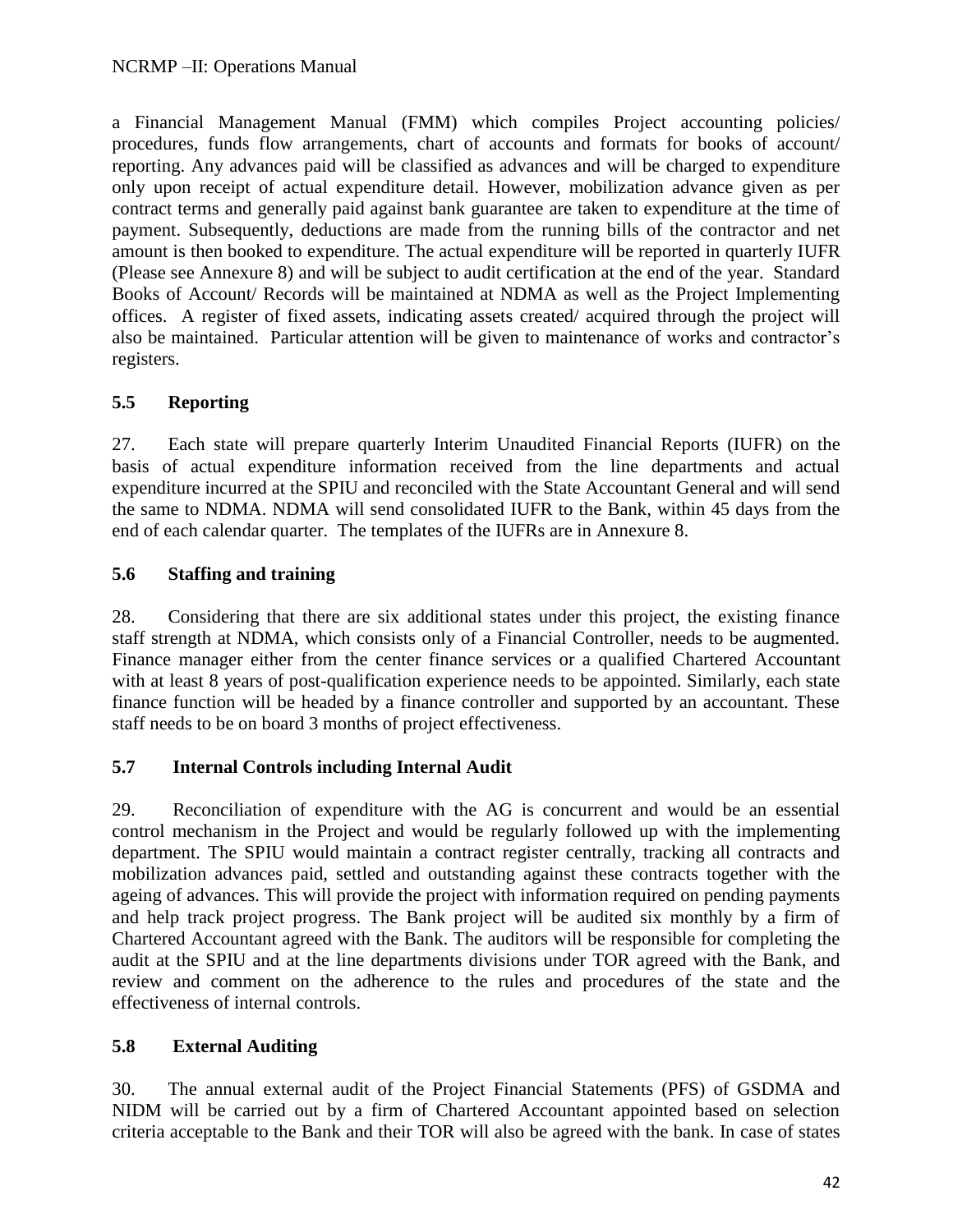where nodal agency is a department, the C&AG of India through the office of the Accountant General (Audit state will be the external auditor. The C&AG's office will conduct an annual audit of the financial statements of the project according to the standard Terms of Reference (TORs) agreed by the Bank with the C&AG and the Government of India (Ministry of Finance/DEA) for audit of all the World Bank projects. The audit reports will be submitted to the Bank within nine months of the close of the financial year i.e. by December 31. The following table 6 shows audit reports that will be monitored in ARCS.

| <b>Implementing Agency</b>         | Audit                | <b>Auditors</b>                       |
|------------------------------------|----------------------|---------------------------------------|
| GSDMA, Govt. of Gujarat            | Audit of project     | <b>Private Auditors</b>               |
|                                    | financial statements |                                       |
| Maharashtra Department of Relief   | Audit of project     | CAG of India through the              |
| and Rehabilitation (MDRR), Govt of | financial statements | <b>Accountant General Maharashtra</b> |
| Maharashtra                        |                      |                                       |
| Kerala Revenue and Disaster        | Audit of project     | CAG of India through the              |
| Management Department (R&DMD),     | financial statements | <b>Accountant General Kerala</b>      |
| Government of Kerala               |                      |                                       |
| West Bengal Department of Disaster | Audit of project     | CAG of India through the              |
| Management (WBDDM),                | financial statements | <b>Accountant General West Bengal</b> |
| Government of West Bengal          |                      |                                       |
| Karnataka Revenue Department,      | Audit of project     | CAG of India through the              |
| Government of Karnataka            | financial statements | Accountant General Karnataka          |
|                                    |                      |                                       |
| Goa Water Resources Department,    | Audit of project     | CAG of India through the              |
| Government of Goa                  | financial statements | <b>Accountant General Goa</b>         |
| <b>NDMA</b>                        | Audit of project     | CAG                                   |
|                                    | financial statements |                                       |

| <b>Table 6: States and Audit Reports</b> |  |  |  |  |  |
|------------------------------------------|--|--|--|--|--|
|------------------------------------------|--|--|--|--|--|

#### **5.9 Implementation Support Plan**

31. Initially, the Bank will undertake quarterly missions covering each of the state once in a year. The focus during the supervision will be on reviewing the adequacy and operation of procedures and internal controls at SPIU and field divisions, functioning of project financial reporting system, reviewing the funds flow position and reviewing that the observations of the external and internal auditors are addressed timely.

#### **5.10 Disbursement Arrangements**

32. Each state budget will pre-finance all the project expenditure through its own funds (through the budget line) and disbursements from the credit will be made basis the actual expenditure reported in the quarterly IUFRs, subject to audit certification at the end of each financial year. Expenditure categories eligible for financing under the credit agreement and as per the disbursement percentage will be financed out of the proceeds of the credit. The actual expenditure will be reimbursed to the project and no advances will be provided and hence the need of the designated account has to be agreed at the time of negotiations. The project will submit withdrawal application to CAAA in DEA for onward submission to the World Bank for reimbursement.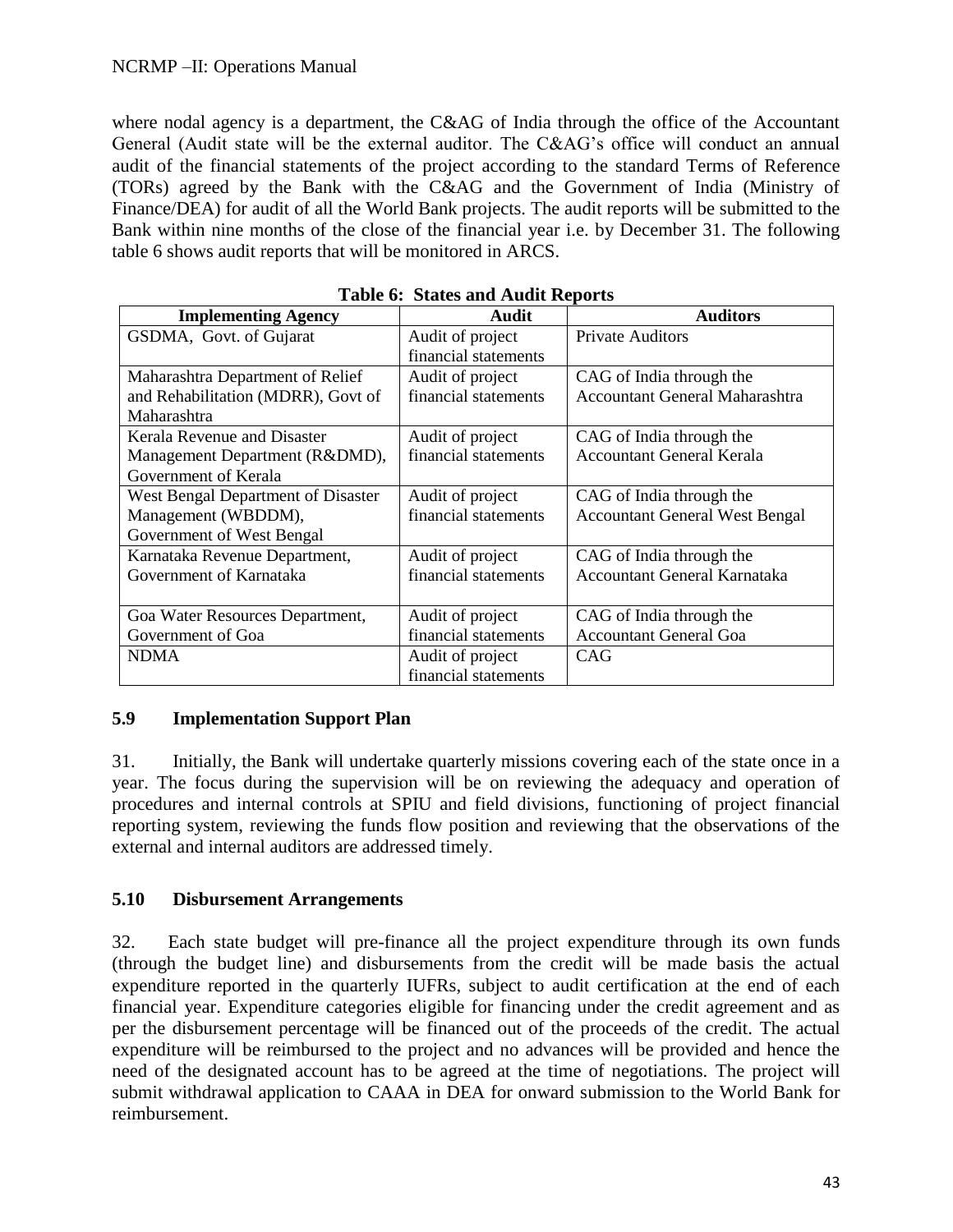## **5.11 Retroactive Financing**

33. Retroactive financing up to a limit of US\$ 61 million (max is 20%) of the credit will be available to the project to cover eligible project expenditures as agreed with the Bank, provided (a) the payments are made not more than 12 months before the expected date of signing of the legal agreements; (b) the activities financed by retroactive financing are related to the DOs and are included in the Project description; (c) the payments are for items procured in accordance with the applicable Bank procurement procedures. Retroactive financing of all expenditure will be based on a separate, stand-alone audited project financial statements.

## **5.12 Public Disclosure**

34. In line with the Bank's Access to Information policy the annual audit report and project financial statements issued by the auditors will be disclosed in the project's website.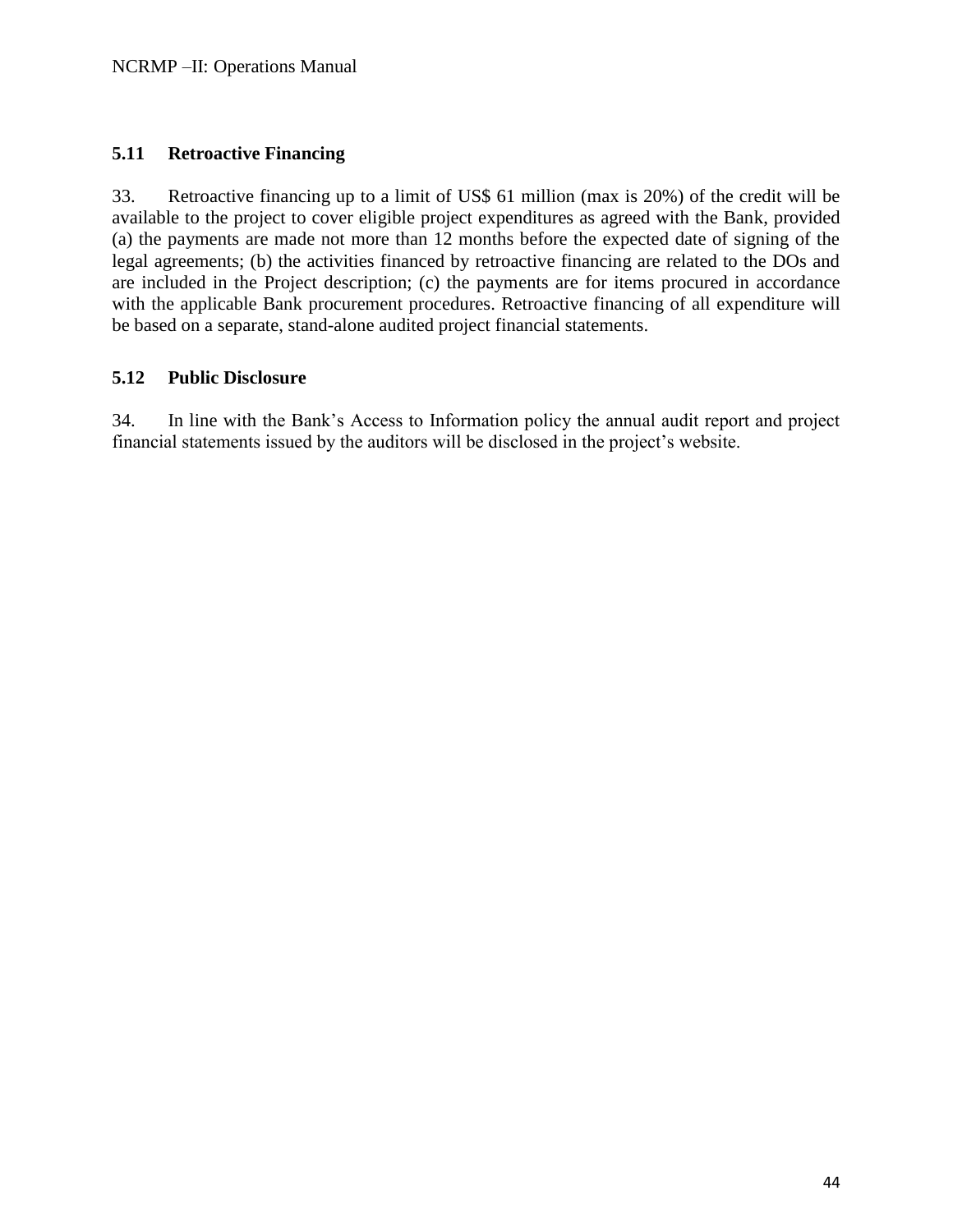# **Chapter 6: Procurement Management Arrangements**

## **6.1 General**

1. Procurement of all goods, works and non-consulting services required for the proposed Project and to be financed out of the proceeds of the Financing shall be done in accordance with the requirements set forth or referred to the Guidelines: Procurement of Goods, Works and Non-Consulting Services under IBRD Loans and IDA Credits & Grants by World Bank Borrowers (January 2011 revised July 2014). Selection of consulting services required for the proposed Project and to be financed out of the proceeds of the Financing shall be done in accordance with the requirements set forth or referred to in the Guidelines: Selection and Employment of Consultants under IBRD Loans and IDA Credits by World Bank Borrowers (January 2011, revised July 2014); and the provisions stipulated in the Financing Agreement.

2. For each contracts to be financed by the loan/credit, the different procurement methods or consultants selection methods, prior review threshold, timeframe etc. are agreed in the Procurement Plan. The Procurement Plan will be updated at least annually or as required to reflect the actual project implementation needs and improvements in institutional capacity. General Procurement Notice (GPN) was published on October 16, 2014 in UNDB and Specific Procurement Notice (SPN) shall be published against corresponding contract packages when it becomes ready. All goods, works and services financed under the proposed project shall be procured using the Bank's Standard Bidding Documents (SBDs) and Standard Request for Proposals (SRFPs).

# **6.2 Implementation Arrangement for the Project**

3. The NCRMP II consists of four components: A) Early Warning Dissemination System; B) Cyclone Risk Mitigation Infrastructure; C) Technical Assistance for Multi-hazard Risk Management; and D) Project Management and Implementation support. Components C and D will be implemented by NDMA while, component A and B will be implemented by respective SPIUs/line departments.

4. The project shall be implemented using similar institutional and implementation arrangements under NCRMP I both at central and state level. At the central level, NDMA on behalf of MHA will house the PMU with the mandate to manage the project with overall responsibility for implementation. The existing PMU headed by a Project Director and supported by technical expert and management staff shall be strengthened.

5. At the state level the existing nodal agency for disaster management (e.g., State Disaster Management Authorities or Revenue/Relief Departments) would be responsible for managing the project and will have a State Project Implementation Units (SPIU) playing the coordination/project management role. The SPIUs are headed by state Project Directors reporting to the respective heads of the nodal agencies. To provide a strategic direction, oversight and approvals, Steering Committees are constituted both at the central and state levels, consisting of various key departmental/ministry heads.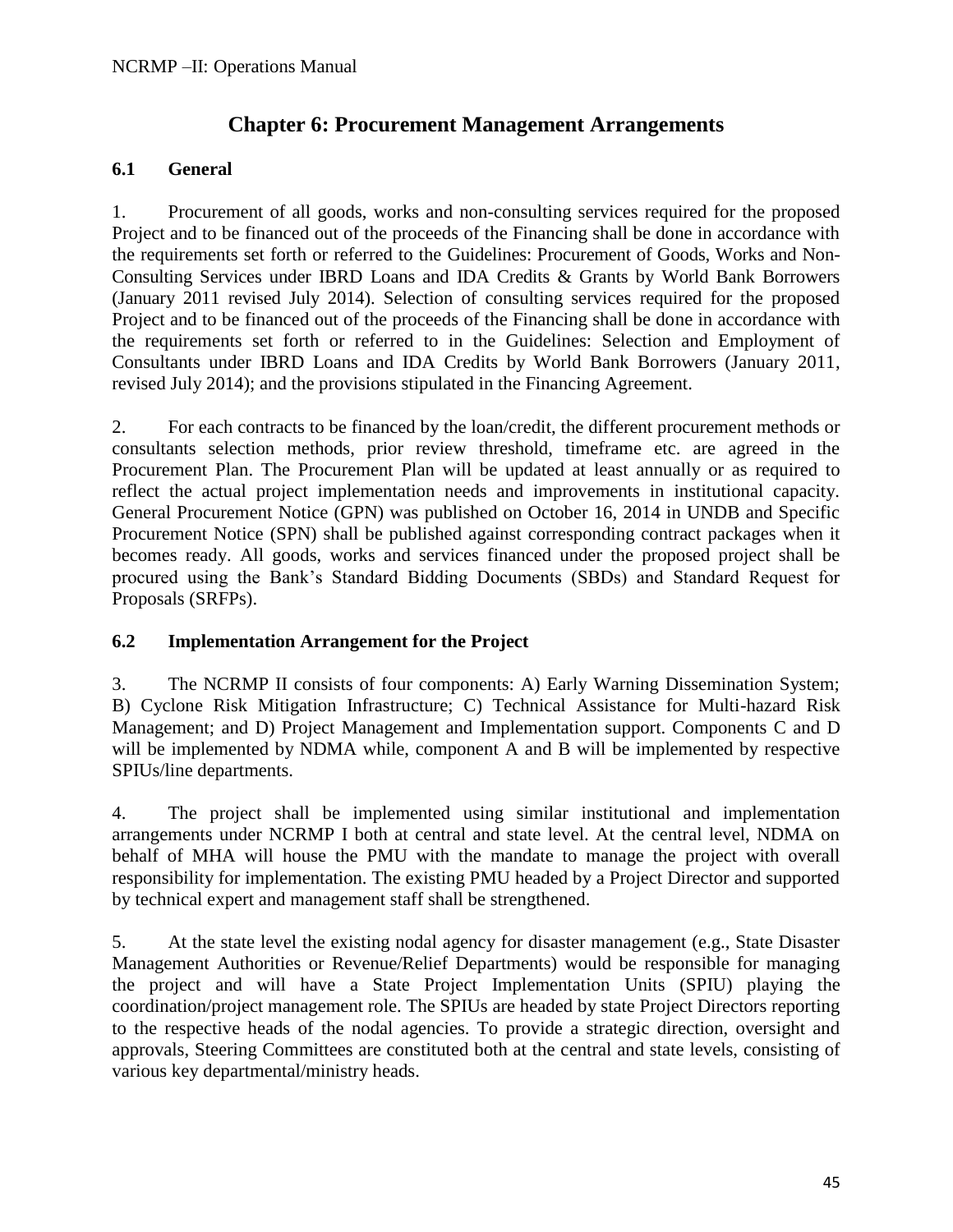# **6.3 Procurement Cell and Staffing**

6. The PMU/SPIU shall establish procurement cell with adequate procurement staff. The procurement cell shall operate under the overall directions and guidance of Project Director in PMU and state Project Director in SPIU. All procurement activities under this project shall be processed through this cell in coordination with technical units/line departments. The procurement officer with the PMU and SPIU will receive adequate training in Bank funded procurement. A 1-day induction course on Bank funded procurement procedures had been conducted in May 2014 and refresher training course shall be conducted as and when required during the implementation stage.

#### **6.4 Method of Procurement**

7. The following methods of procurement shall be used for procurement under the project. It is to be noted that if a particular invitation for bid comprises of several packages, lots or slices, and invited in the same invitation for bid, then the aggregate value of the whole package determines the applicable threshold amount for procurement and also for the review by the Bank.

| Table 7. I Tocul chicht Michigus |                              |                                          |  |  |  |  |  |
|----------------------------------|------------------------------|------------------------------------------|--|--|--|--|--|
| Category                         | <b>Method of Procurement</b> | <b>Threshold (US\$ Equivalent)</b>       |  |  |  |  |  |
| Goods and Non-                   | <b>ICB</b>                   | >3,000,000                               |  |  |  |  |  |
| consulting                       | LIB                          | wherever agreed by Bank                  |  |  |  |  |  |
| services(including IT            | NCB                          | Up to $3,000,000$ (with NCB conditions)  |  |  |  |  |  |
| contracts)                       | <b>Shopping</b>              | Up to 100,000                            |  |  |  |  |  |
|                                  | DC                           | As per para 3.7 of Guidelines            |  |  |  |  |  |
|                                  | Force Account                | As per para 3.9 of Guidelines            |  |  |  |  |  |
|                                  | <b>Framework Agreements</b>  | As per para 3.6 of Guidelines            |  |  |  |  |  |
| Works                            | ICB                          | >40,000,000                              |  |  |  |  |  |
|                                  | NCB                          | Up to $40,000,000$ (with NCB conditions) |  |  |  |  |  |
|                                  | <b>Shopping</b>              | Up to 200,000                            |  |  |  |  |  |
|                                  | DC                           | As per para 3.7 of Guidelines            |  |  |  |  |  |
|                                  | Force Account                | As per para 3.9 of Guidelines            |  |  |  |  |  |
| Consultants' Services            | CQS                          | Up to 300,000                            |  |  |  |  |  |
|                                  | SSS                          | As per para 3.9-3.11 of Guidelines       |  |  |  |  |  |
|                                  | <b>Individuals</b>           | As per Section V of Guidelines           |  |  |  |  |  |
|                                  | QCBS/QBS/FBS/LCS             | for all other cases                      |  |  |  |  |  |
|                                  | (i) International shortlist  | >800,000                                 |  |  |  |  |  |
|                                  | ( <i>ii</i> ) Shortlist may  |                                          |  |  |  |  |  |
|                                  | comprise national            | Up to 800,000                            |  |  |  |  |  |
|                                  | consultants only             |                                          |  |  |  |  |  |

**Table 7: Procurement Methods**

#### **6.5 Procurement of Goods, Works and non-consulting services**

8. For each contracts to be financed by the loan/credit, the different procurement methods or consultants selection methods, prior review threshold, timeframe etc. are agreed in the Procurement Plan. The Procurement Plan will be updated at least annually or as required to reflect the actual project implementation needs and improvements in institutional capacity. All goods, works and services financed under the proposed project shall be procured using the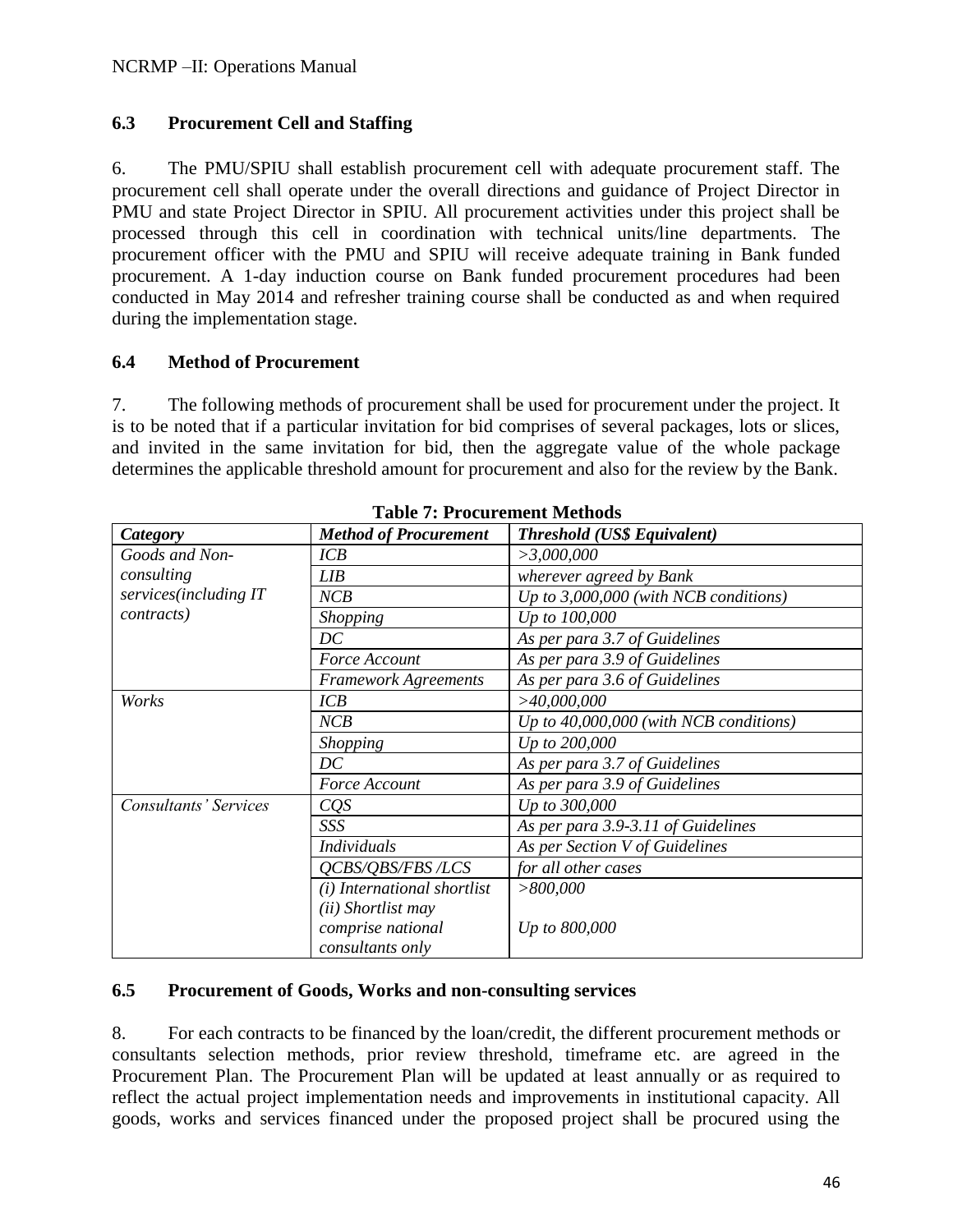Bank's Standard Bidding Documents (SBDs) and Standard Request for Proposals (SRFPs).

## **6.6 Procurement of Goods**

9. At the central level, procurement of goods would include supply and installation of early warning equipment and public address system for relaying the warning/advisories to the communication directly to the communities along the costal line using Global System for Mobile Communications (GSM)/Code Division Multiple Access (CDMA) based technology including strengthening emergency operation centers to channelize the warning through different communication channels. The component also includes providing satellite phones/alternative technology to key officials to fail proof the EWDS and also expand a new radio based wireless communication technology in selected blocks in each state. The EWDS shall be installed along the costal lines in the state of Gujarat, Maharashtra, West Bengal, Kerala, and Karnataka.

10. At the state level, procurement of goods would involve cyclone shelter kits, office equipment, furniture etc. Procurement shall be conducted using Bank's SBD for International Competitive Bidding (ICB) for those packages which fall under ICB threshold and National SBD as agreed with GOI Task Force (and as amended from time to time) for the National Competitive Bidding (NCB) with additional provisions mentioned below.

## **6.7 Procurement of Works**

11. Procurement of civil works under this project would include creation of physical infrastructure for cyclone risk mitigation under component B. this would include construction of Multipurpose Cyclone Shelter (MPCS) as safe place during cyclone, access roads and bridges to MPCS, embankments for protection against salinity ingress, drainage improvement measures and retrofitting of key installations. International Competitive Bidding (ICB) is unlikely to happen as most of the Contract packages fall below ICB threshold. Procurement of works in all states shall be done using National SBD as agreed with GoI Task Force (and as amended from time to time) and the following additional provisions shall apply:

- Only the model bidding documents for NCB agreed with the Government of India's Task Force (and as amended from time to time), shall be used for bidding.
- Invitations for bid shall be advertised in at least one widely circulated national daily newspaper (or on a widely used website or electronic portal with free national and international access along with an abridged version of the said advertisement published in a widely circulated national daily inter-alia giving the website/electronic portal details from which the details of the invitation to bid can be downloaded), at least 30 days prior to the deadline for the submission of bids
- No special preference will be accorded to any bidder either for price or for other terms and conditions when competing with foreign bidders, state-owned enterprises, smallscale enterprises or enterprises from any given State.
- Except with the prior concurrence of the Bank, there shall be no negotiation of price with the bidders, even with the lowest evaluated bidder.
- Extension of bid validity shall not be allowed with reference to Contracts subject to Bank prior review without the prior concurrence of the Bank (i) for the first request for extension if it is longer than four weeks; and (ii) for all subsequent requests for extension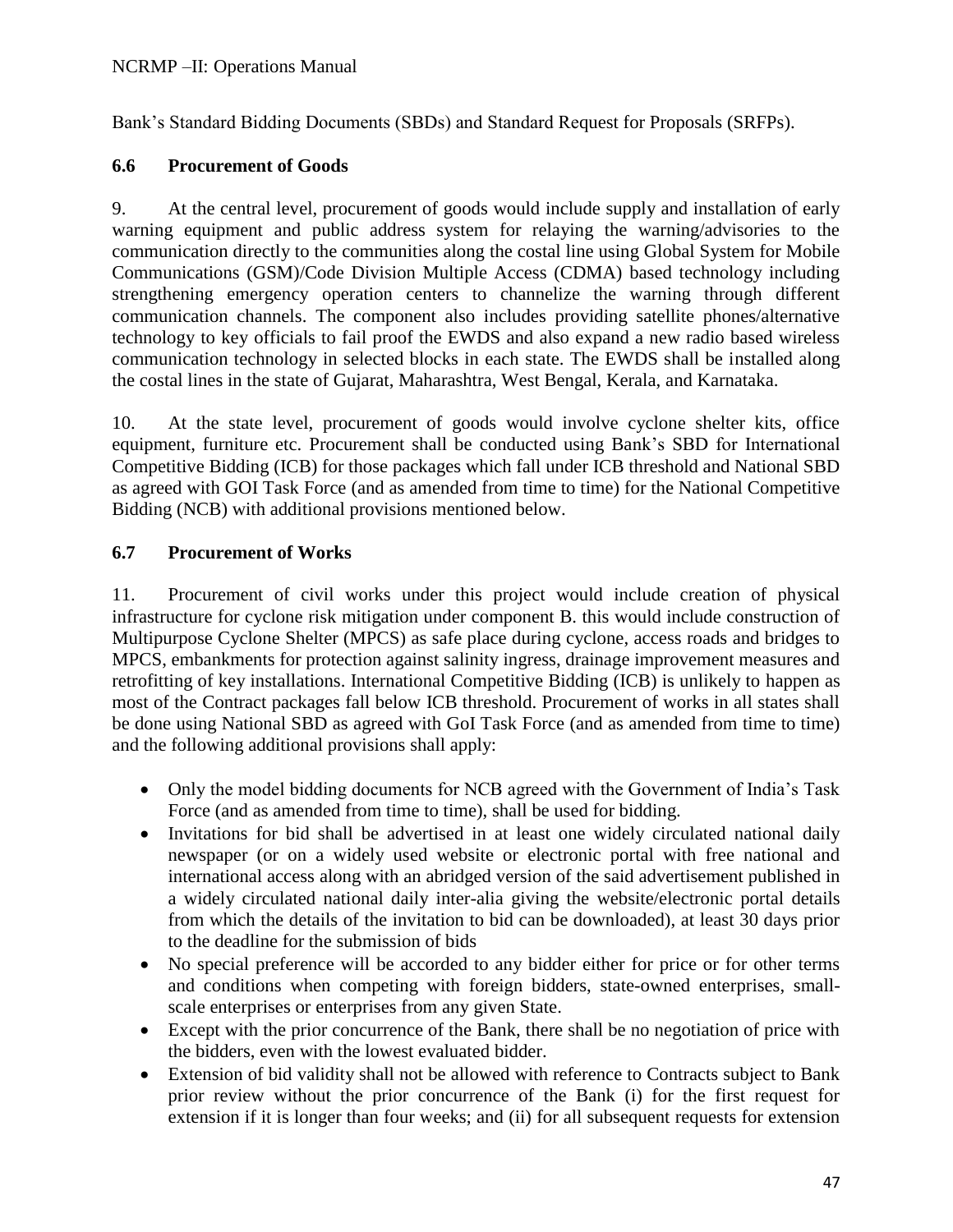irrespective of the period (such concurrence will be considered by Bank only in cases of Force Majeure and circumstances beyond the control of the Purchaser/ Employer).

- Re-bidding shall not be carried out with reference to Contracts subject to Bank prior review without the prior concurrence of the Bank
- The system of rejecting bids outside a pre-determined margin or "bracket" of prices shall not be used in the project
- Rate contracts entered into by Directorate General of Supplies and Disposals (DGS&D) will not be acceptable as a substitute for NCB procedures unless agreed with the Bank on case to case basis. Such contracts will be acceptable however for any procurement under the Shopping procedures.
- Two or three envelope system will not be used (except when using e-procurement system assessed and agreed by the Bank)

12. **Shopping:** Shopping method in accordance with paragraph 3.5 of the Procurement Guidelines shall be adopted for procuring readily available off-the-shelf goods of value less than US\$ 100,000 or simple civil works of value less than US \$ 200,000. For shopping procedure, list of vendors/contractors already registered with government departments may be used for inviting quotations. The procurement plan should determine the cost estimate of each contract, and the aggregate total amount. The borrower should solicit at least three price quotations for the purchase of goods, materials, or services (non-consulting), to formulate a cost comparison report.

13. **Framework Agreement:** DGS&D rate contracts will be acceptable as framework agreement for procurement of Goods. State level rate contracts will be examined by the Bank and if agreed, may also be used as framework agreements. Implementing agencies also have option to set-up new framework agreements as per paragraph 3.6 of Guidelines.

14. **Direct Contracting:** Goods, works and non-consulting services which meets the **requirement** of para 3.6 of the Bank Procurement Guidelines may be procured following Direct Contracting method.

15. **Advance Procurement:** Retroactive financing up to an amount of 20% of the project amount will be available for financing expenditures incurred 12 months prior to Loan signing.

# **6.8 Selection of Consultants**

16. Procurement of Consultants by all the IAs will be conducted using Bank's Standard Request for Proposal (SRFP) for selection of consultants. Consultancies will be procured under Component C to undertake studies on multi-hazard risk modeling and assessment, enhancing capacities for disaster risk management and response in non-costal states, technical assistance to states for preparing high priority risk mitigation investments etc. The consultancies may also be procured for Project Management Consultants (PMCs), Third Party Quality Audits (TPQA) for works, internal and external auditors and individual consultants for specific inputs. The following methods will be adopted depending upon size and complexity of assignments and as agreed in the Procurement Plan.

- Quality and Cost Based Selection (QCBS);
- Quality Based Selection (QBS);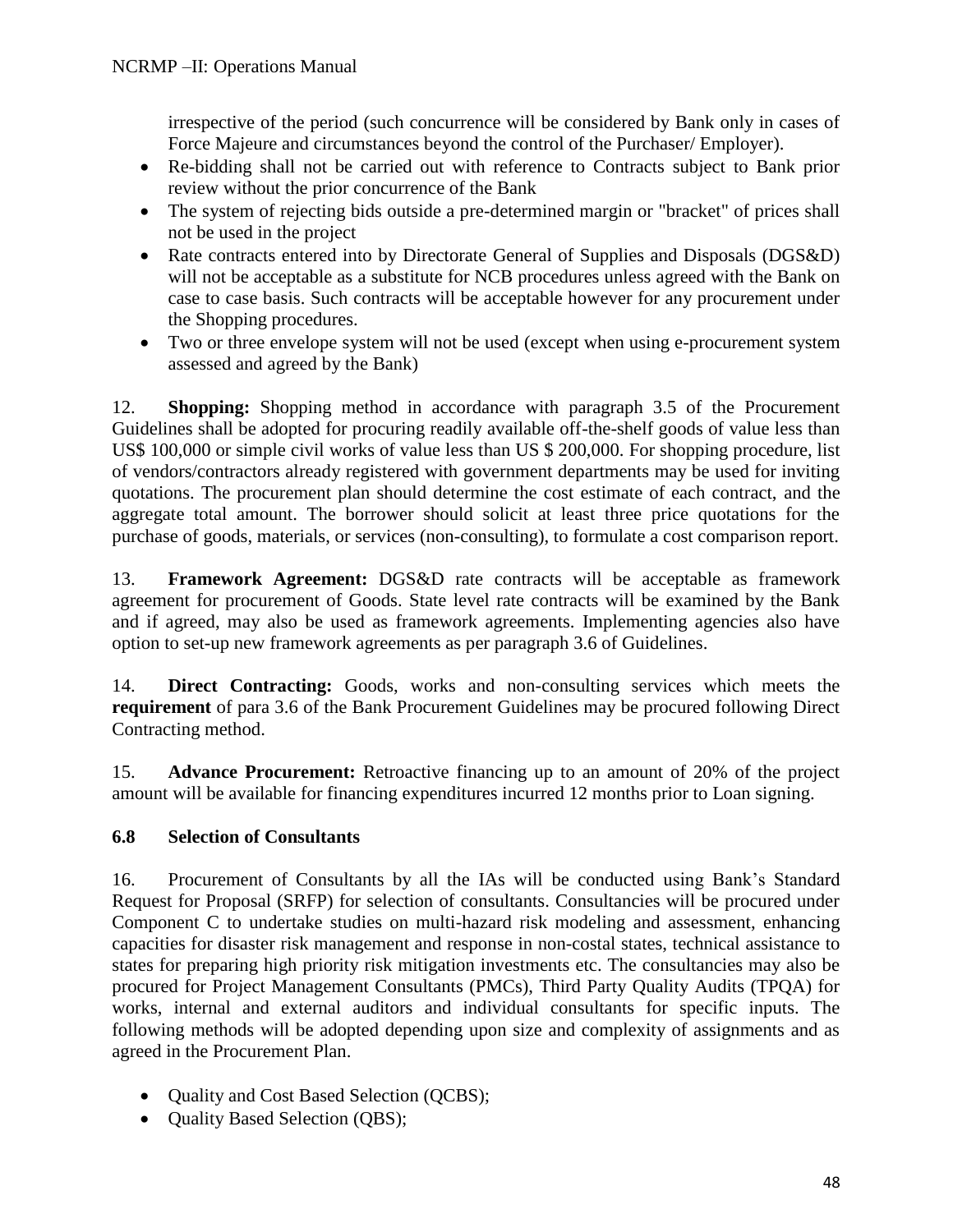- Selection under Fixed Budget (FBS);
- Least Cost Selection (LCS);
- Selection based on Consultant's Qualification (CQS);
- Single Source Selection (SSS); and
- Individuals.

17. Short list of consultants for services estimated to cost less than US\$ 800,000 equivalent per contract may be composed entirely of national consultants in accordance with the provision of paragraph 2.7 of the Consultants Guidelines.

18. The choice of the appropriate method of selection is related to the nature, size, complexity and likely impact of the assignment, technical and financial considerations. The method of selection for each consultancy shall be given in the procurement plan and the PMU/PIU will execute the procurement plan agreed with the Bank. No selection shall be initiated outside procurement plan and such selection shall not be eligible for Bank financing.

## QUALITY AND COST BASED SELECTION (QCBS)

19. QCBS is the method based on the quality of the proposals and cost of services to be provided. This method is appropriate when:

- The scope of work assignment is precisely defined and the TOR are well specified and clear
- An estimate with reasonable precision for the staff time as well as the other inputs and cost required of the Consultants can be assessed.
- 20. The following steps are to be followed in QCBS method of selection of consultants.
	- (i) Establish need for the assignment and outsourcing the services
	- (ii) Preparation of the Terms of Reference (TOR)
	- (iii) Preparation of cost estimate and the budget
	- (iv) Agreeing on the Contracting Strategy
	- (v) Advertising (for short listing of the firms when the purchaser has no knowledge about the firms who could take up the assignment)
	- (vi) Preparation of the shortlist of consultants
	- (vii) Preparation and issue of Request for Proposal (RFP) to shortlisted consultants containing
		- o Letter of Invitation (LOI)
		- o Information to Consultants (ITC) Standard form of Technical and Financial proposals.
		- o Terms of Reference (TOR)
		- o Standard Form of Contract

(viii)Receipt of proposals

(ix) Opening and Evaluation of technical proposals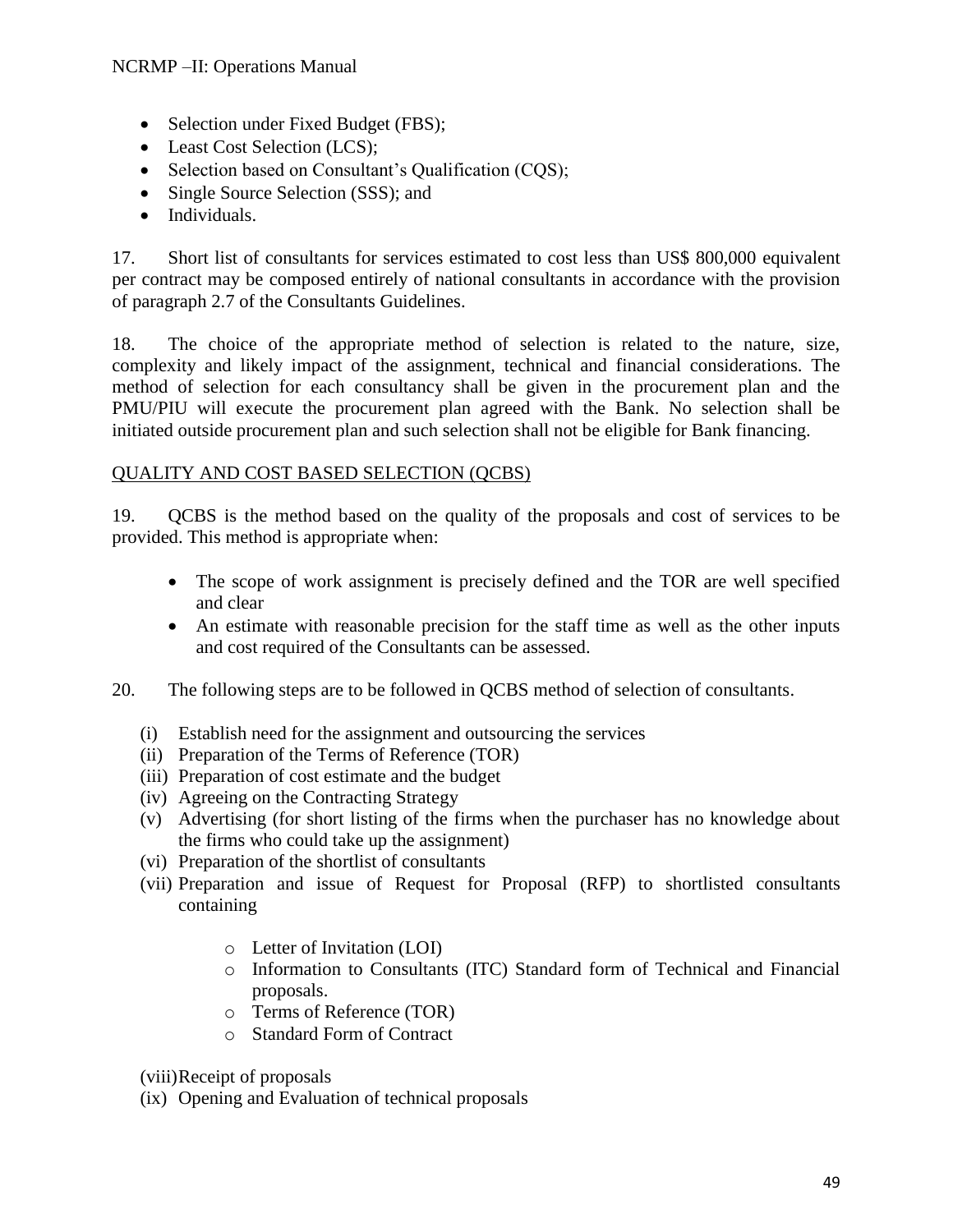- (x) Opening of financial proposals of technically qualified consultants scoring the minimum technical score, and, evaluation of these financial proposals
- (xi) Combined evaluation of quality and cost
- (xii) Negotiations and award of the contract to the firm selected with the highest combined score
- 21. QCBS is appropriate for assignments such as:
	- $\triangleright$  Feasibility studies and designs;
	- $\triangleright$  Preparation of bidding documents and detailed designs;
	- $\triangleright$  Supervision of construction of works and installation of equipment;
	- $\triangleright$  Technical assistance services and institutional development of Client agencies; and
	- $\triangleright$  Procurement and inspection services.
- 22. Detailed explanation for some of the key processes involved in QCBS is outlined below.
- *(i) Preparation of TORs*
- 23. The Terms of Reference should include:
	- $\triangleright$  A precise statement of objectives
	- $\triangleright$  An outline of the tasks to be carried out
	- $\triangleright$  A schedule for completion of tasks
	- $\triangleright$  The support/inputs provided by the client
	- $\triangleright$  The final outputs that will be required of the Consultant
	- Composition of Review Committee (at least three members and no more than seven including qualified specialist in the sector) to monitor the Consultant's works
	- $\triangleright$  Review of the Progress Reports required from Consultant
	- $\triangleright$  Review of the final draft report
	- $\triangleright$  List of key positions whose CV and experience would be evaluated.

#### *(ii) Preparation of Cost Estimate or the Budget*

24. The Cost Estimates or Budget should be based on the assessment of the resources needed to carry out the assignment, staff time, logistical support, and physical inputs (for example, vehicles, office space and equipment). Costs shall be divided in to three broad categories;

- $\triangleright$  Fee or remuneration:
- $\triangleright$  Reimbursable costs; and
- $\triangleright$  Miscellaneous expenses.

#### *(iii) Deciding the Selection Strategy*

25. Before starting the selection process, it is essential to agree on strategy viz. going for lump-sum or time based contract, individual vs. firm, advertising vs. internal short listing, terms of payment etc. Various selection methods along with the thresholds applicable to each of them are mentioned in the table on Procurement Methods, of this chapter.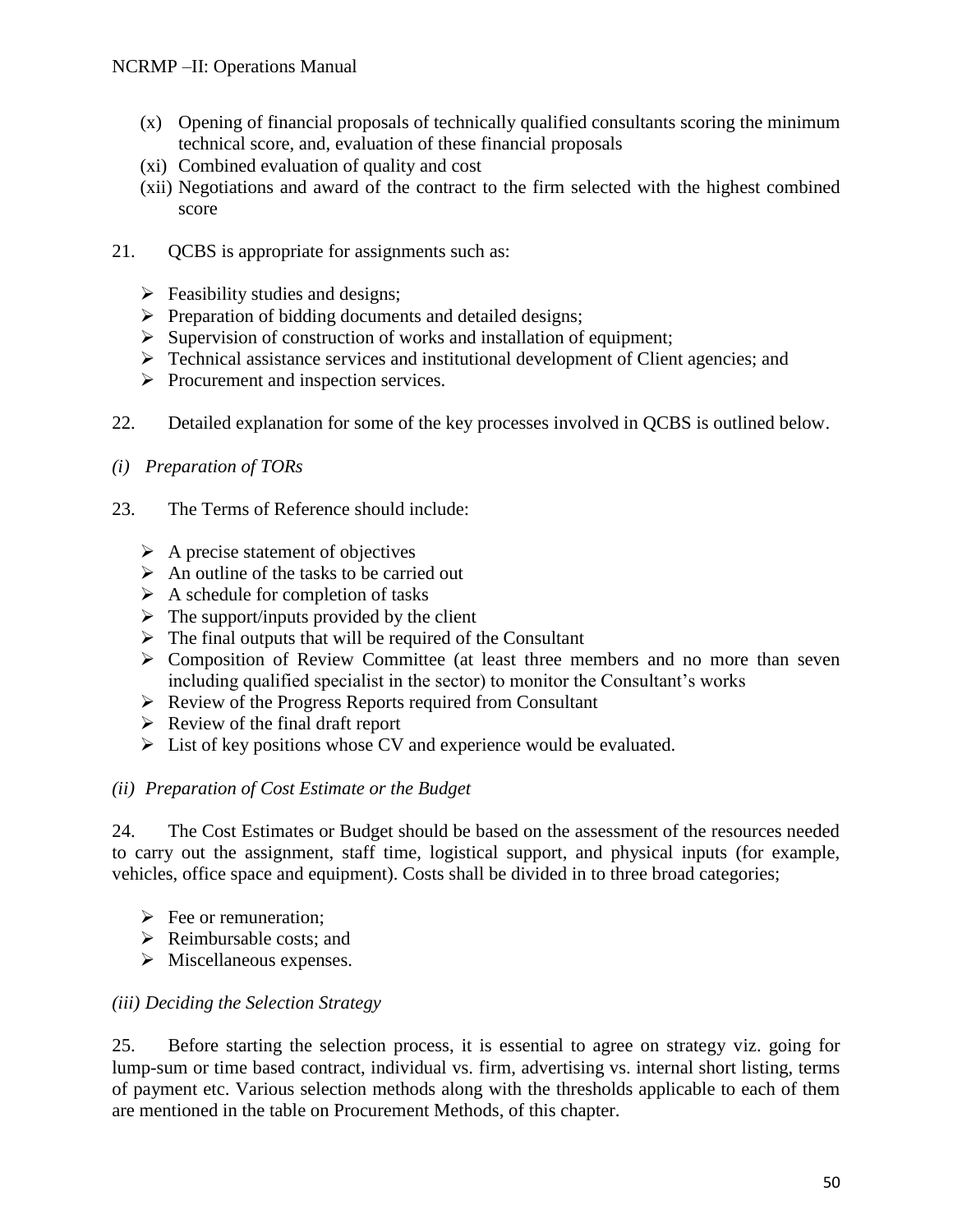# *(iv) Advertising*

26. Advertisement is issued asking the potential consultants to indicate their interest in the assignment and provide abridged CVs of the proposed team members, their previous experience in similar type of assignment and the financial statement of the organization through last 3 years balance sheets. The advertising may be issued in at least one largely circulated English language National Newspaper and one Vernacular Newspaper. In addition, contracts expected to cost more than US \$300,000 shall be advertisement in UNDB online and DgMarket.

# *(v) Short listing*

27. If the assignment has been advertised, the expressions of interest received shall be evaluated to arrive at shortlist of consultants. In preparation of the shortlist, first consideration shall be given to those firms expressing interest, which possess the relevant qualifications. The shortlists shall comprise of six firms. In contracts below US\$800,000 equivalent, shortlist may comprise national consultants and if the contract is more than US\$800,000 then norms of maximum number of consultant per country will apply. Government owned enterprises could be considered for award of consultancy assignment provided they are otherwise eligible as per the Bank's guidelines.

# *(vi) Type of Contract*

28. Various types of contracts that could be used are as under:

29. **Lump Sum** – These contracts are used for assignments in which the content and the duration of the work is clearly defined. Payment is made upon delivery of outputs. The main advantage of this type of contract is that it is easy to administer. Examples of Lump Sum contracts include Feasibility Studies, Environmental Studies, Detailed design of a standard structure etc.

30. **Time Based** - These contracts are used for assignments in which it is difficult to define the scope and the duration of the work to be performed. Payment is based upon an hourly, daily, or monthly rate, plus reimbursable expenses using actual expenses or agreed-upon unit prices. This type of contract provides for a maximum total payable amount that includes a contingency for unforeseen work and duration, price adjustments, etc. Examples of Time Based contracts include Preparation of data, Complex Studies, Supervision of construction of civil works, Training assignments, Advisory services etc.

# *(vii) Evaluation*

31. Under QCBS the technical and financial proposals are submitted simultaneously in separate sealed envelopes (two-envelope systems). Evaluation of proposals is carried out in and approved by the Bank, and technical scores are disclosed publicly.

32. After technical evaluation, consultants whose proposals did not meet the minimum qualifying standard or were considered non-responsive to the RFP and/or TOR, are informed indicating that their financial proposals would be returned unopened after completing the selection process.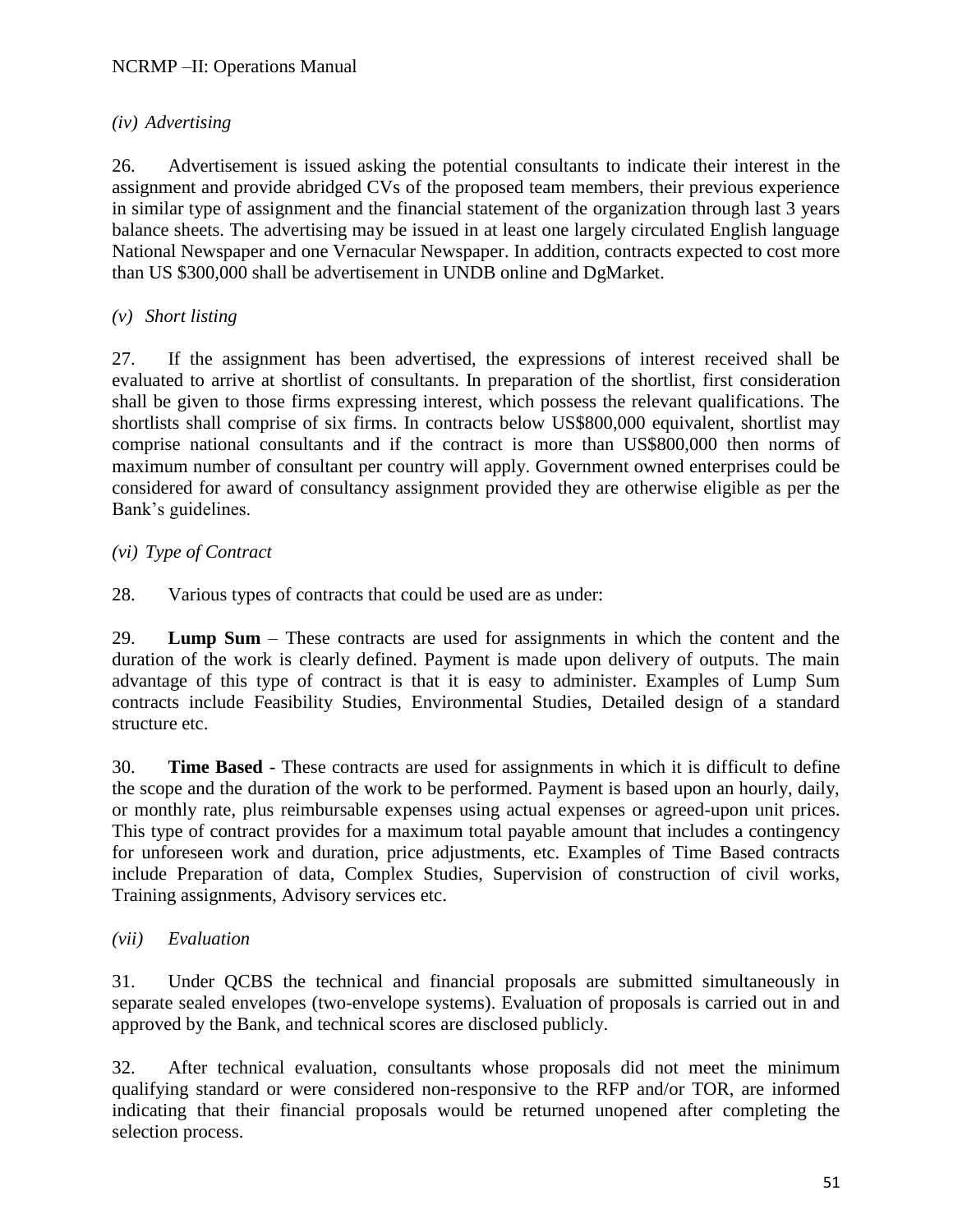33. The consultants that have successfully satisfied the qualifying standard by meeting the minimum technical score are informed indicating the venue, date and time set for opening of their financial proposals. Opening of financial proposals is not later than 3 weeks from the date of notification to the technically qualified consultants. The financial proposals are opened publicly on the designated date, time and venue, in presence of the representatives of the consultants who choose to attend. The name of the consultant, the technical scores, and the proposed prices are read aloud and recorded when the financial proposals are opened. The minutes of the opening of financial proposals shall be prepared.

## *(viii) Combined Evaluation*

34. The combined evaluation of technically qualified proposals is usually done by assigning 80% weight to the technical score and 20% to the financial score. The breakup of score however should be mentioned in the RFP. The consultant scoring the highest marks is recommended by the committee for award of contract and invited for negotiations.

#### *(ix) Negotiations*

35. Negotiations are not an essential part of the selection process. In many cases, however, it may be necessary to conduct negotiations with the selected consultant on the TOR, the methodology, staffing, Employer's inputs, and special conditions of the contract. These discussions shall not substantially alter the original TOR or the terms of the contract, lest the quality of the final product, its cost, and the relevance of the initial evaluation is affected.

36. The final TOR and the agreed methodology is incorporated in the "Description of Services," which forms part of the contract. Since price is a factor of selection, staff rates and other unit rates shall not be negotiated. There are various formats to be used for issuing EOI, ToR, RFP, Bid Evaluation Report etc.

37. For more details, please Refer Guidelines Selection and Employment of Consultants by World Bank Borrowers, January 2011 updated July 2014.

#### QUALITY BASED SELECTION (QBS)

38. Quality Based Selection is based on an evaluation of the quality of the proposals and the subsequent negotiation of the financial proposal and contract with the consultant who submitted the highest ranked technical proposal. QBS is appropriate when:

- $\triangleright$  the downstream impact of the assignment is so large that the quality of services becomes of overriding importance for the outcome of the project
- $\triangleright$  Complex or highly specialized assignments for which TOR are difficult to define and there is need to select among innovative solutions
- $\triangleright$  the assignment can be carried out in substantially different ways such that cost proposal may not easily be comparable
- $\triangleright$  the introduction of cost as a factor of selection renders competition unfair.
- 39. QBS should be adopted for assignments such as: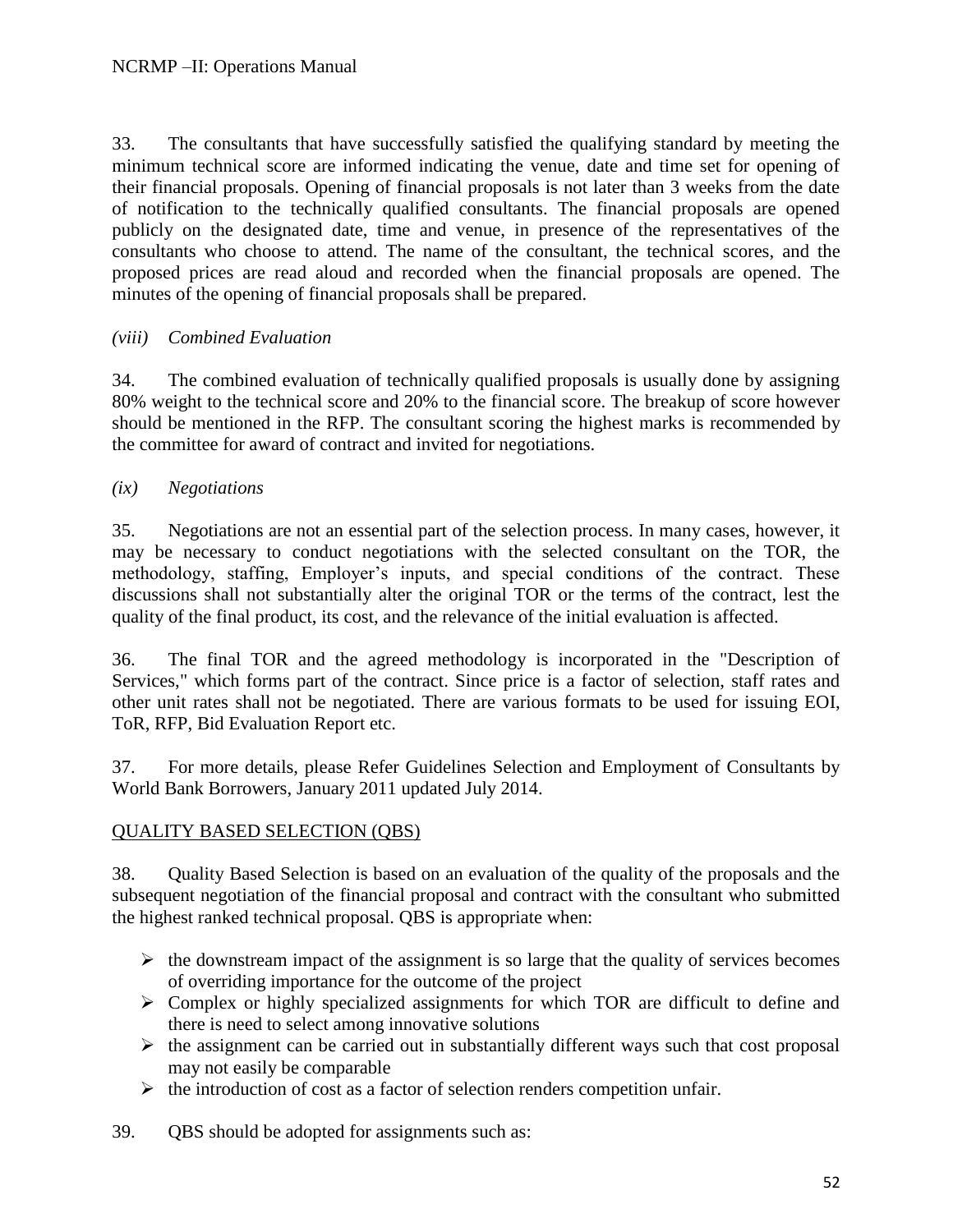- $\triangleright$  Complex country sector and multi-disciplinary investment studies
- $\triangleright$  Strategic studies in new fields of policy and reforms
- $\triangleright$  Master plans, complex pre-feasibility and feasibility studies and design of complex projects
- Assignments in which traditional consultants, non-government organization (NGO) and/or U.N. agencies compete

40. For detailed processes and conditions please refer to Guidelines Selection and Employment of Consultants by World Bank Borrowers, January 2011 updated July 2014.

#### LEAST COST SELECTION (LCS)

41. Under LCS a minimum qualifying mark for quality is established and indicated in the RFP. Short-listed consultants have to submit their proposals in two envelopes. The technical proposals are opened first and evaluated. Proposals scoring less than minimum qualifying marks are rejected, and the financial envelopes of the rest are opened in public. The consultant with the lowest evaluated price is selected.

42. The LCS method is more appropriate for small assignments of a standard or routine nature where well-established practices and standards exist from which a specific and welldefined outcome is expected, which can be executed at different costs, i.e.

- $\triangleright$  Standard accounting audits
- $\triangleright$  Engineering designs and/or supervision of simple projects
- $\triangleright$  Repetitive operations and maintenance work and routine inspection
- $\triangleright$  Simple surveys

43. For detailed processes and conditions please refer to Guidelines Selection and Employment of Consultants by World Bank Borrowers, January 2011 updated July 2014.

#### FIXED BUDGET SELECTION (FBS)

44. FBS is based on disclosing the available budget to the invited consultants in RFP and selecting the consultant with the highest – ranking technical proposal within the budget. It needs to be ensured that budget is compatible with the TOR and that consultant will be able to perform the tasks within the budget. FBS is appropriate only when:

- $\triangleright$  the budget is fixed and cannot be exceeded
- $\triangleright$  the TOR are simple and assignment can be precisely defined
- $\triangleright$  the time and staff month effort required from the Consultant can be assessed with precision
- 45. Typical assignments awarded using FBS are:
	- $\triangleright$  sector studies, market studies, and surveys of limited scope
	- $\triangleright$  simple pre-feasibility studies and review of existing feasibility studies
	- $\triangleright$  review of existing technical design and bidding documents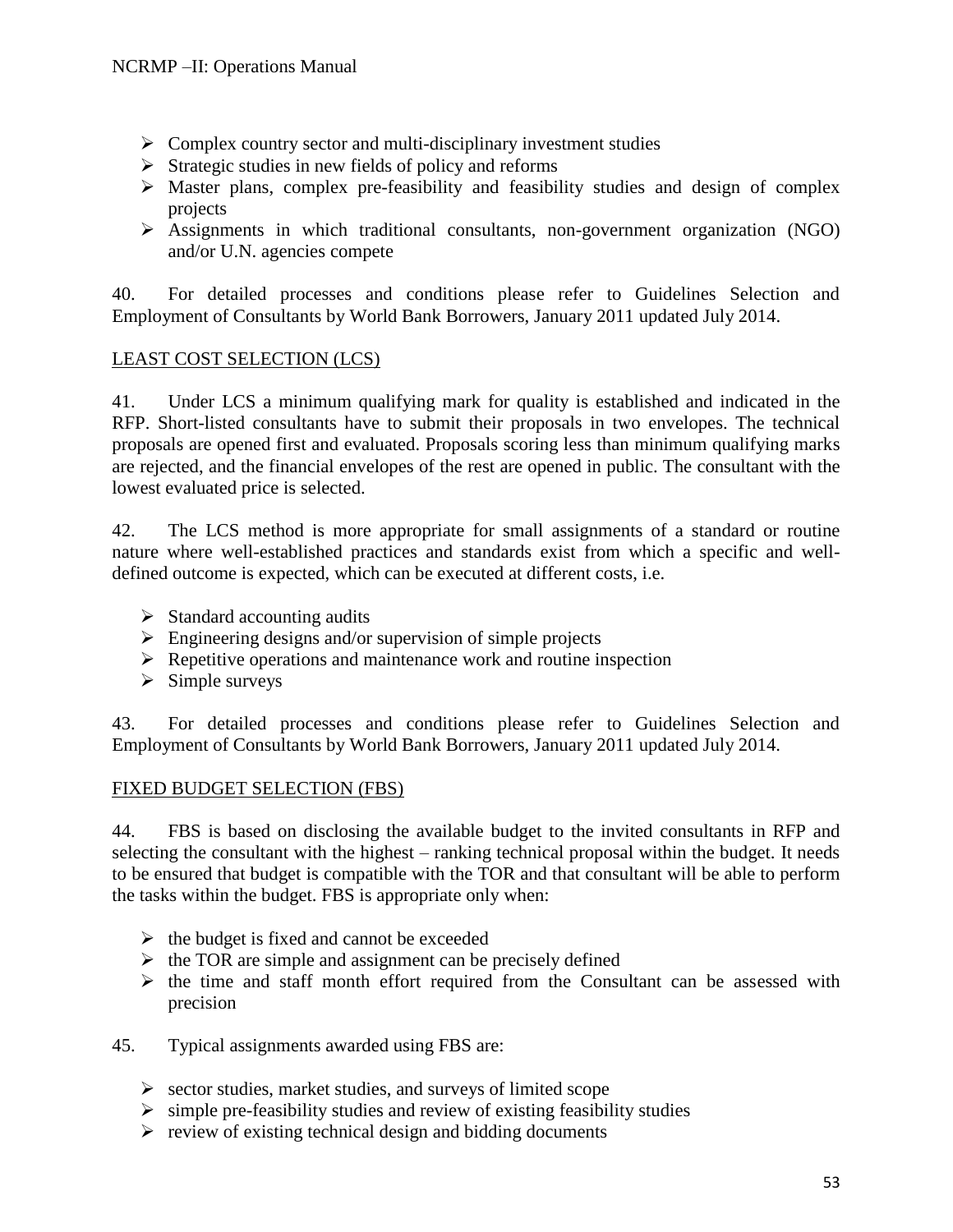$\triangleright$  project identification for which the level of detail can be matched with the available funds

46. For detailed processes and conditions please refer to Guidelines Selection and Employment of Consultants by World Bank Borrowers, January 2011 updated July 2014.

# SELECTION BASED ON CONSULTANTS QUALIFICATION (CQS)

47. CQS method applies to very small assignments for which the full–fledged selection process would not be justified. CQS is considered for assignments such as:

- $\triangleright$  brief evaluation studies at critical decision points of projects
- $\triangleright$  executive assessment of strategic plans
- $\triangleright$  high level, short term, legal–expertise
- $\triangleright$  participation in project review expert panel

48. Under CQS the Clients first prepare the TOR, then request for Expression of Interest and qualification information on the consultant's experience and competence relevant to the assignment. The Client establishes a short list and selects the firm with the best qualifications and references. The selected firm is asked to submit a combined technical and financial proposal and is subsequently invited to negotiate the contract if the technical proposal proves acceptable.

49. For detailed processes and conditions please refer to Guidelines Selection and Employment of Consultants by World Bank Borrowers, January 2011 updated 2014.

# SINGLE SOURCE SELECTION (SSS)

50. SSS involves asking a specific consultant to prepare technical and financial proposals, which are then negotiated. Since there is no competition, this method is acceptable to the Bank only in exceptional cases and made on the basis of strong and convincing justification where it offers clear advantages over the competition.

51. Circumstances under which SSS may be adopted are as below ;

- $\triangleright$  the assignment represents a natural or direct continuation of a previous one awarded competitively, and performance of the incumbent consultant has been satisfactory
- $\triangleright$  a quick selection of consultant is essential e.g. in emergency operation and financial crisis
- $\triangleright$  the assignment is very small in value
- $\triangleright$  only one consulting organization has the qualification or experience of exceptional worth to carry out the assignment

52. For detailed processes and conditions please refer to Guidelines Selection and Employment of Consultants by World Bank Borrowers, January 2011.

#### SELECTION OF INDIVIDUAL CONSULTANT (IC)

53. Consultants shall be selected through comparison of qualifications of at least three candidates among those who have expressed interest in the assignment or have been approached directly by the Client. Individuals considered for comparison of the qualifications shall meet the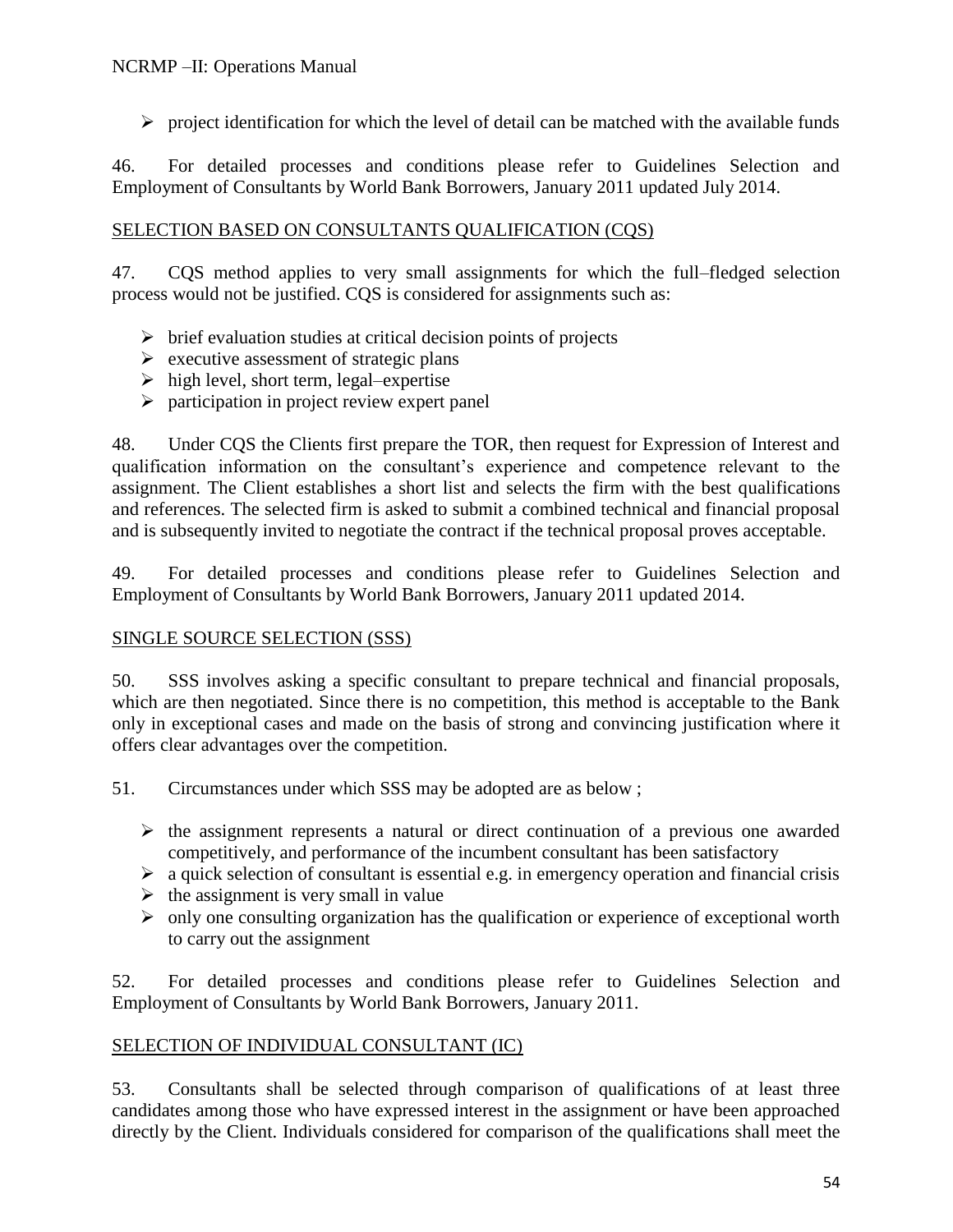minimum relevant qualifications and those selected to be employed by the Client shall be the best qualified and shall be fully capable of carrying out the assignment. Capability is judged on the basis of academic background, experience, and, as appropriate, knowledge of local conditions such as local language, culture and administrative system and government organization.

54. For detailed processes and conditions please refer to Guidelines Selection and Employment of Consultants by World Bank Borrowers, January 2011, updated July 2014 (Section V – Selection of Individual Consultant).

# **6.9 Prior Review by the World Bank**

55. The Bank shall prior review the following contracts:

- Goods: All contracts more than US\$ 1 million equivalent;
- Services (Other than consultancy): All contracts more than US\$ 1 million equivalent;
- Consultancy Services: Above US\$ 500,000 equivalent for firms; and US\$ 200,000 equivalent for individuals

56. The Bank shall prior review the first contract package issued by each implementing agency. The PMU/SPMU shall review and ensure that procurement process for the remaining packages are in line with Bank procurement procedure. In addition, PMU/SPIU shall also review the justifications for all contracts to be issued on LIB, single-source up to US\$ 30,000) or direct contracting up to US\$ 30,000. The Bank will provide handholding support to all the IAs on as and when required basis. These thresholds are for the initial 18 months period and it may be modified based on the procurement performance of the project.

57. **Supervision mission**: In addition to the prior review to be carried out by the Bank office, procurement staff will participate in 2 formal review missions annually, along with the implementation support mission which will include Procurement Post Review (PPR). The Procurement Plan shall set forth those contracts which shall be subject to the PPR. For the avoidance of doubts, the Bank shall be entitled to conduct, at any time, independent procurement reviews of all the contracts financed under the credit. The IA shall prepare a list of contract and submit it to the Bank for conducting PPR. The PPR will be conducted on annual basis.

58. **E-procurement***:* The procurement of goods works and services shall be carried out using e-procurement platform if agreed by the Bank. The NIC system was assessed and approved by the Bank for its use for all Bank funded projects across all states in India. If the IAs is using eprocurement platform which is not cleared by the Bank, the IAs shall use manual bidding until such time, the e-procurement system is assessed and cleared by the Bank.

59. **Procuremen**t **Planning:** All IAs shall prepare Procurement Plan covering first 18 months of the project implementation. The prior review thresholds will also be indicated in the procurement plan. The Procurement Plan shall be agreed between the Borrower and the Bank before negotiation and shall be subsequently updated annually (or earlier/later, if required) and will reflect the changes in prior review thresholds, if any. All Procurement Plans, their updates or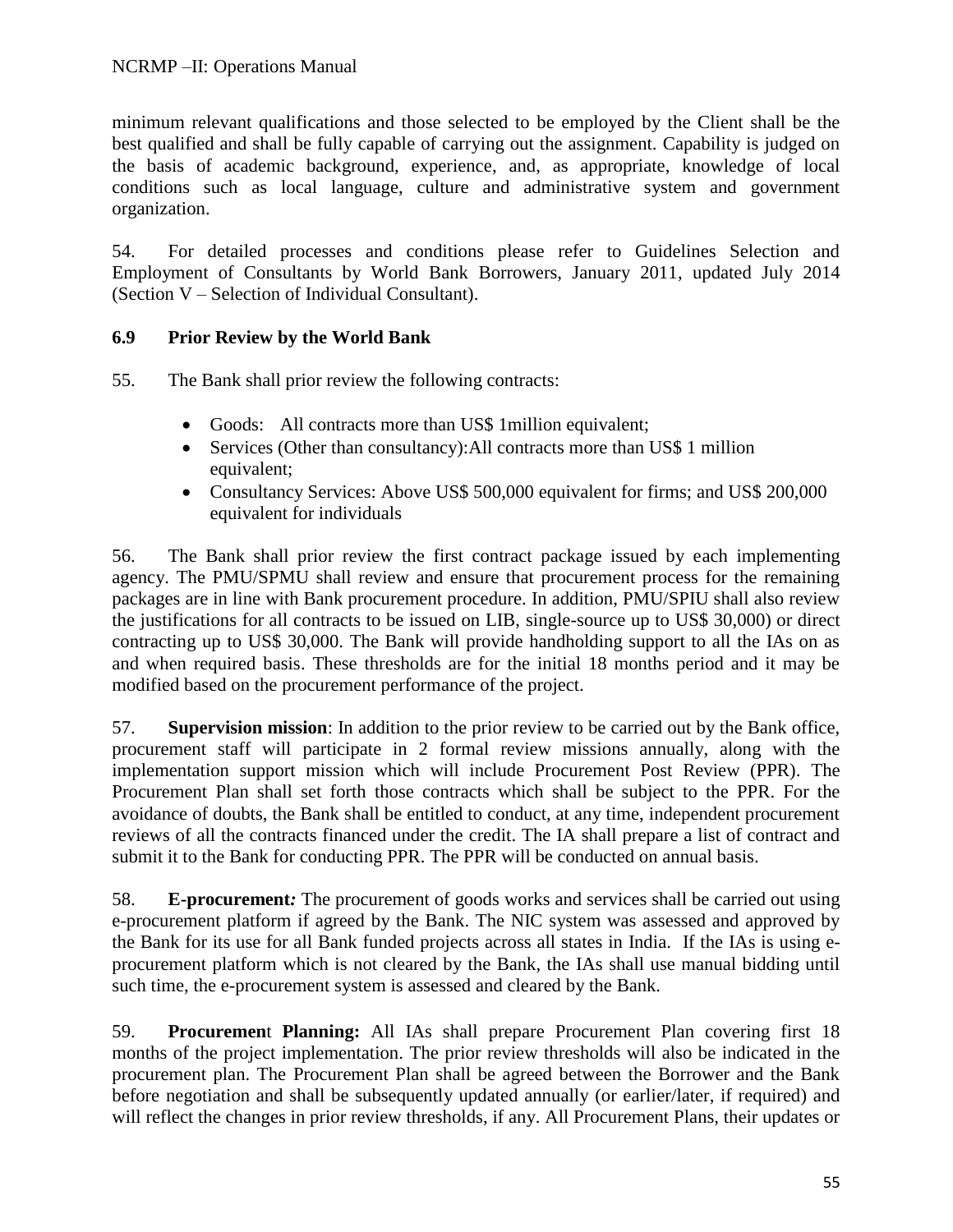modifications shall be subject to Bank's prior review and no objection before implementation. In addition, the Bank will carry out an annual ex post procurement review of the procurement falling below the prior review threshold mentioned in table 7 above.

# **6.10 SEPA**

60. An online Procurement Plan Execution System (SEPA) will be adopted to prepare Procurement Plan once the initial Procurement Plan has been agreed. It is a web-based tool owned by the Bank which helps in tracking dates of the different stages of a procurement activity that is planned or under implementation. The system establishes a new, easy to use, and more efficient way for Bank team and the clients to interact, while at the same time providing an audit trail of the process. The procurement plan of West Bengal is already migrated to SEPA system. The Bank will make arrangements to train the staff of IAs in operating SEPA for the remaining States.

# **6.11 Complaint Handling Mechanism**

61. All IAs shall establish complaint handling mechanism to address complaints/grievances from contractors/suppliers more effectively. On receipt of complaints, immediate action will be initiated to acknowledge the complaint and redress within a reasonable timeframe. All complaints during bidding/award stage as well as complaints during the contract execution along with the analysis and response of the PMU/PIU shall invariably be submitted to the Bank for review.

#### **6.12 Anti-Corruption Measures**

62. **Disclosure Requirements**: The project shall comply with the disclosure requirements stipulated in the Banks' Procurement Guidelines and Consultant Guidelines, January 2011, revised July 2014. Accordingly following documents shall be disclosed on the project's website (NDMA for PMU and respective SPIUs): (a) Procurement Plan and all subsequent updates; (b) invitations for bids (IFB) for goods; (c) requests for expression of interest (REOI) for selection/hiring of consulting services; (d) short list of consultant; (e) contract awards; (f) lists of contracts following Direct Contracting (DC), Consultant Qualification Selection (CQS), or Single Source Selection (SSS) on a quarterly basis; and (g) action-taken reports on the complaints received on a quarterly basis.

63. The following details shall be published by PMU/SPIU through client connection or sent to the Bank for publishing on their behalf on the Bank's external website and UNDB *online*: (a) General Procurement Notice (GPN); (b) requests for expression of interest for consulting services estimated to cost more than US\$ 300,000; and (c) contract award details of all consulting services, with estimated cost of more than US\$ 300,000. The project shall also publish on its website any information required under the provisions of disclosure, as specified by the Right to Information Act of India.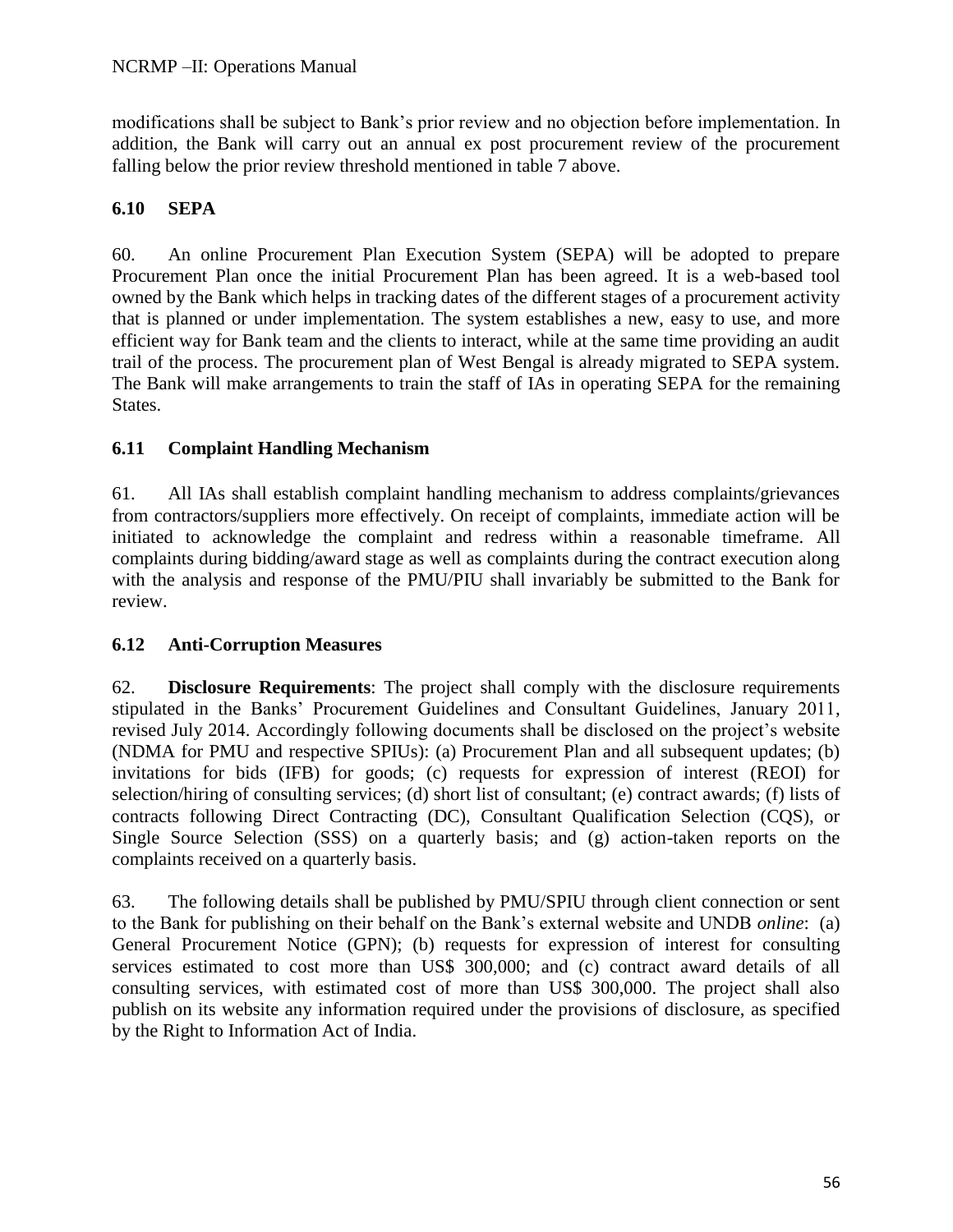# **Chapter 7: Environment and Social Safeguards**

# **7.1 Overview**

1. The NCRMP sub-projects have been already identified. The proposed investments under Component B of the project to create risk mitigation infrastructure include building of multipurpose emergency shelters, upgrading of roads to provide connectivity to cyclone shelters, underground electric cabling, construction of bridges and strengthening of saline embankments/bunds. These activities are central to the approach and design for environment management and safeguards aspects of the project since they have a potential to create significant or irreversible impacts on natural and physical environment in a coastal area, if not managed appropriately. For such reasons an Environmental and Social Management Framework (ESMF) subject to specific requirements of this project was prepared by the Government.

2. The ESMF, based on the principles of Indian National and State regulations and World Bank policies, will be the guiding document of the Project for environmental and social requirements and procedures, it should be followed by all Project financed activities and contracts, and it will be is available to the public http://ncrmp.gov.in/environment-and-socialmanagement-framework-phase-ii/. The ESMF is an integral part of this Operations Manual and must be referred to in tandem. Below is a summary of its contents.

# **7.2 Social (including safeguard)**

3. The follow up project NCRMP II, sequel to NCRMP I present's similar set of social aspects and issues in terms of scope and range as documented and addressed under NCRMP I. The assessments of NCRMP II in the Project States Goa, Gujarat, Karnataka, Kerala, Maharashtra and West Bengal reveal maximum benefits to project population with minimum safeguard risks. Assessment in Goa will have to be taken up after the sub-projects are identified during project implementation. The project components building/strengthening physical infrastructure cyclone shelters, bunds, habitation connectivity roads provide immediate relief and rehabilitation to the local communities during the periods of natural calamities. The expected social outcomes of the project are decreased vulnerability during calamities from: (i) strengthened physical capital shelter buildings, bunds and habitation connectivity; (ii) increased availability of social infrastructure for different community purposes during normal periods; and (iii) improved safety to the people and the assets; (iv) enhanced disaster resilience of coastal communities with secure public infrastructure and services in the worst affected areas.

4. **Impacts on people and land***:* The inherent safeguard risks posed by the project are as follows: (i) obtaining land in few cases where suitable government land may not be available for building cyclone shelters, rural roads, embankment strengthening, etc; (ii) addressing implementation capacity issues at the state level; (iii) having to apply the Right to Fair Compensation and Transparency in Land Acquisition, Rehabilitation and Resettlement Act (RFCTLA&RR 2013), which has come into force from January 1, 2014 for taking private land for project activities; (iv) ensuring community participation in the reconstruction process; (iv) addressing differential impacts of the affected vulnerable/ marginalized families and groups, specifically socially excluded families living in isolated habitations, women headed households, and differently abled persons.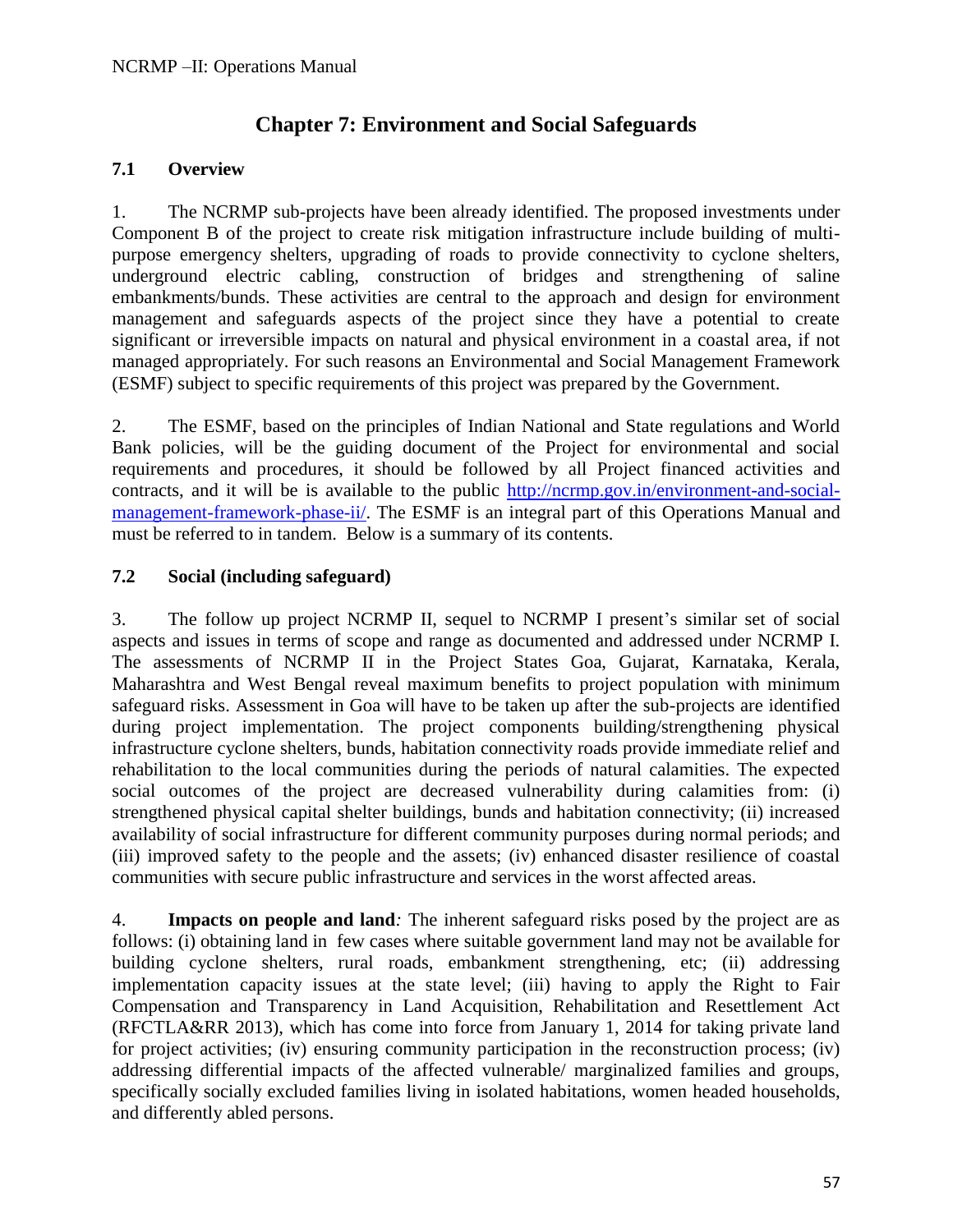#### NCRMP –II: Operations Manual

5. Assessments and experience till date from NCRMP I indicates that no private land has ever been acquired for building physical infrastructure under the Project, except one case in Andhra Pradesh. The assessments made under NCRMP II for all sub projects in all the Project States till date also presents requirement of no land acquisition. All the multipurpose cyclone shelters are planned either in the existing school premises or on government lands. The embankments will use the existing alignments and are therefore unlikely to involve additional land requirement except for minor widening/upgradation where required by design. All the rural habitation connectivity roads are proposed are on the existing tracks in general, and restricted to the width as available in the Revenue Records. Consequently the land acquisition under the project is envisaged to be minimal. The adverse impacts, if any will therefore be largely restricted to a modest loss of land and livelihood disturbances for a few people from the construction of new infrastructure at few locations.

6. **Management of Social Risks:** The Project will provide physical infrastructure consisting cyclone shelters, bunds/embankments, habitation connectivity roads. Almost all the works are planned to be taken up using government lands. Wherever small parcels of lands required shelters and for geometric improvements of roads, bunds, those land parcels preferably pursued through voluntary land donation or land purchase. Land will also be acquired through LA and R&R Act, 2013, but will be used sparingly as last resort largely to avoid time overruns. The Bank Operational Policy on Involuntary Resettlement (OP 4.12) has been triggered to deal with involuntary resettlement. OP 4.10 has not been triggered as there are no tribal habitations with unique socio-cultural identity vis-à-vis the mainstream population in the Project locations.

7. NDMA has prepared an Environment and Social Management Framework for the World Bank funded National Cyclone Risk Mitigation Project I (NCRMP I), wherein it was applied and implemented in the two participating states of Odisha and Andhra Pradesh. The same ESMF has now been revised/updated and will be used for the Project States proposed under National Cyclone Risk Mitigation Project II (NCRMP II). The revised document reflects the changes in regulatory requirements/ procedures that have come into effect post-2009 and takes into account the experiences/lessons learnt from the implementation of the first project. The revision/updating has also considered the baseline or existing environmental and social characteristics of the Project states proposed under NCRMP II. The use of this framework will be extended to any additional state/s that may be proposed for inclusion under NCRMP II, with modifications, as and if needed, in line with the nature/type of proposed mitigation works and/or the requirements related to baseline characteristics of the area proposed for coverage.

8. The Social Management Framework of ESMF provides (a) entitlement matrix for mitigating adverse impacts in line with National Acts and World Bank Policies; (b) measures to address the special needs of the vulnerable families, Scheduled Castes communities, single women headed and other vulnerable families; and (c) guidelines for free, prior, and informed consultation with the communities, ensuring community capacity building and participation, grievance redress, information disclosure and monitoring and evaluation. The salient features of the Framework include compensating and assisting the title and non-title holders at replacement cost and R&R assistance along with relocation support for the community/commonly owned properties.

9. **Social screening***-* Prior to the preparation of the DPRs the social impacts will be first identified using the screening checklist. If adverse impacts found, full scale SIA and preparation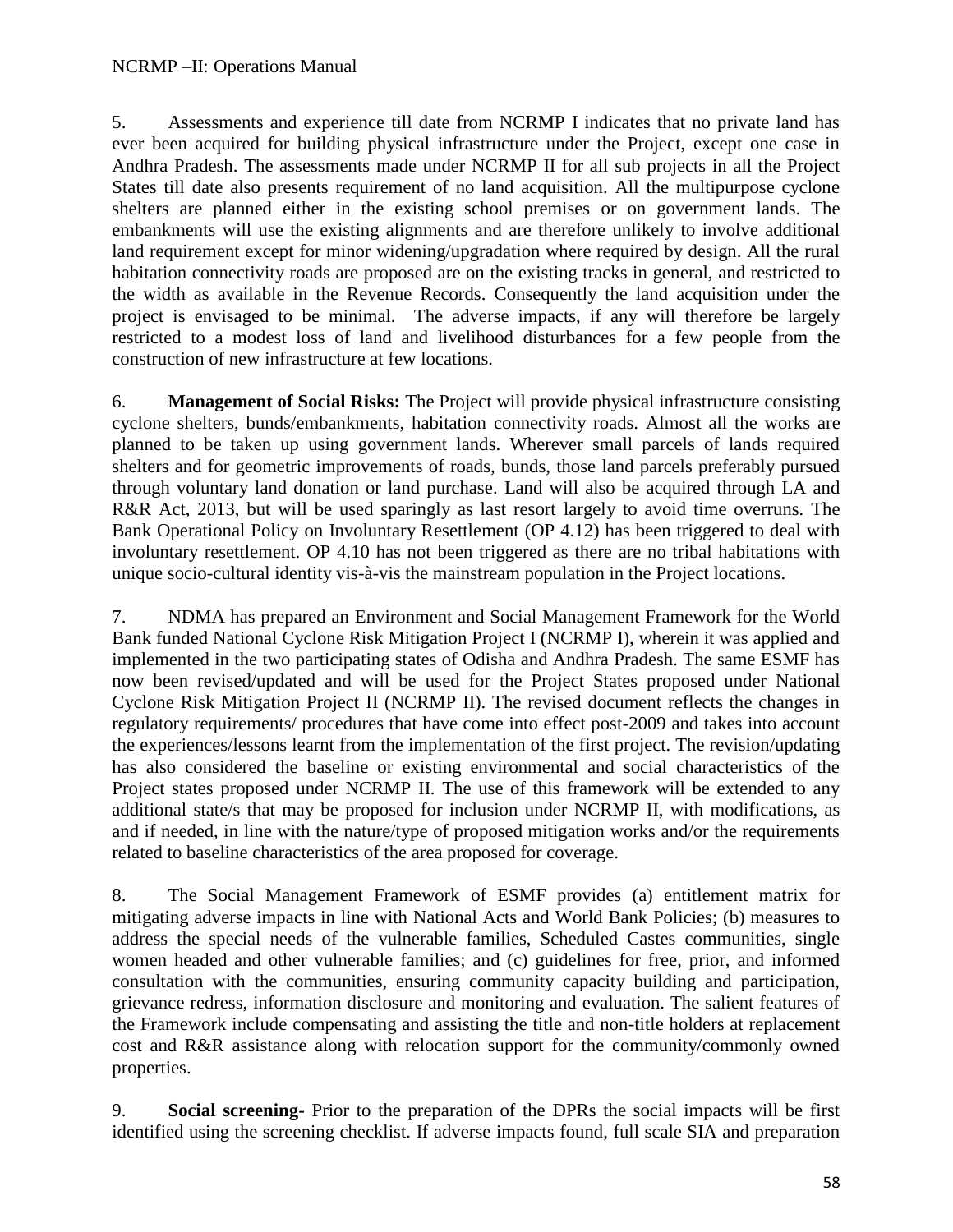of RAP will be undertaken. All measures proposed in the RAP to mitigate adverse impacts will be completed before the start of works. Evaluation studies will be undertaken to assess the implementation effectiveness of the R&R measures and their outcomes on the people affected.

10. **Implementation Arrangements:** The Implementation of the ESMF provisions including the RAP is the responsibility of the SPMUs and will be monitored by the SDMA or the nodal department. The web based MIS will be used to monitor and track the implementation of the provisions of the ESMF. The SPIUs will have a nodal Social Development Officer. An orientation workshop on social and environment will be conducted for concern officers in all the Project States. Periodic training programs will be conducted for reorientation on the issues and also to orient the new staff joining the project later.

11. **Social and Gender Inclusion**: In the project all efforts will be made to involve the community of the targeted states as a whole (men, women, youth, differently abled and aged) in risk identification, risk planning and risk management in order to provide a sense of collective responsibility for mitigating the vulnerability and risk. The case of Odisha has demonstrated an effective model of community partnership and ownership of Shelters through the Cyclone Shelter Management & Maintenance Committee (CSM  $\&$  MC), which have 50% women participation, established around each cyclone shelter that is also responsible for search and rescue, as well as first aid. Similar model will be facilitated in the targeted states under NCRMP  $-II$ .

12. **Citizen Engagement Strategy**: The key elements of the citizen engagement strategy for this operation include the following: (i) suo moto disclosure of important project related information by the government on its website and at the appropriate local level under section 4 of the Right to Information Act and disclosure procedures agreed with the Bank, (ii) framework for consultation in the ESMF with the key stakeholders during planning, design and implementation of all sub-projects; (iii) ensuring free, prior, informed consultation with the all community groups and their representatives for obtaining broad community support as a part of preparation of specific sub-projects relevant to that area; (iv) Grievance Redress Mechanisms (GRM) at PIU and SPIU levels to meet specific grievance redress requirements of this operation; (v) promoting community based risk reduction initiatives with the participation of and networking with relevant stakeholders including women, school children, youth, civil society organizations, and local bodies. Details are provided in the ESMF.

13. **Staffing Arrangements for Social Management.** Staffing arrangements for environment management in the project are given below.

- At NDMA/PMU, a Social Management Specialist has been deployed to handle all matters pertaining to social management in the project (for both NCRMP I and II), including activities related to project planning and preparation, supervision, monitoring, evaluation, reporting and documentation. This role of this specialist also includes dealing with matters pertaining to training and capacity building; regulatory clearances; integration of ESMF into project design and contract documents; preparation of ToRs for studies (such as for EA/Independent Audit) and; co-ordination with the participating SDMAs/ SPIUs on Social management/screening/safegaurd activities in the project.
- At the state level, a Social Management Officer (SMO) will be appointed as part of the SDMA/SPIU team, whose main responsibilities will include social screening, consultations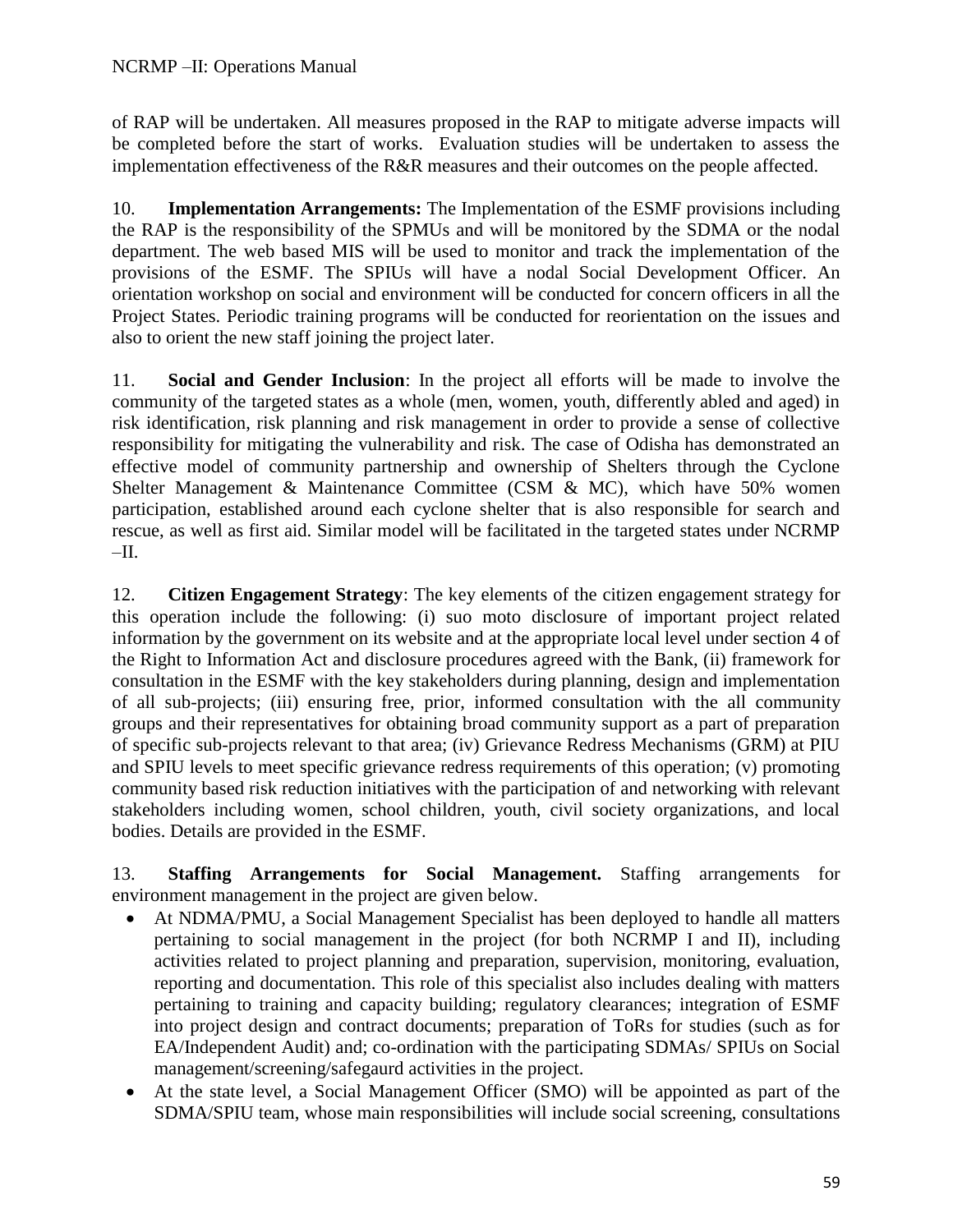and regular supervision, monitoring and co-ordination of social aspects related to preconstruction, construction and operation stages of the concerned sub-project. The state level Social Management Officer shall also be responsible for data collation and documentation on social aspects of the sub-projects in the state.

- At the sub-project level, the contractor would be responsible for planning, executing and coordinating the implementation of the ESMF provisions as laid out in the contract documents; overseen by the concerned PIU staff.
- During implementation, an 'Independent/Third Party Consultant' would audit/review the implementation of the works in accordance health and safety management provisions set out in the respective contracts.

14. **Grievance Redress Mechanism***:* In the project all efforts will be made by so that the compensation/assistance package for PAF's is decided following the ESMF and in consultation with the community to avoid any dispute. In case of a potential dispute the matter will be brought to the notice of local tehsildar/Sub Divisional Magistrate (SDM). He/she shall hear the case in presence of (a) the affected party, (b) the in charge who is acquiring the land/ in charge of the sub-project activity and (c) sarpanch of the village where the sub-project is being implemented. He/she will try to reach an amicable solution to the issue. However, in case of nonsatisfactory solution, the matter will be brought to the notice of the District Collector and he is the final authority to decide the case. The hearing will be attended by all members present for hearing with the SDM as well as the Social Management Specialist of the PMU/PIU. As required certain cases will be referred to a Grievance Redress Committee appointed by the State Steering Committee (SSC) which would examine and address the grievances. The Social Management Specialist from the PIU will be responsible for maintaining a record of the proceedings and the final decisions.

# **7.3 Environment (including safeguards)**

15. The proposed investments under Component B of the project to create risk mitigation infrastructure include building of multi-purpose cyclone shelters, upgrading of roads to provide connectivity to cyclone shelters, underground electric cabling, construction of bridges and strengthening of saline embankments/bunds. These activities are central to the approach and design for environment management and safeguards aspects of the project since they have a potential to create significant or irreversible impacts on natural and physical environment in a coastal area, if not managed appropriately. Activities under other components would focus on multi-hazard risk modeling and assessment, capacity building for Disaster Risk Management; implementation support and other such softer aspects. Any significant or irreversible adverse impact on environment is not envisaged from the implementation of such proposed interventions.

16. **Potential Issues/Impacts***.* While the project is expected to benefit the coastal communities in the participating states by reducing their vulnerability to cyclone and other hydro-meteorological hazards through creation of cyclone risk mitigation infrastructure and early warning systems, the proposed investments may have some adverse environmental impacts Since works would be largely carried out in the coastal realms of states that are marked by various degrees of vulnerability and some sensitive environmental features, there are some risks or issues that need to be managed through appropriate planning and upfront care during the site selection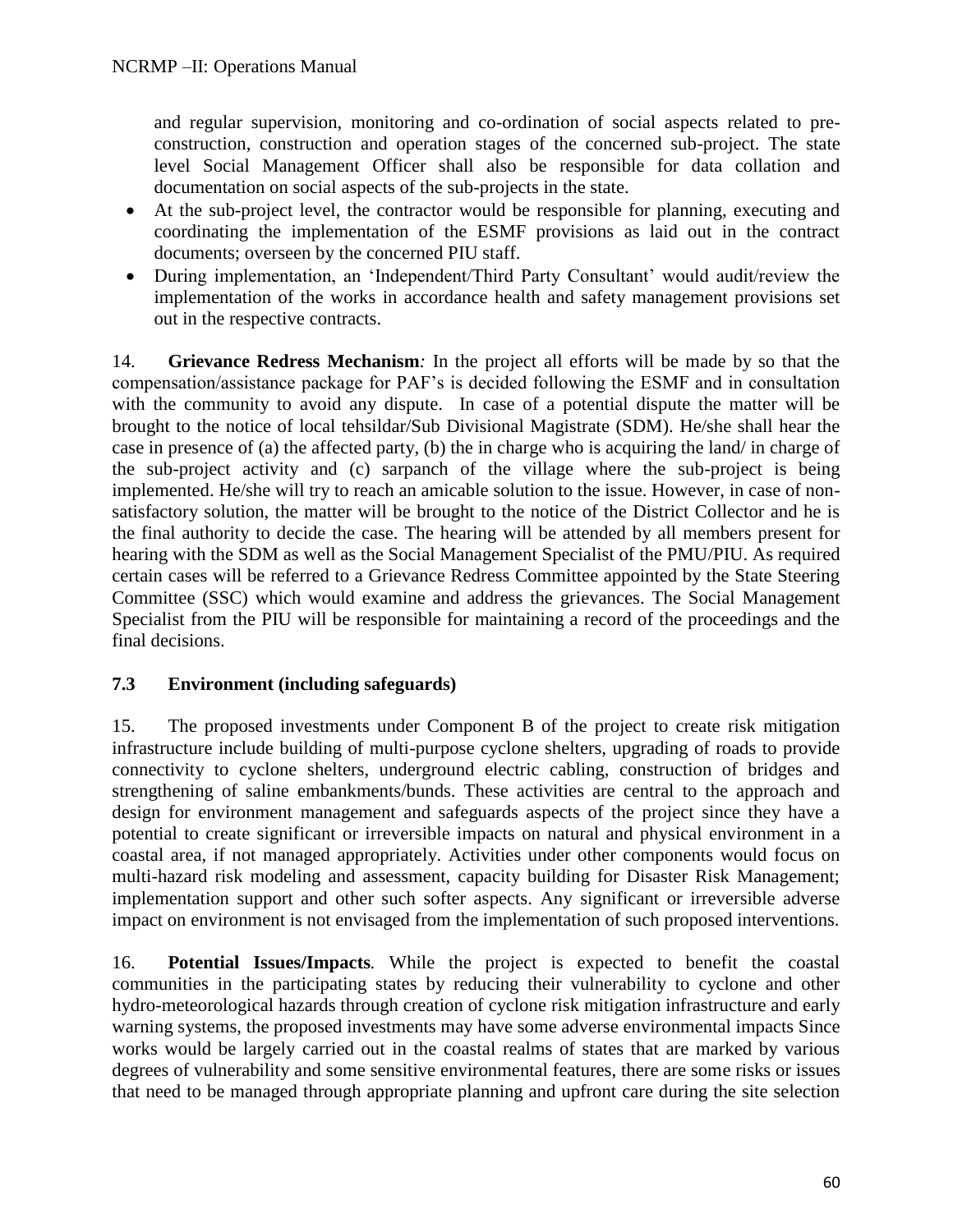process, particularly in case of sub-projects located close to the shoreline or high tide line influence area or in low lying area/s.

17. Potential adverse impacts on account of activities/works proposed under Component B of the project may include: (i) direct/indirect impacts resulting due to poor site selection for subprojects (example: salt water intrusion due to inappropriate planning and design of embankments); (ii) impact on the drainage pattern of the area, including impact on coastal flora and/or fauna due to changes in tidal water flow (including endangered fauna); (iii) felling of trees and clearance of vegetation for sub-project construction; (iv) impacts on water resources used by the people; (v) occupational health and safety concerns that may arise during the construction stage; (vi) impacts due to construction material (sand, water, earth, aggregate) sourcing and transportation and; (vii) concerns arising out of improper disposal of debris and other construction wastes.

18. In view of the potential impacts on the environment, Bank's OP 4.01 on Environmental Assessment, OP 4.04 on Natural Habitats and OP 4.11 on Physical Cultural Resources have been triggered, and the project is designated as Category A. On the whole, with proper planning and implementation of management measures, the project interventions are not likely to cause large scale, significant or irreversible damage to natural and/or physical environment.

19. **Overall Environment Management Process.** In order to ensure effective environmental management in a scenario where multiple sub-projects are proposed along different locations in the coastal areas of six participating states and their specific locations are not known at the time of over-all project design, an approach for preparation, application and implementation of an Environment and Social Management Framework (ESMF) has been adopted for the project.

20. The ESMF was originally prepared for NCRMP I, wherein it was applied and implemented in the two participating states of Odisha and Andhra Pradesh. The framework has now been revised/updated and is being used for NCRMP II. The revised document reflects the changes in regulatory requirements/ procedures that have come into effect post-2009 and takes into account the experiences/lessons learnt from the implementation of the first project. The revision/updating has also considered the baseline or existing environmental and social characteristics of the participating states (Goa, Gujarat, Karnataka, Kerala, Maharashtra and West Bengal) proposed to be covered under NCRMP II.

21. The ESMF will serve as a comprehensive and a systematic guide covering policies, procedures and provisions, which are being/will be integrated with the over-all project cycle to ensure that the environmental concerns/issues are systematically identified and integrated into the project/sub-project cycle. It guides the integration of environment, health and safety aspects within the decision making and implementation process of various sub-projects. It will also support compliance with applicable laws and regulations of GoI and State Governments apart from meeting the requirements of the relevant Bank policies. The over-all environment management approach for the project under the ESMF includes the following key steps:

i) *Environment screening*, which helps in early identification of key environmental issues at the sub-project level. The screening process forms the first step in the environment management process for the project and has been/is being carried out in parallel with the project identification/engineering feasibility studies for the sub-projects under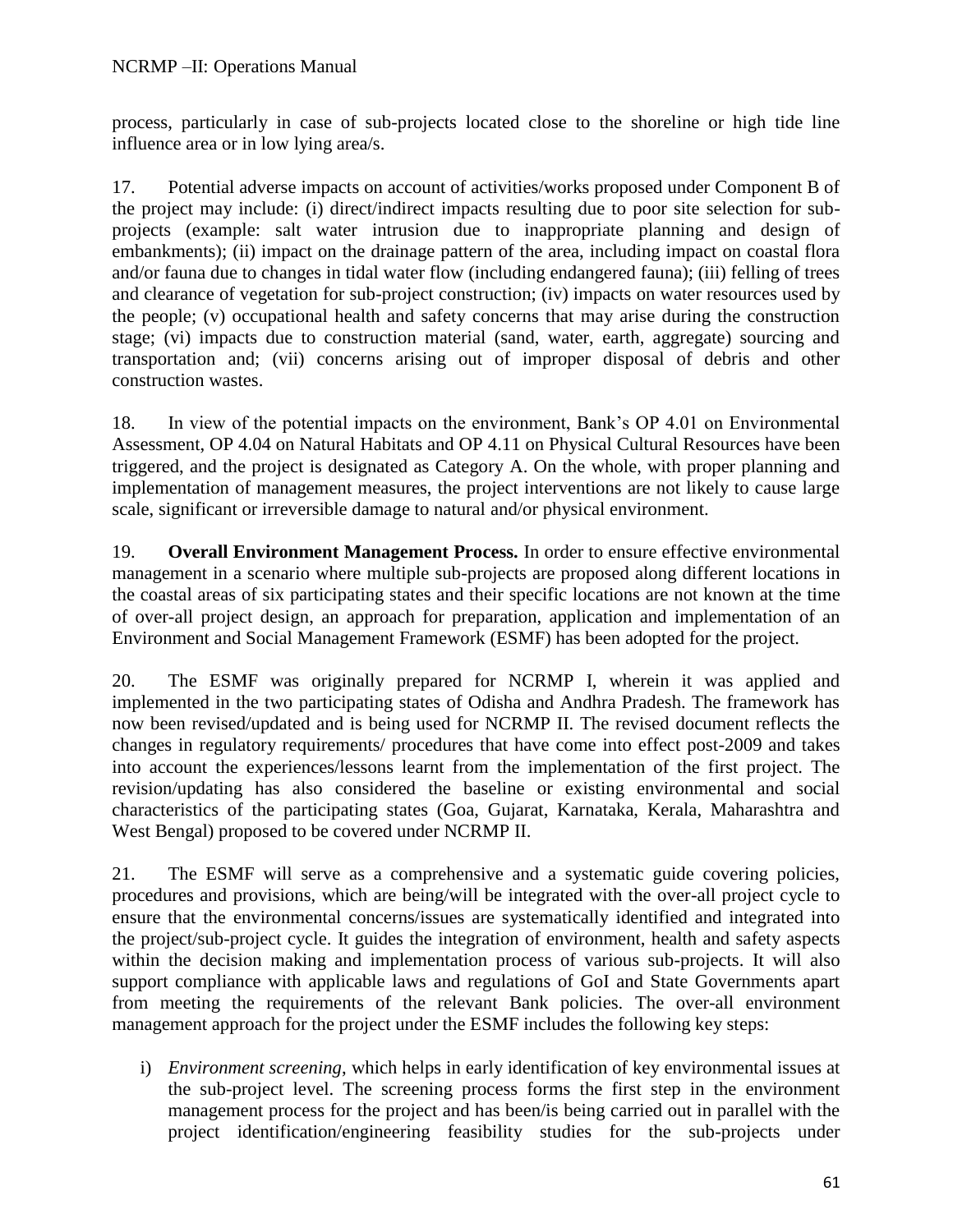consideration for inclusion in the project. Proposed investments have been/are being screened and sub-projects with no significant adverse environmental impact are being identified for implementation under Phase I. The environment screening process for the project has used a robust methodology supported by use of scientific tools such as GIS and remote sensing techniques, which has helped in avoiding environmentally sensitive sites. The results are being collated state-wise in the form of Screening Reports. The process and documentation structure for environment screening exercise was developed under NCRMP I (currently under implementation in Odisha and Andhra Pradesh) and was found to be quite effective in identifying issues early-on even in a scenario where a large number of sub-projects (400+ in each state) were being considered in a single state. Please see Annexure 3 and 4 for Environment and Social screening flowchart and steps.

- ii) For sub-projects with a potential for significant adverse environment impacts (as identified from the screening results), an *Environment Assessment* (EA) and *sub-project specific Environment Management Plan* (EMP) will be prepared in accordance to Bank's OP 4.01. The EA will include an assessment of baseline conditions, analysis of alternative options, assessment of potential impacts, identification of mitigation measures and preparation of sub-project specific environmental management plans. However, it is expected that sub-projects with the potential for significant adverse environment impacts will be few in number. These are primarily expected to be limited to strengthening of saline embankments/bunds and underground electric cabling works.
- iii) Based on screening results, if a sub-project does not require an EA, the *generic/standard activity-specific EMP*, developed as part of the ESMF, will apply. These generic/standard activity-specific EMPs provide over-all guidance on avoidance, minimization and mitigation measures to be adopted during the planning/selection, design, implementation and operation stages of a sub-project and may be tweaked appropriately to suit the specific conditions in the field/state.

22. **Integration of Environmental Requirements in Bidding Documents.** The considerations/ requirements will be mainstreamed as part of the over-all decision making and execution process. For environment, health and safety requirements to be followed by the Contractor during construction, the requirements in form of conditions/specifications and Bills of Quantities (as required/relevant) will be integrated into the Bidding Documents.

23. **Key Environmental Parameters Considered.** Some of the key environmental parameters/aspects considered in the preparation of the ESMF include - sensitive natural habitats including National Parks, Sanctuaries, Wetlands, Reserved and Protected Forests; trees and vegetation; water resources and their use by people; flooding and water logging/drainage issues; soil resources including erosion and siltation; physiographic conditions; material sources and their requirement (earth, sand, stone, water) for construction; management and disposal of spoils and wastes; pre-dominant land use and; presence of sensitive receptors such as education and health facilities and cultural properties.

24. **Key Environmental Inputs to Selection and Design.** Some specific interventions to reduce environmental impacts that have been integrated into project design and engineering, particularly in terms of selection of sub-project location and prioritization, include the following: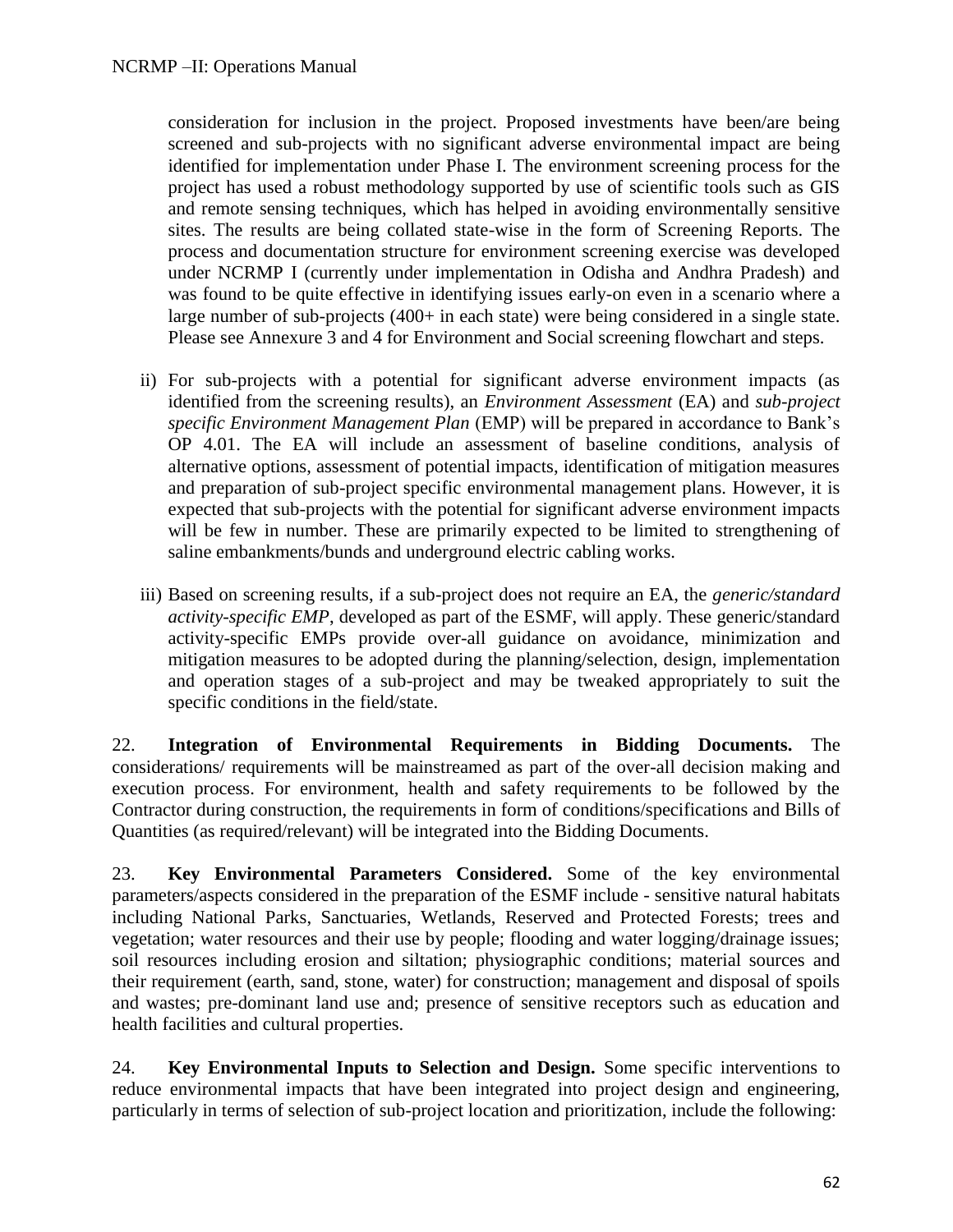- Use of Environment Screening Results to ensure that no sub-project with any likely possibility of creating significant adverse impact on environment is taken-up without proper study (environment assessment/analysis) – activities/sub-projects without significant negative impacts have been/are being selected for investment in the first phase/year while EA will be carried-out for other sub-projects (such as saline embankments or activities near sensitive environs), which will be part of second phase of investments depending on the findings/ recommendations of such a study about their possible inclusion.
- Use of GIS mapping and remote sensing technology to finalize the exact location of a subproject – as has been done in both Odisha and Andhra Pradesh under NCRMP I, thereby avoiding significant impacts on natural resources/features of the local area.
- Reuse and disposal of construction debris in suitable pre-identified dumping areas in tune with the local condition to avoid land degradation and water pollution.
- Provision of embankment protection measures in road and bridge works.
- The use of the cyclone shelter in normal (non-emergency/disaster period) times, is being decided in consultation with the community.

25. **Consultation.** Stakeholder involvement mechanisms are/will be central to the design and implementation of the project and provide opportunities for information sharing, consultation and collaboration measures. Guidance for this purpose has been laid out in the Environment and Social Management Framework to ensure proper consultation and involvement of key stakeholders during key stages of sub-project preparation and implementation. As part of the project preparation, extensive public consultation is being carried out to appraise people about over-all project objectives and inform sub-project selection.

26. In accordance with the applicable Bank policies, public consultations at the local level (in areas where specific investments will be made) have been carried out for investments/subprojects identified so far. The consultation process for the project includes a range of formal and informal on-site discussions, focus group discussions/meetings and targeted stakeholders such as local residents; farmers, roadside and embankment side communities; local bodies like village Panchayats; and selected government departments such as Public Works, Panchayati Raj and Irrigation. The public consultation has been designed in a way that: (i) affected people are included in the decision making process; (ii) public awareness and information sharing on project alternatives and benefits are promoted; and (iii) views on designs and solutions from the communities are solicited.

27. Inputs/feedback on the ESMF and views of the stakeholders on the approach towards minimization/ mitigation of potential negative impacts on people and environmental resources has been sought. Expert opinion on specific issues related to the over-all design/components of the project and applicability of environmental regulations is also being sought during meetings/ workshops. Outputs from this process will be integrated into the project design, where technically feasible. Public involvement and participation process will continue through the project implementation stage as well.

28. **Disclosure-** The draft ESMF document (March 12, 2014 version) has been made public through the Project Authority's website and has also been disclosed at Bank's PIC/Infoshop. The final version was disclosed on October 7, 2014, with a further updated version prepared on February 18, 2015. Other relevant project documents such as screening reports (which also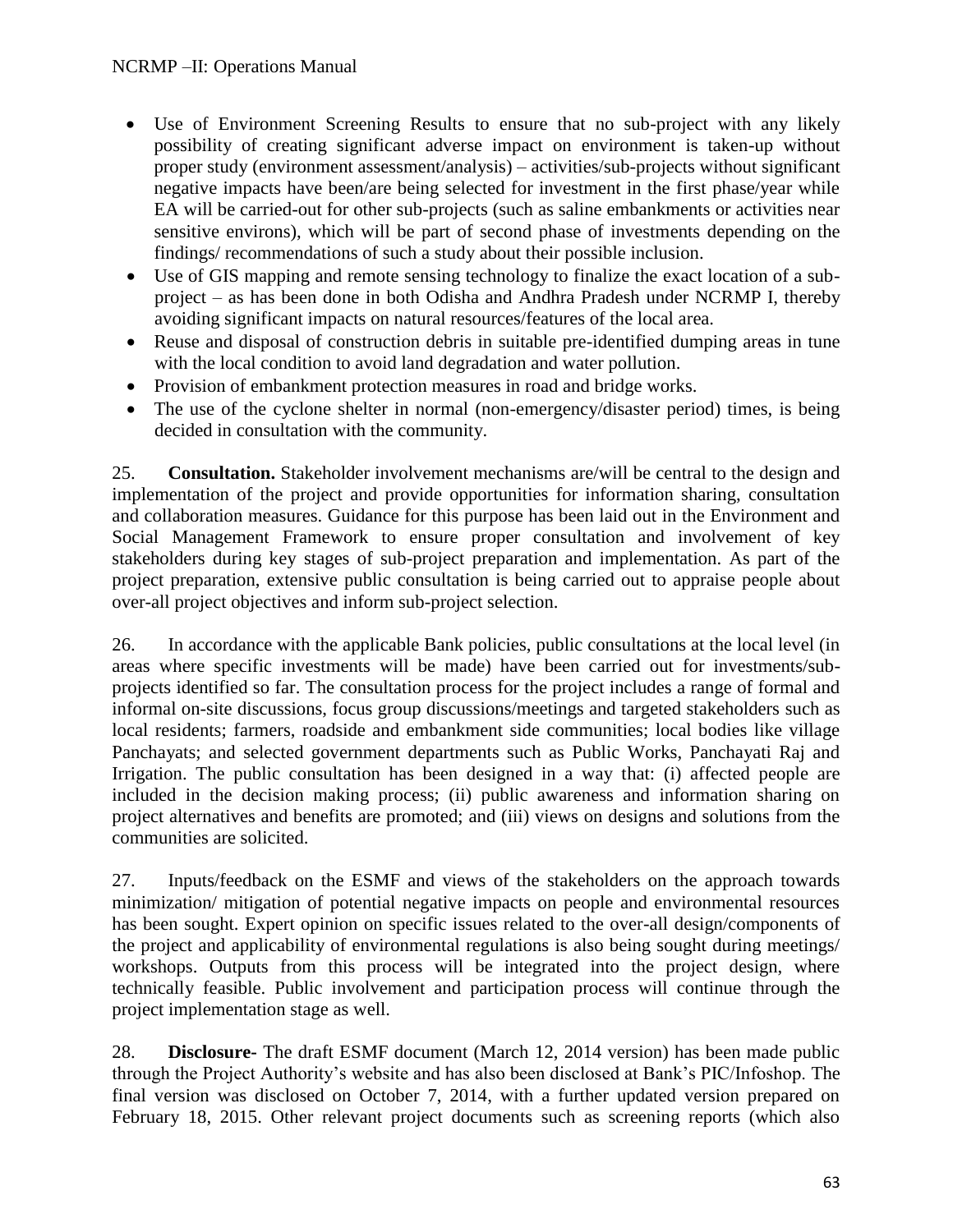include documentation from the public consultation exercises), EAs and EMPs will be disclosed on the NDMA and the state websites in line with the requirements of Bank's Operational Policies.

29. **Staffing Arrangements for Environmental Management.** Staffing arrangements for environment management in the project are given below:

- At NDMA/PMU, an Environmental Specialist has been deployed to handle all matters pertaining to environmental management in the project (for both NCRMP I and II), including activities related to project planning and preparation, supervision, monitoring, evaluation, reporting and documentation. This role of this specialist also includes dealing with matters pertaining to training and capacity building; regulatory clearances; integration of ESMF into project design and contract documents; preparation of ToRs for studies (such as for EA/Independent Audit) and; co-ordination with the participating SDMAs on environmental activities in the project.
- At the state level, an Environment Officer (EO) will be appointed as part of the SDMA/Nodal Department's team, whose main responsibilities will include co-ordination with DoEF/other state agencies to obtain regulatory clearances in time and regular supervision, monitoring and co-ordination of environmental aspects related to preconstruction, construction and operation stages of the concerned sub-project. The state level Environmental Officer shall also be responsible for data collation and documentation on environmental aspects of the sub-projects in the state. State level Environment Officers have already been designated in Kerala and Maharashtra.
- At the sub-project level, the contractor would be responsible for planning, executing and coordinating the implementation of the ESMF provisions as laid out in the contract documents; overseen by the concerned line department staff.
- During implementation, an 'Independent/Third Party Consultant' would audit/review the implementation of the works in accordance environmental, health and safety management provisions set out in the respective contracts.

30. **Capacity Building for Environmental Management.** A detailed training plan and modules will be prepared incorporating the short (project specific) and longer term capacity building needs of the SDMA/Nodal Department. The plan will consist of different training modules specific to the needs of various target groups. This will also cover sharing of implementation experience (good practices and lessons learnt) from NCRMP I, where similar works are currently under execution in Odisha and Andhra Pradesh.

31. **Monitoring Mechanism***.* The ESMF provides monitoring and evaluation parameters for various sub-project/investment categories and describes the institutional arrangements that would be required to facilitate the 'process' and 'progress' monitoring. Monitoring reports will be prepared by the Nodal Department/SDMA's Environment Officer once in every six months covering all investment categories. A comprehensive report will be prepared by NDMA at midterm and end-term and this will be shared with the Bank. The Bank's monitoring strategy with regard to application and implementation of ESMF will include: (a) review of various outputs such as screening reports, stakeholder consultation documents, EAs, EMPs, DPRs and Bidding Documents; (b) review of status/quarterly reports and ToRs for various studies/activities; (c) regular participation in supervision missions (once in six months and interim missions, if and as required) and; (d) supporting training and capacity building activities.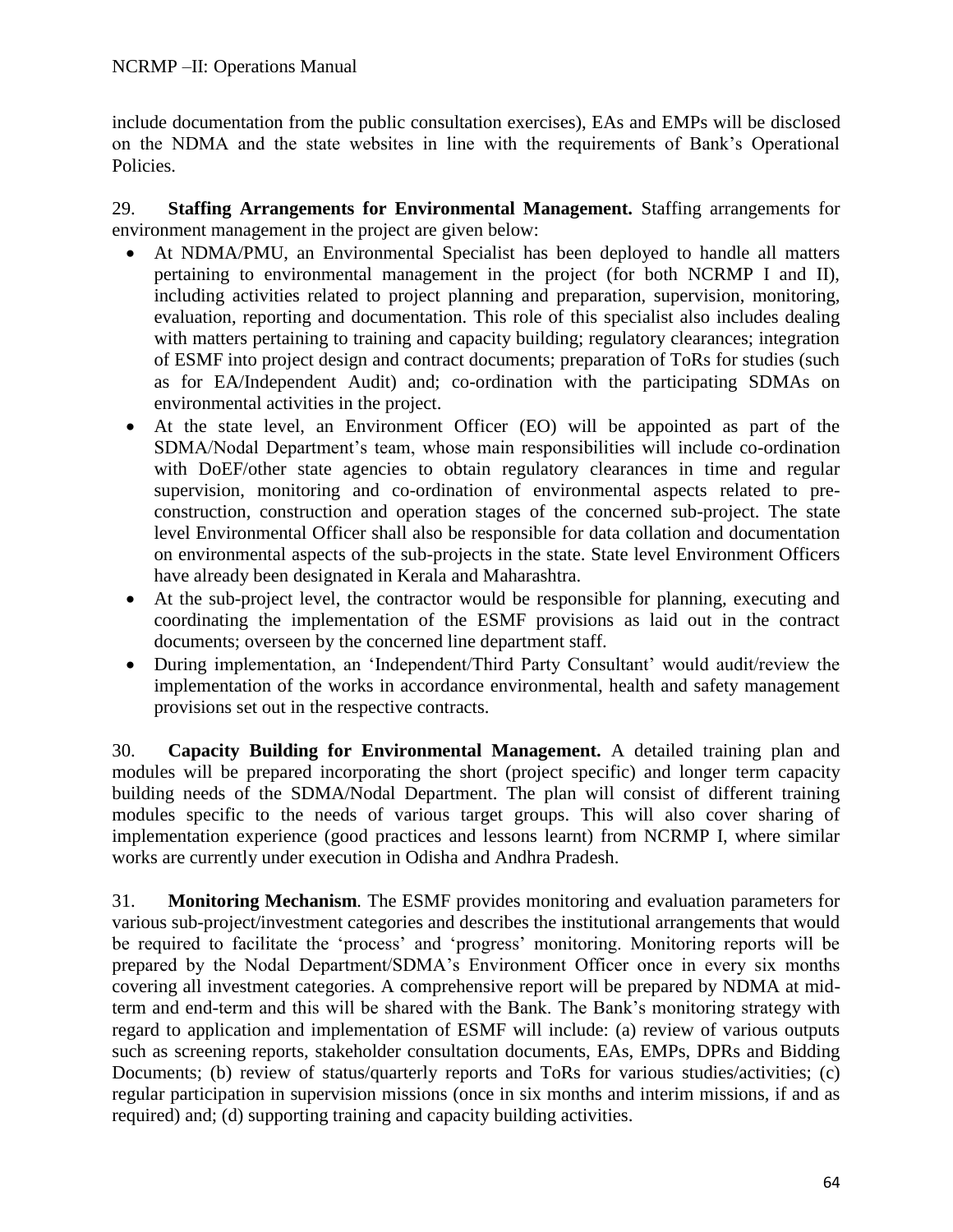# **Chapter 8: Monitoring and Evaluation**

# **8.1 Overall Project Supervision, Reporting and Monitoring (SRM) Framework**

1. The multi-tier implementation arrangements under the project include supervision and monitoring roles and responsibilities of the various players involved in the implementation. Supervision will generally entail routine quality certification of the houses which are to be provided at various stages of construction, forming the basis of payment certification and other works. Monitoring will occur as a periodic function, and will include process reviews/audits, reporting of outputs, and maintaining progressive records. Broad thematic areas that will be supervised and monitored include the following:

- I) Social and Environmental Monitoring
- II) Regular Quality Supervision & Certification
- III) Periodic Physical Progress Monitoring & Third Party Quality Audit
- IV) Monitoring and Evaluation (M&E)
- 2. A summary is provided below:

## **8.2 Social and Environmental Monitoring**

- 3. This will comprise of the following sets of activities:
	- a) Monitoring compliance with environmental regulations, social safeguards and Environmental and Social Assessment provisions
	- b) Overall State-Level Monitoring and Oversight of social and environmental issues at state/project levels.

4. **Regular Quality Supervision & Certification –** This will be carried out by the respective implementing departments, forming the basis of payment certification. Technical supervision staff shall be deployed by the implementing departments.

5. **Periodic Physical Progress Monitoring & Third Party Quality Audit** –Physical progress monitoring will be carried out by the implementing departments on a monthly basis. The SPIUs will carry out monthly surveys in their respective domains (in Goa, Gujarat, Karnataka Kerala, Maharashtra, and West Bengal) to record and report on progress of works. They will also, in coordination with the respective beneficiaries and contractors, identify any constraints and delaying factors. In addition, a third party will be deployed for quality monitoring of works and compliance on social and environmental aspects.

6. **Monitoring and Evaluation (M&E) -** Continuous monitoring of the project, and its achievements would be taken up by the PMU/ SPIU. The PMU/SPIU will also appoint special agencies to assist them.

7. The objectives of the M&E system for the Project will be to monitor Project implementation and to evaluate the Project for continuously feeding into learning during implementation. A key feature of the M&E system will be speedy and efficient Project monitoring using computer network-based MIS, so that a model for the sector can be developed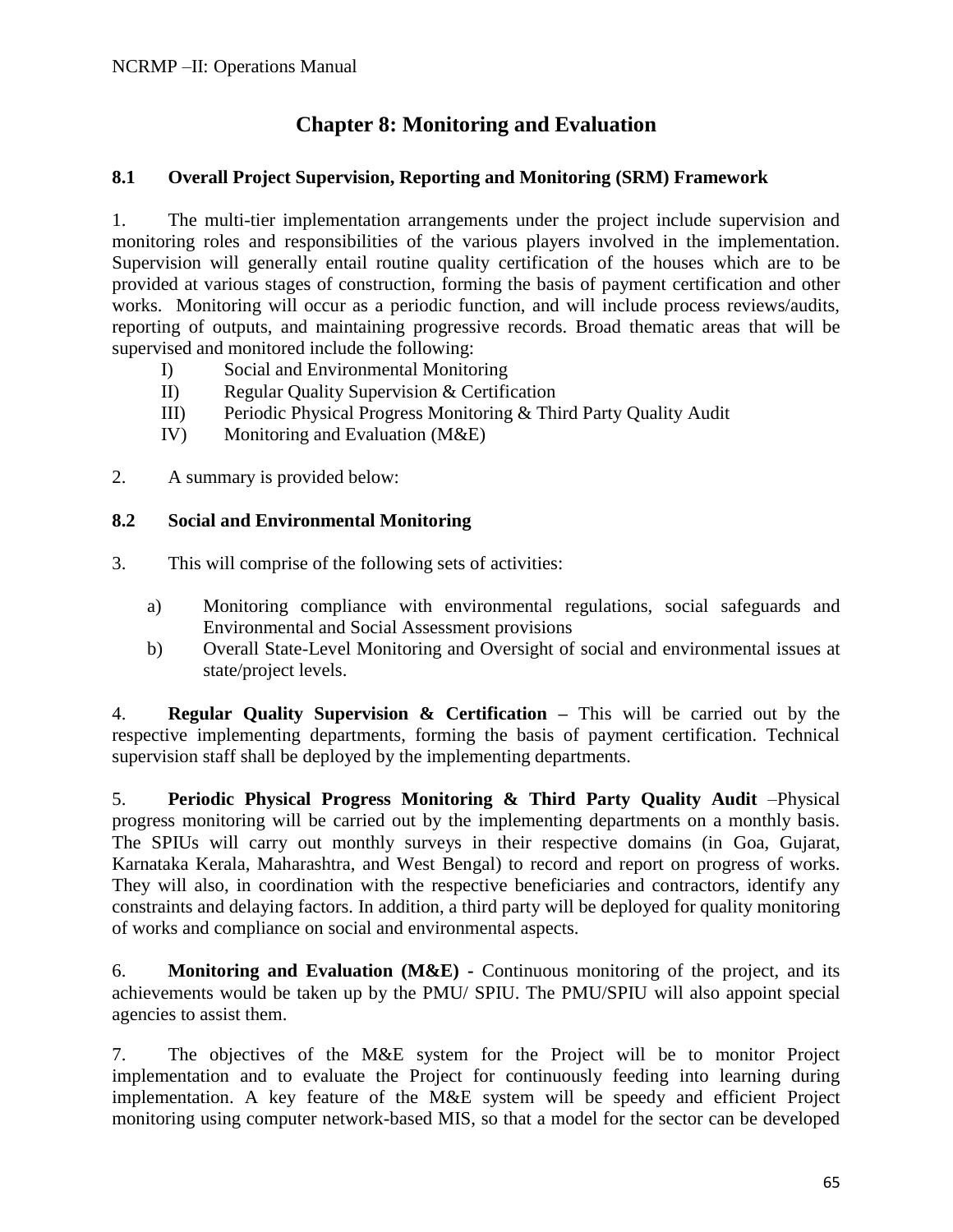#### NCRMP –II: Operations Manual

for state-wide scaling up. The system shall also assist the PMU and SPIU to undertake timely assessments of the decentralized, demand-responsive model of disaster mitigation and management, and identify bottlenecks to intervene appropriately to reduce the risks of lethal effects of disaster.

- 8. The M&E system will thus aim to:
	- Track effectiveness (of processes) to ensure that results comply with Project Development Objectives;
	- Track project progress (physical and financial) to determine whether the project is achieving the targets envisaged;
	- Track Project Quality to ensure sustainability of the initiatives undertaken by the project;
	- Track project quality to ensure sustainability and use feedback to intervene and improve the model towards long term O&M of the assets established and sustainability of the initiatives undertaken in the project.
	- Track overall impact of the project; and
	- Track Project compliance to social and environment regulations and safety.



#### **8.3 Project Results Monitoring**

#### **Figure 6: Monitoring and Evaluation process**

- 9. Project Monitoring will be carried out at 3 times;
	- i) Initial stage: The first stage will be initiated with baseline surveys, which form the benchmark for the mid-term and final assessment. The sample under the project taluks will be selected through simple random sampling with 'control' villages selected outside the project area. The baseline surveys would draw information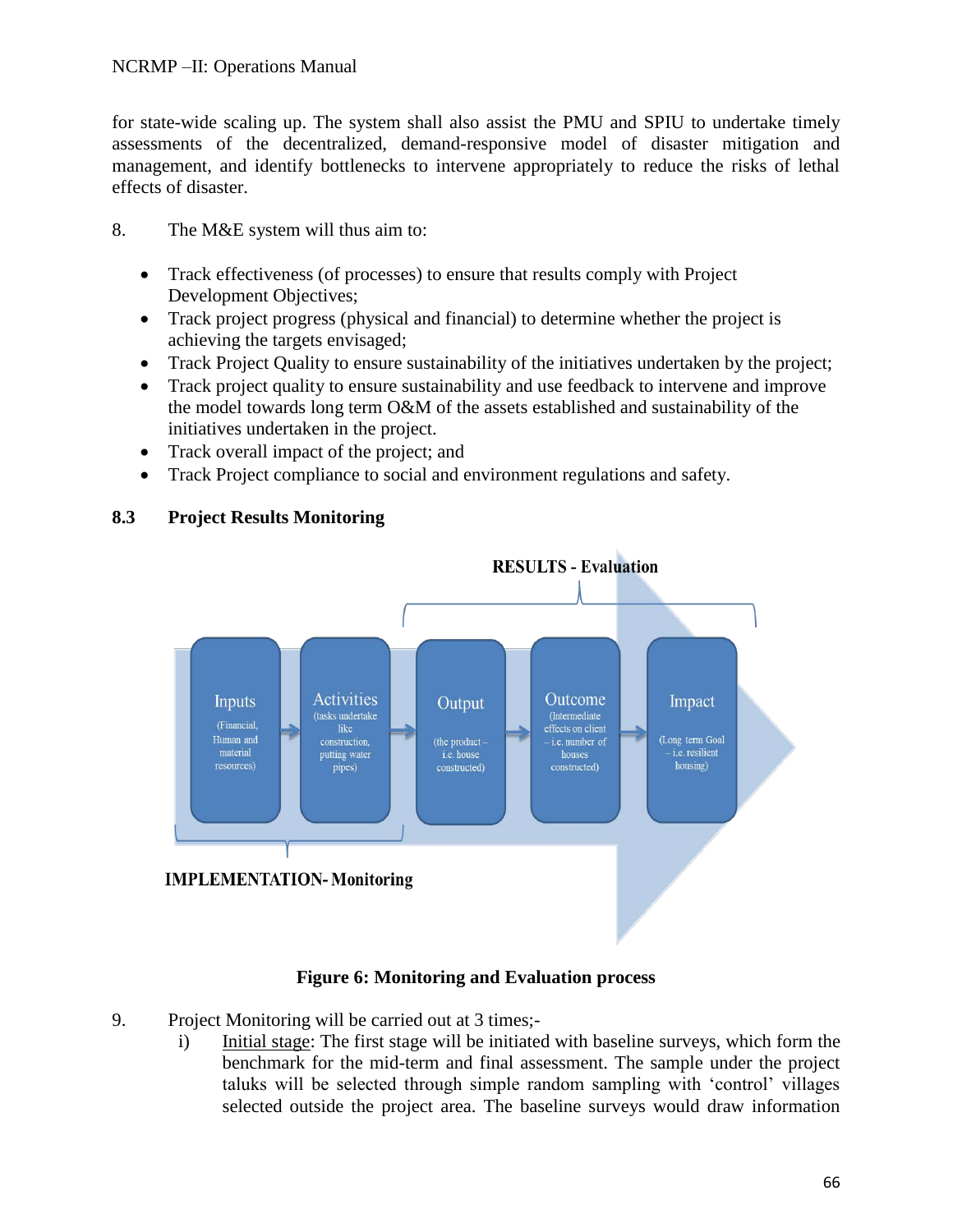from GIS analysis, existing natural resources, social aspects and data from other sources.

- ii) Mid- term assessment: This will carried out so as to co-incide with the mid-time of the project implementation. This will be making use of baseline information as bench mark.
- iii) Final assessment: The final evaluation covering quantitative and qualitative assessment of Key Performance Indicators vis-à-vis Baseline data and evaluation of Project Outcomes and suggestions for upstream activities to ensure sustainability.

## **8.4 Key Project Outcomes Indicators**

- 10. The achievement of the PDO will be monitored by the following indicators:
	- Proportion of the targeted coastal population covered by the EWDS.
	- Proportion of vulnerable coastal population access to emergency shelters.
	- Percentage of coastal population protected by embankment.
	- Road communication system to MPCS/villages.
	- Intermediate Result Indicators: on Cyclone shelter & committee formed, km of Roads to habitation and MPCS, No./km of Embankment, Bridges, underground cabling etc.
	- Capacity building on Hazard Risk Management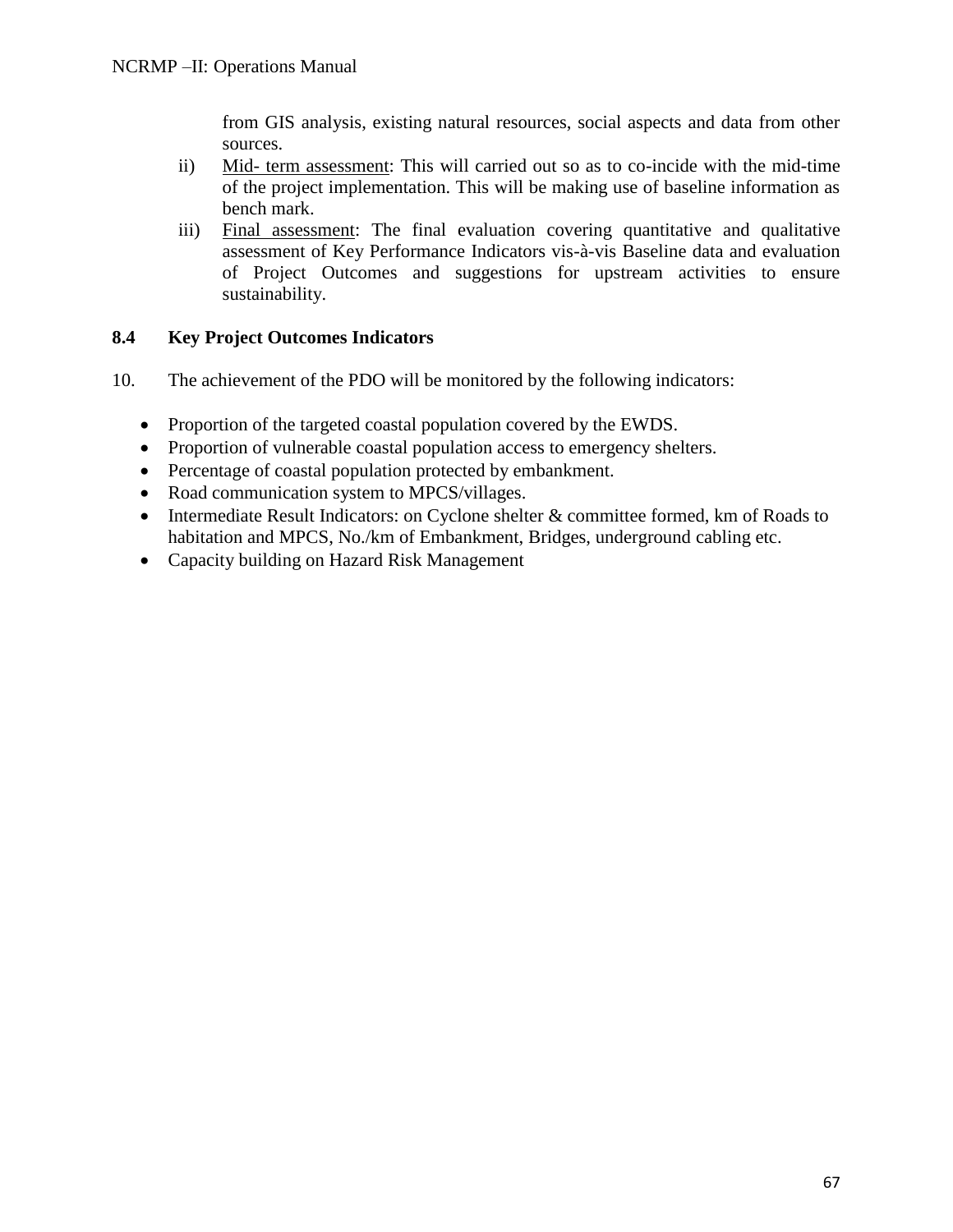#### **Table 8: Results Framework and Monitoring**

#### **Country: India**

#### **Project Name: National Cyclone Risk Mitigation Project-II (P144726)**

#### **Project Development Objectives** PDO Statement The Project Development Objective is to reduce vulnerability to cyclone and other hydro-meteorological hazards of coastal communities in project States, and increase the capacity of the State entities to effectively plan for and respond to disasters. **These results are at Project Level Project Development Objective Indicators** Cumulative Target Values Indicator Name Baseline YR1 YR2 YR3 YR4 YR5 End Target Proportion of the targeted coastal population covered by the EWDS (Percentage) TBD 75.00 Proportion of vulnerable coastal population with access to emergency shelters (Percentage) TBD 30.00 Results of the vulnerability assessment presented to officials of NDMA for No No No Nes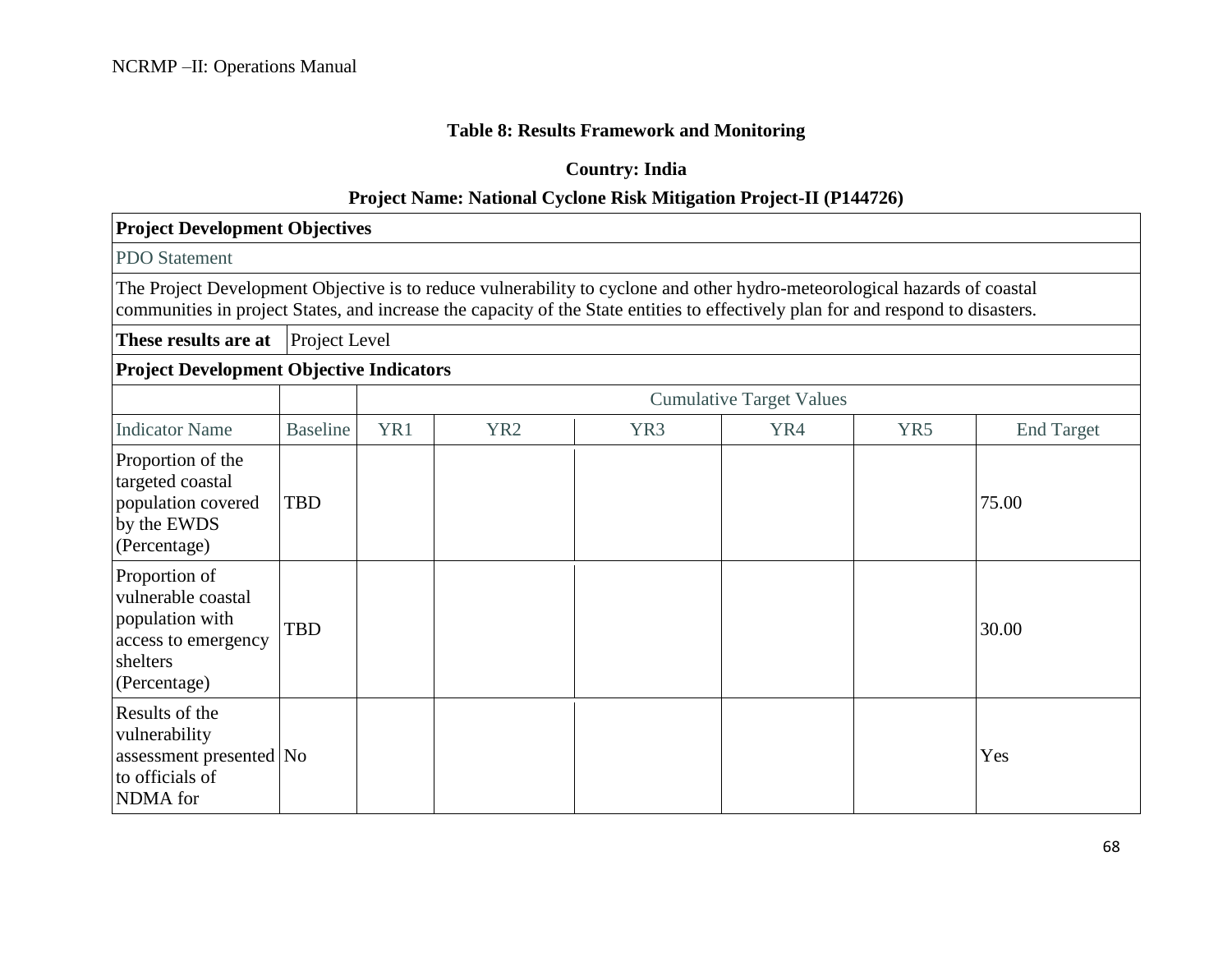| investment planning<br>(Yes/No)                                                                                                                                            |                 |     |                 |     |                                 |     |                   |
|----------------------------------------------------------------------------------------------------------------------------------------------------------------------------|-----------------|-----|-----------------|-----|---------------------------------|-----|-------------------|
| Results of the<br>comprehensive<br>multi-hazard risk<br>financing strategy<br>for policy making<br>(Yes/No)                                                                | N <sub>o</sub>  |     |                 |     |                                 |     | Yes               |
| <b>Intermediate Results Indicators</b>                                                                                                                                     |                 |     |                 |     |                                 |     |                   |
|                                                                                                                                                                            |                 |     |                 |     | <b>Cumulative Target Values</b> |     |                   |
| <b>Indicator Name</b>                                                                                                                                                      | <b>Baseline</b> | YR1 | YR <sub>2</sub> | YR3 | YR4                             | YR5 | <b>End Target</b> |
| Number of R-PACS<br>installed<br>(Number)                                                                                                                                  | 0.00            |     |                 |     |                                 |     | 750.00            |
| Number of multi-<br>purpose cyclone and<br>flood shelters<br>completed<br>(Number)                                                                                         | 0.00            |     |                 |     |                                 |     | 340               |
| Number of people<br>with access to multi-<br>purpose cyclone and<br>flood shelters built or<br>rehabilitated under<br>the Project<br>(Number - Sub-<br>Type: Supplemental) | 0.00            |     |                 |     |                                 |     | 500000            |
| Roads rehabilitated,<br>Rural                                                                                                                                              | 0.00            |     |                 |     |                                 |     | 310.00            |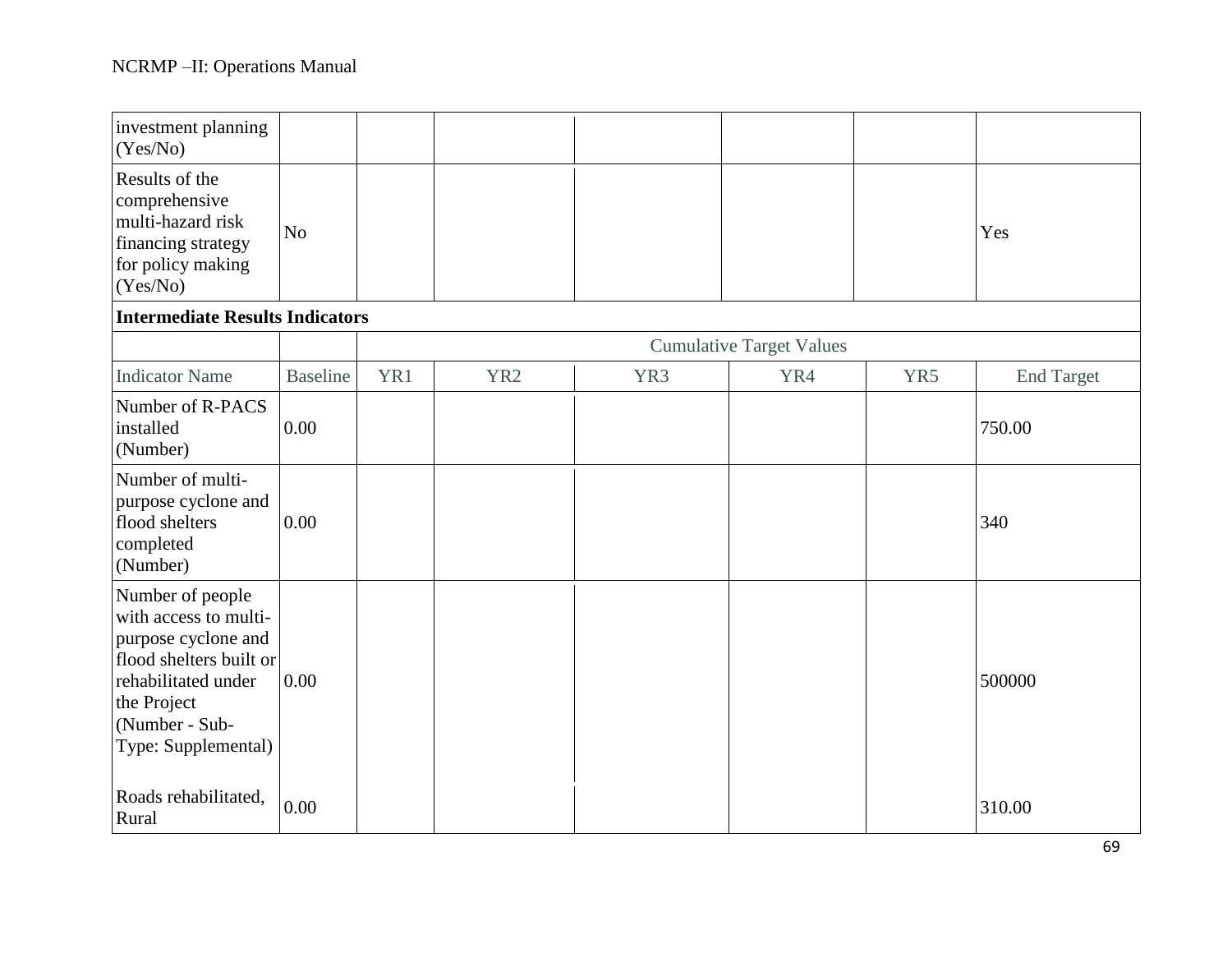#### NCRMP –II: Operations Manual

| (Kilometers) - (Core)                                                                                                                            |                |  |  |         |
|--------------------------------------------------------------------------------------------------------------------------------------------------|----------------|--|--|---------|
| Number of bridges<br>completed under the<br>project<br>(Number)                                                                                  | 0.00           |  |  | 13.00   |
| Kilometers of<br>embankments<br>rehabilitated under<br>the Project<br>(Kilometers)                                                               | 0.00           |  |  | 90.00   |
| Square kilometers<br>protected by<br>embankments<br>rehabilitated by the<br>Project<br>(Square<br>kilometer(km2) -<br>Sub-Type:<br>Supplemental) | 0.00           |  |  | 1600.00 |
| Kilometers of HT<br>and LT lines moved<br>underground<br>(Kilometers)                                                                            | 0.00           |  |  | 280.00  |
| Probabilistic risk<br>model for selected<br>areas completed<br>(Yes/No)                                                                          | N <sub>o</sub> |  |  | Yes     |
| Number of training<br>modules on disaster                                                                                                        | 0.00           |  |  | 8.00    |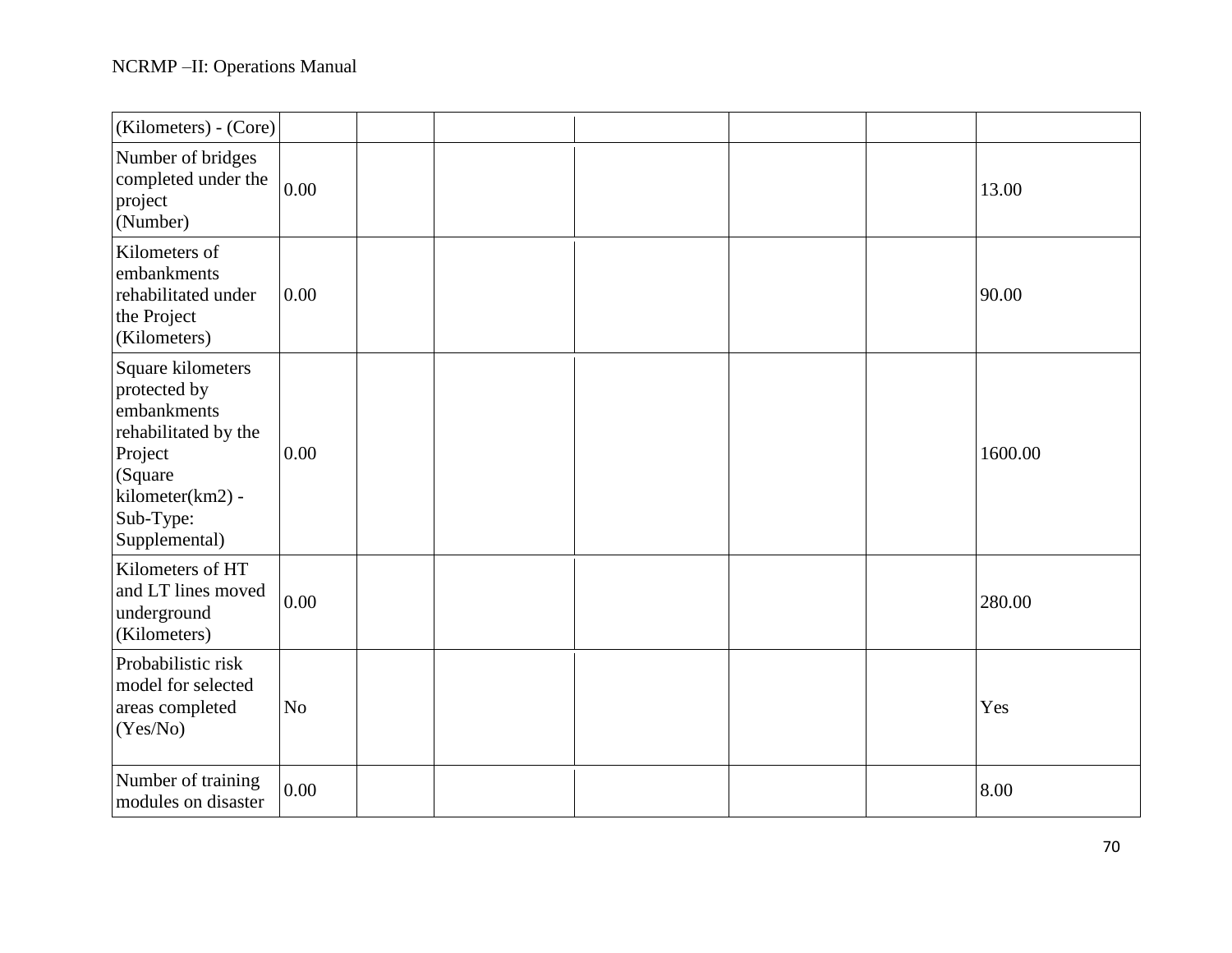#### NCRMP –II: Operations Manual

| damage assessment<br>implemented<br>(Number)                                                |                |  |  |     |
|---------------------------------------------------------------------------------------------|----------------|--|--|-----|
| Multi-hazard risk<br>assessment for<br>selected areas<br>completed<br>(Yes/No)              | N <sub>o</sub> |  |  | Yes |
| Physical structural<br>assessment of<br>lifeline infrastructure No<br>completed<br>(Yes/No) |                |  |  | Yes |
| Hydro-<br>meteorological<br><b>Resilience Action</b><br>Plans completed<br>(Yes/No)         | <b>No</b>      |  |  | Yes |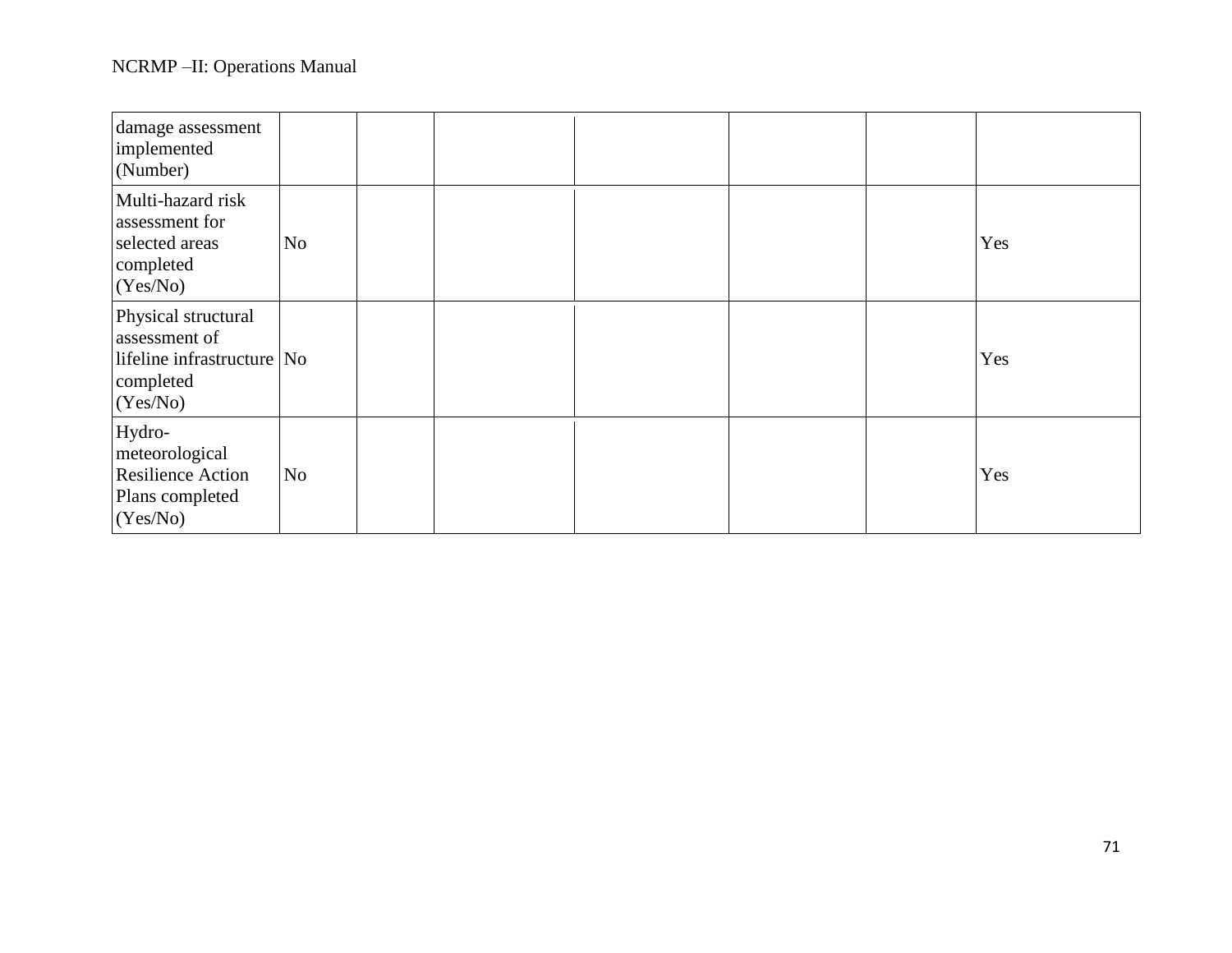| <b>Project Development Objective Indicators</b>                                                                                                                               |                                         |                                                                                                                                                                                                                                                             |                                                             |                                                                           |                                              |  |  |  |  |
|-------------------------------------------------------------------------------------------------------------------------------------------------------------------------------|-----------------------------------------|-------------------------------------------------------------------------------------------------------------------------------------------------------------------------------------------------------------------------------------------------------------|-------------------------------------------------------------|---------------------------------------------------------------------------|----------------------------------------------|--|--|--|--|
| <b>Indicator Name</b>                                                                                                                                                         |                                         | Description (indicator definition etc.)                                                                                                                                                                                                                     | Frequency                                                   | Data Source /<br>Methodology                                              | Responsibility for<br><b>Data Collection</b> |  |  |  |  |
| Proportion of the targeted coastal<br>population covered by the EWDS                                                                                                          |                                         | Percentage of the targeted population<br>who is aware of EWDS, measured by a<br>household survey. The baseline will be<br>provided by the BME consultant,<br>following the same model as NCRMP I                                                            | At mid-term<br>and<br>completion                            | Monitoring<br>Evaluation<br>consultant report                             | <b>NDMA</b>                                  |  |  |  |  |
| Proportion of vulnerable coastal<br>population with access to<br>emergency shelters                                                                                           |                                         | Access is determined by a distance of no<br>more than 2km from locality, accessible<br>by all-weather roads, and with sufficient<br>capacity of the shelter. The baseline will<br>be provided by the BME consultant,<br>following the same model as NCRMP I | At mid-term<br>and<br>completion                            | M&E consultant<br>report                                                  | <b>NDMA</b>                                  |  |  |  |  |
| Results of the vulnerability<br>assessment presented to officials<br>of NDMA for investment planning                                                                          |                                         | The results of the vulnerability<br>assessment of lifeline infrastructure will<br>be presented to officials from NDMA in<br>order to inform investment planning                                                                                             | Once, at<br>project<br>completion                           | Vulnerability<br>assessment produced<br>by consulting firm                | <b>NDMA</b>                                  |  |  |  |  |
| Results of the comprehensive<br>multi-hazard risk financing<br>strategy for policy making                                                                                     |                                         | The results of the comprehensive multi-<br>hazard risk financing strategy will be<br>presented in order to inform policy<br>making                                                                                                                          | Once, at<br>project<br>completion                           | Multi-hazard risk<br>financing strategy<br>produced by<br>consulting firm | <b>NDMA</b>                                  |  |  |  |  |
| <b>Intermediate Results Indicators</b>                                                                                                                                        |                                         |                                                                                                                                                                                                                                                             |                                                             |                                                                           |                                              |  |  |  |  |
| <b>Indicator Name</b>                                                                                                                                                         | Description (indicator definition etc.) |                                                                                                                                                                                                                                                             | Frequency                                                   | Data Source /<br>Methodology                                              | Responsibility for<br>Data Collection        |  |  |  |  |
| Number of R-PACS<br>Number of Remote Public Alert Communication<br>installed<br>Systems installed in the participating states. The<br>target number will be determined during |                                         | Quarterly                                                                                                                                                                                                                                                   | Project monitoring<br>report, based on<br>field supervision | <b>NDMA</b>                                                               |                                              |  |  |  |  |

# **Table 9: Indicator Description**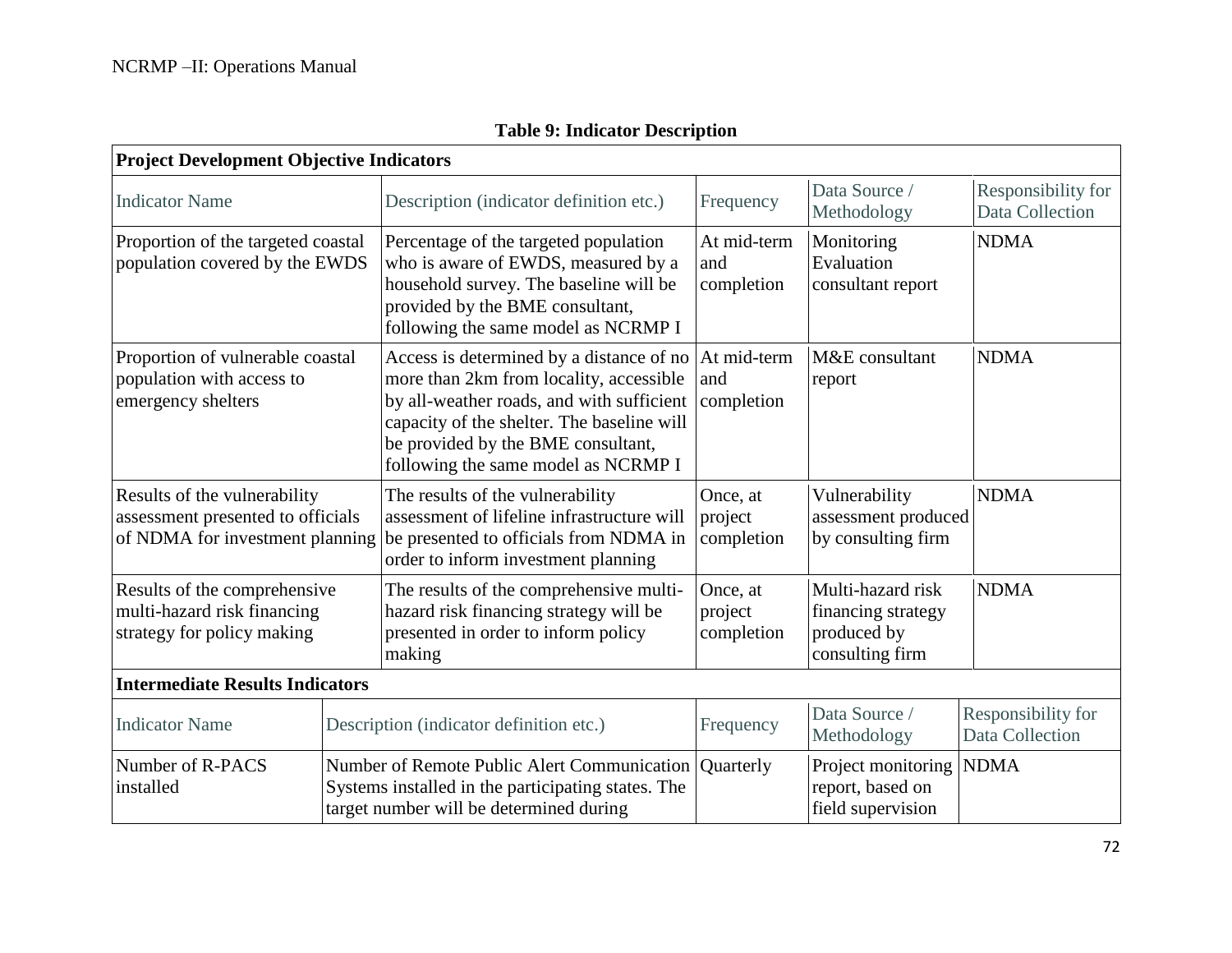|                                                                                                                               | implementation based on the consultant's results.                                                                                                                                                                                                                                                                                                                                                                                                                                                                                                                                                               |           |                                                                  |             |
|-------------------------------------------------------------------------------------------------------------------------------|-----------------------------------------------------------------------------------------------------------------------------------------------------------------------------------------------------------------------------------------------------------------------------------------------------------------------------------------------------------------------------------------------------------------------------------------------------------------------------------------------------------------------------------------------------------------------------------------------------------------|-----------|------------------------------------------------------------------|-------------|
| Number of multi-purpose<br>cyclone and flood shelters<br>completed                                                            | A completed shelter includes the hand-over of a<br>completed shelter to an established and trained<br>community group                                                                                                                                                                                                                                                                                                                                                                                                                                                                                           | Quarterly | Reports from<br>supervision firm                                 | <b>NDMA</b> |
| Number of people with<br>access to multi-purpose<br>cyclone and flood shelters<br>built or rehabilitated under<br>the Project | Based on vulnerable people, distance to shelters<br>(under 2km), access roads, and capacity of the<br>shelters                                                                                                                                                                                                                                                                                                                                                                                                                                                                                                  | Quarterly | Project's quarterly<br>report and<br>supervision firm<br>reports | <b>NDMA</b> |
| Roads rehabilitated, Rural                                                                                                    | Kilometers of all rural roads reopened to<br>motorized traffic, rehabilitated, or upgraded<br>under the project. Rural roads are roads<br>functionally classified in various countries<br>below Trunk or Primary, Secondary or Link<br>roads, or sometimes Tertiary roads. Such roads<br>are often described as rural access, feeder,<br>market, agricultural, irrigation, forestry or<br>community roads. Typically, rural roads<br>connect small urban centers/towns/settlements<br>of less than 2,000 to 5,000 inhabitants to each<br>other or to higher classes of road, market towns<br>and urban centers. | Quarterly | Quarterly reports<br>and supervision<br>firm report              | <b>NDMA</b> |
| Number of bridges<br>completed under the<br>project                                                                           | Number of bridges constructed under the project Quarterly                                                                                                                                                                                                                                                                                                                                                                                                                                                                                                                                                       |           | Project's quarterly<br>report and<br>supervision firm<br>report  | <b>NDMA</b> |
| Kilometers of<br>embankments rehabilitated the Project<br>under the Project                                                   | Kilometers of embankments rehabilitated under                                                                                                                                                                                                                                                                                                                                                                                                                                                                                                                                                                   | Quarterly | Project's quarterly<br>report and<br>supervision firm<br>report  | <b>NDMA</b> |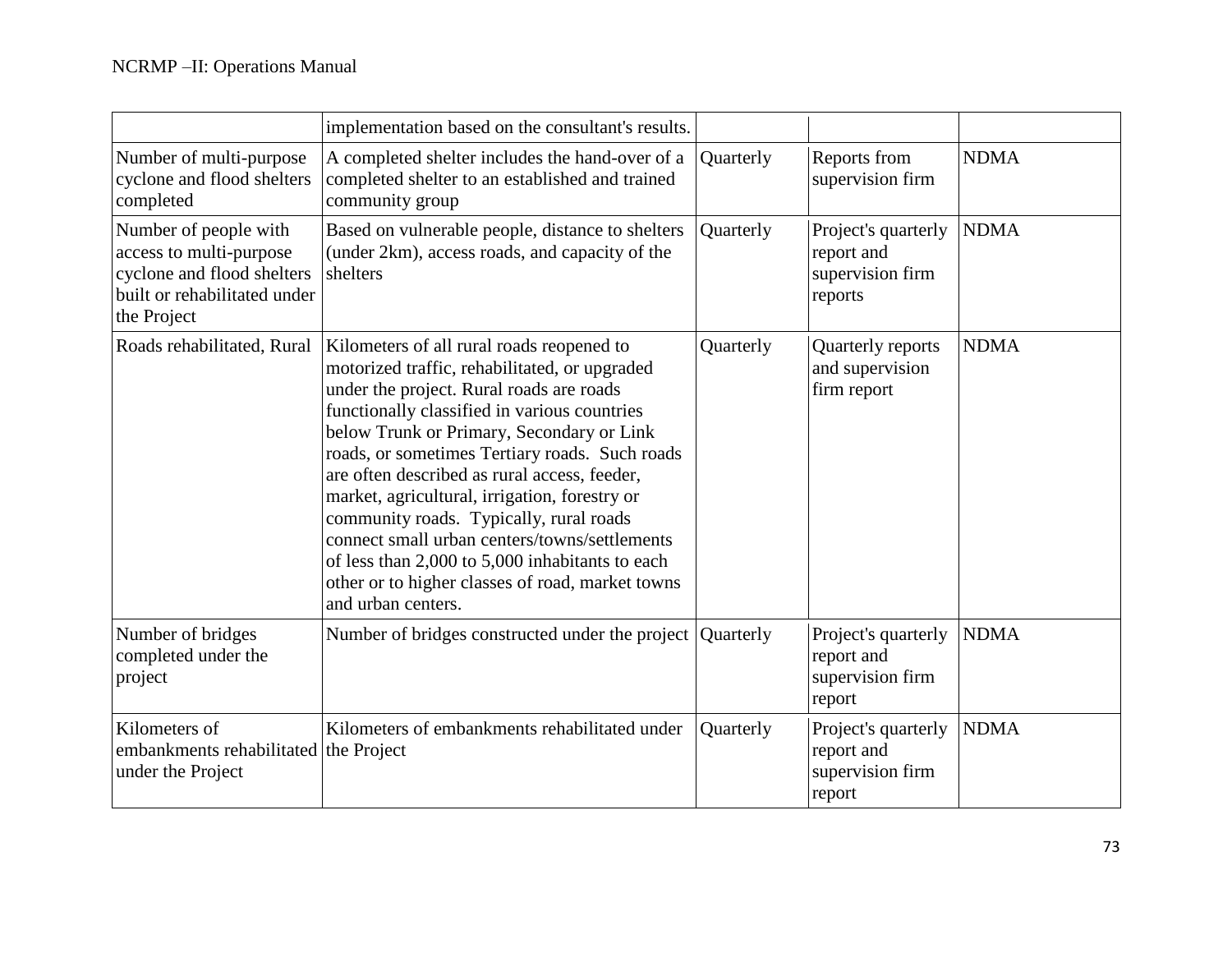| Square kilometers<br>rehabilitated by the Project                             | Square kilometers protected by embankments<br>protected by embankments rehabilitated by the Project                                                             | Quarterly                         | Project's quarterly<br>reports and<br>supervision firm<br>report  | <b>NDMA</b> |
|-------------------------------------------------------------------------------|-----------------------------------------------------------------------------------------------------------------------------------------------------------------|-----------------------------------|-------------------------------------------------------------------|-------------|
| Kilometers of HT and LT<br>lines moved underground                            | Total number of kilometers of high and low<br>tension lines moved underground by the Project                                                                    | Quarterly                         | Project's quarterly<br>reports and<br>supervision firm<br>reports | <b>NDMA</b> |
| Probabilistic risk model<br>for selected areas<br>completed                   | The probabilistic risk model is completed and<br>presented to NDMA authorities                                                                                  | Once, at<br>project<br>completion | Consultant's report NDMA                                          |             |
| Number of training<br>modules on disaster<br>damage assessment<br>implemented | Number of training modules implemented by<br>NIDM to state disaster management officials                                                                        | Quarterly                         | Project's quarterly<br>report                                     | <b>NIDM</b> |
| Multi-hazard risk<br>assessment for selected<br>areas completed               | The multi-hazard risk assessment financed under<br>Component C is completed and presented to<br>NDMA authorities for decision making                            | Once, at<br>Project<br>completion | Consultant's report NDMA                                          |             |
| Physical structural<br>assessment of lifeline<br>infrastructure completed     | Physical structural assessment of lifeline<br>infrastructure in high risk zones completed and<br>presented to NDMA and MHA for decision<br>making               | Once, at<br>Project<br>completion | Consultant's report NDMA                                          |             |
| Hydro-meteorological<br><b>Resilience Action Plans</b><br>completed           | Hydro-meteorological Resilience Action Plans,<br>financed under Component C, is completed and<br>presented to State Authorities, NDMA, A for<br>decision making | Once, at<br>Project<br>completion | Consultant's report NDMA                                          |             |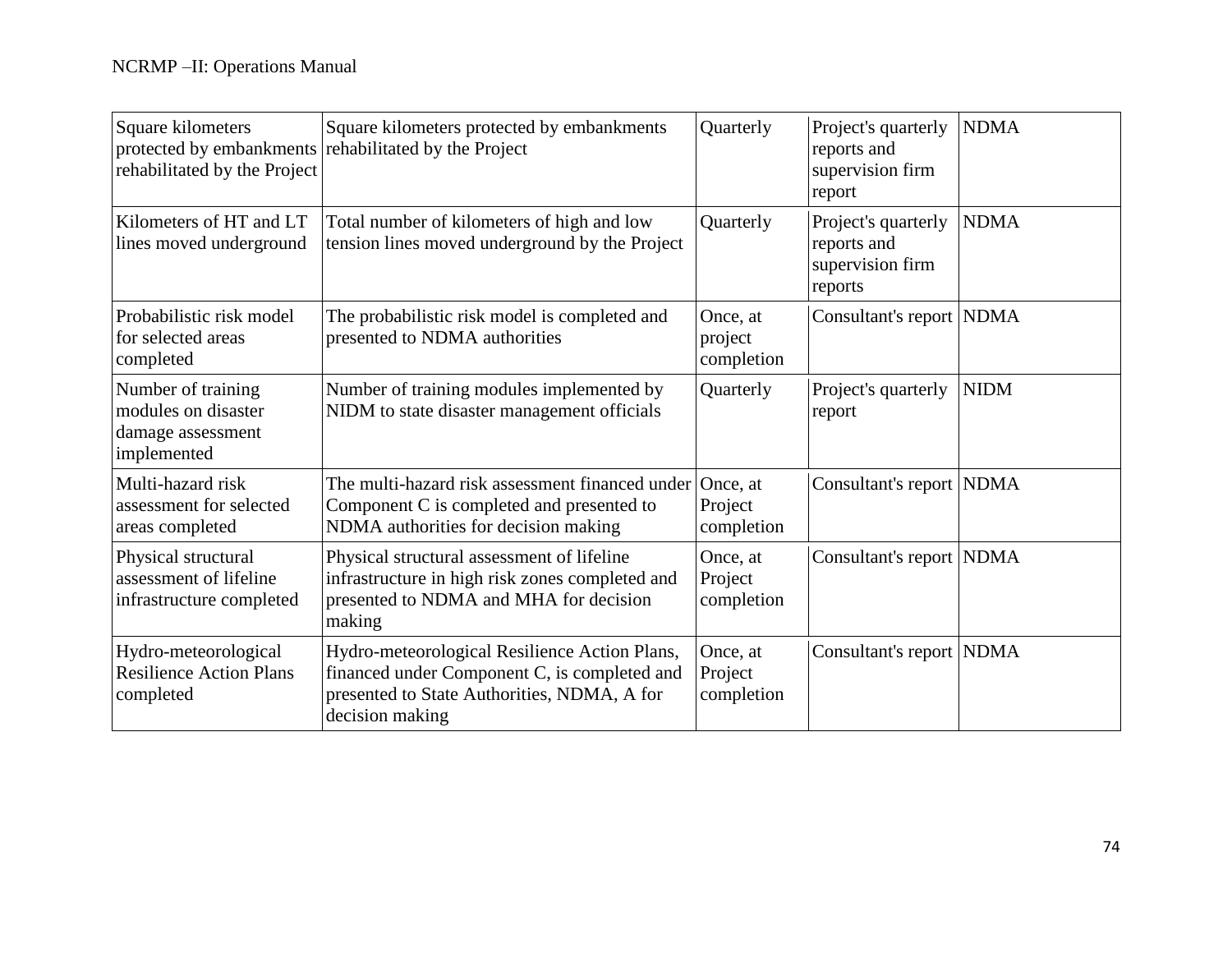# **8.5 Monitoring and Evaluation**

11. The MIS will track project progress, identify bottlenecks for mid-course correction, and evaluate successful interventions for replication in other areas. A Management Information System (MIS) linking NDMA and the states was developed under NCRMP I for providing regular updates on the project status. The MIS will be adapted for the proposed second phase. The MIS will assist the implementing agencies in consolidation of implementation and feedback data (both from LDs' staff and beneficiary communities or their representatives) in the field, in addition to addressing procurement, safeguards compliance, and physical and FM needs of the project. This system will be further complemented with inputs from TPQA consultants on the quality of the works executed under Component B. Reports generated from this system by the respective PIUs will be consolidated by the PMU for analysis and reporting to appropriate authorities/forums.

# **8.6 Reporting: Quarterly Progress reports (QPR)**

12. QPRs will be the main reporting mechanism which will be consolidated by the PMU centrally and shared with GoI and the World Bank. These reports, covering all operations, will review emerging trends in the Project, and help guide decision-making. They will provide information on the physical and financial progress of the Project, and list the major activities undertaken during the quarter. These reports will be a summary compilation of the different reports generated in performance and process monitoring. Results of impact evaluation, if any in that period, will also be included. Table 10 below outlines the contents of the quarterly progress report.

|   | <b>Proposed Contents of the Quarterly Progress Report</b>                                                                                                                                                                                                                                                                                                                                                                                                                                                                                                                           |
|---|-------------------------------------------------------------------------------------------------------------------------------------------------------------------------------------------------------------------------------------------------------------------------------------------------------------------------------------------------------------------------------------------------------------------------------------------------------------------------------------------------------------------------------------------------------------------------------------|
| 1 | Thumbnail sketch of the Project (Project details, Project finance data, Consolidated<br>physical achievement, mapping of installations, Pre- and post-quarter implementation<br>coverage)                                                                                                                                                                                                                                                                                                                                                                                           |
| 2 | <b>Executive Summary</b>                                                                                                                                                                                                                                                                                                                                                                                                                                                                                                                                                            |
| 3 | Cumulative Project coverage and Achievements                                                                                                                                                                                                                                                                                                                                                                                                                                                                                                                                        |
| 4 | <b>Financial Performance</b>                                                                                                                                                                                                                                                                                                                                                                                                                                                                                                                                                        |
| 5 | Pre- and Post-quarter Implementation Details                                                                                                                                                                                                                                                                                                                                                                                                                                                                                                                                        |
| 6 | <b>Component A – Early Warning Dissemination Systems</b><br><b>Installation of EWDS</b><br>Individual building information including name, location, identification number,<br>$\bullet$<br>vulnerability quotient and other relevant data<br>Contracting data for contracts awarded under this components.;<br>$\bullet$<br>Detailed work methodology for works adopted for intallation<br>٠<br>State-wise progress, completion and handing over data;<br>Quality monitoring and uploading of pictures at various stages of construction;<br>Mapping of assets in GIS<br>Trainings |

**Table 10: Format of Quarterly progress report**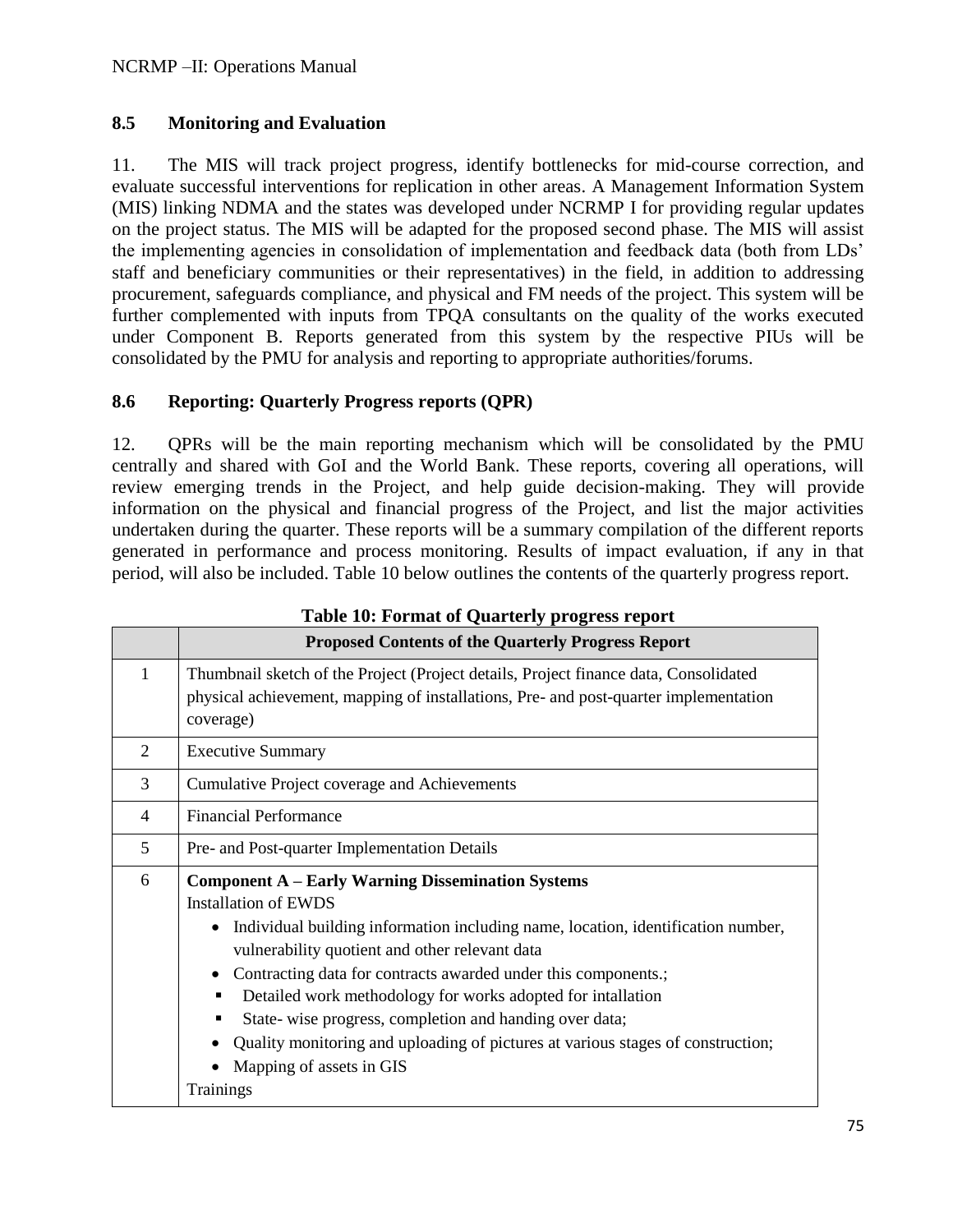#### NCRMP –II: Operations Manual

|                | <b>Proposed Contents of the Quarterly Progress Report</b>                                                                                                                                                                                                                                                                                                                                                                                                                      |
|----------------|--------------------------------------------------------------------------------------------------------------------------------------------------------------------------------------------------------------------------------------------------------------------------------------------------------------------------------------------------------------------------------------------------------------------------------------------------------------------------------|
|                | • TORs for individual consultants/consulting agency for training to be contracted,<br>and/or status                                                                                                                                                                                                                                                                                                                                                                            |
|                | • Details about progress report, including reports presented by consultancies.                                                                                                                                                                                                                                                                                                                                                                                                 |
| $\overline{7}$ | <b>Component B – Cyclone Risk Mitigation Infrastructure</b>                                                                                                                                                                                                                                                                                                                                                                                                                    |
|                | • Comprehensive report from Goa<br>• Comprehensive report from Gujarat<br>• Comprehensive report from Karnataka<br>• Comprehensive report rom Kerala<br>• Comprehensive report from Maharashtra                                                                                                                                                                                                                                                                                |
|                | • Comprehensive report from West Bengal                                                                                                                                                                                                                                                                                                                                                                                                                                        |
| 9              | <b>Component C: Technical Assistance for Multi-Hazard Risk Management</b><br>Subcomponent C.1: Multi-hazard risk modeling and assessment<br>Subcomponent C.2: Strengthening Emergency Recovery Capacity<br>Subcomponent C.3: Enhancing the Capacity of Disaster Risk Management and<br>$\bullet$<br>Response in Non-Coastal States<br>Subcomponent C.4: Hydro-meteorological Resilience Action Plans<br>Subcomponent C.5: Design of a National Seismic Risk Mitigation Program |
| 10             | <b>Component D: Project Management and Implementation Support</b><br>Comprehensive report on safeguard compliance<br>• Contract award, physical progress and disbursement status<br>• Annual Action plan<br>• Updated procurement plan                                                                                                                                                                                                                                         |

13. **Mid-Term Review (MTR):** To evaluate the project, there will be formal mid-term evaluations of the project. Separate independent evaluations will also be commissioned to examine overall impacts on communities/beneficiary communities in the project area, institutional performance, utilization/performance of assets and other infrastructure established, O&M and sustainability of the assets, governance issues, impact of training and capacity building activities undertaken, and recommend midcourse correction if any required to meet the overall PDO as envisaged.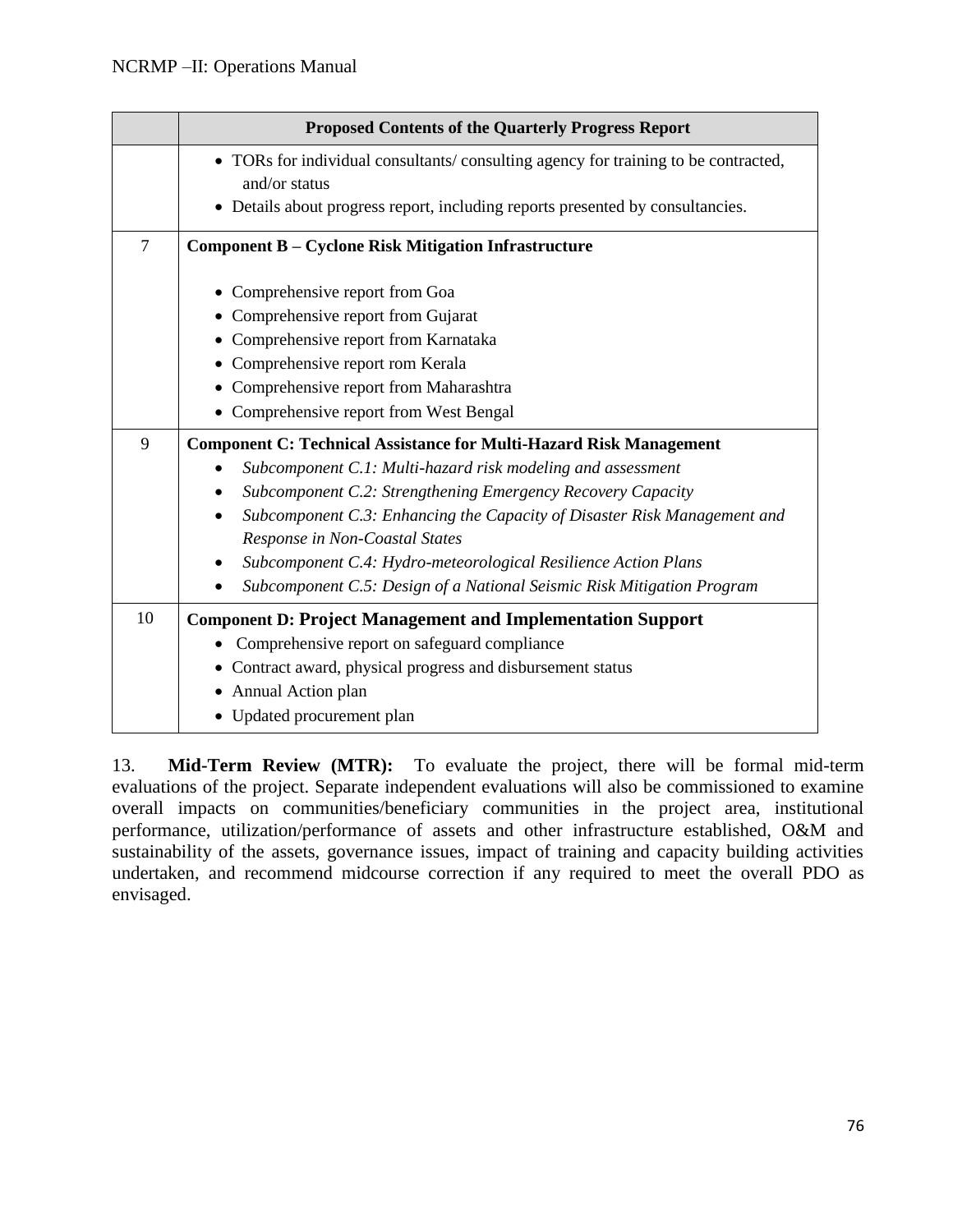

### **8.7 Implementation Completion Report**

14. At the end of the project, a final evaluation of the project will be conducted. An Implementation Completion Report (ICR) will be prepared by the PMU on their own assessment of the performance of the project which will be incorporated into the ICR prepared separately by the World Bank.

| Index | Data Flow      |          | <b>Report Details</b>                   | Frequency | Inputs           |
|-------|----------------|----------|-----------------------------------------|-----------|------------------|
|       | From           | To       |                                         |           | From             |
| A     | <b>PMU/PIU</b> | GOI, WB  | <b>Quarterly Progress Report</b>        | Quarterly | <b>NDMA/SPIU</b> |
| B     | <b>PMU</b>     | SLEC, WB | Project status (physical,<br>financial) | Monthly   | <b>PMU/PIU</b>   |

### **Table 11: Summary of Monitoring Reports**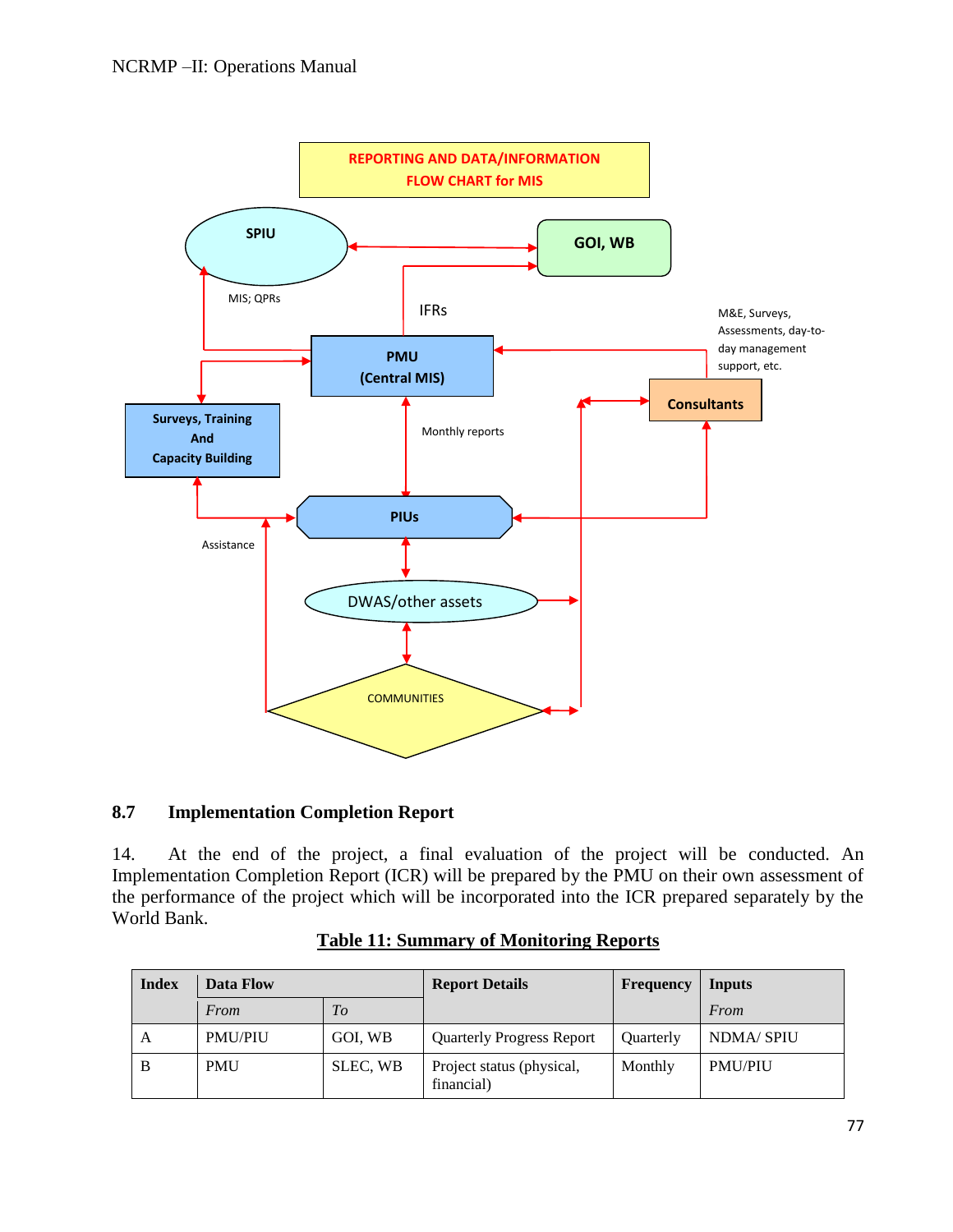| <b>Index</b>  | <b>Data Flow</b>             |            | <b>Report Details</b>                                        | <b>Frequency</b> | <b>Inputs</b>                           |
|---------------|------------------------------|------------|--------------------------------------------------------------|------------------|-----------------------------------------|
|               | From                         | To         |                                                              |                  | From                                    |
| $\mathcal{C}$ | PIU                          | <b>PMU</b> | Project implementation<br>status (physical and<br>financial) | Monthly          | PIUs, field staff                       |
| D             | <b>WB</b>                    | <b>PMU</b> | Report of Review Mission                                     | Half-<br>yearly  | PMU, PIUs, Field<br>visits of Task Team |
| E             | PIU                          | <b>PMU</b> | Progress of each<br>subcomponent                             | Monthly          | NGOs, PIUs, PIUs,                       |
| $\mathbf{F}$  | Consultants                  | <b>PMU</b> | <b>Baseline Survey</b>                                       | One-time         | NGOs, PIUs                              |
| G             | <b>TPQA</b><br>Consultant    | <b>PMU</b> | Process Monitoring                                           | Concurrent       | NGOs, PIUs,                             |
| H             | Consultant                   | <b>PMU</b> | <b>Sustainability Evaluation</b>                             | Annual           | communities                             |
| I             | PMU, PIU                     | <b>WB</b>  | Annual Action Plan,<br>procurement plan                      | Annual           | PMU, PIUs                               |
| J             | <b>PIUs</b>                  | <b>PMU</b> | Data input into MIS                                          | Fortnightly      | PIUs, NGOs, field<br>staff              |
| K             | PIU <sub>s</sub> /consultant | <b>PMU</b> | Training and capacity<br>building                            | Monthly          | Consultant, NGOs,<br>PIUs, Surveys      |
| L             | PIU <sub>s</sub> /consultant | <b>PMU</b> | <b>CBDRM</b> activities                                      | Monthly          | Consultant, NGOs,<br>PIUs, Surveys      |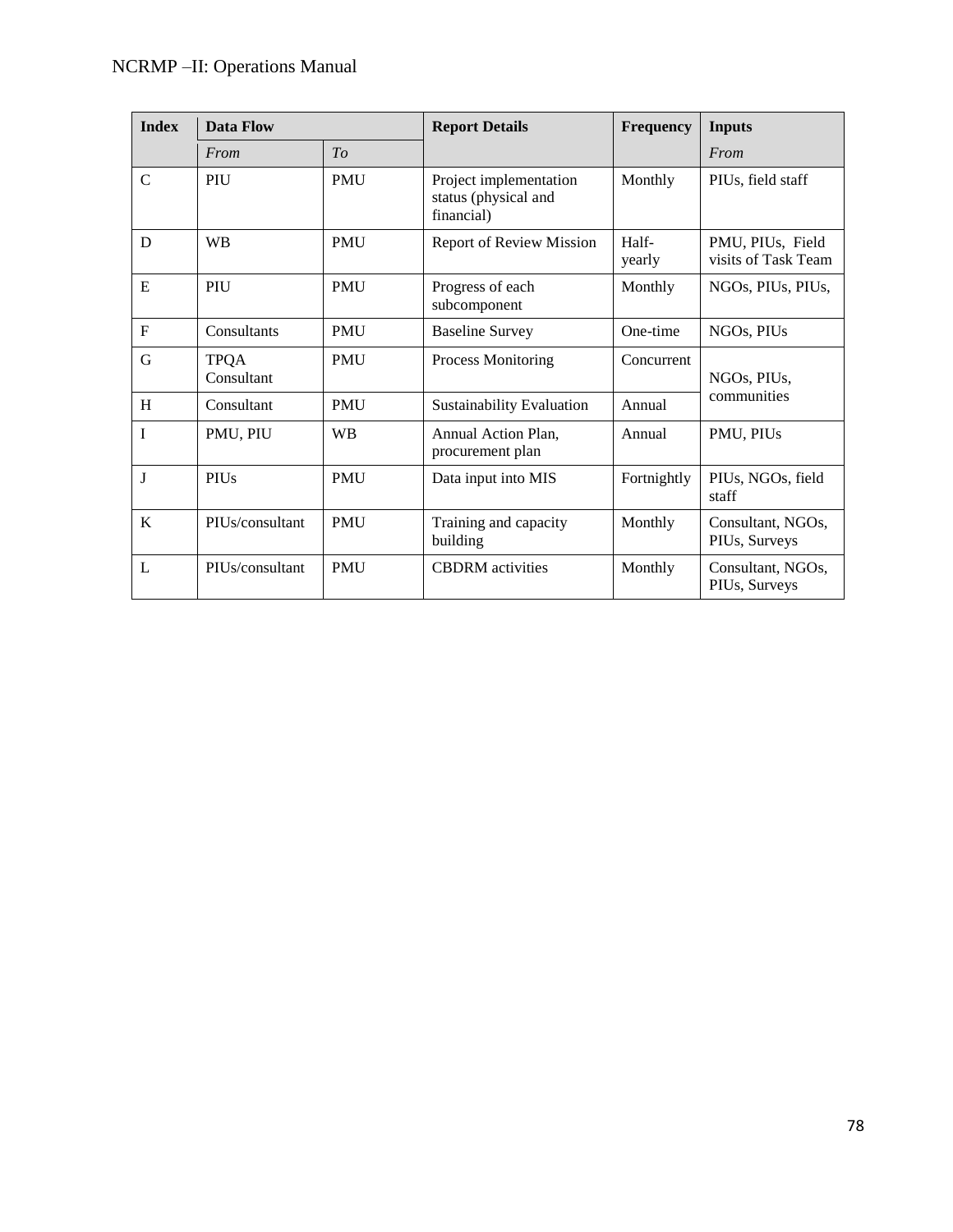NCRMP –II: Operations Manual

**Annexures**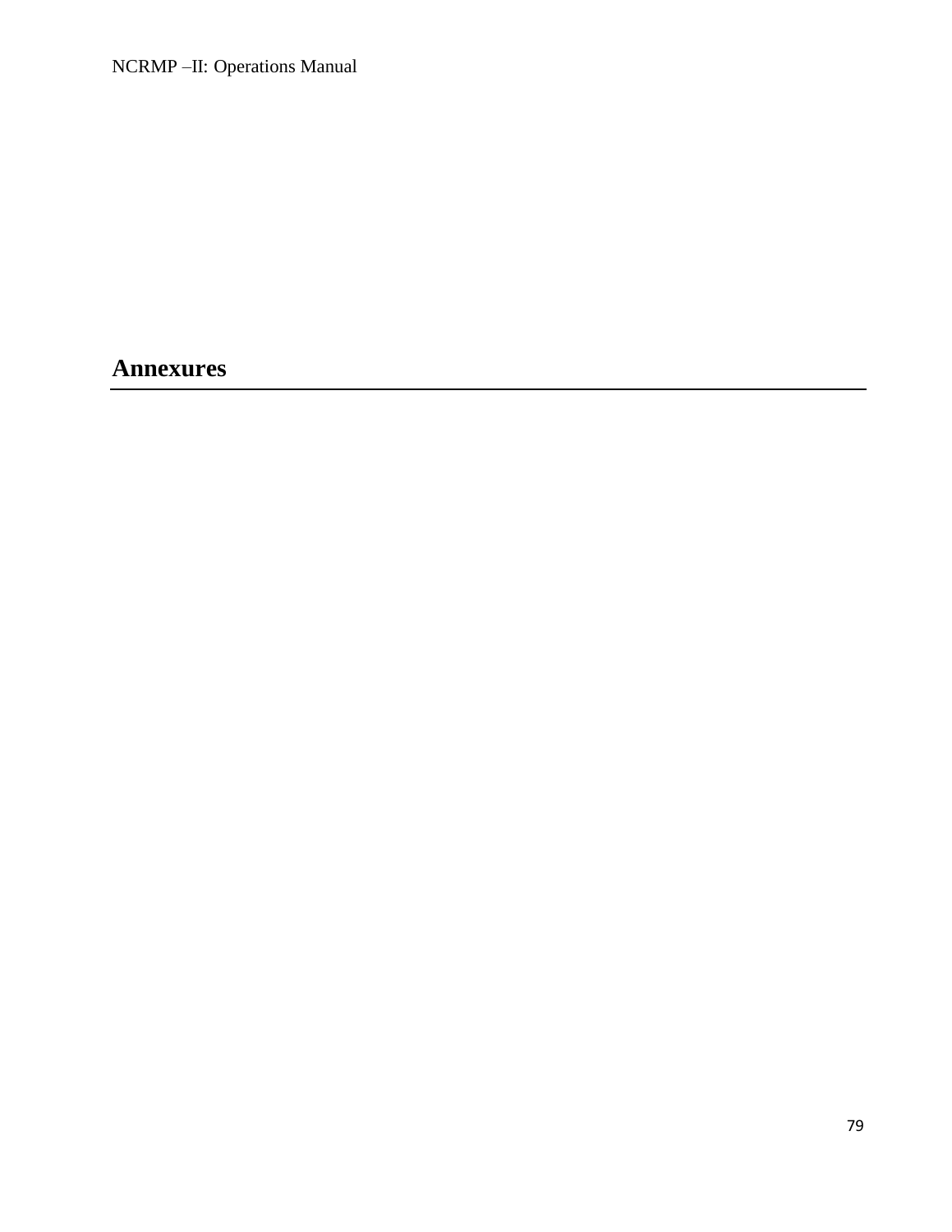### **Annexure 1: Component A: EWDS technology**

The communication strategy of this NCRMP project aims to cover the early warning dissemination applicable to cyclone and other hydro metrological disasters. An attempt has been made to save the lives and minimize the damages by the mitigation process of early warning dissemination system involving the main stake holders. An integrated technical approach has been considered for early warning dissemination system. All the modern communication technologies have been utilized and integrated. The selected technologies are robust, redundant and can be used for different applications and Groups.

### **Radio Technology:**

**a.** Digital Two-Way Radio Communication for Authorities/Community.

- Digital Mobile Radio (DMR) Communication.

**b**. Digital Two-Way Radio Communication Dispatcher at State Emergency Operation Centre & each DEOC. Dispatcher which will carry out the following main functions

- Effectively organize, alarms, controls and monitor digital two-way radio users and groups. It centralizes the handling of calls, short messages and data for users deployed in filled with digital two way radio terminals.
- Dispatcher will have the built-in AVLS (Automatic Vehicle Location System), which will provide reliable communications with field staff.
- It will provide a map based Graphical user interface that will provide real time information of the vehicles location or persons location having digital two way radio terminal.
- **MPLS (Multi Protocol Level Switching) & Broadband-Internet Technology** at State, District and Block/Mandal Emergency Operation Centre-IP Connectivity will further be interfaced with the Digital Radio Communication with the help of IP repeaters. Internet Bandwidth of 5Mbps will be provisioned in addition to MPLS. Internet bandwidth should be taken from alternate service provider.

# **GSM (Global System Mobile) Technology [Group Alert based Message Solution]:**

This shall send messages in the form of SMS, FAX and Voice messages to pre-determined set of phone numbers. Such Messages will go the State/District/Authorities at Block level/Tehsil/Mandal/Community group Heads/Sarpanch of the village etc. to be finalized by Disaster Management Authorities at National and at State Level. Voice messages can be sent in the local language so that the community can understand the same. Such messages will go the Media Broadcast Stations even which will broadcast the said warnings on the AM/FM Radios and TV.

# **GSM (Global System Mobile) Technology [ Location Based Alert Messages]:**

In case along with sending the message to pre-determined mobile numbers it is sought that location based messages be delivered to the population concerned. That will call for tie-up of government authorities that the mobile operators wherein mobile operators will deliver the said broadcast message to all those who will be present in that location area/cell tower range.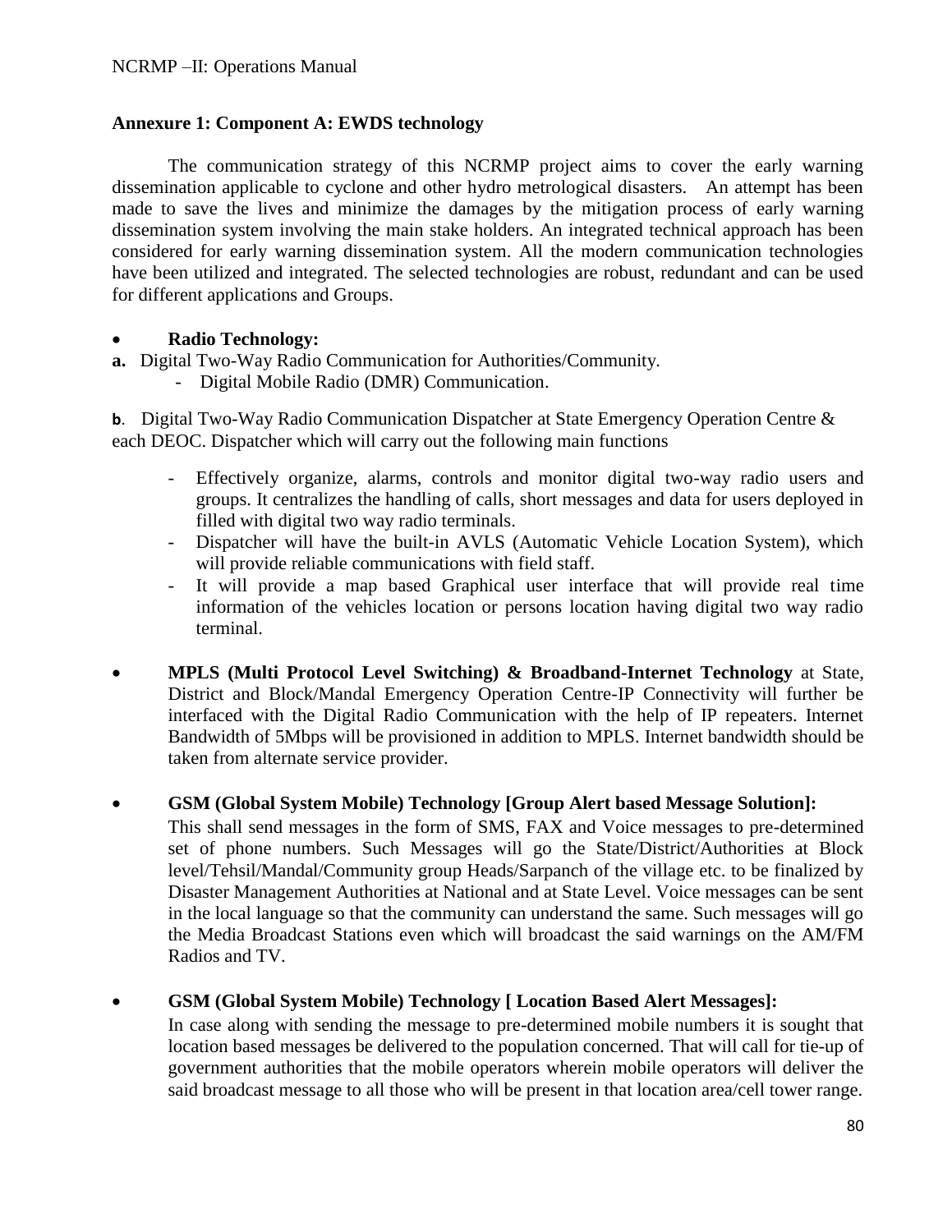# **Radio/GSM Technology [Siren Alert Solution]:**

The Alert Sirens which will be installed at Cyclone shelters, Fish Landing centers and at Tourist Sea beaches shall be activated from SEOC.

The Alert sirens shall also be activated from Mandal HQ (MEOC) as a redundancy path if State to Mandal back bone fails.

The alert Sirens shall have interface for GSM/ VHF/ Mass messaging etc., for activation from SEOC through GSM/ VHF and Mass Messaging etc.

# **Satellite Technology:**

### - **Satellite Phones**

A satellite telephone, satellite phone, or satphone is a type of mobile phone that connects to orbiting satellite instead to terrestrial cell sites. They provide similar functionality to terrestrial mobile telephones; voice, short messaging service.

### - **BGAN Terminals**

The Broadband Global Area Network (BGAN) is a global Satellite Internet Network with telephony using portable terminals. The terminals are normally used to connect a laptop computer to broadband Internet in remote locations, although as long as line-ofsight to be satellite exists, the terminal can be used anywhere. The value of BGAN terminals is that unlike other satellite Internet service which requires bulky and heavy satellite dishes to connect, a BGAN terminal is about the size of a laptop and thus can be carried easily.

The usage charges of the Satellite phone services and BGAN Services are quite high; hence it is advisable to decide the number of such sets very judiciously.

### **Universal Communication Interface:**

The UCI shall enable for communication between different technologies like Analog/VHF/HF/TETRA/HAM Radios/DMR /Sat phones/Mobile Phone Mobile Cellular -CDMA/Landline PSTN Telephone / VoIP Telephone. The UCI shall ensure interoperability and Voice conferencing among the above mentioned devices.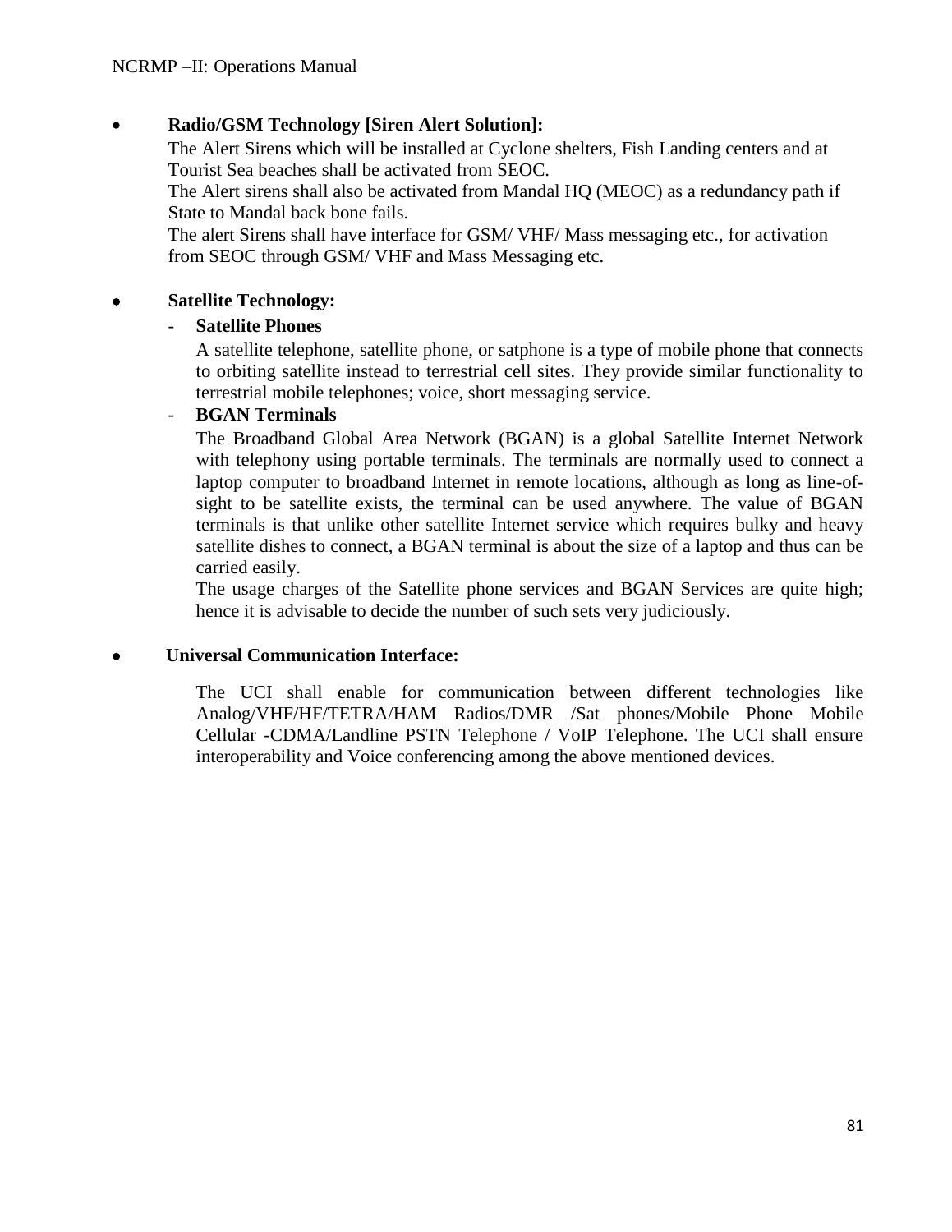### **Annexure 2: Design Consideration for Multipurpose Cyclone Shelters construction**

The cyclone shelter is primarily designed to shelter people and even cattle during cyclone. However it will be utilised as a multipurpose community facility all through the year so as to avoid deterioration of the building by not using it during non-cyclone periods. Therefore, the design consideration will keep in mind its use for multiple purposes such as schools, community centre, public utility building, training centre, marriage halls and others. Constant use of the building for various purposes ensure that it will be maintained at all times and consequently it becomes available during a cyclone which is it main purpose. The following criteria need to be incorporated into the designing of MPCS in the coastal areas:

### **Performance Criteria**

- The cyclone shelters are to designed to serve the population in a radius of 1.5 km from their location. These are to be designed keeping in mind the expected storm surge height at the place where it is to be located.
- To withstand storm surge and wind speed of the locality (180- 220km/h depending on geographical location), adherence to existing codes regarding dead and live loads, soil bearing capacity, space, shape, disable friendliness etc.
- In case of a flood prone area, the design must also keep in mind flood

### **Design criteria**

- If the storm-surge level is 1 meter, then, plinth height for cyclone shelters should be 1.5 meters. In these cases stilts are not required.
- If the storm- surge level is more than 1.5 meters and less than 4.5 meters, then, the plinth should be taken as 1.5 meters and the ground floor should be used as stilt with a height varying from 2.5 meters to 4.5 meters.
- To make use of the space provided as stilt on the ground floor the temporary partitions could be erected and concrete benches could be provided which are easy to maintain and clean after a cyclone.
- Rain water harvesting technique to harvest rooftop rainwater in underground tanks that can be pumped up to overhead tanks for non-drinking uses in the building could be adopted so as to make dwater available to people in the shelter throughout the year and at the time of cyclone/storm-surge.
- An overhead RCC water tank with reasonable storage capacity will be provided over the shelter roof or as an independent tank at an elevated level.
- Adequate toilets and bathing facilities (for men, women and differently abled) will be provided in accordance with the existing government standards and holding capacity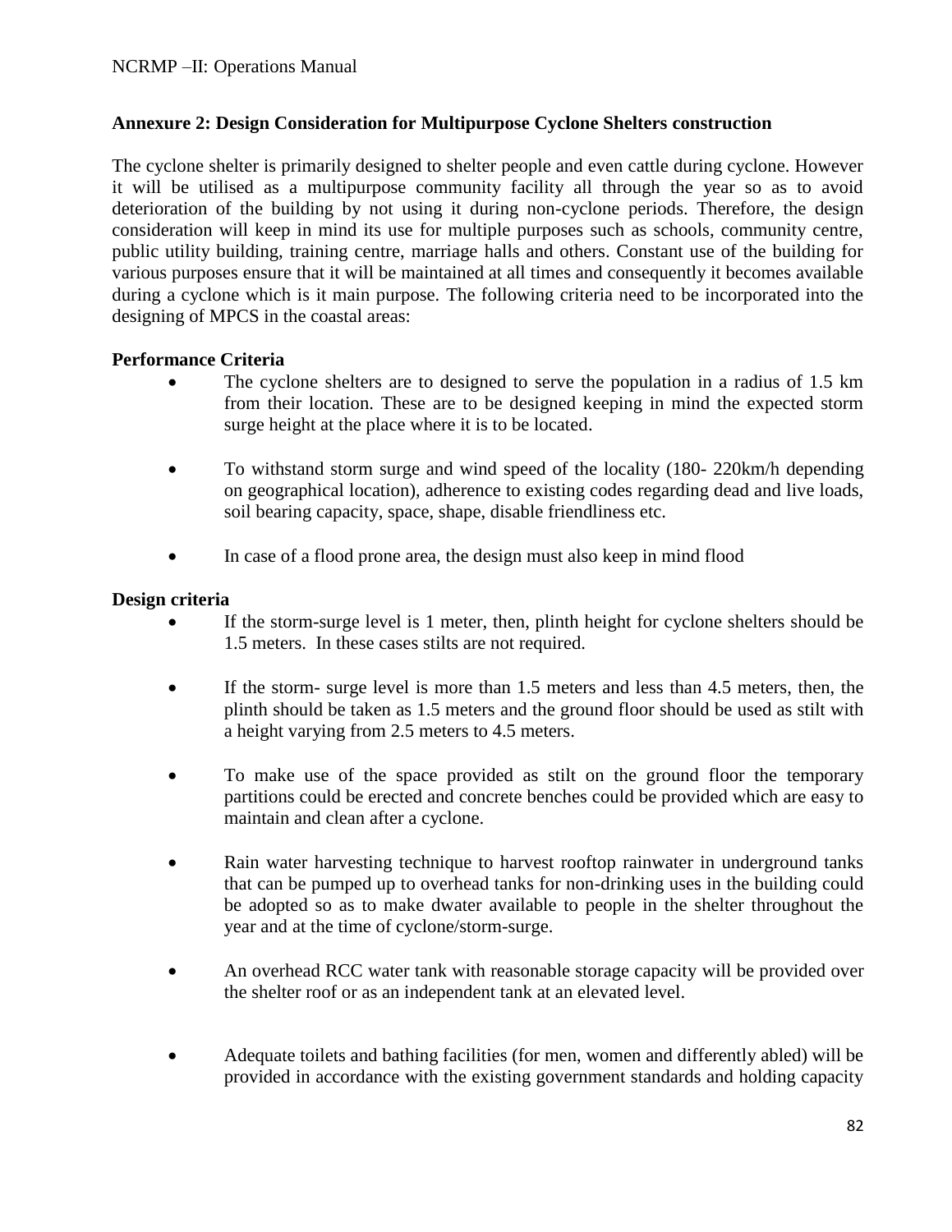of the shelter. Septic tanks should be provided. Tanks should be properly sealed and roof sufficiently elevated so as to prevent inundation during flooding.

- In general the shelters are in RCC frame with non-load bearing, laterally supported filler walls and deeper foundation on elevated ground so as to avoid submergence of the main structure during cyclonic events. Building specifications which are currently in use and specified in the National Building Code (NBC) will be adopted in all the proposed works.
- For Inner design: Provide storage shelf facilities in every room for accommodating the personal belongings of the occupants
- Doors: Should be opened outwards into a box having four heavy duty stainless steel hinges fixed firmly to the holding.
- Windows: Louver type of window is suggested with non-breakable and non-brittle items made of Fiber Reinforced Plastics (FRP).
- Staircase and Ramp: Need to be located up to first floor level clearly and spacious enough for the movement of the people. The staircases should have a width of 1.5 to 2 m depending on shelter capacity with multi-entry possibilities. 2. Alternatively a ramp with a slope of 1:8 to 1:10 may be considered upto the first floor for carrying physically disabled and elderly people. 3. A staircase of minimum 1.2 m width may be provided from the first floor to the terrace level.
- Emergency Power Supply: Provision for appropriate power back-up facilities such as generator/solar power cells may be made. These should be located above the design surge level. 12 3.
- Emergency Communication: Communication facilities such as wireless radios/walkie-talkies may be provided.
- Community participated Maintenance and Management Committees may be formed for the regular maintenance of the shelter.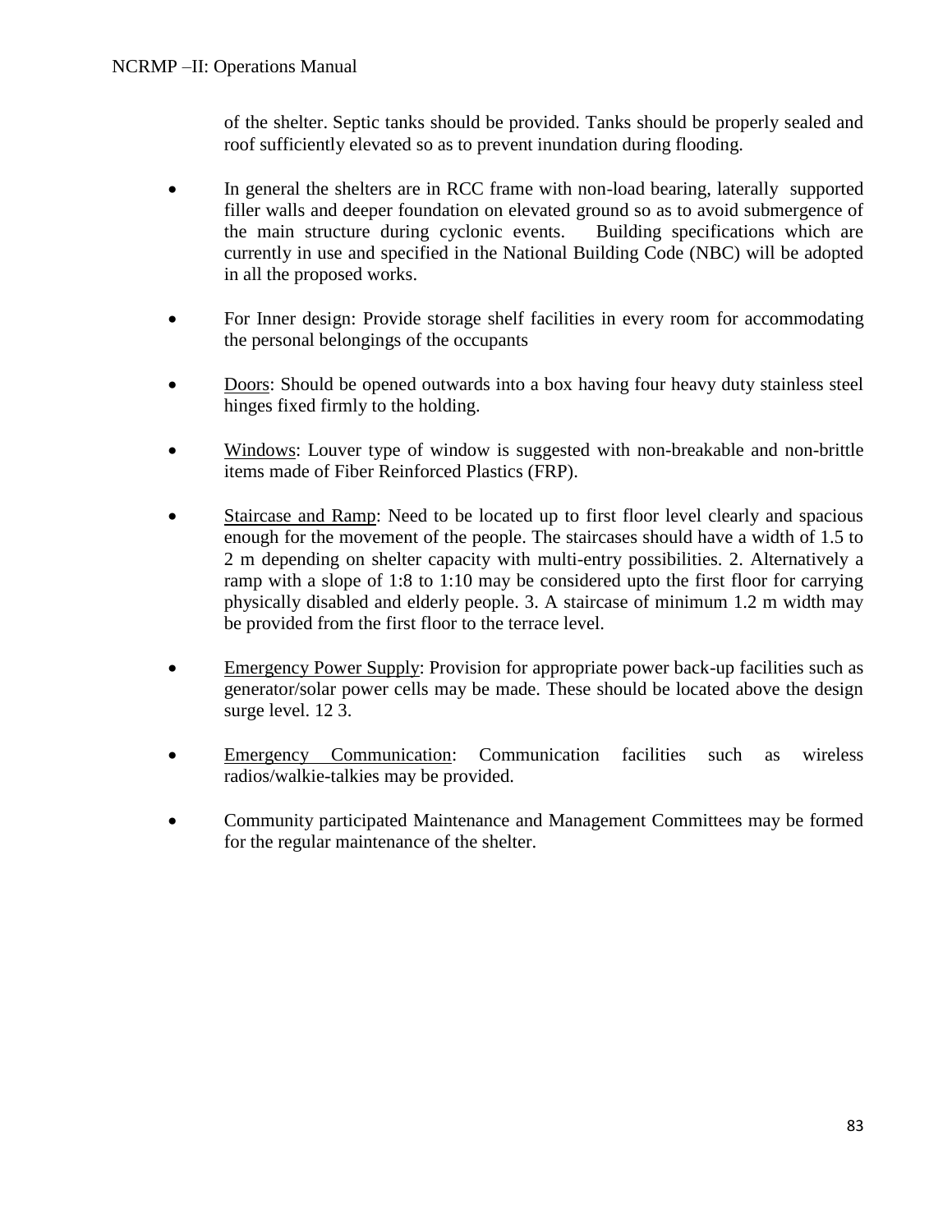# **Annexure 3: Environment and Social Framework - Screening exercise Screening**

Screening is the first step in the ESMF process. The purpose of screening is to get an overview of the nature, scale and magnitude of the issues in order to determine the scope of the detailed EA and SIA that would be subsequently carried out. After identifying issues, the applicability of the Bank's environment and social safeguard policies is established along with Government of India's regulatory requirements. Based on this, boundaries and focus areas for the EA and SIA along with the use of specific instruments are determined.

### **Key Steps involved in Project Screening (as per ESMF of NCRMP –II)**

The key steps involved in the screening process are briefly outlined below.

Step 1: Ascertain presence of any environmentally sensitive areas as detailed in screening criteria section Part-B and w.r.t. CRZ zones during site identification.

Step 2: Confirm applicability of regulations and whether any of the sub-projects are prohibited as per the existing law / regulations in the proposed sites. Wherein the proposed activity is restricted, Step 1 needs to be performed again.

Step 3: Conduct reconnaissance site visits for ground truthing to incorporate additional information.

Step 4: Revisit the screening check list and ascertain outcomes of the Part B (2) and Part C (2) of the screening checklist. Undertake the detailed screening process for all investments in consultation with the line department.

Step 5: Determine the requirement of an EIA / SIA study & its scope and other applicable rules /regulations and clearances.

Step 6: If EIA/SIA is required, then:

Step 6.1 Prepare ToR for EIA / SIA studies and appoint Environment and Social Management Consultants. Step 6.2: Conduct EIA / SIA as per the scope defined in the ToR along with preparation of the detailed DPR documents.

Step 8: Check for applicable NOC / Clearances from MoEF/ State PCB's etc as applicable

Step 9: Ensure integration of GEMP and / or Specific EMP measures (as applicable) with bid documents and contract provisions.

Step 10: Project implementation and monitoring to ensure EMP / GEMP implementation.

 Note 1: It is necessary that the PIU and Line Departments have detailed topographic maps of all the proposed sub project sites with CRZ zones identified along with details of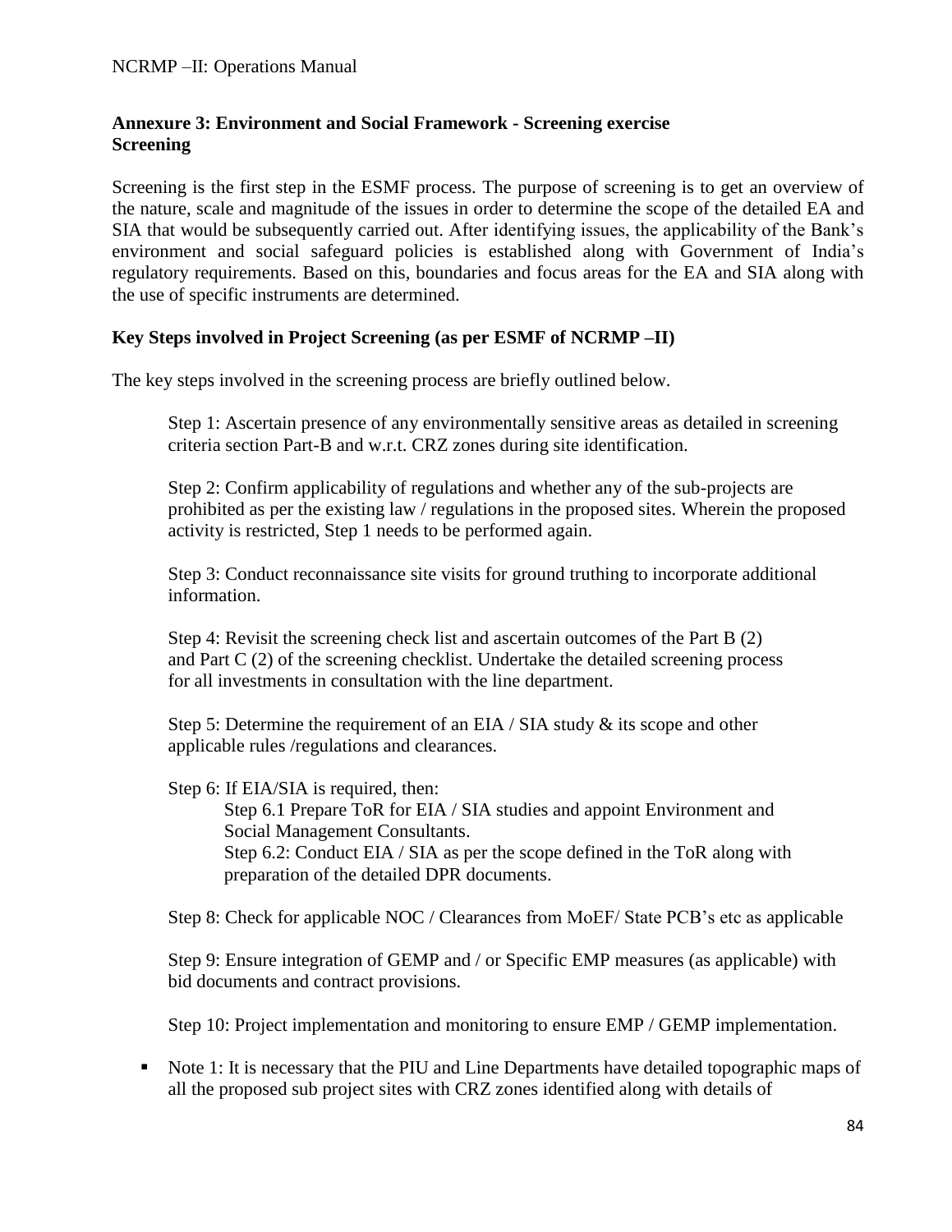ecologically sensitive areas, habitat areas, Reserve Forest, Wildlife Sanctuary at a suitable scale to undertake the screening tasks.

• Note 2: It is advisable to have a meeting with all the Line Departments and the concerned officials of the State Environment  $\&$  Forest Department and agencies like the Pollution Control Board before starting the process to gain a better understanding of the clearance process.

The outcome of the screening process will help prioritize the various investments and where required, start the clearance process in a timely manner e.g. project sites (in particular requiring Forest Clearance etc.) wherein clearance process is expected to take longer duration can be sequenced / phased later in overall project implementation but the clearance process for such sites is initiated at the start of the overall project. This shall help ensure that no sub projects are dropped merely due to delay in the clearance procedures. **The environmental and social screening flowcharts depicted below illustrate the overall screening process**.



**Environment Screening Flow chart**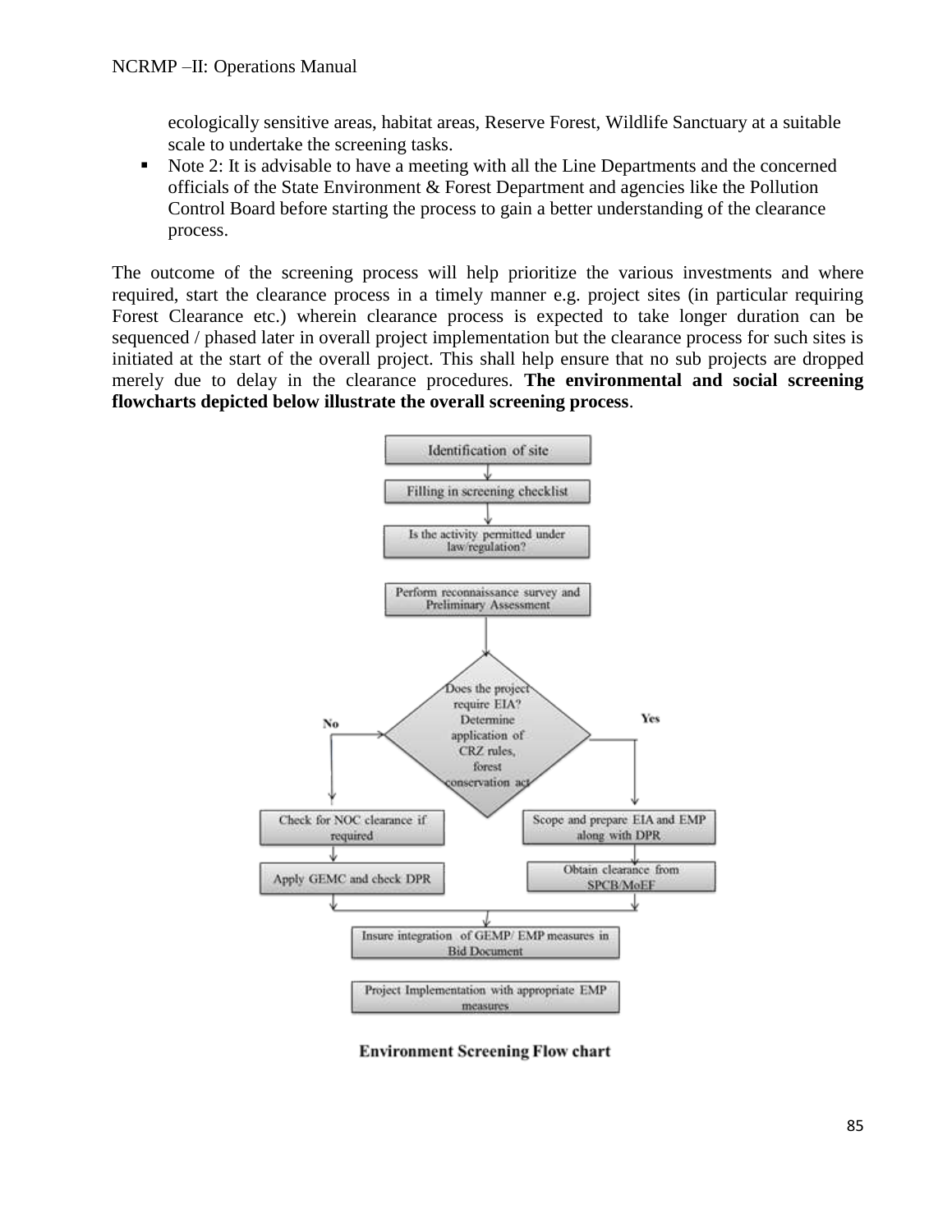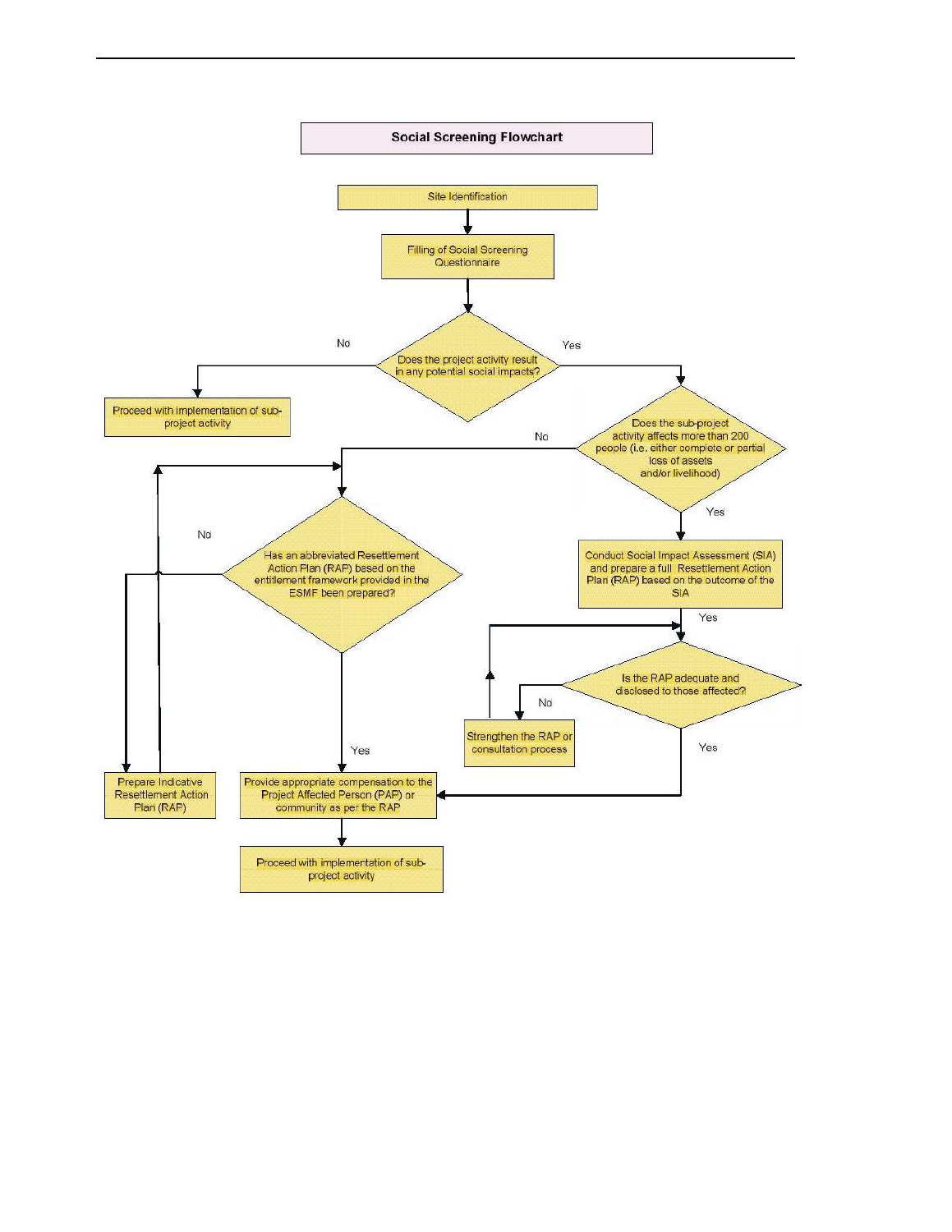#### NCRMP –II: Operations Manual

# **Annexure 4: Comprehensive Social Assessment Format**

**1. Land Requirement for the sub-project:**

| <b>Details</b>                 | Unit   | Quantity |
|--------------------------------|--------|----------|
| Government Land                | Acres  |          |
| Private Land                   | Acres  |          |
| <b>Title Holders</b>           | Number |          |
| Non-Titleholders - Encroachers | Number |          |
| Non-Titleholders - Squatters   | Number |          |

# **2. Agricultural Land affected due to sub-project:**

| <b>Details</b>                               | Unit   | Quantity |
|----------------------------------------------|--------|----------|
| <b>Total Affected</b>                        | Number |          |
| <b>Title Holders</b>                         | Number |          |
| Non-Titleholders - Encroachers               | Number |          |
| Non-Titleholders - Squatters                 | Number |          |
| <b>BPL Families losing Agricultural Land</b> | Number |          |

### **3. Dwellings affected due to sub-project:**

| <b>Details</b>                       | Unit   | Quantity |
|--------------------------------------|--------|----------|
| <b>Total Affected</b>                | Number |          |
| <b>Title Holders</b>                 | Number |          |
| Non-Titleholders – Encroachers       | Number |          |
| Non-Titleholders - Squatters         | Number |          |
| <b>BPL Families losing Dwellings</b> | Number |          |

### **4. Commercial properties affected due to sub-project:**

| <b>Details</b>                                   | Unit   | Quantity |
|--------------------------------------------------|--------|----------|
| <b>Total Affected</b>                            | Number |          |
| Title Holders                                    | Number |          |
| Non-Titleholders - Encroachers                   | Number |          |
| Non-Titleholders - Squatters                     | Number |          |
| <b>BPL Families losing Commercial Properties</b> | Number |          |

### **5. Common Property Resources Affected: (Please give each type by number)**

| Type | Unit   | Quantity |
|------|--------|----------|
|      | Number |          |
|      | Number |          |
|      | Number |          |
|      | Number |          |
|      | Number |          |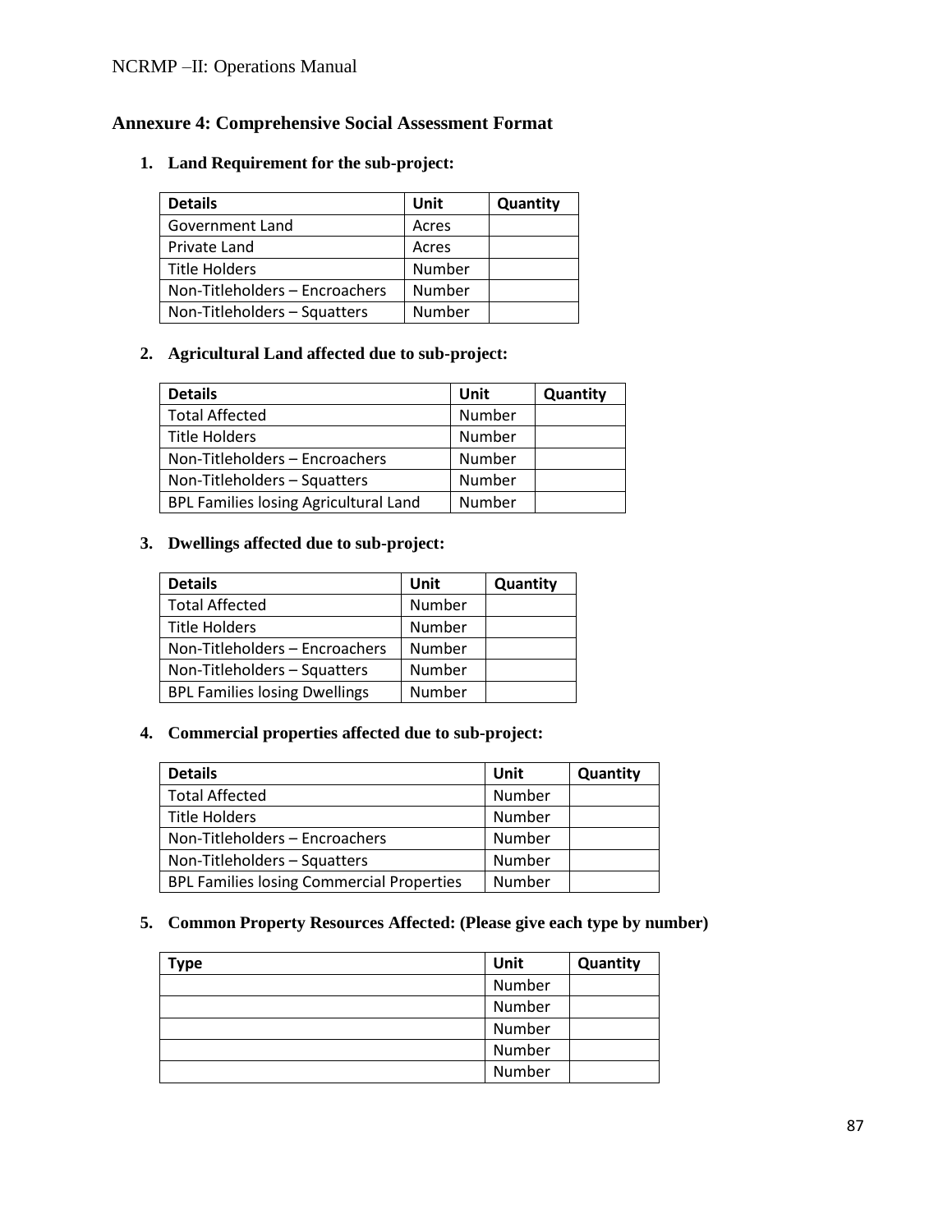| $S$ No | <b>Items</b>                                                  | <b>Results</b> |
|--------|---------------------------------------------------------------|----------------|
|        | 1. Total no of HH affected due to proposed project activity   |                |
|        | (Single or multiple impacts)                                  |                |
|        | 2. Total no of vulnerable HH affected due to proposed project |                |
|        | activity (Single or multiple impacts)                         |                |
| 3.     | Total number of Community Property Resources affected         |                |

#### **Part b : Result/Outcome of Social Screening Exercise**

| . .                    | N <sub>0</sub><br>. SA Required |  |
|------------------------|---------------------------------|--|
| $\sqrt{2}$<br><u>.</u> | 1 CU<br>ັ້<br>$ -$              |  |

#### **For Road and Bridges:**

# **1. Land Requirement for the sub-project:**

| <b>Details</b>                 | Unit   | Quantity |
|--------------------------------|--------|----------|
| <b>Government Land</b>         | Acres  |          |
| Private Land                   | Acres  |          |
| <b>Title Holders</b>           | Number |          |
| Non-Titleholders - Encroachers | Number |          |
| Non-Titleholders - Squatters   | Number |          |

#### **1. Agricultural Land affected due to sub-project:**

| <b>Details</b>                               | Unit   | Quantity |
|----------------------------------------------|--------|----------|
| <b>Total Affected</b>                        | Number |          |
| <b>Title Holders</b>                         | Number |          |
| Non-Titleholders - Encroachers               | Number |          |
| Non-Titleholders - Squatters                 | Number |          |
| <b>BPL Families losing Agricultural Land</b> | Number |          |

#### **2. Dwellings affected due to sub-project:**

| <b>Details</b>                       | Unit   | Quantity |
|--------------------------------------|--------|----------|
| <b>Total Affected</b>                | Number |          |
| <b>Title Holders</b>                 | Number |          |
| Non-Titleholders - Encroachers       | Number |          |
| Non-Titleholders - Squatters         | Number |          |
| <b>BPL Families losing Dwellings</b> | Number |          |

#### **3. Commercial properties affected due to sub-project:**

| <b>Details</b>                 | Unit   | Quantity |
|--------------------------------|--------|----------|
| <b>Total Affected</b>          | Number |          |
| Title Holders                  | Number |          |
| Non-Titleholders - Encroachers | Number |          |
| Non-Titleholders - Squatters   | Number |          |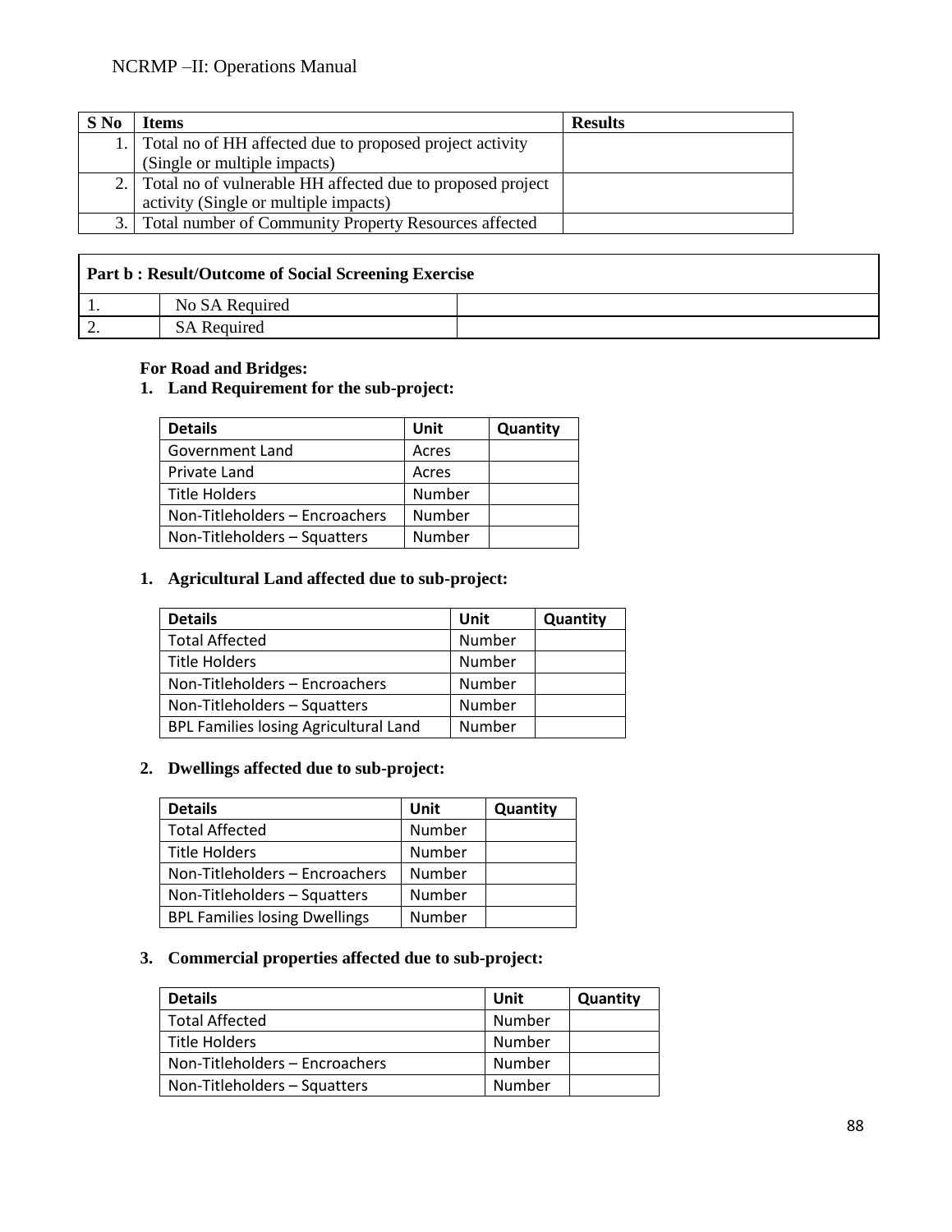| <b>BPL Families losing Commercial Properties</b> | Number |  |
|--------------------------------------------------|--------|--|

# **4. Common Property Resources Affected: (Please give each type by number)**

| Type | Unit   | Quantity |
|------|--------|----------|
|      | Number |          |
|      | Number |          |
|      | Number |          |
|      | Number |          |
|      | Number |          |

| $S$ No | <b>Items</b>                                                       | <b>Results</b> |
|--------|--------------------------------------------------------------------|----------------|
|        | <b>6.</b> Total no of HH affected due to proposed project activity |                |
|        | (Single or multiple impacts)                                       |                |
|        | 7. Total no of vulnerable HH affected due to proposed project      |                |
|        | activity (Single or multiple impacts)                              |                |
| 8.     | Total number of Community Property Resources affected              |                |

Part b: Right of Way Table (A table giving the availability of government land on both sides of centre line of the road need to be presented at every 100 m interval for the entire road and certified by the concerned Superintending Engineer. ADD rows for subsequent chainages, until end of road / bridge.)

| S.No. | Chainage,<br>km | Government Land<br>from Centre line of<br>Road |       | Proposed Road<br><b>Base Width</b> |       | <b>Additional Land</b><br>Requirement |       | Remarks |
|-------|-----------------|------------------------------------------------|-------|------------------------------------|-------|---------------------------------------|-------|---------|
|       |                 | Left                                           | Right | Left                               | Right | Left                                  | Right |         |
|       | 0.000           |                                                |       |                                    |       |                                       |       |         |
| 2     | 0.100           |                                                |       |                                    |       |                                       |       |         |
| 3     | 0.200           |                                                |       |                                    |       |                                       |       |         |
| 4     | 0.300           |                                                |       |                                    |       |                                       |       |         |
|       |                 |                                                |       |                                    |       |                                       |       |         |

| Part c: Result/ Outcome of Social Screening Exercise |                    |  |
|------------------------------------------------------|--------------------|--|
|                                                      | No SA Required     |  |
| <u>.</u>                                             | <b>SA</b> Required |  |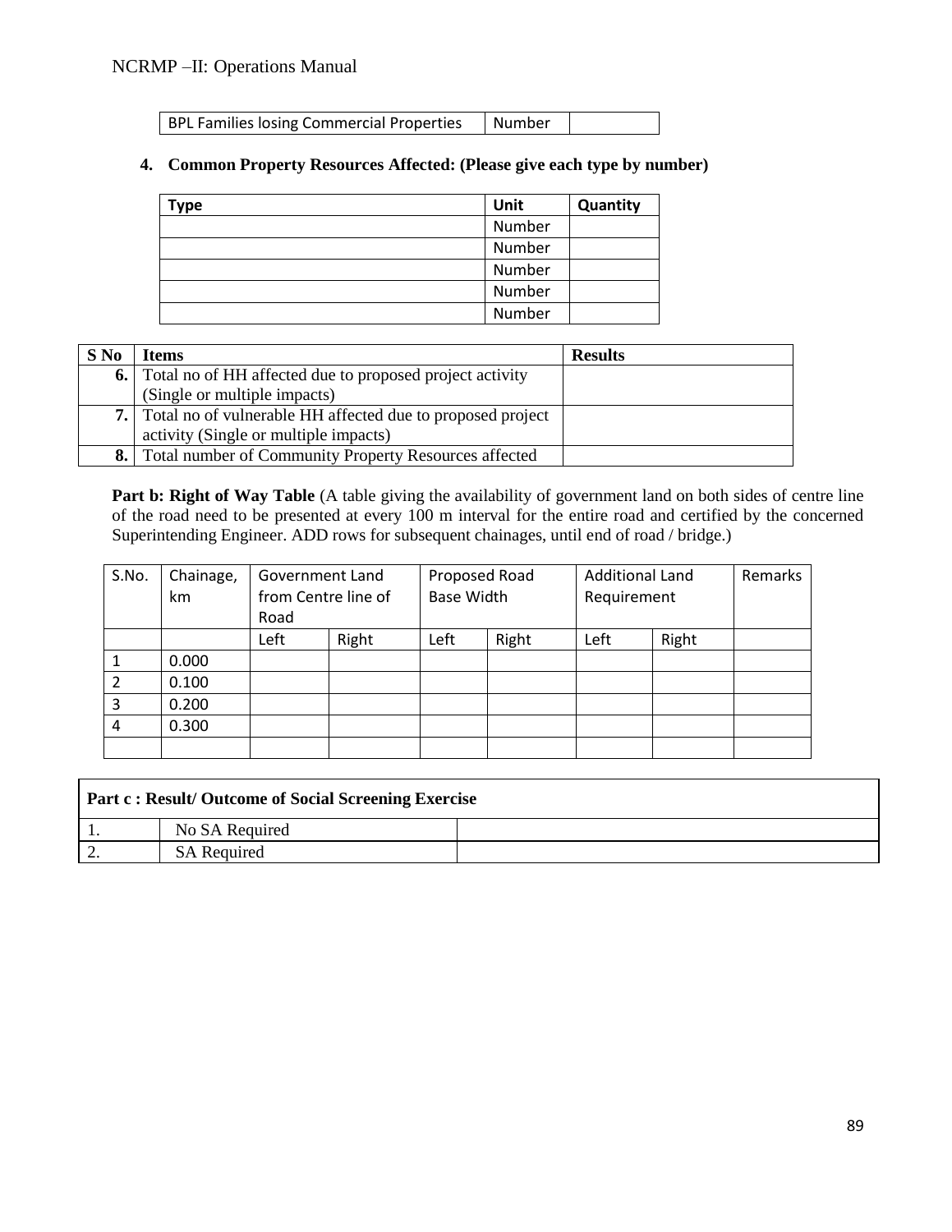# **Annexure 5: Communications Strategy**

1. The NCRMP –II is multi-sectoral by nature. It is spread over a wide geography and has a large number of beneficiaries. A communication strategy would enable a 1) better understanding of the project; 2) broader engagement of the community/beneficiaries and 3) greater transparency and accountability thereby creating a basis for concerted action.

2. It is beneficial to have a multi-track communication process (a one-way and/or a two-way process) at three levels i.e. the State, District and Panchayat/ Village level. The communication process/ methodology will be used for the project as a whole

3. A designated communication specialist will sit in the SPIU/Project Direct office at the State level. The specialist will be the focal point to coordinate and disseminate information from the State to the Districts. The specialist will assist the SPIU/ PDO/ Grievance redressal committees to tackle issues and keep the project process transparent. The Social Specialist from the SPIU will also be responsible for maintaining a record/documentation of community consultation/proceedings and the final decisions.

4. The following Table 1 outline the communication methodologies used at each level and the target audience. These methodologies are detailed below.

| <b>Levels</b>                    | <b>Theme/Projects</b>                                                                                                | raoic ## communication methodologies at unferent fevels<br><b>Communication Methods</b>                                                                                                                 | <b>Targeted Group</b>                                                                      | <b>Time Line</b>        |
|----------------------------------|----------------------------------------------------------------------------------------------------------------------|---------------------------------------------------------------------------------------------------------------------------------------------------------------------------------------------------------|--------------------------------------------------------------------------------------------|-------------------------|
| Village / Panchayat<br>level     | <b>EWDS</b> Training<br>Multi-purpose<br>cyclone shelters<br>Roads and Bridges<br>Embankment/<br>Underground cabling | <b>Bulletin Board</b><br><b>Local Newspapers</b><br>$\bullet$<br>Radio<br>$\bullet$<br>Construction<br>onsite<br>$\bullet$<br>boards<br>stakeholder<br>Informal<br>interaction<br><b>Trainings</b><br>٠ | <b>Beneficiaries</b>                                                                       | On-going                |
| District<br>level<br>State level | <b>EWDS</b> Training<br>Multi-purpose<br>cyclone shelters<br>Roads and Bridges<br>Embankment/<br>Underground cabling | <b>District Websites</b><br>$\bullet$<br><b>Local Newspapers</b><br>Trainings/Technical<br>Support<br>State level Workshops<br>$\bullet$<br>Newspaper/Journalists<br>Video conference<br>State Website  | Youth,<br>Beneficiaries,<br>NGO/CBOs,<br>PIUs, Bank<br>Managers,<br>Technical<br>Engineers | On-going<br>August 2015 |

# **Table #: Communication Methodologies at different levels**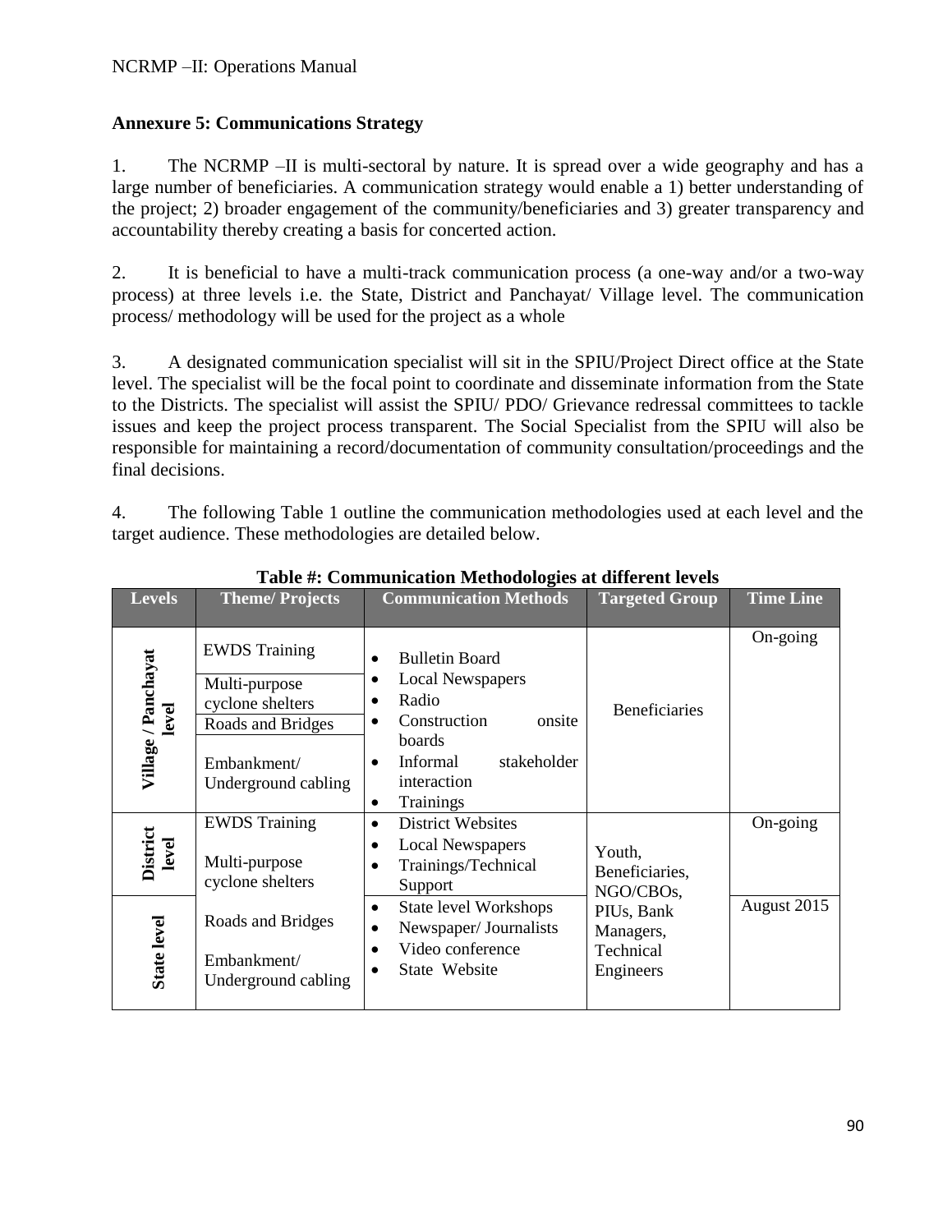## **Communication Methods:**

- i. **One-day Meetings**
	- a. **A State-level Launch Meeting** could be scheduled at the commencement of the NCRMP wherein a brief overview of the project, its components, and the public disclosure of the Housing Policy would be undertaken. It would be a one-day meeting at the State level. This could be chaired by the Additional chief secretary along with the concerned Secretaries, Implementing agencies and the State Media.
	- b. **Round Table**/ NGO workshop could be organised at the State level by the PIU/ Project Directors office wherein the Government of Uttarakhand, Implementing Agencies and the NGO/CSO to brief them on the project, the objective, spread of the project and the targeted outcomes. The Round Table will also be the venue where the Housing Policy could be shared.
	- c. **Video Conference (VC):** Video Conference (VC) can be undertaken bi-monthly or quarterly for the first two years of the project. The VC would be a face-time between the PD, Project Manager, line departments and the District Magistrates (DM) of the project areas. The VC would be beneficial as it will enable quick communication between the project districts, help track progress, address issues and problem and assist in cross district learning's.

### ii. **Use of Local Multi-Media**

- a. **Print/ Newspapers:** A comprehensive Press- kit (information about the project, housing policy and photographs) will be compiled by PIU/ Project Director's office and given to State-level Journalists with information regarding the infrastructure components of the projects i.e. Public buildings, Roads and Bridges and Urban flood management infrastructure. These press kits could also be distributed during the State-level Launch Meetings. The newspaper segments/ clippings will be posted in the District and State websites.
- **b. Website:** Information on government activities, updated damage reports, site selection process in the project districts, disbursements, status of completion of components, brochures and other communication materials, complaints received and addressed, etc. shall all be put up in each district websites, MIS and State website in both English and the local language.
- c. **Radio:** Production of a 15-20-minute radio program or **jingle** on "Critical Infrastructure" that would be designed by an internal or externally hired communication specialist, within the Program Directors office/ PIU. The developed short messages will be transmitted once every day during the initial stages of the project via the local radio station in the region. The program would detail out the following topics:
	- The Objective of the project and construction of Multi-purpose Cyclone Shelters
	- Explaining beneficiary participation and commitments in managing MPCS
	- Dial-in option, O &A discussions and answering listener's letters could be incorporated within the program.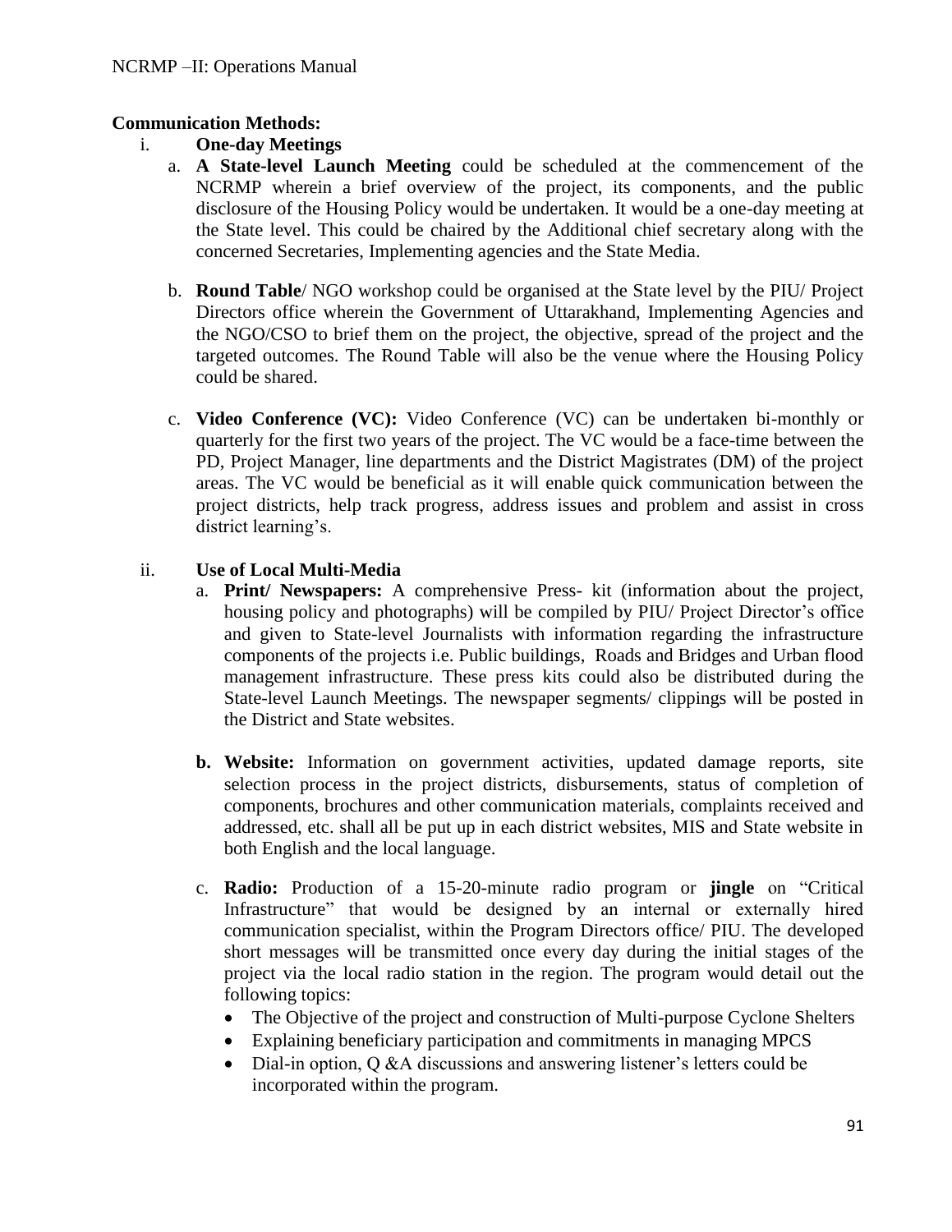- iii. **Bulletin Boards: B**ulletin boards that are situated at the District offices of the project intervention areas will be used to disseminate information regarding the disaster recovery process. Information and Communication materials, made by the communication specialist in the Project Director's office will be placed on the board in the local languages.
- iv. **Information on-site boards/ Construction site boards:** These boards will carry information regarding the nature of construction on site  $-$  Cyclone shelters, or link Roads/ Bridges, Embankments or Underground cabling. The information site boards will carry information with effect to the details of construction cost, project plan, start date, end date, inspection dates and others.
- v. **Transect Walk:** A transect walk is suggested along the proposed road alignment within the communities prior to finalizing the reconstruction of village roads. **This is usually undertaken when constructing new roads.** The transect walk shall involve the community and undertaken by the Implementing Agencies (IA)/ PWD in co-ordination with the Gram Panchayat at the village level. The transect shall enable the IA to quickly learn about the social structure, issues pertaining to land, social impact, soil, land use, community assets, and to triangulate data already available. The IA will inform the PRI at least a week in advance of the transect walk. This intimation would be in the form of a formal notice put up on the bulletin board at the Village Panchayat building. The transect walk will help with the following issues and can be organized as follows –
	- Provide information on the project i.e. at least 25 copies of the PMGSY handouts, describe the salient features of the project, include a description of the proposed improvements, land width required, and the provisions of the resettlement framework.
	- Collect the village revenue map from the Patwari and mark the suggested alignment. The lists of landowners along the suggested alignment are to be identified from the revenue records.
	- The PRI is to select a group of villagers (Key Informants i.e. School Teachers, Community Leaders, Women Representatives of SHGs etc.) who have a good knowledge regarding the physical resources of the village, and who are willing to participate in the transect walk.
	- On the basis of the Village Revenue Map, the route to be followed for the transect walk is to be discussed with the PRI representatives.
	- On completion of the walk, an illustrative diagram of the transect walk is to be prepared using information already gathered and will be cross-checked by the community. On finalization of the information a formal plan will be drawn by the PWD for approval and implementation work.
	- The process of the transect walk, discussion with the community and outcomes will be documented and presented with the formal plan to the PMU.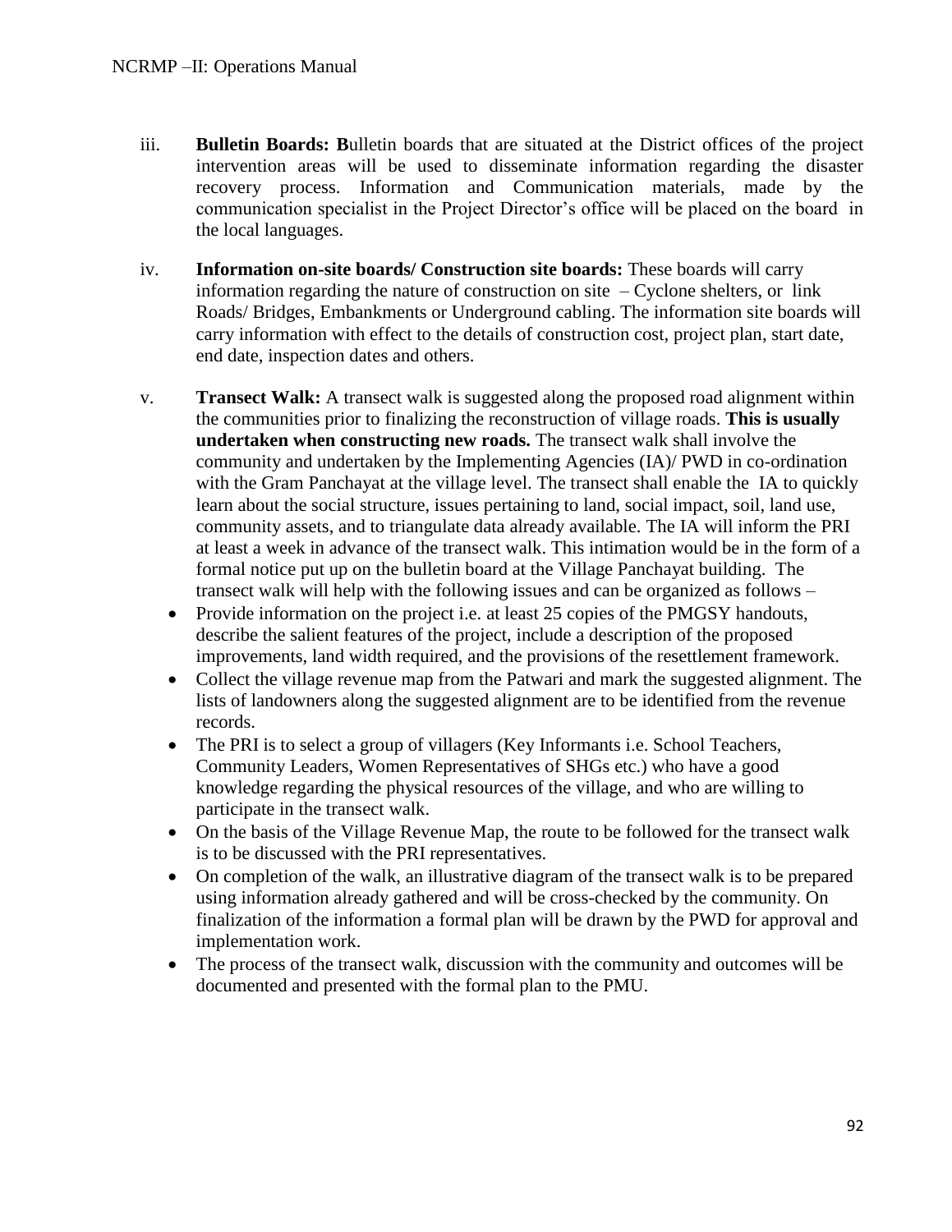# **Annexure 6: Grievance Redressal Mechanism**

# **The Project:**

1. The overall objective of the Project is to undertake suitable structural and non-structural measures to mitigate the effects of cyclones and other hydro meteorological hazards in the coastal States/UTs of India.The component B will be implemented by the State identified Implementation Units, supported by the State Project Implementing Unit (SPIU), under the aegis of PMU-NDMA for NCRMP -II.

# **The Grievance Redress Mechanism and Structure:**

2. The established GRMs of the regional government and relevant PIUs shall be upgraded with guidelines agreeable to the Bank as Senior and Filed level GRMs at PMU and PIU levels. In case of land acquisition, there is a multi-layered GRM with the LA-Collector, District Collector, Revenue Divisional Commissioner, and Finance Commissioner (Department of Revenue) responsible for hearing and resolving grievances relating to the award of compensation. The Committee for Acquisition through Private Negotiations is constituted by the Deputy Collector of the concerned District, elected Member of the Legislative Assembly, District Superintending Engineer, Executive Engineer concerned, and District level officer of the intending department, and the Chairperson of the relevant Notified Area Council.

3. The Project will have district level GRMs will be the second level GRM, chaired by the District Collector or her/his nominees, and PIU representatives.

4. At the SPIU level, the Project Steering committee shall be the highest body to entertain and resolve appeals against decisions of lower GRMs. The Project Implementing Entity has an online GRM helpline which will also entertain grievances relating to the project.

### **Functions of GRCs**

5. The grievances may relate to acquisition of land or resettlement, provision of any other assistances or services promised by the Project, any other issues affecting the beneficiaries or people in the affected villages.

6. The Level 1 GRC will receive all complaints from beneficiaries covered under their ambit. All unresolved complaints at level 1 shall be discussed and resolved within 3 days of the GRC meeting. All complaints at level 1 requiring resolution at higher level shall be forwarded to level 2 immediately. The level 2 GRC all unresolved complaints at level 1 shall be discussed and resolved within 3-5 working days. All unresolved complaints at level 2 requiring resolution at higher level shall be forwarded to level 3 immediately. The level 3 GRC will discuss on regular basis all unresolved complaints at level 2 and shall resolve complaints within 3-5 working days of their receipt either from beneficiary or level 2.

7. Acknowledge *and follow up:* The GRC should establish a clear timetable/time frame for acknowledging receipt of complaints, and standards for providing periodic updates to complainants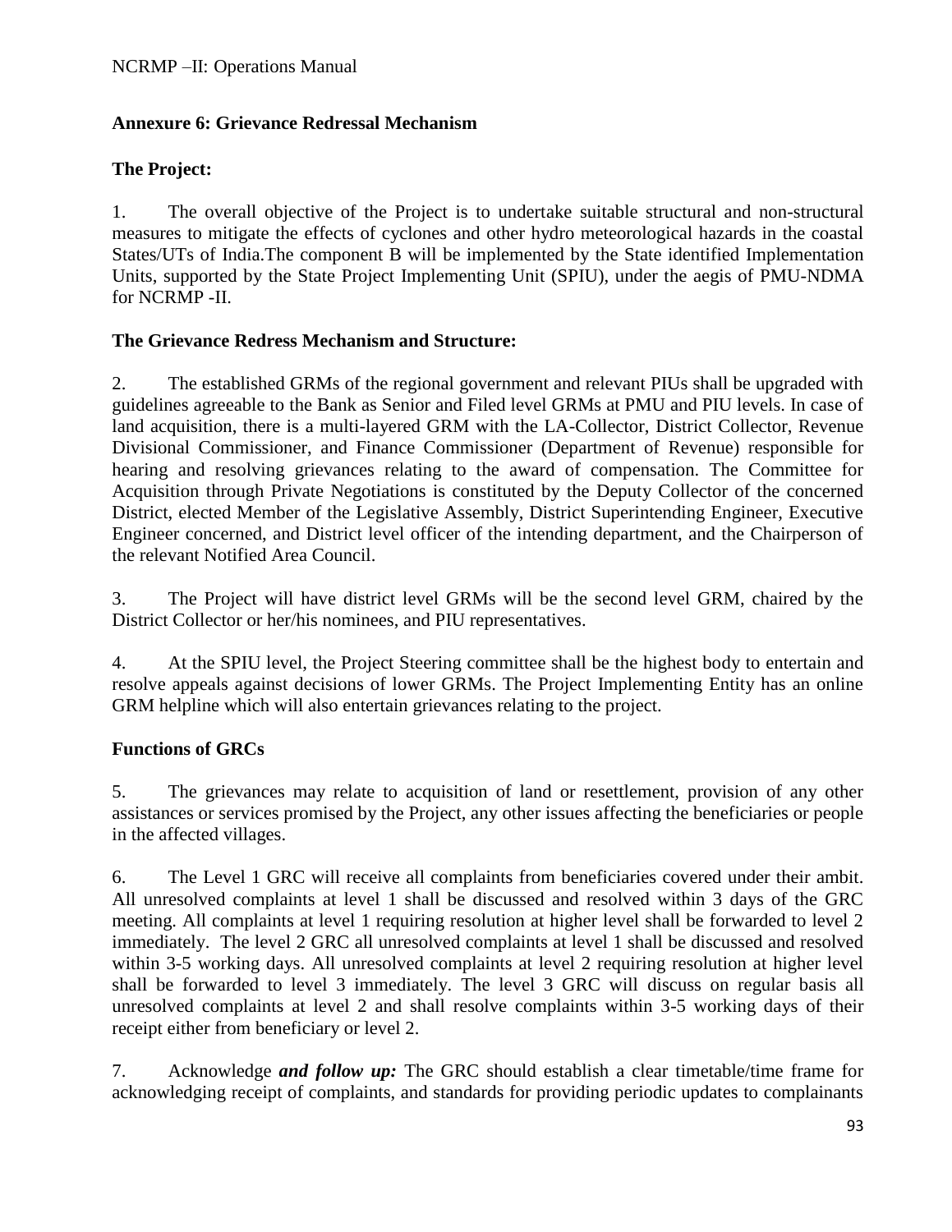on the progress of actions being taken. The timetable should be disseminated/ communicated to the Project Community areas and all offices involved, various stakeholder groups, in order to enhance transparency and accountability.

# **Scope of GRC**

8. The GRC will receive and redress all complaints and grievance that relate to the Project that are formally brought to the GRC in writing or through other means as suggested under Registration Mechanism for Complaints in this document. The complaints and grievance could be made by individuals and group of individuals who have a grievance under the Project. The complaints/grievance could relate among others, to: (i) land acquisition, (ii) selection of sites for Multi-purpose cyclone shelters; (iii) payment of compensation and resettlement assistance in accordance with social impact mitigation and eligibility criteria as set out in ESMF.

9. *Grievance Redress Service of the World Bank*: In addition to seeking to resolve their grievances through the GRM established at the government level, "communities and individuals who believe that they are adversely affected by a World Bank (WB) supported project such as this operation may also submit complaints to the Grievance Redress Service (GRS) established by the World Bank. The GRS ensures that complaints received are promptly reviewed in order to address project-related concerns. Project affected communities and individuals may also submit their complaint to the WB's independent Inspection Panel, after having brought the complaint to the World Bank's attention through its GRS. Information on how to submit complaints to the World Bank's Grievance Redress Service is available at [http://www.worldbank.org/GRS.](http://www.worldbank.org/GRS) Information on how to submit complaints to the World Bank Inspection Panel is available at [www.inspectionpanel.org.](http://www.inspectionpanel.org/)

# **Registration Mechanism for Complaints**

10. Name, Office Address, Contact number and email id of each of the SDMs in affected districts shall be communicated to all the beneficiaries. The beneficiaries can register complaints in following ways:

- a. By written and sent through ordinary post addressed to concerned Block Development officer at the Block level/ Collector at the District level of their area.
- b. Online through the national and state portal
- c. By calling a Helpline number.

# **Processing and Redressing Complaint/ Grievances**

 **Complaint registration and redressal systems must be made clear and communicated** prior to establishing the GRC within the project areas. Including a timeframe for processing the complaint. It is important that the beneficiaries are provided with a description of the Grievance Redressal Mechanism process. The Grievance Redressal Mechanism shall be communicated to the beneficiaries through the use of a formally **drafted communication strategy** as specified in the Operational Manual. This will include use of print and electronic media. Pamphlets with complete information will be distributed to the beneficiaries at the village, block and district level. Posters will also be posted at DM office and Gram Panchayat office.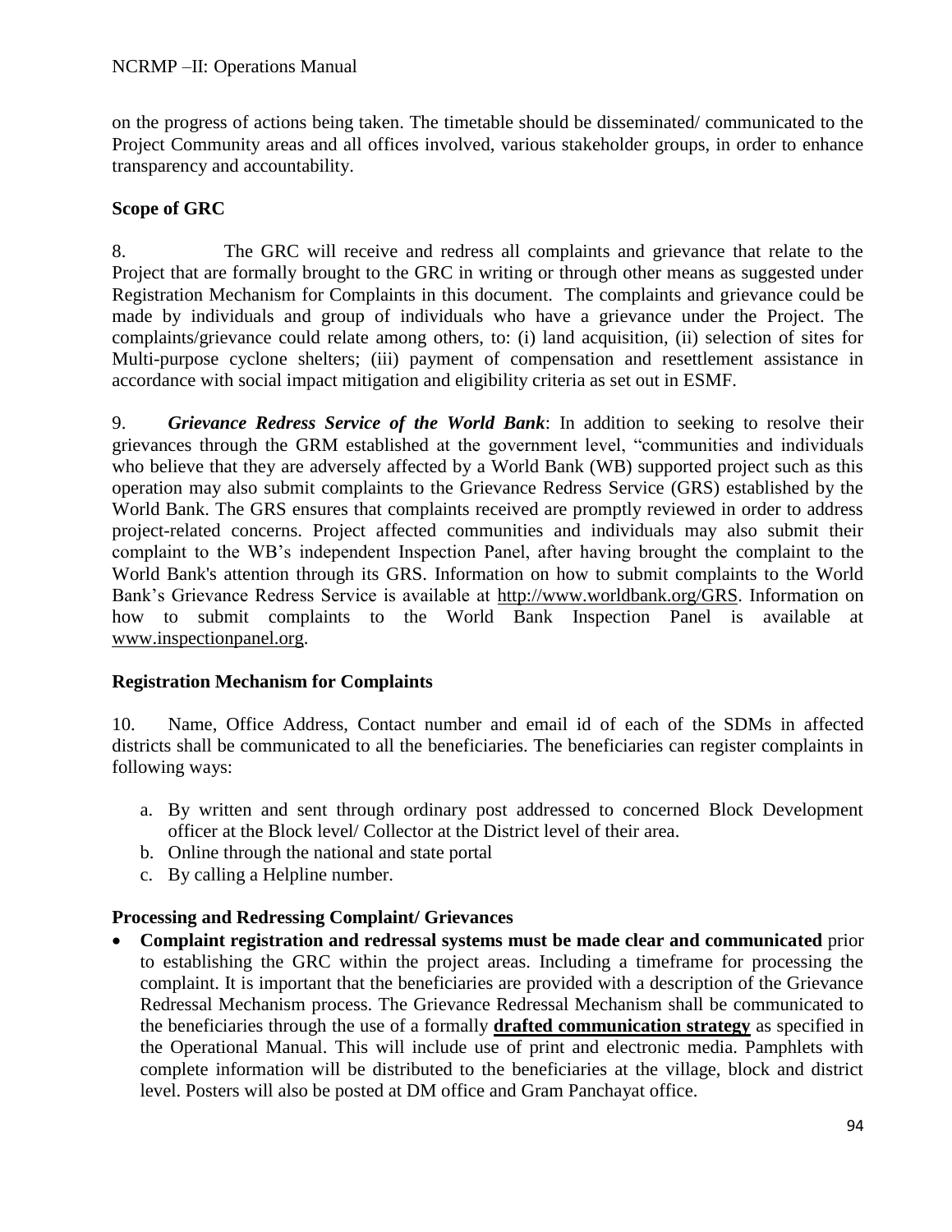**Complaints are treated confidentially**. Files are kept confidential. Publishing / sharing information about the complaint cannot be traced to the individual complainant.

- **Complaints should receive an acknowledgement receipt or** complaint number as a token to having submitted a complaint. This receipt would also receive a date on which his/her complaint will be processes or address. He/she would also attend the open house meeting wherein the complaints grievance will be addressed.
- **All complaints –Written or electronic- received will be fed into a complaint register/ Google Spread sheet** by a point person appointed by the SDM or SDM. This spreadsheet can be viewed by all levels including PMU. The complaint register will be supervised and monitored by the PMU.
- **When closing the complaint**, agreement should be made with the complainant on remedy, and both parties sign to their approval of the case being closed and outcome accepted. Copies are kept in both hard copy and electronic (please see documentation of Grievance process) by both parties.

### **Documentation and Record keeping requirement**

11. The GRCs at each level will maintain one Grievance Register that would document the information on each grievance received either through email or post. A registration id shall be given to each grievance registered.

12. The GRCs at each level will maintain and feed the following Grievance Register (Google spreadsheet or other) that would, among others, help with monitoring and evaluation of the functioning of GRCs but also to document the processes of GRCs.

**Complaints/Grievances Register:** (1) Serial Number; (2) Case Number; (3) Name of Complainant; (4) Gender; (5) Name of Father/Husband; (6) Full Address of the Complainant; (7) Main complaint/grievance; (8) List of documents attached; (9) History of Previous complaint/grievance, if any (10) Date of receipt of complaint/grievance and (11) Date of acknowledgement of complaint/grievance (12) Date of hearing; (13) Decision of GRC at that level; (14) Key agreements/commitments (15) Date of closing of complaint/grievance; (16) Whether appealing to next level – yes or no

13. The grievance redress process will be a continuous, transparent and participatory process that would be an integral part of the project's accountability and governance agenda. The GRC at each level will maintain the above mentioned Registers. The GRC at each level will also keep a separate case file for each complainant/grieved persons in which all complaint/grievance related documents will be kept. The PMU-R&RD will also prepare periodic reports on the grievance redress on the basis of reports received from the three levels.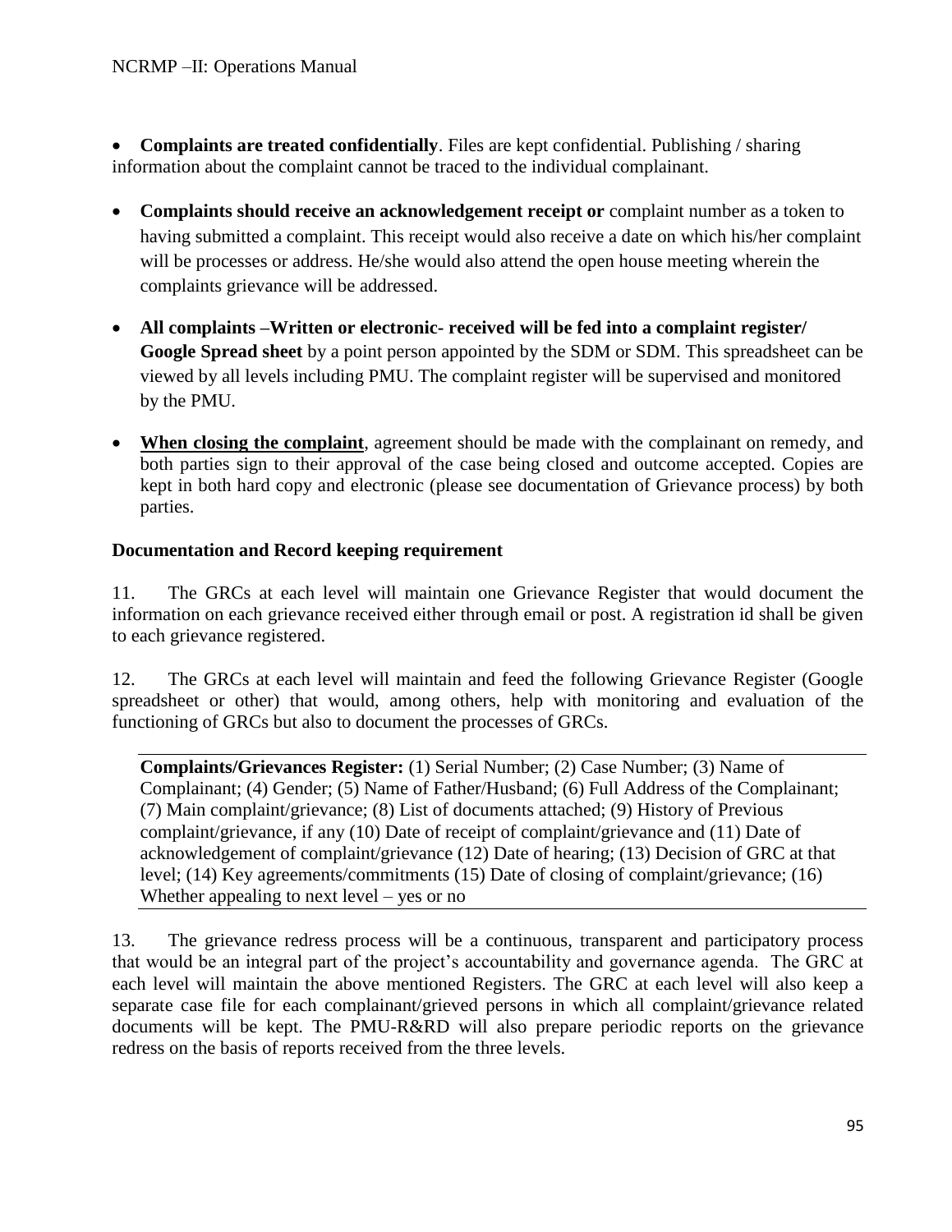# **Annexure 7: Draft ToRs for Staffing**

# **SPIU Staff:**

These specialists must be incorporated to the SPIU at the earliest, and can be either deputed or hired from the market:

- a) Procurement Specialist
- b) Social Development Specialist
- c) Environment Specialist
- d) Financial Management Specialist
- e) MIS Specialist
- f) IT/GIS Specialist
- g) ExecutiveEngineer

# **Sample/ draft TORs**

#### **A. Procurement Specialist**

#### **DRAFT ToR FOR PROCUREMENT SPECIALIST**

Location: NCRMP –II focus state

Reporting to: SPIU Project Director

Objective: The Procurement Specialist will be responsible for the overall coordination of all procurement related project activities to ensure that the related Project objectives are achieved within the time schedule and within the financial plan.

- To prepare year-wise procurement plan for the project to ensure efficiency and get it approved from PMU and monitor/update the same regularly.
- To provide procurement support during project preparation;
- To assist all implementing agencies and staff in procurement capacity building activities including support during procurement assessment and procurement system development.
- To prepare operational guidelines on concepts, policies and procedures of procurement for all levels;
- To prepare guidelines for negotiating and resolving difficult procurement issues with agencies particularly bidding and award issues;
- To design capacity building modules for procurement professionals in implementing agencies at levels on approach to procurement, as well as on specialized procurement topics.
- To prepare a range of procurement-related documents and reports;
- To develop a strong web- based procurement management system in coordination with the M&E Specialist and IT Consultant and to analyse management related information for improving efficiency and effectiveness of service delivery in the project.
- To co-ordinate with all implementing agencies, SPIU, and the World Bank in general and with task counterpart in the WB Team.
- To be fully conversant with all aspects of project implementation activities and to be responsible for timely reporting to the Project Director.
- To ensure publication of the procurement plan on the PIU/PMU website.
- To ensure that procurement under the project is conducted in accordance with the procedures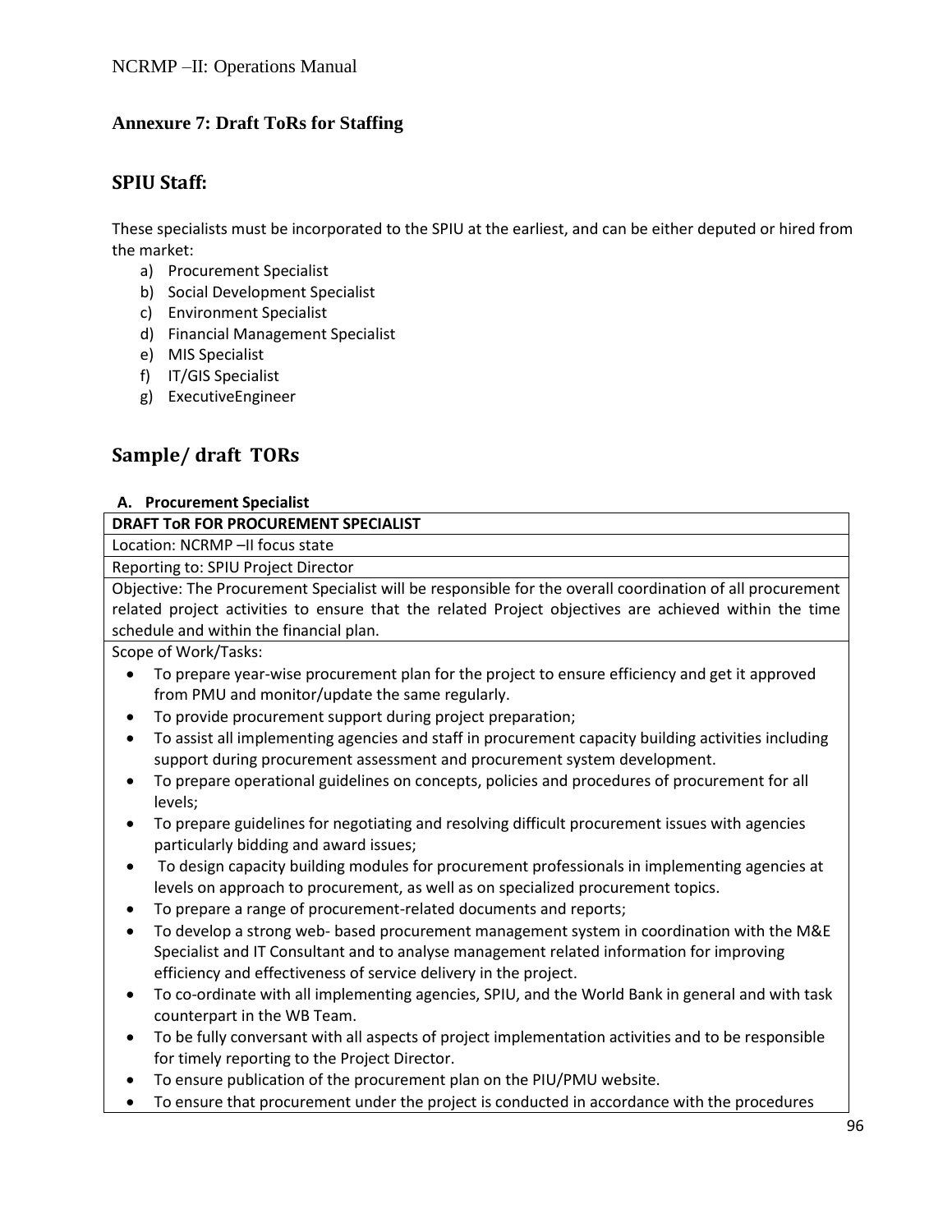|           | and timetables as approved by the PMU.                                                        |
|-----------|-----------------------------------------------------------------------------------------------|
| $\bullet$ | To invite expressions of interest (EOI) for consultancy assignments through advertisements in |
|           | newspapers and/or through e-procurement system, to coordinate for the evaluation of the EOI   |
|           | and finalization of shortlist                                                                 |

- To support the SPIU in procurement matters, especially on technical matters, such as preparation of technical specifications, preparing all types of advertisements, bidding documents, letters of invitation, expression of interests, preparing RfP documents, draft contracts, evaluation reports, etc., in the procurement of goods/works/ equipment/consultancies/trainings/services etc.
- To maintain up-to-date and accurate procurement records for each project component.
- To prepare and submit procurement progress reports periodically for the review of the Project Director.
- To handle procurement related grievances/complaints received by the SPIU as per guidelines.
- To be responsible for any other related task/tasks assigned by the Project Director.

- Should have a post graduate degree either in M.B.A.(Fin.) or M.B.A.(Supply Chain Mngmt.) M.M.M. or a B.Tech./B.E. or M.Tech./M.E. degree from a recognized university or a Chartered Accountant.
- At least 5-7 years of direct relevant work experience as Procurement Specialist;
- Good knowledge of all concepts and principles of and approaches to procurement, and of public procurement systems followed by the state Government. Knowledge and understanding of technical, commercial and legal aspects of procurement at all phases;
- Strong communication skills in presenting, discussing and resolving difficult issues and proficiency in English and Hindi languages (Or state specific language);
- Knowledge and experience in e-procurement and procurement MIS.

#### **B. Social Development Specialist**

#### **DRAFT ToR For SOCIAL DEVELOPMENT SPECIALIST**

Location: NCRMP –II Focus State

Reporting to: SPIU Project Director

Objective: The SDS will be responsible for overseeing the social management process and application of social safeguards for the project.

- Analyze social risks and social issues and integrate these into the planning and implementation of the project activities.
- Carry out social screening and prepare social action plans;
- Prepare community participation plans for planning and implementing public building and/or livelihood strengthening activities at the village/ community level;
- Review and clear public building plans and livelihood training plans prepared in consultation with beneficiaries by the community development officers and community mobilisers;
- Work with the design engineers to review gender and differently abled sensitivity incorporated in designs and modules.
- Undertake field visits periodically, hold supervision meetings with the community mobilisers to plan and monitor participatory aspects of the project components;
- Coordinate with NGOs, field Staff, Consultants, and contractors and guide them in addressing social inclusion and equity issues with reference to resettlement, needs of special populations such as scheduled caste and tribal groups, and gender issues.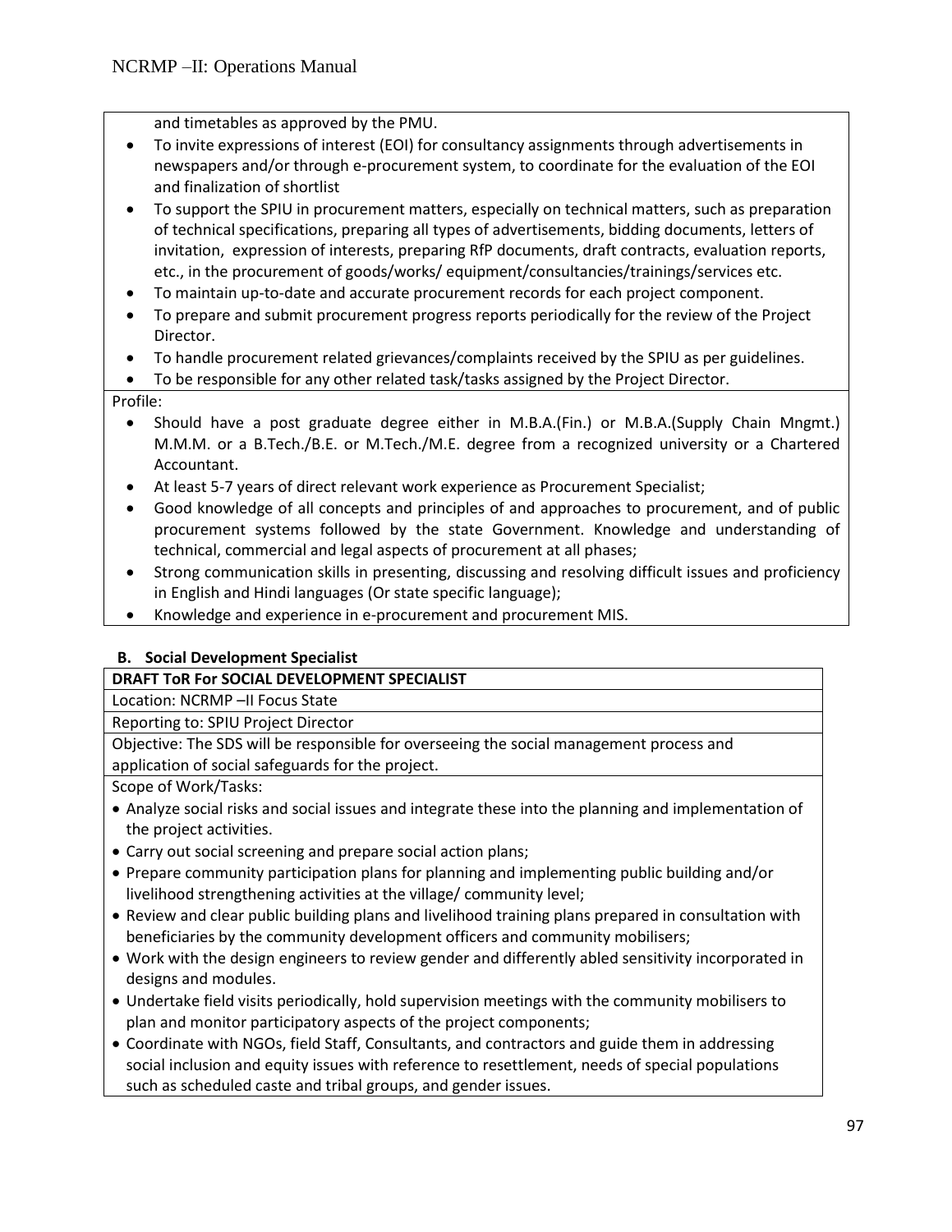- Monitor the implementation of the Social Management Plans / Resettlement Action Plans and assess and ensure their compliance with the Environment and Social Management Framework
- Coordinate with relevant line departments to ensure compliance with social safeguards
- Review the periodic progress reports prepared by CDOs and independent monitoring reports prepared by the TPQA and supervision consultants on the preparation and implementation of social plans and plan and implement remedial measures as necessary
- Prepare and implement training and capacity building plans of the staff to address social issues associated with the project.
- Interact with the Social Development Specialist of the World Bank on social and environmental management activities of the project.
- Review and clearance of Social sections of DPRs
- Review and approve the contractor's Implementation plan with the Supervision Consultant for the social measures, as per the ESMF
- Liaise with the various central and state government agencies on social issues, including process for land acquisition/donation and other regulatory matters
- Assist the Supervision consultants in establishing dialogue with the affected communities and ensure that the social concerns and suggestions from such interactions are incorporated and implemented in the project
- Prepare periodic (monthly, quarterly, and annual) report and document good practices and lessons learnt for dissemination within the Government and externally
- Ensure relevant social indicators are reflected and updated into the MIS
- Any other relevant activity designated by the Project Director to ensure proper implementation of the project components.

- Post graduate in Social Work/ Rural Management/ Development Studies.
- At least 8 years' experience in community development, community mobilization, resettlement, disaster management, gender and rural development. Experience in disaster management will be a plus
- Conversant with the participatory tools such as PRA, micro-planning, participative monitoring and evaluation in community development, public building and watsan and rehabilitation activities. The candidate should be well versed with the socio-economic conditions of beneficiaries and should be able to communicate in the local language
- Previous professional work experience in the state and work in the World Bank/ADB assisted projects shall be considered favorably.
- Fluency in both oral and written English and Hindi/State language

#### **C. Environment Specialist**

**DRAFT ToR FOR ENVIRONMENT SPECIALIST**

Location: NCRMP –II Focus State

Reporting to: SPIU Project Director

Objective: Responsible for planning and coordinating environmental management activities, concerning all the environmental aspects of the sub-projects.

- To act as the primary person responsible for ensuring that the environmental components of the EMP are properly integrated into the project implementation
- Review and clearance of Environmental sections of DPRs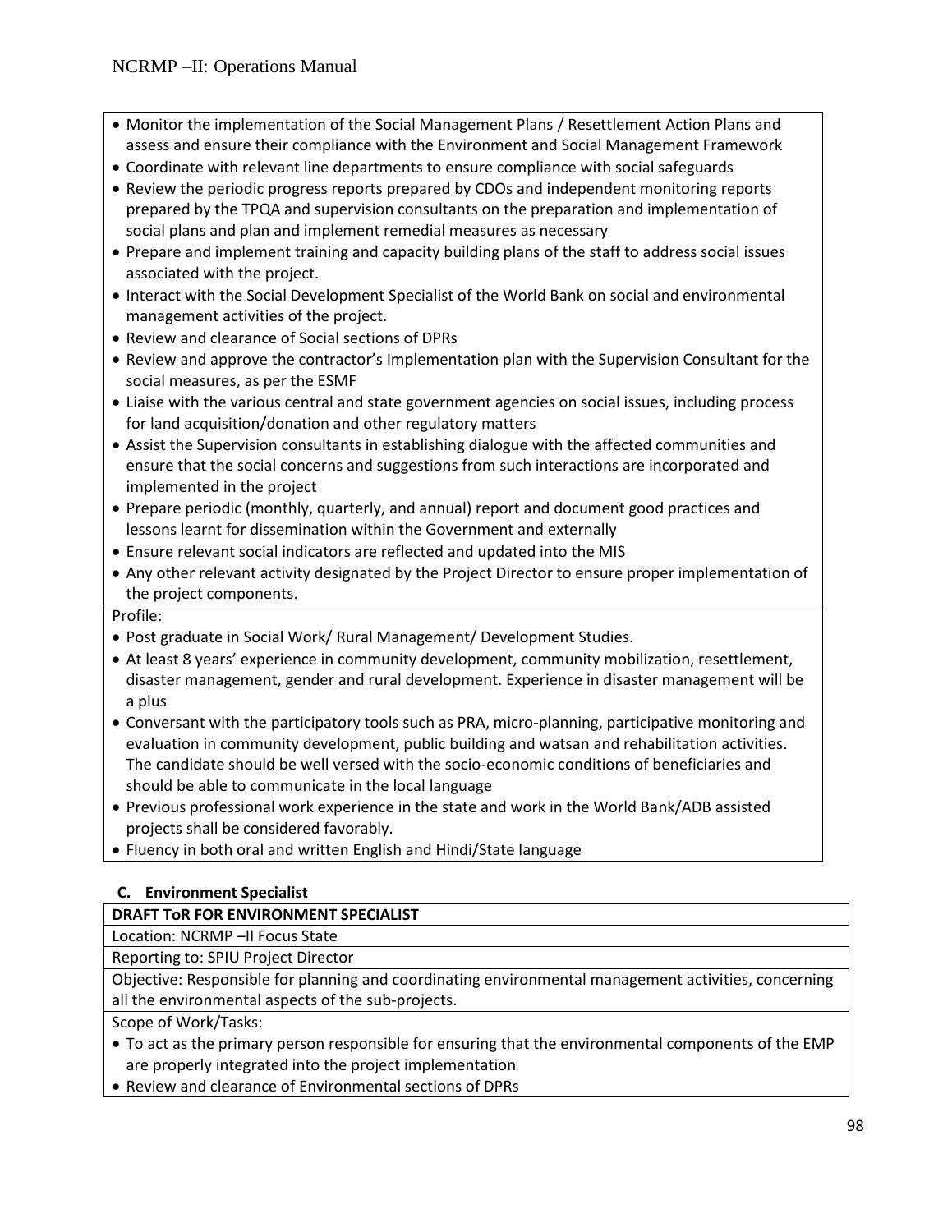- Review the preparation of necessary Environmental Assessments and Environmental Management Plans for the project
- Carry out the necessary processes at field level for environmental clearances, including CRZ
- Liaise with the various line departments and agencies on environmental and other regulatory matters
- Continuously interact with line department, TPQA contractors, and community groups to be involved in the project to ensure environmental considerations and incorporated in project design and implementation
- Prepare Environmental due diligence reports as necessary
- Review and approve the contractor's Implementation plan with the TPQA for the environmental measures, as per the ESMF
- Review the environmental performance of the project through site visits and assessment of the periodic environmental and social reports submitted by contractors
- Provide support and assistance to the Government Implementing Agencies and the World Bank to supervise the implementation of the ESMF during the construction as well as operation stage of the project
- Report to the Project Director on the Environmental aspects pertaining to the project
- Prepare periodic (monthly, quarterly, and annual) report and document good practices and lessons learnt for dissemination within the State and externally
- Any other relevant activity designated by the Project Director to ensure proper implementation of the project components.

- Post Graduate in Environmental Science or B.Tech in civil/ related field
- Minimum 5 years of experience in handling the environmental issues of infrastructure projects preferably for externally funded projects
- Proficiency in computer skills including experience of MS Word, Excel, Project, and GIS
- Fluency in both oral and written English and Hindi/State language
- Priority will be given to candidates with experience in disaster risk management.

#### **D. Financial Management Specialist**

#### **DRAFT ToR FOR FINANCIAL MANAGEMENT SPECIALIST**

Location: NCRMP –II Focus states

Reporting to: SPIU Project Director

Objective: Responsible for financial management and reporting as per the agreed guidelines for the project

- Compliance with finance management procedures of the NCRMP.
- Overseeing the preparation of the NCRMP budget and any revisions thereto
- Reviewing and approving the financial progress report.
- Preparing sanction orders requesting for release of funds along with the required supports
- Authorizing the processing of invoices for 3rd parties.
- Maintenance of the books of accounts.
- Appointment of internal auditor for NCRMP.
- Ensure submission of external audit reports for the NCRMP.
- Submission of Utilization certificates and expenditure statements to NDMA and to Project Director at agreed intervals;
- Ensure intern audit for the project accounts ae carried out in time and the same is submitted to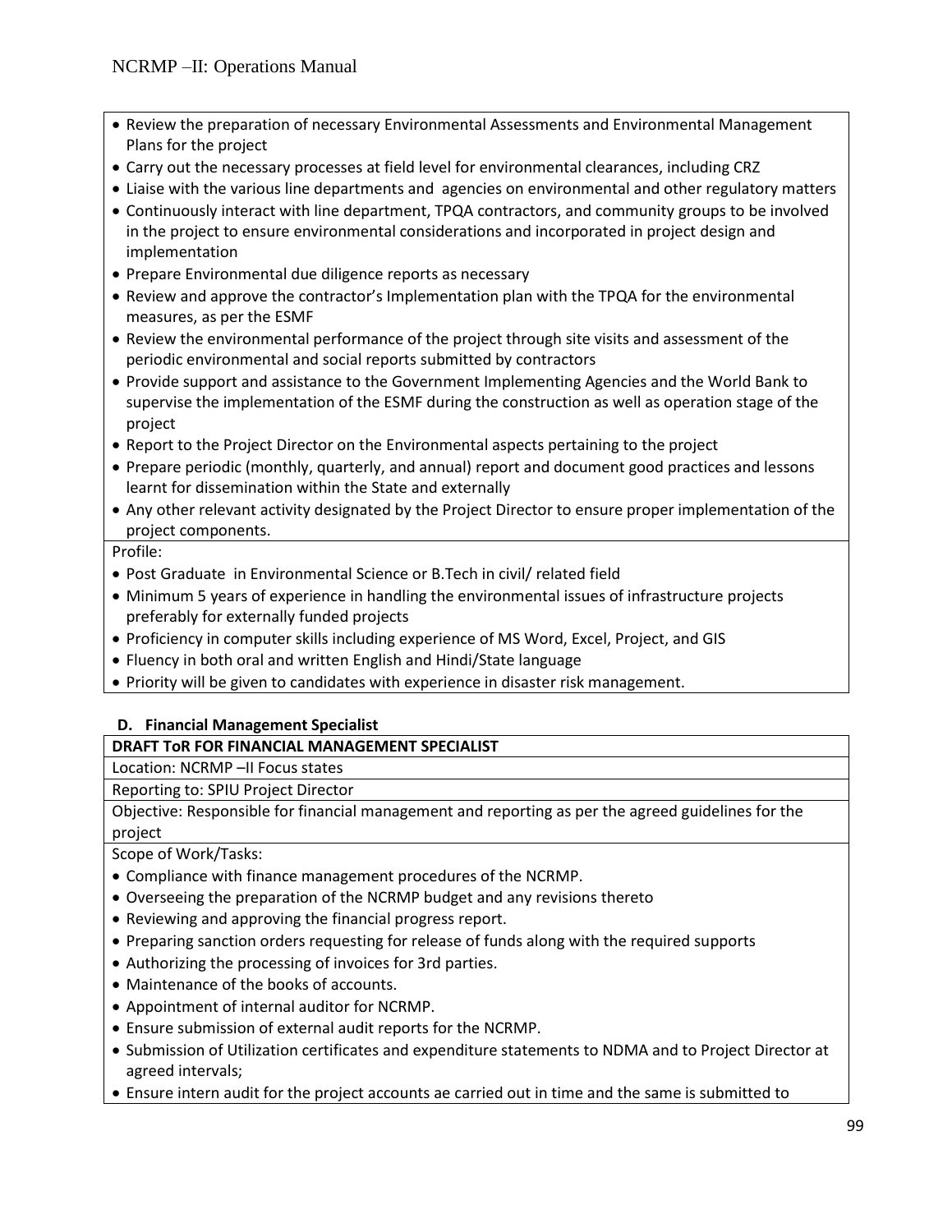| NDMA.                                                                                                                                                                                        |  |  |  |  |  |  |  |
|----------------------------------------------------------------------------------------------------------------------------------------------------------------------------------------------|--|--|--|--|--|--|--|
| • Other duties as assigned                                                                                                                                                                   |  |  |  |  |  |  |  |
| Profile:                                                                                                                                                                                     |  |  |  |  |  |  |  |
| CA (Inter)/M.Com/B.Com with at least 5 years of experience<br>$\bullet$                                                                                                                      |  |  |  |  |  |  |  |
| Working with Government departments and in the field related to the terms of reference will be<br>$\bullet$<br>desirable;                                                                    |  |  |  |  |  |  |  |
| Should possess good working knowledge of computers, and have expert knowledge in working in<br>$\bullet$<br>Tally.                                                                           |  |  |  |  |  |  |  |
| He/she should have good accounting skills in computerized as well as manual accounting.<br>$\bullet$<br>The candidate should be proficient in English and Hindi/State language.<br>$\bullet$ |  |  |  |  |  |  |  |
| The Accounts Officers and Accountants may be brought under deputation from AG, State<br>$\bullet$<br>Government Departments/ Government undertaking with relevant field experience.          |  |  |  |  |  |  |  |
| E. MIS Specialist                                                                                                                                                                            |  |  |  |  |  |  |  |
| <b>DRAFT TOR FOR MIS SPECIALIST</b>                                                                                                                                                          |  |  |  |  |  |  |  |
| Location: NCRMP-II Focus states                                                                                                                                                              |  |  |  |  |  |  |  |
| Reporting to: SPIU Project Director                                                                                                                                                          |  |  |  |  |  |  |  |
| Objective: Responsible for managing and updating the MIS system and database.                                                                                                                |  |  |  |  |  |  |  |
| Scope of Work/Tasks:                                                                                                                                                                         |  |  |  |  |  |  |  |
| • To coordinate NDMA's M&E specialist, IT consultant for designing and developing web-based MIS<br>system for the project, in line with the NCRMP II MIS managed by NDMA.                    |  |  |  |  |  |  |  |
| • To develop MIS reporting format and link procurement, grievance redress mechanism and other<br>project components                                                                          |  |  |  |  |  |  |  |
| • Ensure responsibilities for updating data on the MIS are properly assigned and reflected in the<br><b>Operational Manual.</b>                                                              |  |  |  |  |  |  |  |
| • To design and undertake capacity building activities for MIS using staff at various levels                                                                                                 |  |  |  |  |  |  |  |
| • Coordinate with the IT/GIS Specialist in the production of maps and other geo referenced reports as<br>needed by the Project                                                               |  |  |  |  |  |  |  |
| • To assess effectiveness of data collection and communication as well as undertake appropriate<br>measures to improve the effectiveness                                                     |  |  |  |  |  |  |  |
| • To carry out regular checks and maintain accurate, easily accessible and high quality data/information<br>to relevant stakeholders at all times                                            |  |  |  |  |  |  |  |

- To design and implement processes and systems that ensure data management reports are produced, shared for both internal and external stakeholders
- To further develop the MIS system and its reporting capabilities as a tool for the DRM sector to ensure that data is accurate and triangulated across the MIS
- Any other relevant activity designated by the Project Director to ensure proper implementation of the project components.

- M. Tech/B.Tech. in computer Science/ B. Tech IT,or MSc IN Statistics with sound knowledge of computer and IT or equivant.
- Minimum 5 years of experience in handling the environmental issues regarding restoration and reconstruction projects preferably for externally funded projects
- Proficiency in computer skills including experience of MS Word, Excel, Project, and GIS
- Fluency in both oral and written English and Hindi(Or state specific language)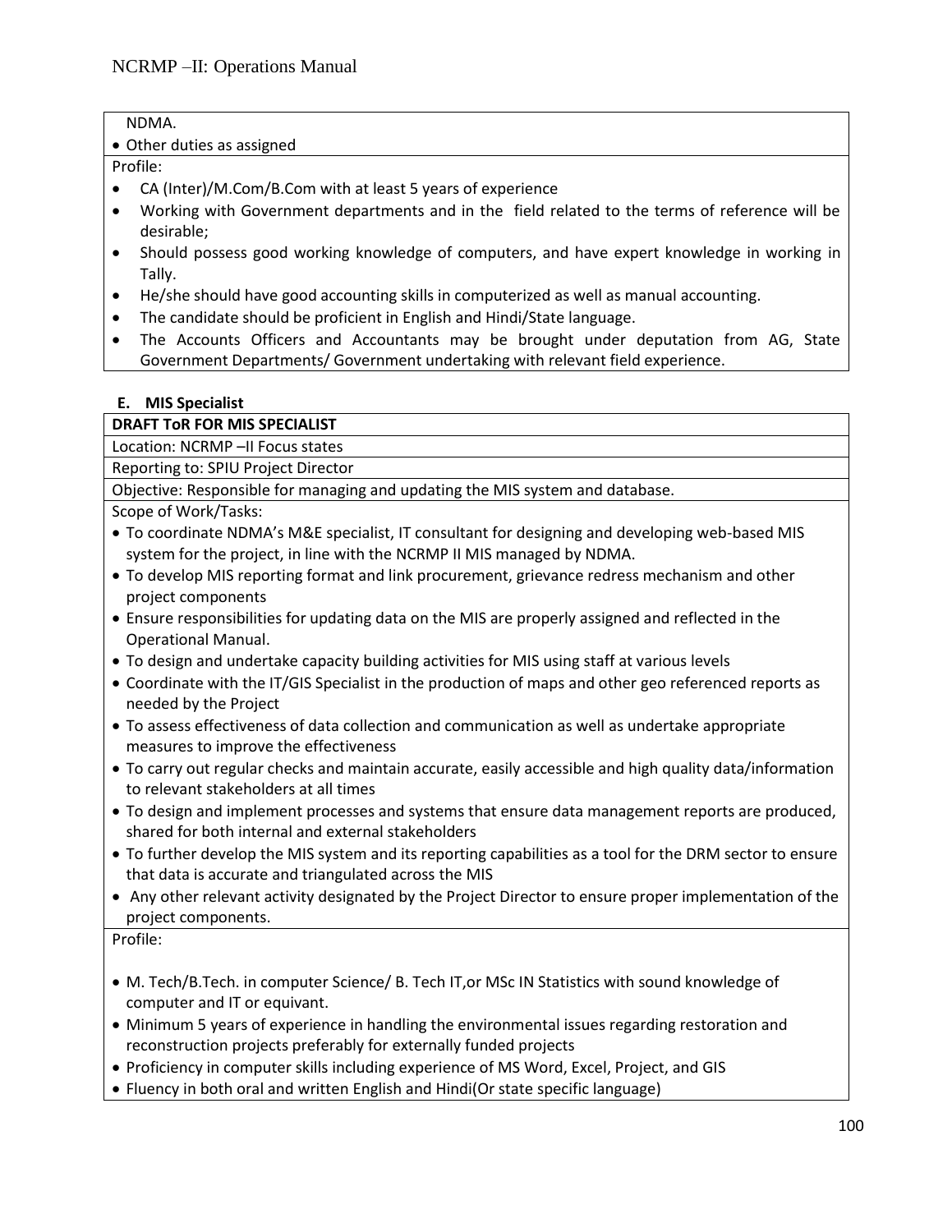Priority will be given to candidates with experience in post-disaster reconstruction projects, and working in cyclone and Flood prone areas.

#### **F. IT/GIS Specialist**

#### **DRAFT ToR FOR IT/GIS SPECIALIST**

Location: NCRMP – II Focus States

Reporting to: SPIU Project Director

Objective: Responsible for overseeing the development and maintenance of Project IT systems including the Project's website, and provide GIS solutions for planning and monitoring

- Scope of Work/Tasks:
- To coordinate with MIS specialist for designing and developing web-based MIS system for the project in line with NDMA's MIS for NCRMP II.
- Provide GIS maps and related geo location information for DRPs
- Assisting in the creation of maps as necessary for project reports
- Update PMU on new/emerging information and communication technology and recommend appropriate system upgrades at all levels
- To design and undertake capacity building activities for staff at various levels on IT tools and systems
- To allocate system storage, plan future storage requirements and to control and monitor user access to the database system
- To coordinate with national and state authorities with regards to policies regarding production, maintenance, sharing, and use of GIS products
- To ensure all relevant GIS products are made available to the public, as necessary
- To design and implement processes and systems that ensure data management reports are produced, shared for both internal and external stakeholders
- Any other relevant activity designated by the Project Director to ensure proper implementation of the project components.

Profile:

- M. Tech/B.Tech. in computer Science/ B. Tech IT, or MSc IN Statistics with sound knowledge of computer and IT or equivalent.
- Minimum 3 years of experience in information systems management and GIS products and software
- Fluency in both oral and written English and Hindi/State language

#### **G. Executive Engineer**

#### **DRAFT ToR FOR EXECUTIVE ENGINEER**

Location: NCRMP –II Focus states

Reporting to: SPIU Project Director

Objective: Ensure technical soundness of all infrastructure interventions under the project

- Scope of Work/Tasks:
- Responsible for overseeing the technical / engineering aspect of project financed infrastructure, including designs, contract management, and supervision
- Ensure that the project is implemented following the agreed guidelines and documentation requirements
- Monitor and report project progress on periodic basis
- Identify and help resolve specific issues that arise during implementation at field level
- Coordinate with line ministries' engineers, Project technical firms and consultants, and the World Bank on technical/engineering aspects of project financed infrastructure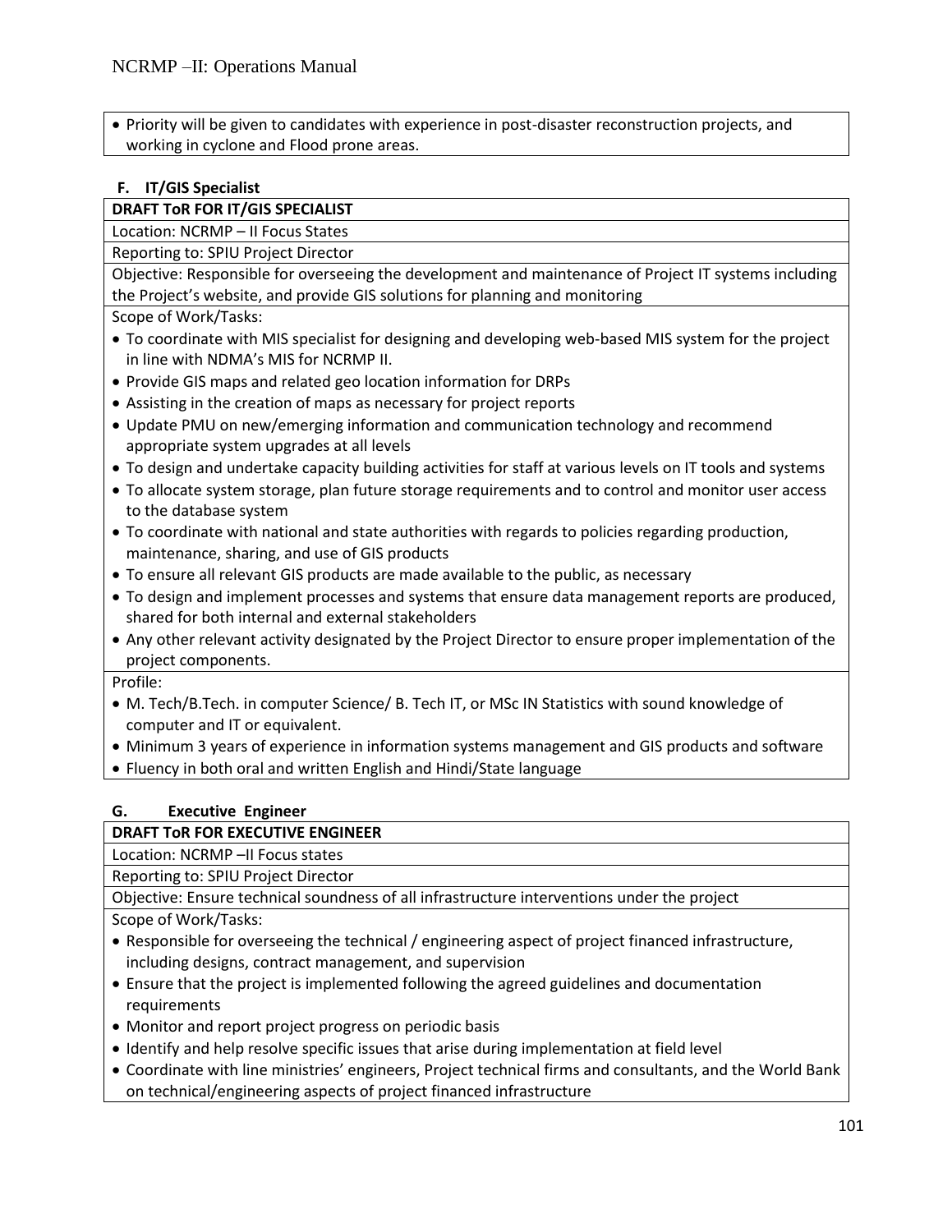- Take adequate quality control steps at the field implementation. Review and ensure the project achieves its desired objective qualitatively
- Make extensive travel to the field locations and help in implementation and provide consolidated periodic reports.
- Organize appropriate training and capacity building for relevant project stakeholders
- Identify issues, highlight and troubleshoot project related issues in consultation with the line ministries and TPQA

 Any other relevant activity designated by the Project Director to ensure proper implementation. Profile:

- Masters / Graduation in Civil Engineering.
- 15 years of proven experience in management of infrastructure design and construction
- Proven experience in management of civil contract management.
- Familiarity with working and functioning of externally funded projects.
- Proficient in English and Hindi/Local language.
- Priority will be given to candidates with experience in disaster risk management and infrastructure in coastal areas.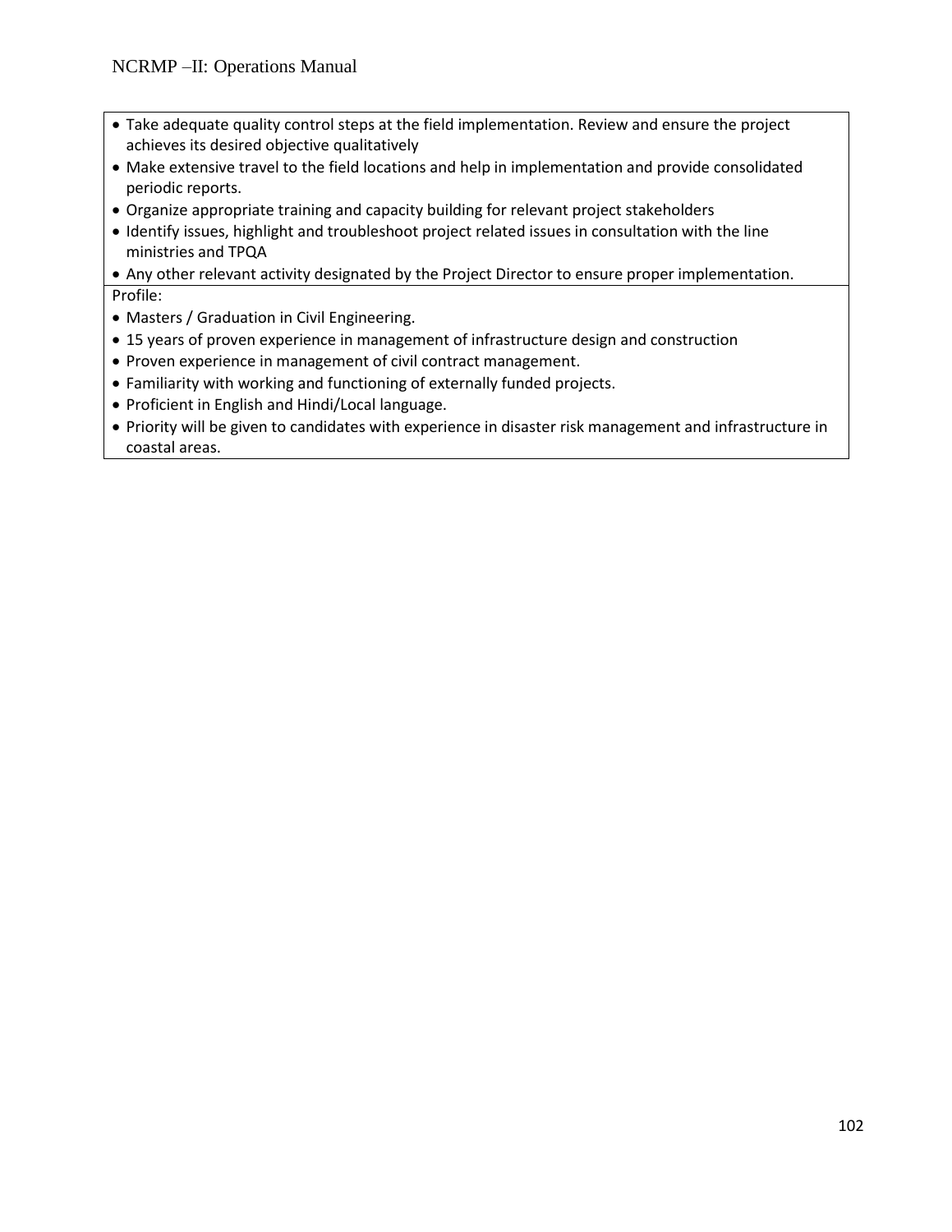### **Annexure 8: Interim Financial Report (IFR) Formats**

### **National Cyclone Risk Mitigation Project II Format - 1 Quarterly Interim Financial Reports Report as on xx-xx-xxxx (Date)**

**Lakhs) Particulars For the Quarter Cumulative Financial Year till date Projec t till date Opening Balance of Funds(A) Receipts** State Government Funds Government of India Funds Other receipts/income **Total Receipts (B) - - - Total Sources (C = A + B) - - - Expenditures by Component A. Early Warning Dissemination to Coastal Communities** A.1 - EWS A.2 - Community mobilization and training **Total - - - B. Cyclone Risk Management Infrastructure** B.1 - Cyclone Shelters B.1.1 Construction of Cyclone Shelters B.1.2 Cyclone Shelter Management Cost (Corpus Fund by state governments) B.2 - Roads and Bridges B.2.1 - Roads to cyclone shelters & habitations B.2.2 - Connecting roads B.2.3 - Bridges B.3 - Repair and Up-grade of Saline Embankments B.4 - Underground cabling

**(Amou nt in Rs.**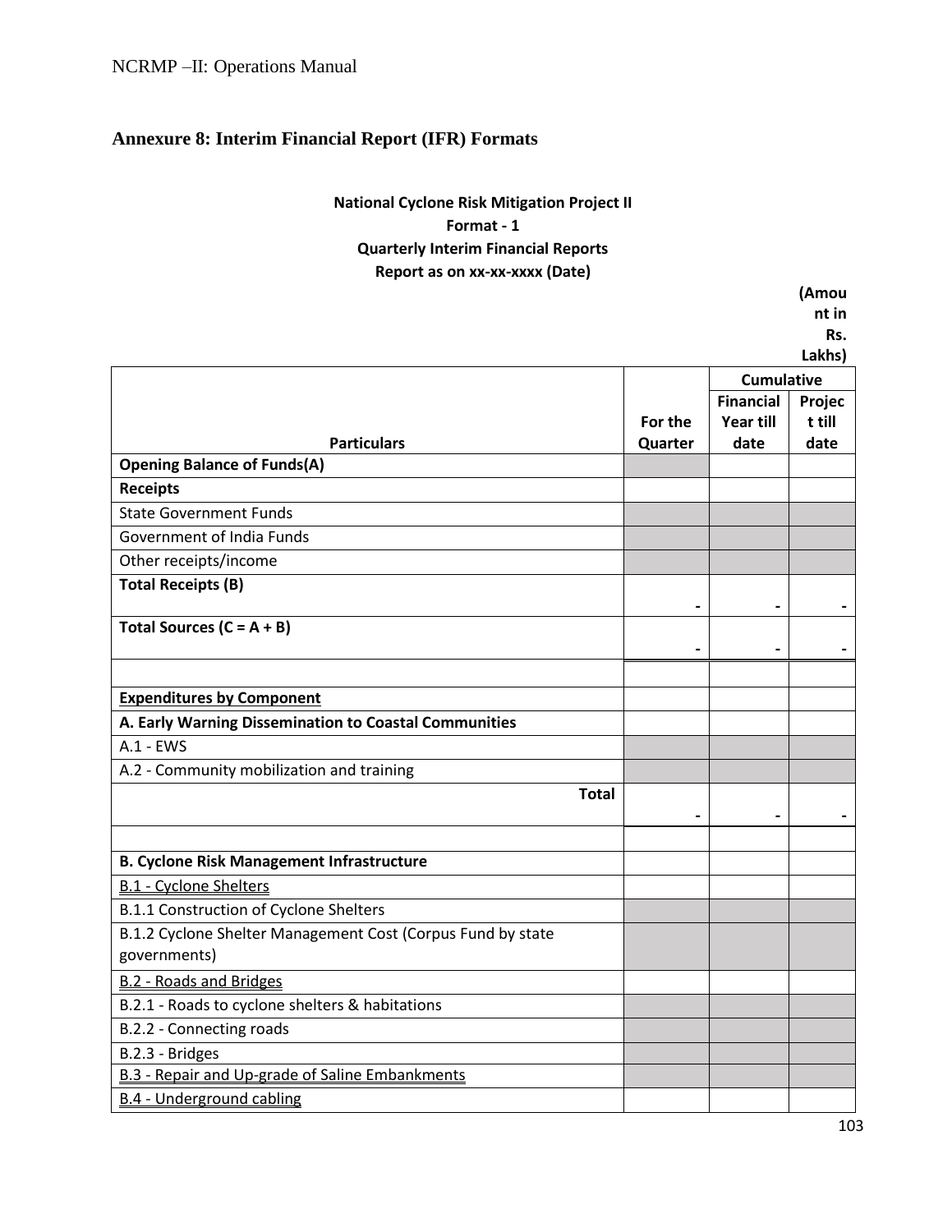|                                                                                                | <b>Total</b> |  |
|------------------------------------------------------------------------------------------------|--------------|--|
|                                                                                                |              |  |
| C. Techcnial Support for Multi-Hazard Risk Management                                          |              |  |
| C.1 - Multi-hazard risk modeling and assessment                                                |              |  |
| C.2 - Strengthening Emergency Recovery Capacity                                                |              |  |
| C.3 - Enhancing the Capacity of Disaster Risk Management and<br>Response in Non-Coastal States |              |  |
| C.4 - Hydro-meteorological resilience action plans                                             |              |  |
| C.5 - Design of a national seismic risk mitigation program                                     |              |  |
|                                                                                                | <b>Total</b> |  |
|                                                                                                |              |  |
| D. Project Management and Implementation Support                                               |              |  |
| D.1 - Incremental Operating Cost                                                               |              |  |
| D.2 - Technical Assistance Cost                                                                |              |  |
|                                                                                                | <b>Total</b> |  |
| <b>Grand Total of Expenditures (D)</b>                                                         |              |  |
| Advances given in the current quarter (E)                                                      |              |  |
| Advances adjusted in the current quarter and considered in the                                 |              |  |
| expenditure components above (F)                                                               |              |  |
| Closing Balance of Funds ( $G = C - D - E + F$ )                                               |              |  |
|                                                                                                |              |  |

**Notes:**

(a) Only shaded cells can be modified or data be entered therein

(b) If report is for the quarter ended on June 30th, it should provide information on expenditure for the period of

April to June and forecast for the period July to December

(c) Closing Balance will be as per Project Books of Account, as on date of the report

(d) Forecast is to be provided seperately for each component

Certified that above figures are as per books of account maintained by the implementing entity

 **Signature Head of Finance PMU**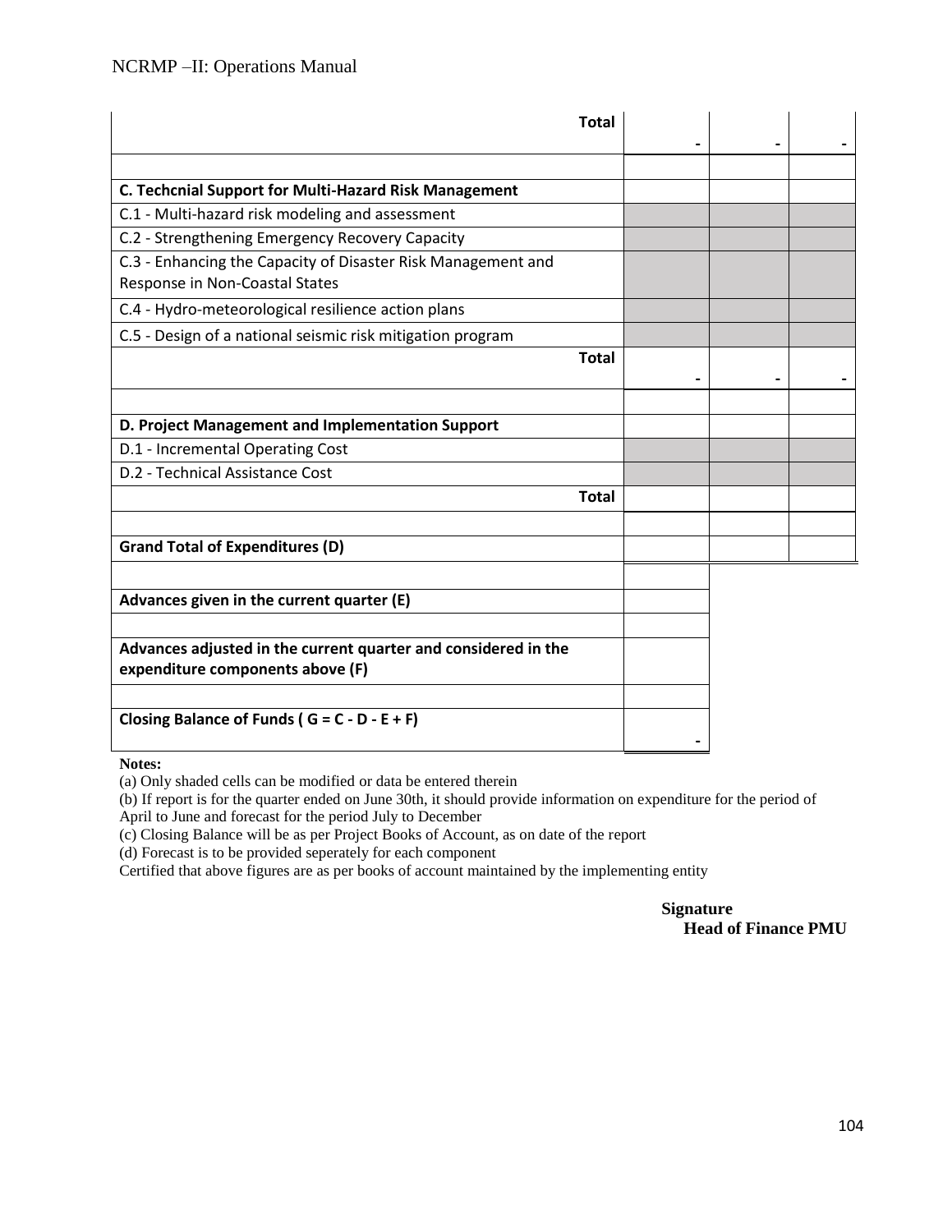### **National Cyclone Risk Mitigation Project II Format - 2 Quarterly Interim Financial Report**

#### **Report as on xx-xx-xxxx (Date)**

**For the Quarter (Compon ents A,C&D) For the Quarter (Compo nent B) Cumulative Particulars Financial Year till date (Component s A,C&D) Financial Year till date (Componen t B) Project till date (Compo nents A,C&D) Project till date (Compo nent B) Expenditures by Implementing Entity**  1. National Disaster Management Authority 2. National Institute of Disaster Management 3. Gujarat 4. Maharashtra 5. Kerala 6. West Bengal 7. Karnataka 8. Goa **Total Expenditures (D) 0.00 0.00 0.00 0.00 0.00**

| <b>Error calculator (Difference</b> |  |  |  |
|-------------------------------------|--|--|--|
| from Format - 1)                    |  |  |  |

**(Amount in Rs. Lakhs)**